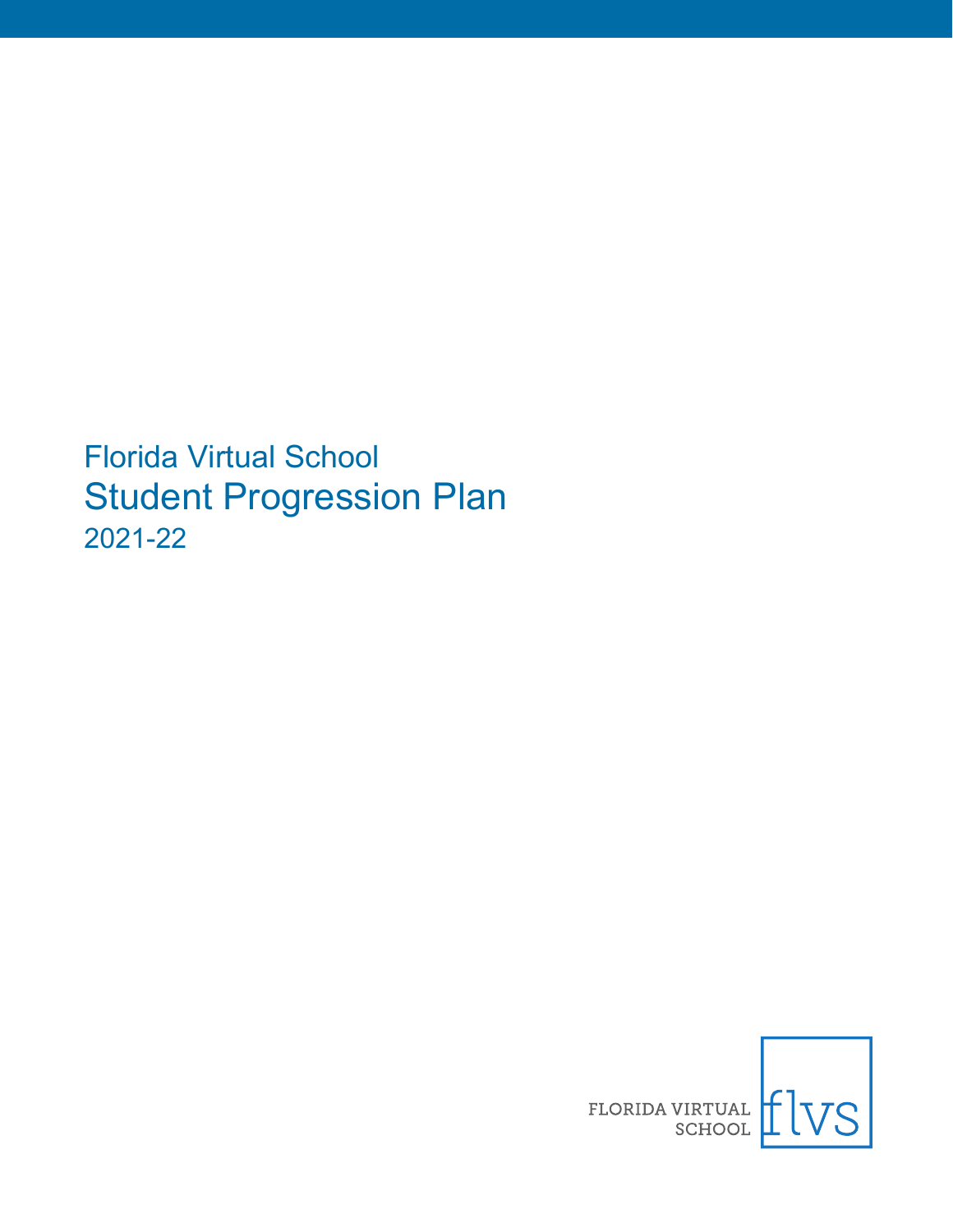# **Contents**

| Student Standards for Participation in Interscholastic and Intrascholastic Extracurricular Student Activities (Craig |  |
|----------------------------------------------------------------------------------------------------------------------|--|
|                                                                                                                      |  |
|                                                                                                                      |  |
|                                                                                                                      |  |
|                                                                                                                      |  |
|                                                                                                                      |  |
|                                                                                                                      |  |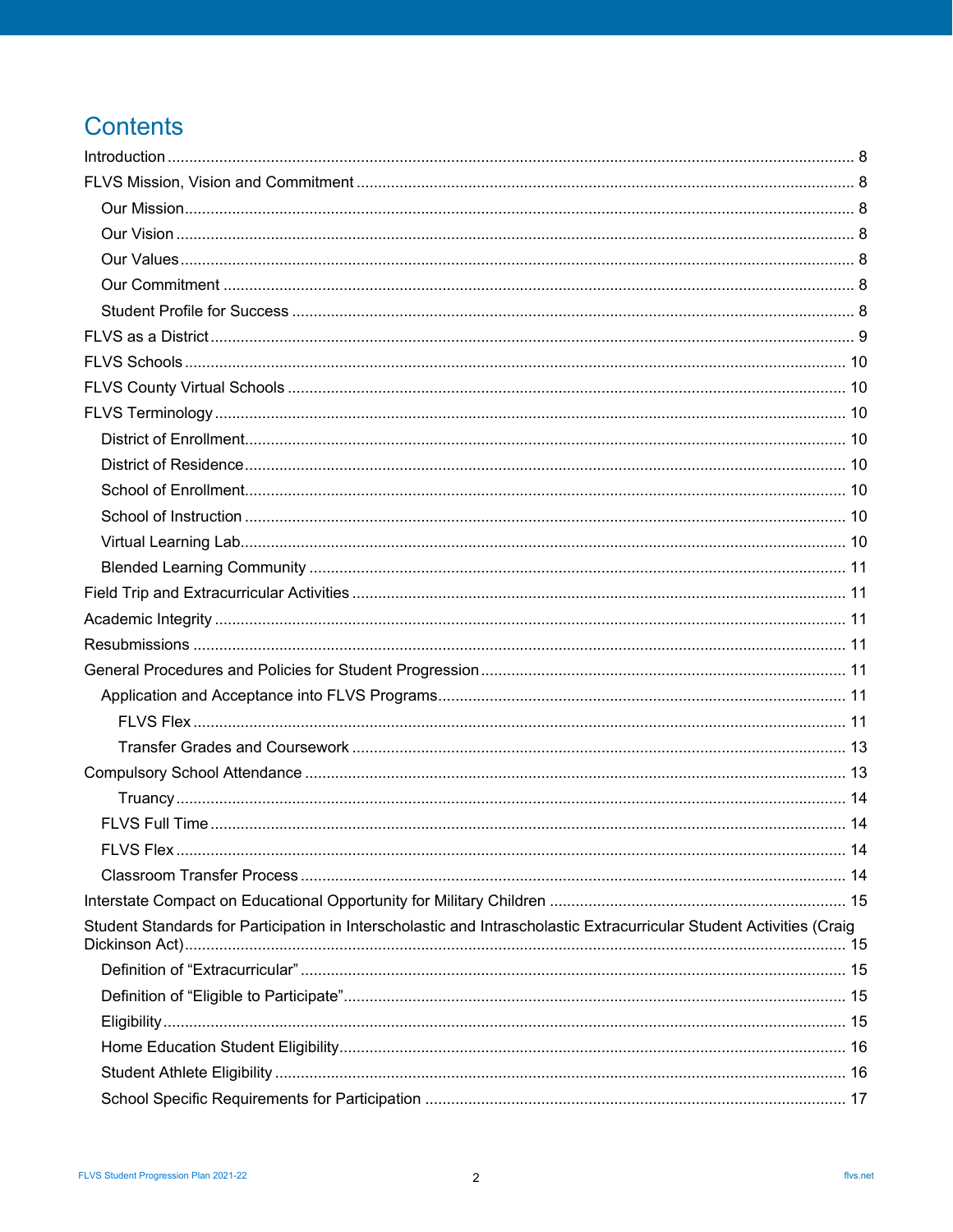| Transfer from/to FLVS Full Time to/from a Different Florida Virtual Education Program 18                      |  |
|---------------------------------------------------------------------------------------------------------------|--|
| Exception for Transfer from/to FLVS Full Time to/from a Different Florida Virtual Education Program 18        |  |
|                                                                                                               |  |
|                                                                                                               |  |
|                                                                                                               |  |
| FLVS Full Time Students - Public School Student Progression; Remedial Instruction; Reporting Requirements. 19 |  |
|                                                                                                               |  |
|                                                                                                               |  |
|                                                                                                               |  |
|                                                                                                               |  |
|                                                                                                               |  |
|                                                                                                               |  |
|                                                                                                               |  |
|                                                                                                               |  |
|                                                                                                               |  |
|                                                                                                               |  |
|                                                                                                               |  |
|                                                                                                               |  |
|                                                                                                               |  |
|                                                                                                               |  |
|                                                                                                               |  |
|                                                                                                               |  |
|                                                                                                               |  |
|                                                                                                               |  |
|                                                                                                               |  |
|                                                                                                               |  |
|                                                                                                               |  |
|                                                                                                               |  |
|                                                                                                               |  |
|                                                                                                               |  |
|                                                                                                               |  |
|                                                                                                               |  |
|                                                                                                               |  |
|                                                                                                               |  |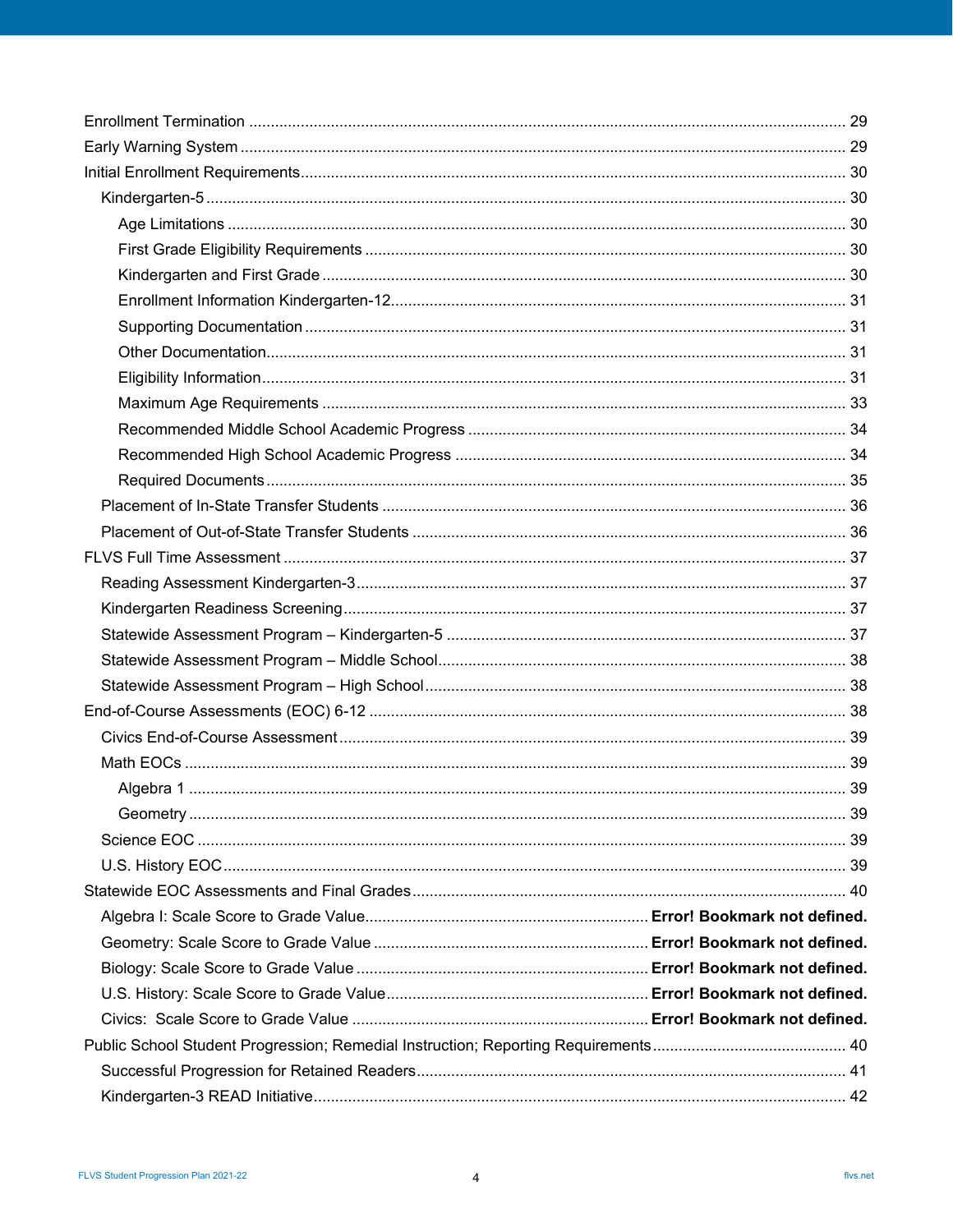| Note: A student who has received a certificate of completion and who subsequently meets the<br>requirements for a standard high school diploma shall be awarded a standard diploma whenever the |  |
|-------------------------------------------------------------------------------------------------------------------------------------------------------------------------------------------------|--|
|                                                                                                                                                                                                 |  |
|                                                                                                                                                                                                 |  |
|                                                                                                                                                                                                 |  |
|                                                                                                                                                                                                 |  |
|                                                                                                                                                                                                 |  |
|                                                                                                                                                                                                 |  |
|                                                                                                                                                                                                 |  |
| Learning Opportunities for Out-of-Country Transfer Students Needing Additional Instruction to Meet High                                                                                         |  |
|                                                                                                                                                                                                 |  |
|                                                                                                                                                                                                 |  |
|                                                                                                                                                                                                 |  |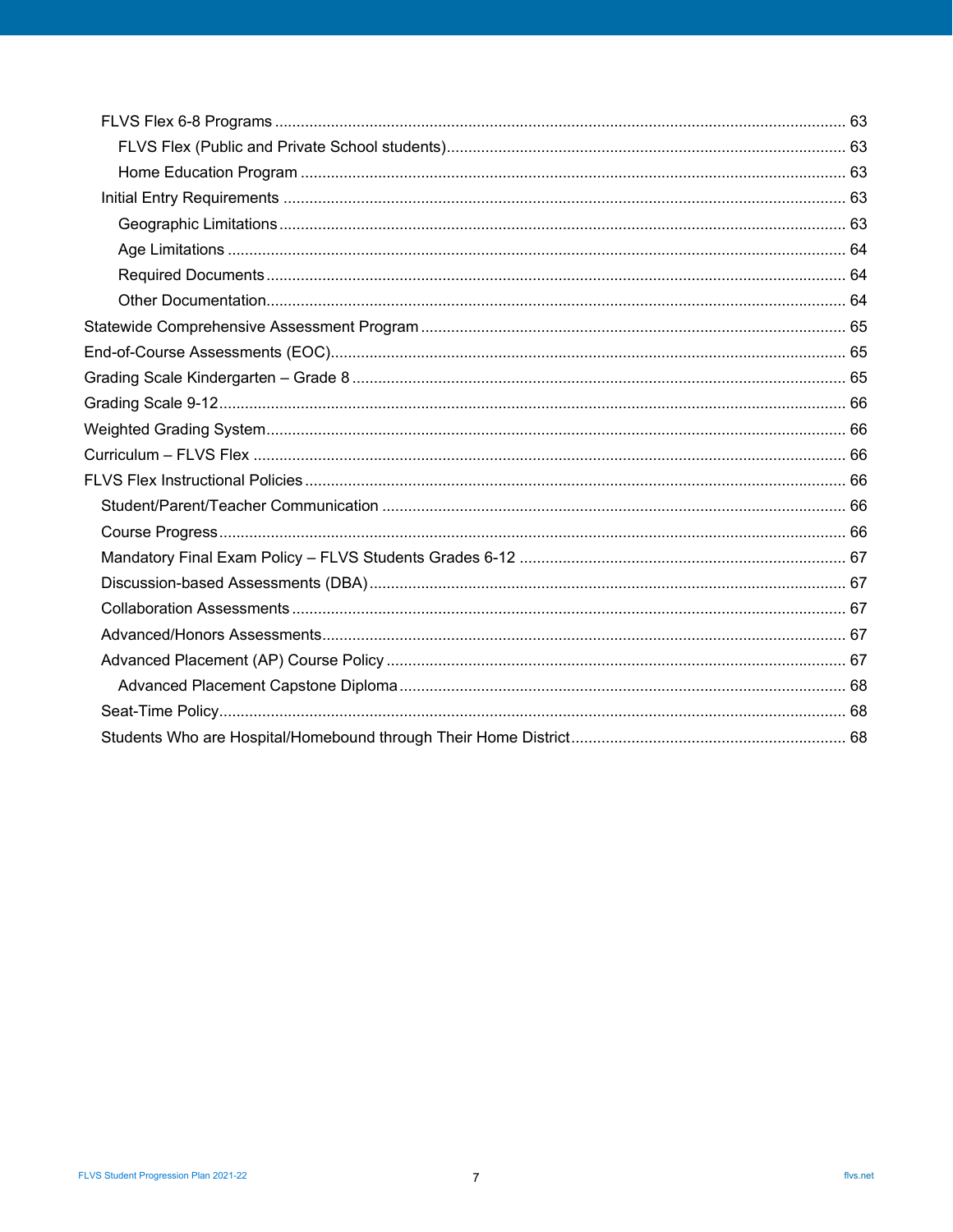*At the time of publication, the Florida Legislation is not fully implemented for the 2021-22 school year. FLVS has made every effort to include accurate information but this document must be considered Draft until all legislation is enacted, and associated rules and policies are defined by the Florida Department of Education (FLDOE).*

# <span id="page-7-0"></span>**Introduction**

Florida Virtual School (FLVS) is pleased to present the 2021-22 District Student Progression Plan. It will continue to evolve as new legislation is implemented and our district grows its offerings and student body.

# <span id="page-7-1"></span>**FLVS Mission, Vision and Commitment**

## <span id="page-7-2"></span>Our Mission

To deliver high-quality digital learning on a robust online platform to achieve content mastery for student success.

## <span id="page-7-3"></span>Our Vision

To lead online education worldwide with transformative digital solutions – personalized to every student.

## <span id="page-7-4"></span>Our Values

Excellence - Deliver the best. Always.

Innovation - Lead transformative learning.

Community - Build meaningful connections.

Balance - Embrace flexibility.

Communication - Listen, share, and collaborate openly.

# <span id="page-7-5"></span>Our Commitment

The student is at the center of every decision we make.

## <span id="page-7-6"></span>Student Profile for Success

FLVS recognizes that the following commitments/skills facilitate student success in the online educational environment:

- **Communication**  Students are required to communicate with their instructors for a variety of reasons. Students will be required to talk to their teachers via telephone and/or online classroom. Students should respond to their teachers in a timely fashion.
- **Live Lessons** –Students should make efforts to attend and participate in their course Live Lessons. Attendance and participation in Live Lessons leads to student success in courses.
- **Academic Integrity**  FLVS requires the original work of all students and in so doing, prohibits plagiarism of the work of others and cheating. Students shall be expected to properly cite the origin of work that is not the student's own. If work content, other than commonly known facts, is not properly cited, attributed, or credited, the work may be determined to be plagiarized.
- **Self-Motivation**  Students should exhibit self-motivation as they must direct their own learning environment and procedures to fulfill course requirements enabling them to achieve individual academic success.
- **Independent Learning Style**  Students should be able to work independently and be able to contact their instructor for support as needed.
- **Computer Literacy** Students should possess basic computer skills such as utilizing electronic email, maneuvering through the Internet, as well as basic keyboarding skills.
- **Time Management Skills**  Students must be capable of organizing and planning their time frame for learning. Students can access their coursework whenever it is best for them, but they must set aside an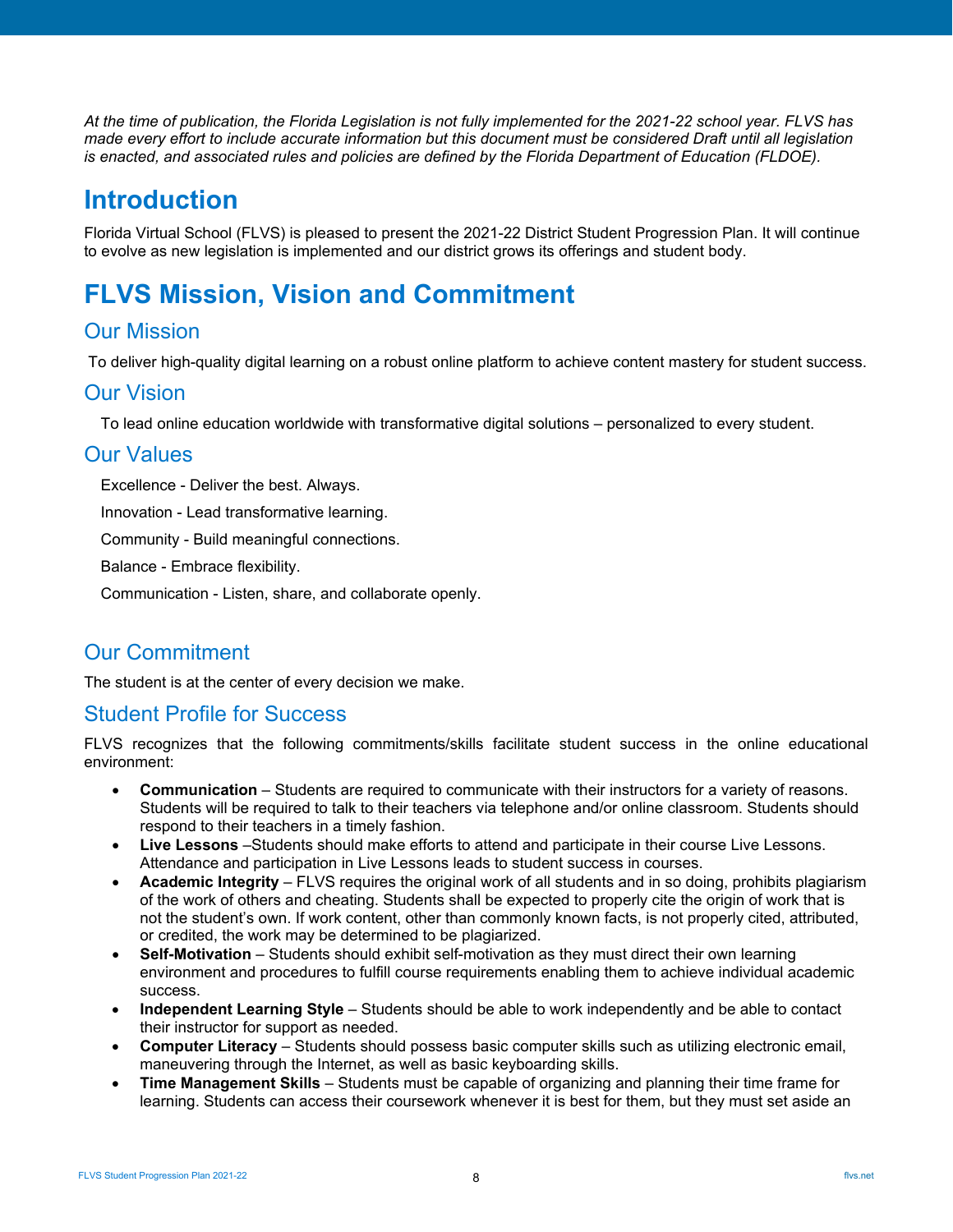adequate and realistic amount of time to complete course requirements.

- **Pace**  Students should follow the pacing guides for course modules as well as individual assignments. These guides can be personalized by the student's teacher to assist the student to manage time realistically and effectively to complete coursework. Students are expected to work in their courses regularly each week.
- **Effective Written Communication Skills**  Students must be able to use email, discussion boards, and essay type questions to communicate with their instructors and peers. Written assessments that are submitted for instructor evaluation and scoring are required to be typewritten and submitted directly through the Assessment page within the course. The ability to write clearly and communicate ideas and assignments is essential. Students in earlier elementary grades may need additional parent or learning coach support when writing/typing in their courses.
- **Reading Competency**  Students must read at or near grade level to be successful in understanding the material presented as all coursework is delivered online in written format. Students in earlier elementary grades may need additional parent or learning coach support when reading through the coursework.
- **Personal Commitment**  Students must have a personal desire to learn and achieve knowledge and skills via online courses because this learning environment is unique as students are not bound to the structure of a traditional school setting.

Successful online students are those who decide for themselves that online learning is a choice they have made.

# <span id="page-8-0"></span>**FLVS as a District**

FLVS is a recognized public school district in the state of Florida. We differ from other districts in that our zoned area is not bound by county lines; instead we exist to serve all students in the state of Florida in differing capacities. Our programs include:

FLVS Flex (part time) instruction – grades Kindergarten through Grade 12 FLVS Full Time instruction – grades Kindergarten through Grade 12

FLVS is enacted through Florida statute (see F.S.1002.37 - [Florida Virtual School\)](http://www.leg.state.fl.us/statutes/index.cfm?mode=View%20Statutes&SubMenu=1&App_mode=Display_Statute&Search_String=1002.37&URL=1000-1099/1002/Sections/1002.37.html) and exists to serve any student in the state who meets the eligibility requirements (see [Attending an FLVS School –](https://www.flvs.net/flex/faqs) State Requirements, Refer to F.S.1003.57(5) - [Exceptional students instruction\)](http://www.leg.state.fl.us/statutes/index.cfm?App_mode=Display_Statute&URL=1000-1099/1003/Sections/1003.57.html) for this (online) educational delivery context and shall give priority to:

- 1. Students who need expanded access to courses in order to meet their educational goals, such as home education students and students in inner-city and rural high schools who do not have access to higherlevel courses.
- 2. Students seeking accelerated access in order to obtain a high school diploma at least one semester early.
- 3. Students who are children of an active duty member of the United States Armed Forces who is not stationed in this state whose home of record or state of legal residence is Florida.

Florida law provides FLVS as a school choice option for parents and students. The 2002 Florida School Code adopted by the Florida Legislature provides parents and students with numerous statutory rights for educational choice. Those related to Florida Virtual School can be found at the following link: [http://fldoe.org/schools/school](http://fldoe.org/schools/school-choice/virtual-edu/florida-virtual-school/)[choice/virtual-edu/florida-virtual-school/](http://fldoe.org/schools/school-choice/virtual-edu/florida-virtual-school/)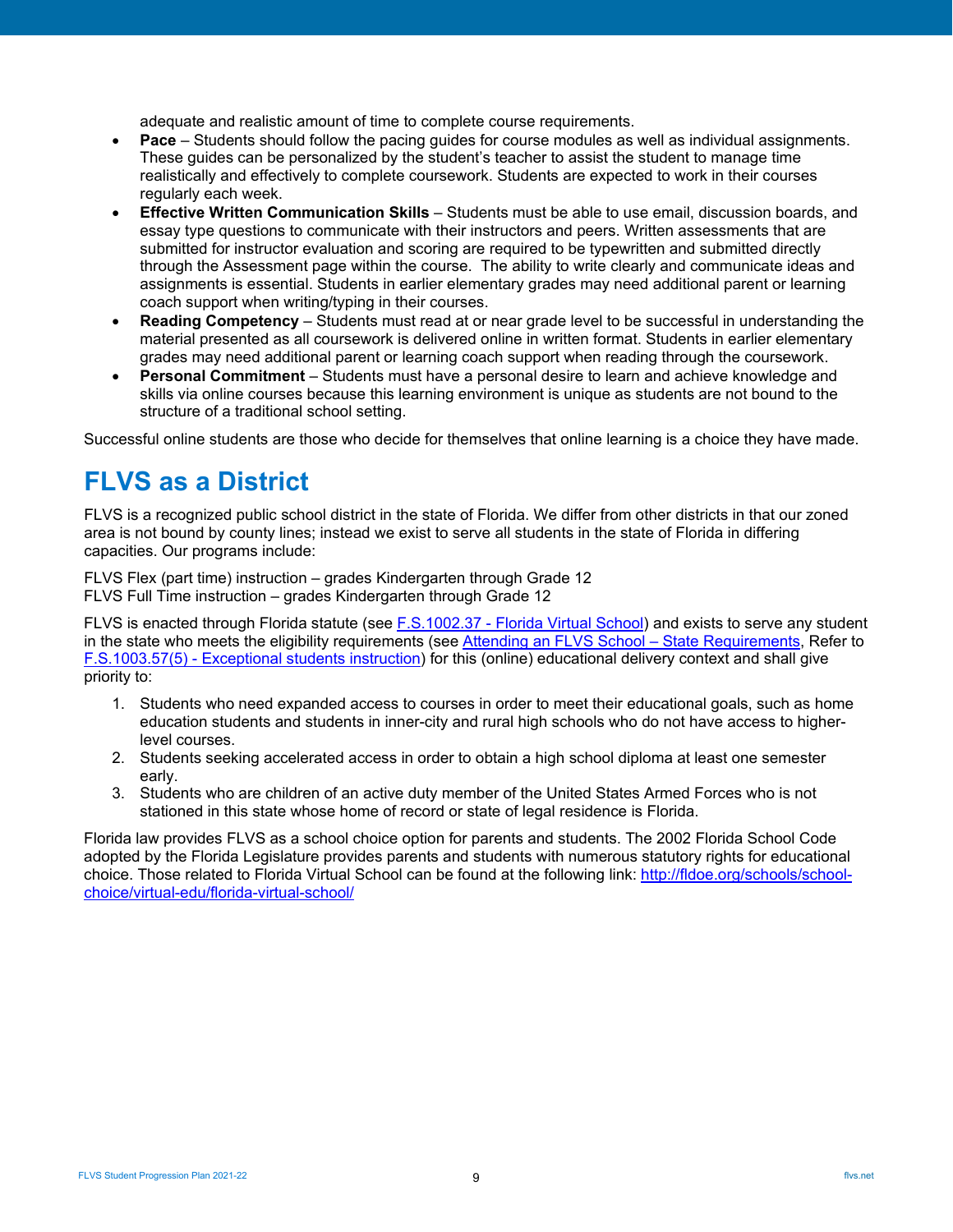# <span id="page-9-0"></span>**FLVS Schools**

In order to serve the various programs identified above, FLVS has implemented Elementary, Middle, and High Schools. Student progression varies based on the program and school. Each type is presented in this document to assist the student and parent with tracking and ensuring student success.

# <span id="page-9-1"></span>**FLVS County Virtual Schools**

Many districts in the state of Florida franchise with FLVS to offer our online curriculum using their own instructors. Students remain in their zoned district and school in this model and also benefit from FLVS curriculum and technology to take their online courses.

It's our honor and pleasure to serve Florida districts and students in every capacity; we are committed to the success of every student in our program.

# <span id="page-9-2"></span>**FLVS Terminology**

Specific terms will be used throughout this document to indicate where the accountability lies per Florida Statute.

## <span id="page-9-3"></span>District of Enrollment

For FLVS Flex, this term refers to where the student physically attends school, usually a county in Florida, where the parent/guardian has residency and where the student is or would be enrolled. For FLVS Full Time students, the District of Enrollment is FLVS.

## <span id="page-9-4"></span>District of Residence

This only pertains to students in FLVS Full Time. The District of Residence is the district where the parent/guardian has residency and where the student is or would be enrolled. FLVS Full Time students are eligible to participate in specific District of Residence activities which are detailed in subsequent sections.

## <span id="page-9-5"></span>School of Enrollment

(Public/Charter/Private School Students only)

This is the physical school in Florida where the student is enrolled. For FLVS Flex students, this is the school where the student attends or where the student would attend if enrolled in public school. This term is not used in the context of home education or private school students.

For FLVS Full Time students, the School of Enrollment is FLVS Full Time.

## <span id="page-9-6"></span>School of Instruction

Primarily used in the context of FLVS Flex, this title indicates which FLVS (or District Virtual) school taught the student for one or more specific course(s). The School of Instruction for FLVS Flex students is one of the three FLVS Flex schools. The School of Instruction for FLVS Full Time students is the same as the School of Enrollment.

## <span id="page-9-7"></span>Virtual Learning Lab

Also used in the context of FLVS Flex, this term applies to public and private schools that offer online courses taught by FLVS certified instructors in a lab setting at the student's school of enrollment. The lab course is taken during the regular school day, facilitated by physical school staff, and follows a traditional 180-day school calendar. The FLVS instructor supports the lab and student virtually following FLVS policy. Students may also access the course from home as needed.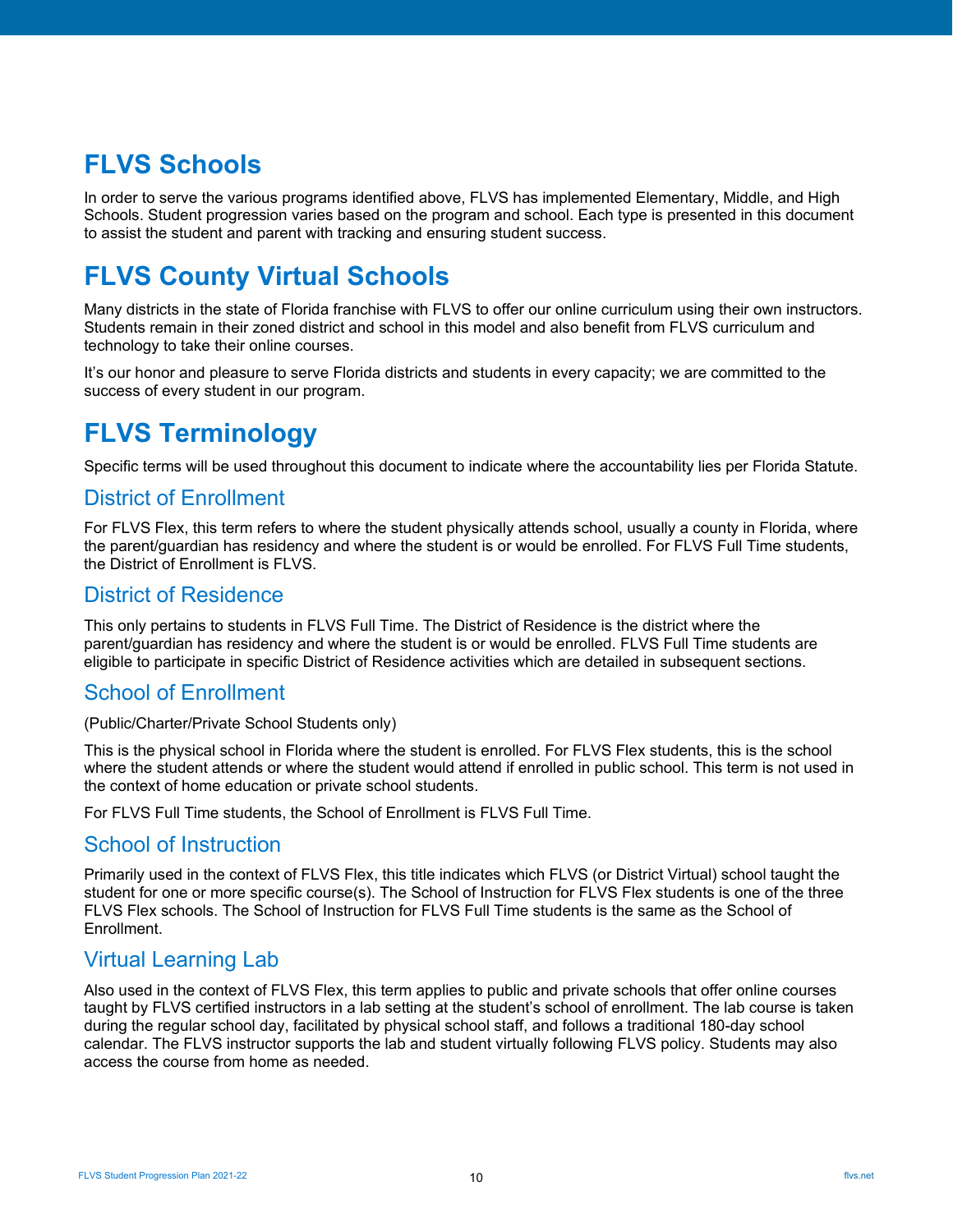# <span id="page-10-0"></span>Blended Learning Community

Only used in the context of FLVS Flex and public/charter school students, this term applies to public districts/schools that offer online courses taught by FLVS certified instructors in a lab setting at the student's school of enrollment. The official FLVS definition is: Courses that include a blended environment, which includes online instruction and face-to-face instruction.

# <span id="page-10-1"></span>**Field Trip and Extracurricular Activities**

FLVS is proud to offer educational opportunities that extend beyond the online classroom with many involving field trips. For full details regarding the field trip policy in addition to relevant documents including our volunteer application form, please visit: [2021-22 Clubs and Activities: Student and Parent Handbook](https://flvs.box.com/s/5mnnvwpqs02jxus6z6apzfyei5c6ygsq)

# <span id="page-10-2"></span>**Academic Integrity**

Student academic integrity is a core value and universal expectation at Florida Virtual School. Detailed information regarding the criminal nature of academic brokering, the policies pertaining to reporting, and the proctored exam process can be found on our website at [FLVS Academic Integrity.](https://www.flvs.net/student-resources/academic-integrity)

# <span id="page-10-3"></span>**Resubmissions**

As part of the FLVS commitment to mastery learning as a process, students who choose to remediate material to gain additional understanding will have the option to re-attempt a formative assessment in their course. Formative assessments in a course may include worksheets, written compositions, lab reports, short answer paragraphs, essays, book responses, graded discussion board posts, and other assessments that require teacher evaluation of the student's work. While infrequent situational deviation may occur at an Instructional Leader's/Administrator discretion, Florida Virtual School limits the number of total attempts to three on the formative assessments mentioned above. Summative assessment submissions will be limited to one. Exceptions may be made in certain situations if determined appropriate by the Instructional team. Resubmission of coursework must be completed prior to taking the segment exam (grades 6-12).

# <span id="page-10-4"></span>**General Procedures and Policies for Student Progression**

The 2021-22 version of the Student Progression Plan incorporates policies and procedures that are defined by Florida Statute. Many of these have overarching applicability to all schools in our district, so they are presented here. Specific school information follows this section.

## <span id="page-10-5"></span>Application and Acceptance into FLVS Programs

State of Florida provides a variety of school choice options, including programs that give precedent where FLVS may be an option. FLVS is a school of choice for students in the state of Florida. As such, there are compliance requirements depending upon which program is requested. For more information visit FLDOE K-12 Scholarship [Programs.](http://www.fldoe.org/schools/school-choice/k-12-scholarship-programs)

## <span id="page-10-6"></span>**FLVS Flex**

FLVS Flex is available to students enrolled in home education programs, district public and charter schools, and private schools in the state. Eligibility is detailed in F.S.1002.455 - [Student eligibility for K-12 virtual instruction.](http://www.leg.state.fl.us/statutes/index.cfm?App_mode=Display_Statute&URL=1000-1099/1002/Sections/1002.455.html) Specific details on eligibility can also be found in the sections below. Students may enroll in as few as one course, or more depending upon their particular mode of schooling and educational needs.

Application is made by registering online with FLVS at [www.flvs.net.](http://www.flvs.net/) Request(s) for course(s) follow a process that is determined by the type of student making the request.

Home Education – The zoned district home education office must verify that the enrolling student is a registered and in good standing Home Education participant. The parent must approve the course request(s) and provide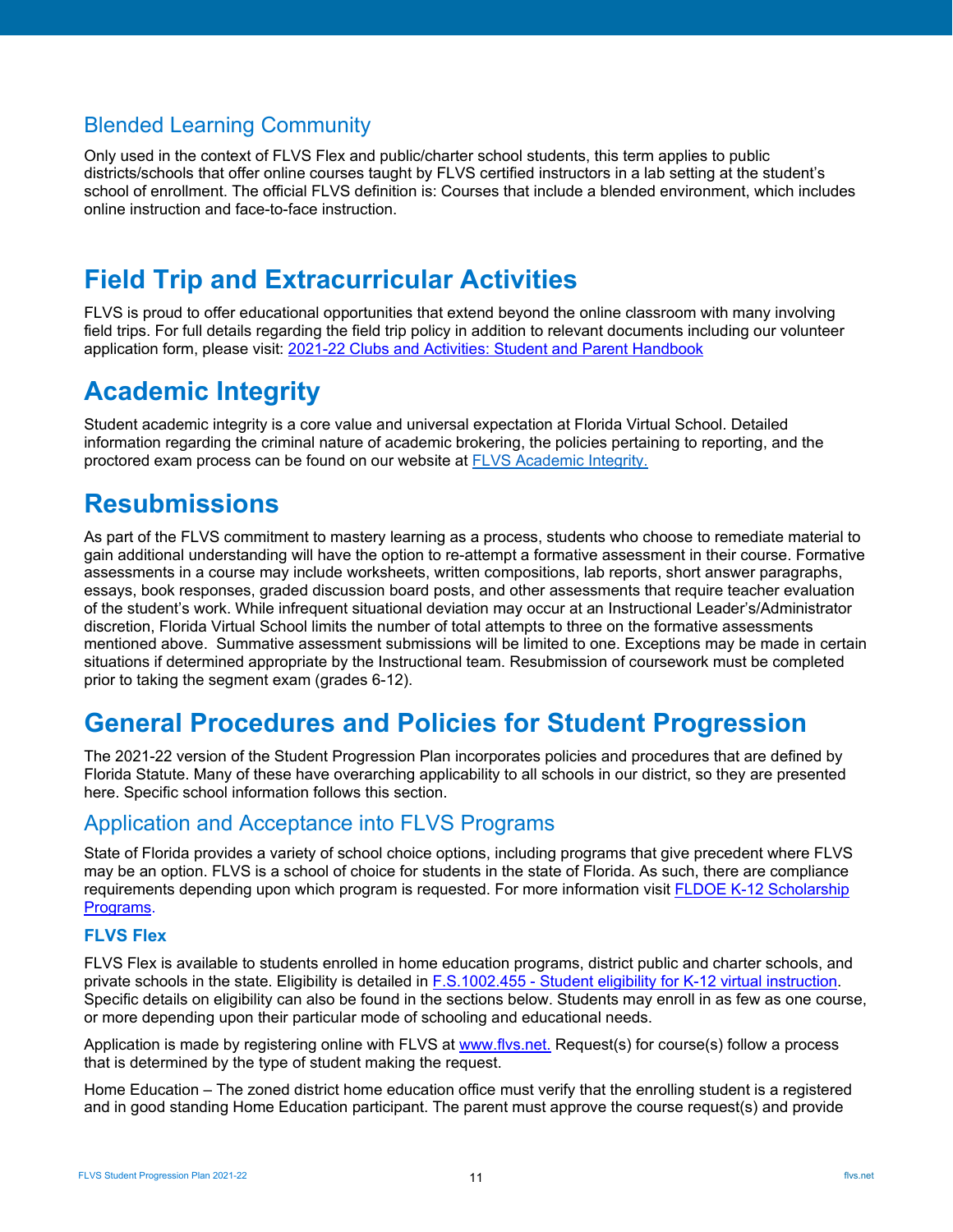proof of residency to be an eligible Florida resident.

Public/Charter School – The certified school counselor at the student's school of enrollment must confirm that the course request is academically appropriate for the student

Private School – The private school must be affiliated with FLVS. The certified school counselor, or other appropriate staff, at the private school of enrollment must confirm that the course request is academically appropriate for the student. The parent must provide proof of residency to be an eligible Florida resident.

Any student who qualifies for FLVS Flex based on the eligibility statute is automatically accepted into the program. Course requests are filled on an as possible basis. In addition to our statute language regarding our high priority students (Low Performing, High Minority, and Rural), FLVS also gives priority to graduating seniors for placement with an instructor. Students are asked to provide the preferred starting date in the course and every effort is made to meet that request. Students may start in a course on any day of the year, although some restrictions apply to courses tied to a specific testing date, e.g. Advanced Placement (AP) courses. Students must have easy access to an online computer, either personally or through their school or public library, as most FLVS course work is done online.

FLVS Flex courses require a time and learning commitment throughout a student's enrollment. As such, students who are enrolled in a public or private traditional school are limited to three simultaneous FLVS Flex course enrollments. Homeschooling students are limited to six simultaneous FLVS Flex course enrollments. FLVS Instructional Leadership maintains ultimate discretion over situational deviation from this policy.

#### **FLVS Flex Proof of Residency**

Proof of residency is a state requirement for homeschool/private school students enrolled in FLVS Flex courses. Students will need to complete the proof of residency step to continue enrollment in courses. Homeschool and private school students registering for FLVS courses will be asked to provide proof of residency during the registration process. Public and charter school students are not required to submit proof of residency. Proof of residency will be verified annually, once per fiscal year (July-June). If a course is requested on June 30 and another is requested on July 1, proof of residency will be required both times since they are part of two different fiscal year calendars.

#### **Proof of Residency for Flex homeschool students**

You will [register for your courses](https://www.flvs.net/flex/enroll) as normal, however before parents approve courses in the [Virtual School](https://vsa.flvs.net/)  [Administrator \(VSA\)](https://vsa.flvs.net/) student information system, proof of residency will need to be submitted. Upon logging into VSA, you will be prompted to upload your approved residency document (See Acceptable Forms of Proof of Residency below). Once Florida residency is verified, parents can approve the courses and students will be placed with teachers.

#### **Proof of Residency for Private school students**

You will [register for your courses](https://www.flvs.net/flex/enroll) as normal, but have 30 days to upload your proof of residency document for verification, to avoid being withdrawn. Please note that final grades will not be issued without proof of residency being verified, if the course is being completed within that 30-day timeframe. Please follow the steps provided below to upload your proof of residency document:

- [Log in to VSA](https://vsa.flvs.net/)
- Click on the menu bar at the top left-hand side of the page
- Click "Student Records"
- Click on "My Documents"
- Choose files to upload

You are only required to submit one form of proof of residency unless otherwise requested by our Proof of Residency team. All documents must be in the name of the parent/guardian on the student's account and must be dated within 30 days from course registration or newer. Below are the acceptable forms of proof of residency: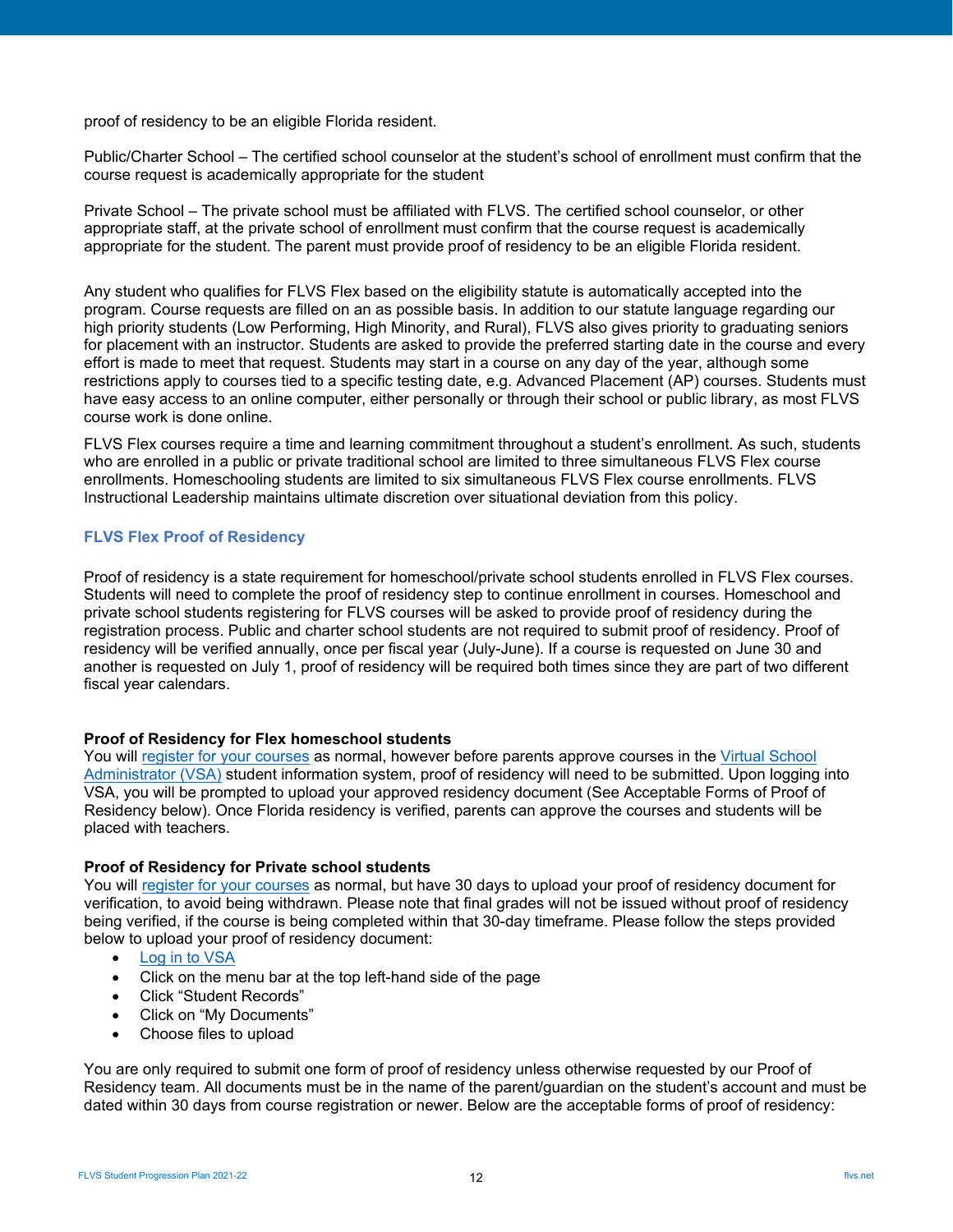- Gas, water, sewage, electric, cable/internet or home/cellular telephone bill (must be dated within 30 days from course registration or newer)
- Rent receipt with name of lessee and contact information
- Lease agreement with name of lessee and contact information
- Mortgage statement or mortgage commitment
- Home purchase contract, including specified closing date, with copy of deed to be provided within 60 days of closing
- Property tax statement
- Automobile insurance statement
- Current Florida driver's license or Florida identification card
- Bank account statement

#### **For military families, please upload your military orders along with one of the following documents:**

- DD Form 2058
- **State of Legal Residency Certificate**
- Leave and Earning Statement (LES)
- Defense Finance and Accounting Service (DFAS) Form 702

Proof of Residency documents are reviewed and verified manually by our Proof of Residency Team. Please follow the steps provided below to check your proof of residency status:

- **[Log in to VSA](https://vsa.flvs.net/)**
- Click on the menu bar at the top left-hand side of the page
- Click "Student Records"
- Click on "Academic Profile"
- Scroll down to "Proof of Residency Status"
- Here you will see your "Verification Status" (Not Verified or Verified)

Please email our Proof of Residency Team at [POR@flvs.net](mailto:POR@flvs.net) to further discuss.

#### <span id="page-12-0"></span>**Transfer Grades and Coursework**

FLVS Flex **does not** accept transfer grades or transferred coursework. Students who withdraw from a traditional school prior to earning credit will need to repeat the entire semester/segment. FLVS Flex works in semester/segment credits only. In order to receive credit from FLVS Flex, students must complete the entire segment/semester of a course.

# <span id="page-12-1"></span>**Compulsory School Attendance**

All children who have attained the age of six or who will have attained the age of six by February 1 of any year are required to attend school regularly during the entire school term. Children who will have attained the age of five years on or before September 1 of the school year are eligible for admission to public kindergartens during that school year under rules adopted by the district school board.

Any child who has attained the age of six years on or before September 1 of the school year and who has been enrolled in a public school or who has attained the age of six years on or before September 1 and has satisfactorily completed the requirements for Kindergarten shall progress according to the district's student progression plan.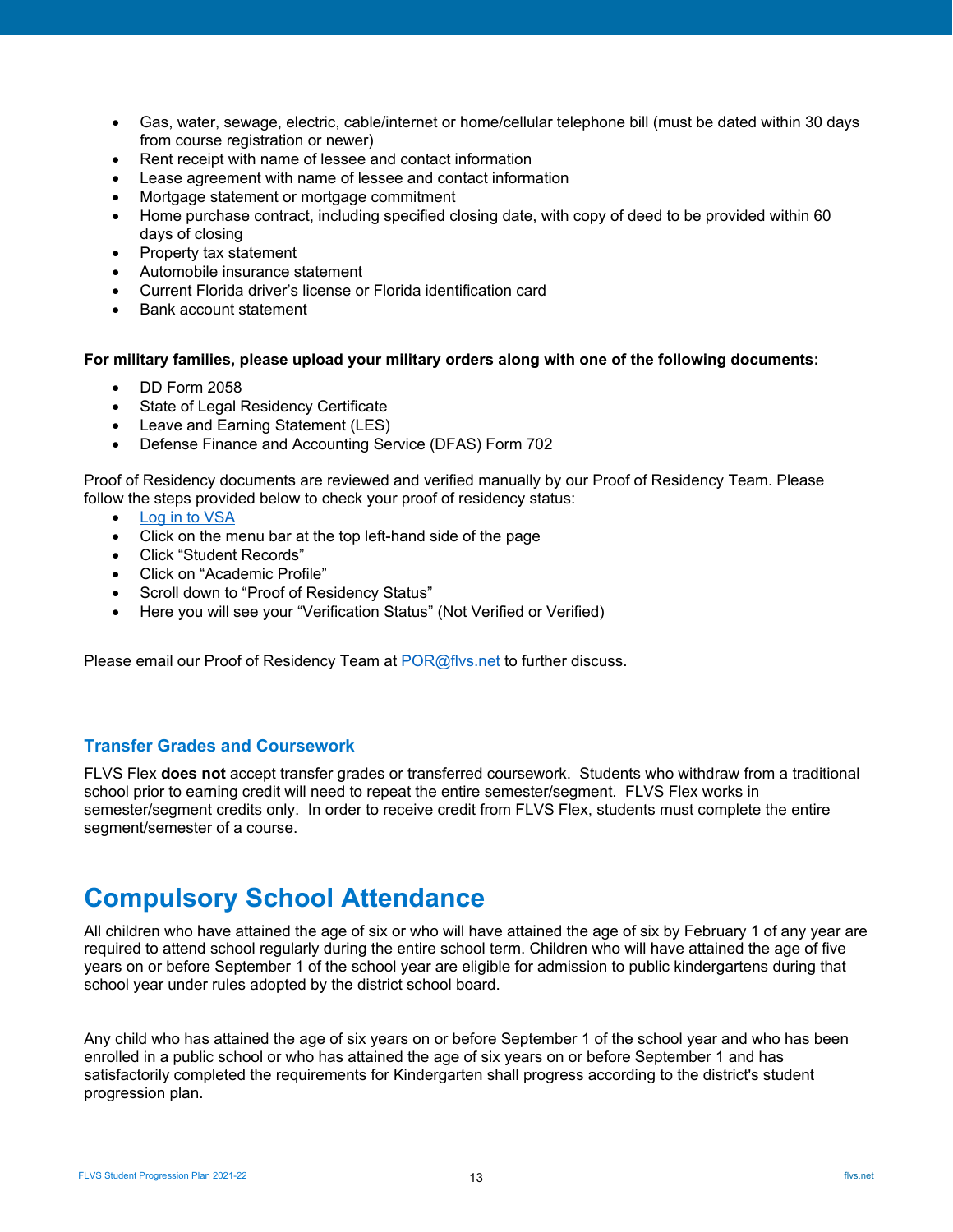A student who attains the age of 16 years during the school year is not subject to compulsory school attendance beyond the date upon which he/she attains that age if the student files a formal declaration of intent to terminate school enrollment with the district school board. The school district must notify the student's parent of receipt of the student's declaration of intent to terminate school enrollment[. Section 1003.21, Florida Statute](http://www.flsenate.gov/Laws/Statutes/2018/1003.21) – School Attendance.

Minors between the ages of 14 and 18 years of age who do not attend school regularly will not be issued a learner's permit or will have their driving privilege suspended by the Florida Department of Highway Safety and Motor Vehicles. [Section 322.091, Florida Statute](http://www.flsenate.gov/Laws/Statutes/2017/322.091) -School Attendance.

## <span id="page-13-0"></span>**Truancy**

Florida law defines "habitual truant" as a student who has 15 or more unexcused absences within 90 calendar days with or without the knowledge or consent of the student's parent or guardian, and who is subject to compulsory school attendance.

Due to the unique online educational environment at FLVS Full Time, 15 unexcused absences may be equivalent to 15 or more school days in which the student has not completed any work or has not responded to communication attempts made by a designated Teacher, designated School Administrator, and/ or School Social Worker, and/or is not making adequate academic progress. When a truancy concern arises, the Student Support team will convene to determine interventions that may need to be implemented to support student/family needs. If students/families are nonresponsive to these attempts, then local law enforcement may be contacted to perform a well-being check.

# <span id="page-13-1"></span>FLVS Full Time

FLVS Full Time is a public school program in the state of Florida. Students enroll in one of three schools – Kindergarten-5, 6-8, and 9-12 – instead of enrolling in the zoned school of enrollment.

FLVS becomes the district of enrollment and FLVS Full Time is the school of enrollment and instruction for the student. It follows a traditional 180-day calendar with all students observing the same start and end dates for school and a more traditional pace of instruction.

To learn more about eligibility and request information or enroll in one of the FLVS Full Time schools, please visit [www.flvs.net/fulltime.](http://www.flvs.net/fulltime) Note that there are fixed enrollment times and students will not be accepted once enrollment is closed.

## <span id="page-13-2"></span>FLVS Flex

Student placement for FLVS Flex home education students is determined by the parent, student, FLVS staff, and homeschool office. The placement for private or public schools is determined by the school administration.

Students may be placed to meet graduation requirements, need for acceleration, and/or need for remediation. Students may also take courses in FLVS Flex to have access to courses their school does not offer.

For more information please reference **F.S.1002.37 - [Florida Virtual School.](http://www.leg.state.fl.us/Statutes/index.cfm?App_mode=Display_Statute&URL=1000-1099/1002/Sections/1002.37.html)** 

## <span id="page-13-3"></span>Classroom Transfer Process

Each school district must establish a transfer process for parents to request his/her child be transferred to another classroom teacher. Schools must approve or deny the transfer request within two weeks of its receipt. A parent does not have the right to choose a specific classroom teacher. If a request is denied, the school must notify parents and specify the reasons for the denial. An explanation of the transfer process must be made available in the student handbook or similar publication.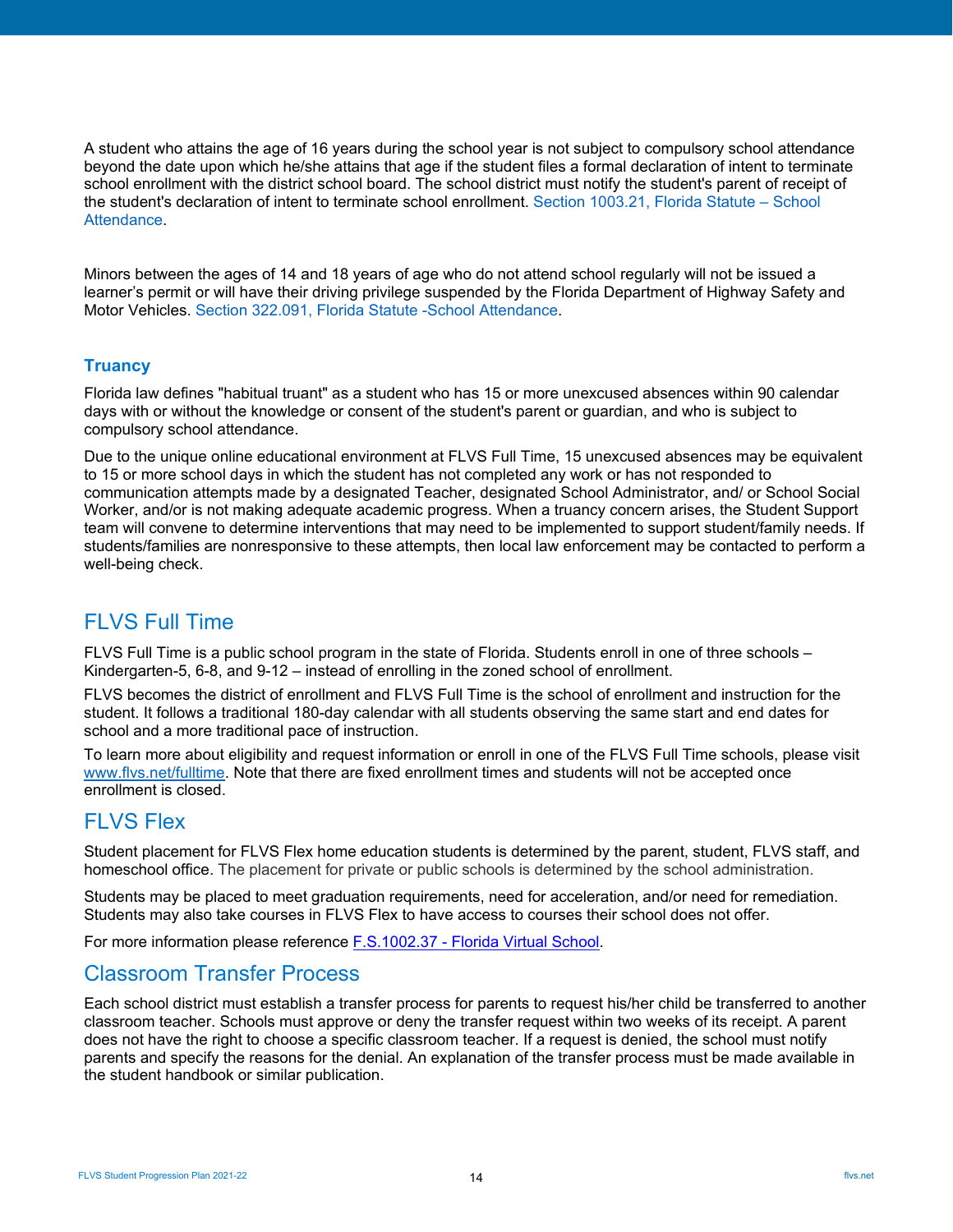# <span id="page-14-0"></span>**Interstate Compact on Educational Opportunity for Military Children**

The purpose of the F.S.1000.36 - [Interstate Compact on Educational Opportunity for](http://www.leg.state.fl.us/statutes/index.cfm?mode=View%20Statutes&SubMenu=1&App_mode=Display_Statute&Search_String=1000.36&URL=1000-1099/1000/Sections/1000.36.html) Military Children is to remove barriers to educational success imposed on children of military families because of frequent moves and deployment of their parents. Florida is a participating state in the Interstate Compact and observes the policies and procedures prescribed. For complete information on the Interstate Compact and what it provides, visit [www.fldoe.org/core/fileparse.php/5423/urlt/MilitaryFamilies.pdf.](http://www.fldoe.org/core/fileparse.php/5423/urlt/MilitaryFamilies.pdf)

If a student and parent/guardian are living outside of the state of Florida and wish to participate in FLVS, it will be necessary for the student to meet eligibility requirements of and enroll in the home education program in the Florida district where residency is/will be maintained. SB 662 – [Education and the Military provides](https://www.flsenate.gov/Session/Bill/2020/662) that a student whose parent is transferred or pending transfer to a military installation within the state is considered a resident of the school district in which the military is located for the purpose of enrollment. FLVS Flex will then serve that student as an eligible home education student.

# <span id="page-14-1"></span>**Student Standards for Participation in Interscholastic and Intrascholastic Extracurricular Student Activities (Craig Dickinson Act)**

Interscholastic extracurricular student activities are an important complement to the academic curriculum. Participation in a comprehensive extracurricular and academic program contributes to student development of the social and intellectual skills necessary to become a well-rounded adult. Please see F.S.1006.15 - [Craig Dickinson](http://www.leg.state.fl.us/statutes/index.cfm?App_mode=Display_Statute&URL=1000-1099/1006/Sections/1006.15.html)  [Act](http://www.leg.state.fl.us/statutes/index.cfm?App_mode=Display_Statute&URL=1000-1099/1006/Sections/1006.15.html) for more details.

## <span id="page-14-2"></span>Definition of "Extracurricular"

The term "extracurricular" means any school-authorized or education-related activity occurring during or outside the regular instructional school day.

## <span id="page-14-3"></span>Definition of "Eligible to Participate"

The term "eligible to participate" includes, but is not limited to, a student participating in tryouts, off-season conditioning, summer workouts, preseason conditioning, in-season practice, or contests. The term does not mean that a student must be placed on any specific team for interscholastic or intrascholastic extracurricular activities. To be eligible to participate in interscholastic extracurricular student activities.

## <span id="page-14-4"></span>**Eligibility**

In order to participate in interscholastic, extracurricular student activities, a student must maintain a cumulative GPA of 2.0 or above on a 4.0 scale, or its equivalent, in the courses required by statute for high school graduation [F.S.1002.3105\(5\) -](http://www.leg.state.fl.us/Statutes/index.cfm?App_mode=Display_Statute&URL=1000-1099/1002/Sections/1002.3105.html) ACCEL or F.S.1003.4282 - [Requirements for a standard high school diploma.](http://www.leg.state.fl.us/Statutes/index.cfm?App_mode=Display_Statute&URL=1000-1099/1003/Sections/1003.4282.html)

A student must fulfill the requirements of an academic performance contract between the student, the district school board, the appropriate governing association, and the student's parents. If the student's cumulative GPA falls below 2.0, or its equivalent, on a 4.0 scale in courses required for high school graduation specified in [F.S.1002.3105\(5\) -](http://www.leg.state.fl.us/Statutes/index.cfm?App_mode=Display_Statute&URL=1000-1099/1002/Sections/1002.3105.html) ACCEL, or F.S.1003.4282 - [Requirements for a standard high school diploma](http://www.leg.state.fl.us/Statutes/index.cfm?App_mode=Display_Statute&URL=1000-1099/1003/Sections/1003.4282.html) then at a minimum, the contract must require that the student attend summer school, or its grade equivalent, between grades 9 and 10 or grades 10 and 11, as necessary.

A student must have a cumulative GPA of 2.0 or above on a 4.0 scale, or its equivalent, in the courses required for high school graduation, specified in [F.S.1002.3105\(5\) -](http://www.leg.state.fl.us/Statutes/index.cfm?App_mode=Display_Statute&URL=1000-1099/1002/Sections/1002.3105.html) ACCEL, or F.S.1003.4282 - [Requirements for a](http://www.leg.state.fl.us/Statutes/index.cfm?App_mode=Display_Statute&URL=1000-1099/1003/Sections/1003.4282.html)  [standard high school diploma](http://www.leg.state.fl.us/Statutes/index.cfm?App_mode=Display_Statute&URL=1000-1099/1003/Sections/1003.4282.html) during his/her junior or senior year.

A student must maintain satisfactory conduct, including adherence to appropriate dress and other codes of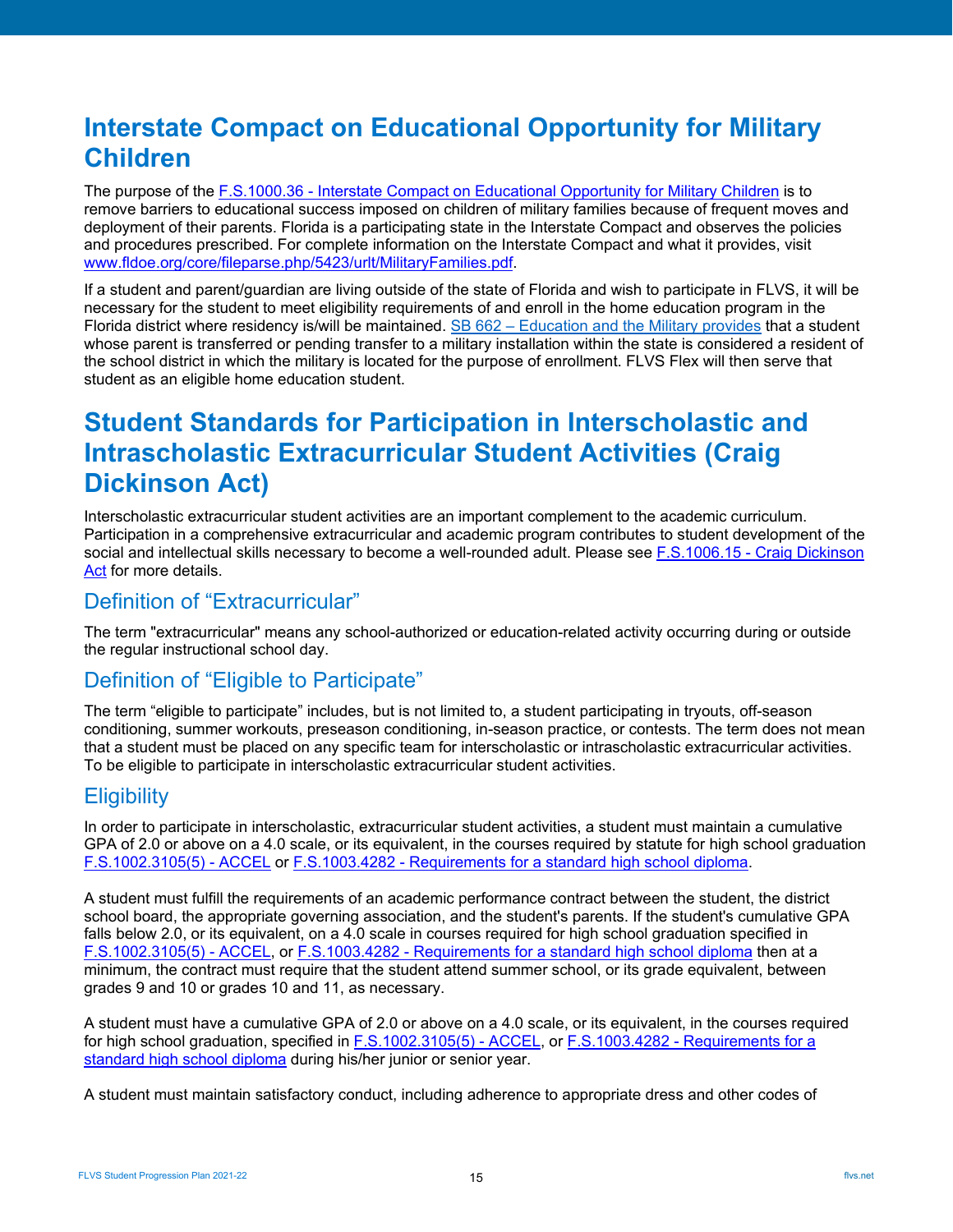student conduct policies described in F.S.1006.07 - [District school board duties relating to student discipline and](http://www.leg.state.fl.us/statutes/index.cfm?mode=View%20Statutes&SubMenu=1&App_mode=Display_Statute&Search_String=1006.07&URL=1000-1099/1006/Sections/1006.07.html)  [school safety.](http://www.leg.state.fl.us/statutes/index.cfm?mode=View%20Statutes&SubMenu=1&App_mode=Display_Statute&Search_String=1006.07&URL=1000-1099/1006/Sections/1006.07.html) If a student is convicted of, or is found to have committed, a felony or a delinquent act that would have been a felony if committed by an adult, regardless of whether adjudication is withheld, the student's participation in interscholastic extracurricular activities is contingent upon established and published district school board policy.

Any student who is exempt from attending a full school day based on rules adopted by the district school board for double sessions or programs, experimental schools, or schools operating under emergency conditions, must maintain a 2.0 GPA, or its equivalent, on a 4.0 scale and pass each class.

## <span id="page-15-0"></span>Home Education Student Eligibility

A home education student is eligible to participate in the interscholastic extracurricular activities at the public school that he/she would be assigned to attend based on a district's attendance area policies or may develop an agreement to participate at a private school provided the following conditions are met:

• The student must meet the requirements of the home education program described in [F.S.1002.41 -](http://www.leg.state.fl.us/statutes/index.cfm?mode=View%20Statutes&SubMenu=1&App_mode=Display_Statute&Search_String=1002.41&URL=1000-1099/1002/Sections/1002.41.html) [Home education programs.](http://www.leg.state.fl.us/statutes/index.cfm?mode=View%20Statutes&SubMenu=1&App_mode=Display_Statute&Search_String=1002.41&URL=1000-1099/1002/Sections/1002.41.html)

During the period of participation, the home education student must demonstrate educational progress in all subjects taken in the home education program by a method of evaluation agreed upon by the parent and the school principal, which may include:

- Review of the student's work by a certified teacher chosen by the parent.
- Grades earned through correspondence.
- Grades earned in courses taken at a community college, university, or trade school.
- Standardized test scores above the 35th percentile, or any other method in [F.S.1002.41 -](http://www.leg.state.fl.us/statutes/index.cfm?mode=View%20Statutes&SubMenu=1&App_mode=Display_Statute&Search_String=1002.41&URL=1000-1099/1002/Sections/1002.41.html) Home [education programs.](http://www.leg.state.fl.us/statutes/index.cfm?mode=View%20Statutes&SubMenu=1&App_mode=Display_Statute&Search_String=1002.41&URL=1000-1099/1002/Sections/1002.41.html)
- The student must meet the same residency requirements as other students in the school at which he/she participates.
- The student must meet the same standards of acceptance, behavior, and performance as required of other students in extracurricular activities.
- A home education program student, charter school student, or an FLVS student must register his/her intent to participate in an interscholastic extracurricular activity before participating in the activity, opposed to prior to the season beginning.
- A student who transfers from a home education program to a public school before or during the first grading period of the school year is academically eligible to participate in interscholastic extracurricular activities during the first grading period provided the student has a successful evaluation from the previous year.
- Any public school or nonpublic school student who has been unable to maintain academic eligibility for participation in interscholastic extracurricular activities is ineligible to participate as a home education student until the student has successfully completed one grading period in home education, fulfilling the requirements for interscholastic extracurricular eligibility, [F.S.1006.15 -](http://www.leg.state.fl.us/statutes/index.cfm?App_mode=Display_Statute&URL=1000-1099/1006/Sections/1006.15.html) Craig [Dickinson Act,](http://www.leg.state.fl.us/statutes/index.cfm?App_mode=Display_Statute&URL=1000-1099/1006/Sections/1006.15.html) to become eligible to participate as a home education student.

# <span id="page-15-1"></span>Student Athlete Eligibility

The term "eligible to participate" is defined to include student participating in tryouts, off-season conditioning, summer workouts, preseason conditioning, in-season practice, or contests. Term does not mean student must be placed on any specific team.

Technical changes to homeschool, charter school, and FLVS Full Time student participation can be found at F.S.1002.31 - [Controlled open enrollment; Public school parental choice.](http://www.leg.state.fl.us/statutes/index.cfm?mode=View%20Statutes&SubMenu=1&App_mode=Display_Statute&Search_String=1002.31&URL=1000-1099/1002/Sections/1002.31.html)

The Craig Dickinson Act prohibits districts or charter schools from delaying eligibility or preventing student participation in controlled open enrollment, or a choice program, from being immediately eligible to participate in extracurricular activities.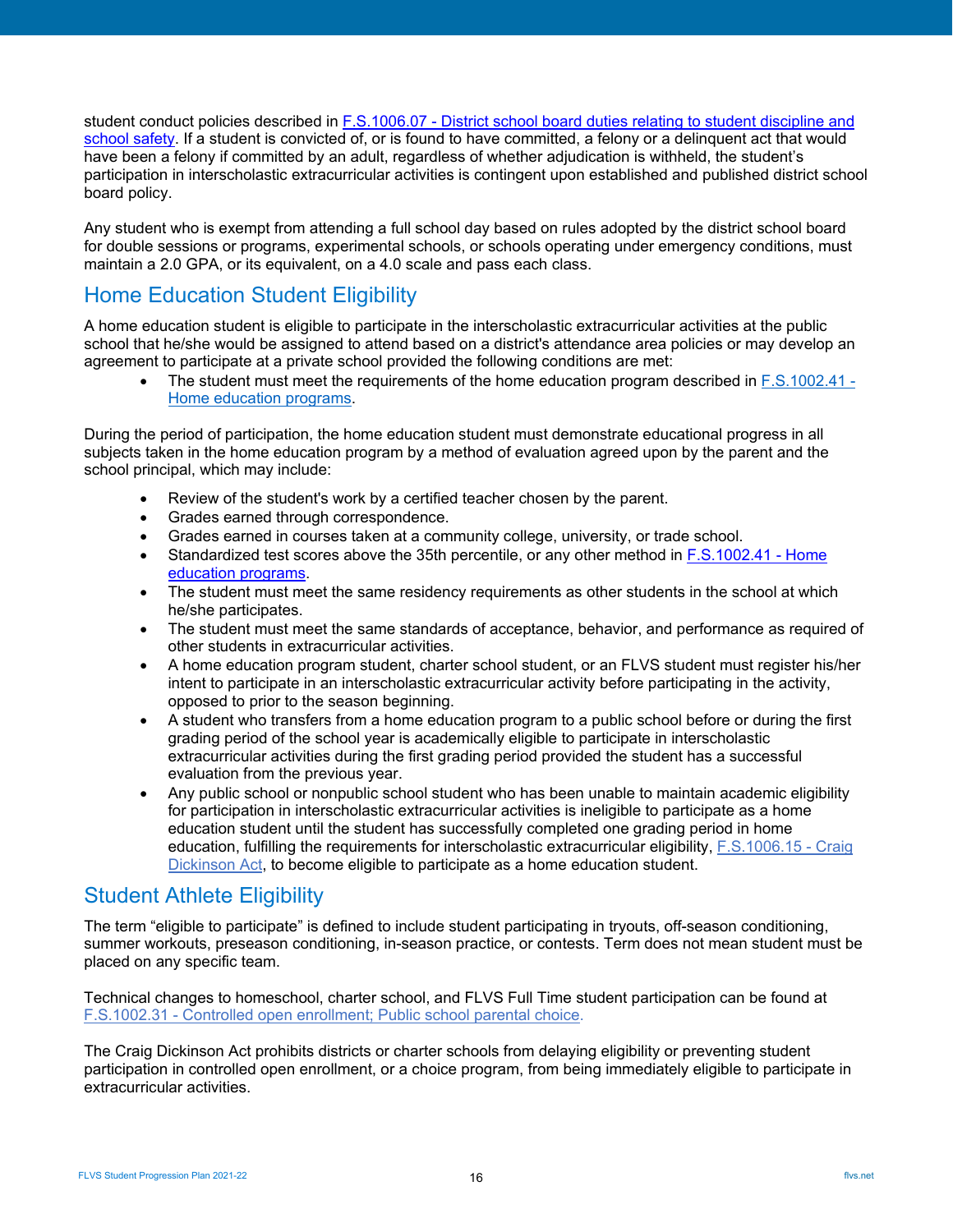Students may not participate in a sport if they participated in the same sport at another school during that year, unless they meet one of the following criteria:

- Dependent children of active duty military personnel whose move resulted from military orders
- Children in foster care that were relocated
- Court-ordered change in custody due to separation, divorce, or serious illness or death of custodial parent

## <span id="page-16-0"></span>School Specific Requirements for Participation

A student attending FLVS Full Time is eligible to participate at the public school to which the student would be assigned according to the school district attendance area policies, provided:

- The student meets the student eligibility criteria as specified in state statute [F.S.1002.455 -](http://www.leg.state.fl.us/statutes/index.cfm?App_mode=Display_Statute&URL=1000-1099/1002/Sections/1002.455.html) Student [eligibility for K-12 virtual instruction;](http://www.leg.state.fl.us/statutes/index.cfm?App_mode=Display_Statute&URL=1000-1099/1002/Sections/1002.455.html)
- The student meets any additional requirements as determined by the Florida Virtual School Board of Trustees;
- The student meets the same residency requirements as other students in the school at which he/she participates;
- The student meets the same standards of acceptance, behavior, and performance as required of other students in extracurricular activities;
- A home education program student, charter school student, or an FLVS student must register his/her intent to participate in an interscholastic extracurricular activity before participating in the activity.

A student who transfers from FLVS Full Time to a traditional public school before or during the first grading period of the school year is academically eligible to participate in interscholastic extracurricular activities during the first grading period if the student has a successful evaluation from the previous school year pursuant to paragraph (a) (see [Policy 16.3.5.3 Transfers\)](https://www.fhsaa.org/sites/default/files/attachments/2011/09/26/node-6591/policy_16_flvs-ft_-_pr_2.pdf).

A public school or private school student who has been unable to maintain academic eligibility for participation in interscholastic extracurricular activities is ineligible to participate in such activities as a Florida Virtual School student until the student successfully completes one grading period in the Florida Virtual School pursuant to paragraph (a) (see [Policy 16.3.5.1 Requirements for Participation\)](https://www.fhsaa.org/sites/default/files/attachments/2011/09/26/node-6591/policy_16_flvs-ft_-_pr_2.pdf).

The student complies with all Florida High School Athletic Association (FHSAA) regulations, including eligibility requirements regarding age and limits of eligibility, and local school regulations during the time of participation. The student provides proof of basic medical insurance coverage and both independently secured catastrophic insurance coverage and liability insurance coverage which names the FHSAA as an insured party in the event the school's insurance provider does not extend coverage to students attending FLVS Full Time. The student provides his/her own transportation to and from the public school. The student provides to public school authorities all required forms and provisions.

## <span id="page-16-1"></span>**Ineligibility**

A student who withdraws from a regular school program to establish school residence at FLVS Full Time and who is ineligible at the time of withdrawal from the regular school program due to his/her failure to meet academic or behavioral eligibility standards shall be ineligible to compete in interscholastic athletic competition under the provisions of Requirements for Participation until he/she has successfully completed one full semester (see the [FHSAA handbook\)](https://www.fhsaa.org/rules/fhsaa-handbook) and has met all other eligibility requirements of this association. In determining the academic eligibility of a student who withdraws from a regular school program prior to the normal conclusion of the current semester and subsequently establishes school residence at FLVS Full Time, the grades as posted in each subject for that student on the date of his/her withdrawal from the regular school program shall be used.

## <span id="page-16-2"></span>**Transfers**

A student who, is an FLVS Full Time student at the beginning of the academic/athletic year transfers from FLVS Full Time to a member school, transfers from any school to FLVS Full Time, transfers from/to FLVS Full Time to/from a different Florida Virtual Education program (i.e. FLVS Flex, a District Virtual Instruction Program, a District Franchise of FLVS, a Virtual Charter School, etc.) or transfers from/to FLVS Full Time to/from home education, is considered a transfer student and is subject to the provisions of this statute.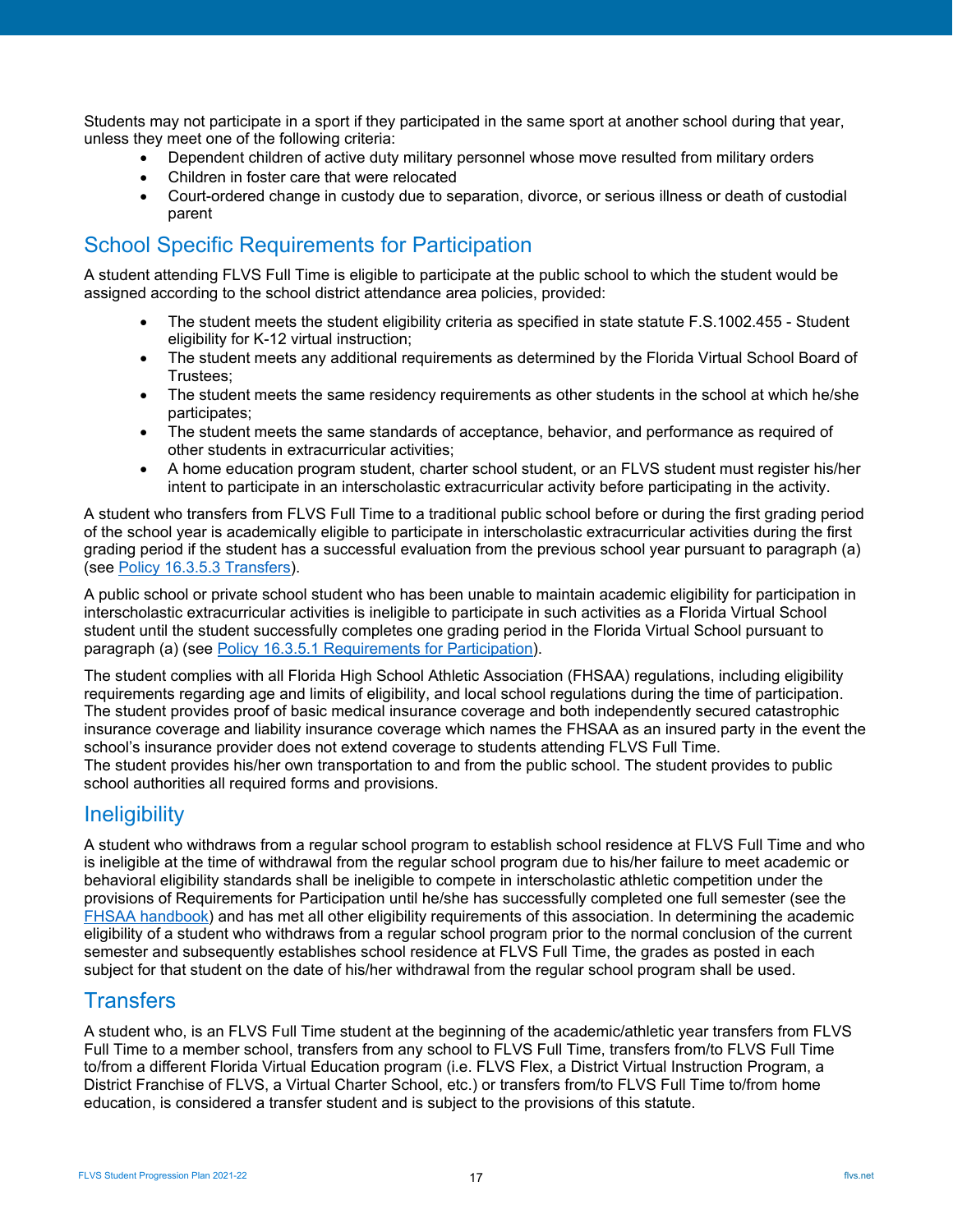For specifics related to this statute, visit F.S.1006.15 - [Craig Dickinson Act.](http://www.leg.state.fl.us/statutes/index.cfm?App_mode=Display_Statute&URL=1000-1099/1006/Sections/1006.15.html)

### <span id="page-17-0"></span>**Exception for Transfer from FLVS Full Time to a Member School**

An FLVS Full Time student who meets the Requirements of Participation and is representing a member public school as an FLVS Full Time student, and then subsequently transfers to that same member public school shall be eligible on the sixth school day of attendance at the member school, provided all other eligibility requirements are met.

#### <span id="page-17-1"></span>**Transfer from a School to FLVS Full Time**

A student who transfers from any school to FLVS Full Time and does not meet one of the exceptions in [Bylaws of](http://s3.amazonaws.com/vnn-aws-sites/10661/files/2017/07/7aaa1d73d1331e72-2017-2018-FHSAA-Hanbook.pdf)  [FHSAA](http://s3.amazonaws.com/vnn-aws-sites/10661/files/2017/07/7aaa1d73d1331e72-2017-2018-FHSAA-Hanbook.pdf) will be ineligible to represent the public member school in interscholastic competition.

#### <span id="page-17-2"></span>**Exception for Transfer from a School to FLVS Full Time**

A student who currently attends a member public school and subsequently meets the Requirements of Participation and transfers to FLVS Full Time, wishing to participate for the that same member public school shall be eligible on the sixth school day of attendance at the alternative/special school, provided all other eligibility requirements are met.

#### <span id="page-17-3"></span>**Transfer from/to FLVS Full Time to/from a Different Florida Virtual Education Program**

A student who transfers from/to FLVS Full Time to/from a different Florida Virtual Education program (i.e. FLVS Flex, a District Virtual Instruction Program, a District Franchise of FLVS, a Virtual Charter School, etc.) and does not meet one of the exceptions in Bylaws [of FHSAA](https://www.fhsaa.org/rules/fhsaa-handbook) will be ineligible to represent the member school in interscholastic competition.

### <span id="page-17-4"></span>**Exception for Transfer from/to FLVS Full Time to/from a Different Florida Virtual Education Program**

An FLVS Full Time student who meets the requirements of [Policy 16.3.5.1](https://www.fhsaa.org/sites/default/files/attachments/2011/09/26/node-6591/policy_16_flvs-ft_-_pr_2.pdf) and is representing a member public school as an FLVS Full Time student and then subsequently transfers to a different Florida Virtual Education program or a student representing a public member school as a different Florida Virtual Education program student and then subsequently transfers to FLVS Full Time and wishing to represent that same member public school shall be eligible on the sixth school day of attendance at the member school, provided all other eligibility requirements are met.

### <span id="page-17-5"></span>**Transfer from/to FLVS Full Time to/from Home Education**

A student who transfers from/to FLVS Full Time to/from home education and does not meet one of the exceptions in [Bylaws of FHSAA](https://www.fhsaa.org/rules/fhsaa-handbook) will be ineligible to represent the member school in interscholastic competition.

### <span id="page-17-6"></span>**Exception for Transfer from/to FLVS Full Time to/from Home Education**

An FLVS Full Time student who meets the Requirements of Participation and is representing a member public school as an FLVS Full Time student and then subsequently transfers to home education or a student representing a public member school as a home education student and then subsequently transfers to FLVS Full Time and wishing to represent that same member public school shall be eligible on the sixth school day of attendance at the member school, provided all other eligibility requirements are met.

Students may not be enrolled full time in public or private school in another state and enrolled in Florida public education/FLVS.

# <span id="page-17-7"></span>**Physical Education; Assessment**

It is the responsibility of each school district school board to develop a physical education program that stresses physical fitness and encourages healthful, active lifestyles and to encourage all students in prekindergarten through grade 12 to participate in physical education. Physical education shall consist of physical activities of at least a moderate intensity level and for a duration sufficient to provide a significant health benefit to students, subject to the differing capabilities of students. All physical education programs and curricula must be reviewed by a certified physical education instructor.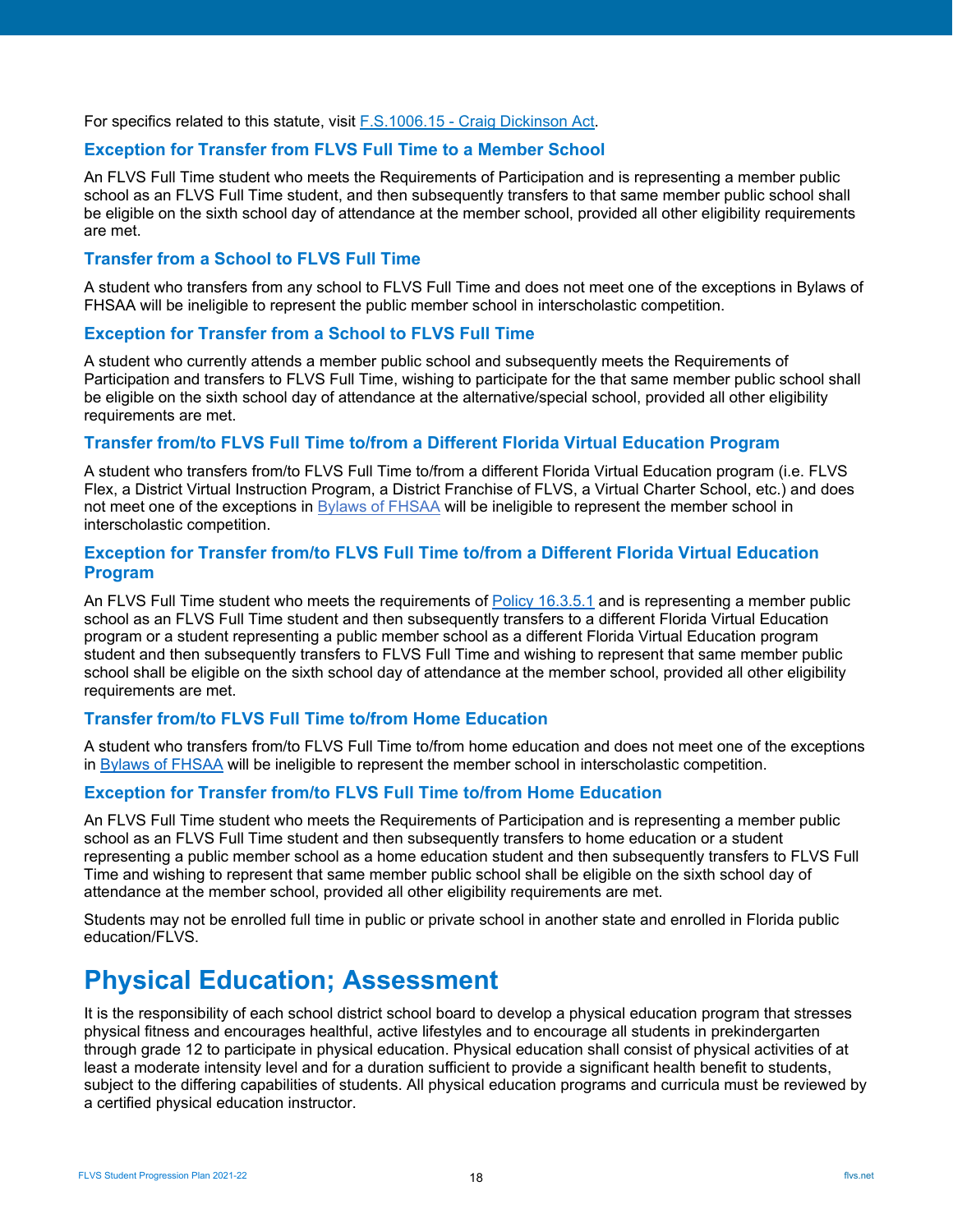Each district school board shall adopt a written physical education policy that details the school district's physical education program, the expected program outcomes, the benefits of physical education, and the availability of one-on-one counseling concerning the benefits of physical education. The FLVS policy can be found in the [Student and Parent Handbook.](https://www.flvs.net/docs/default-source/district/student_parent_handbook.pdf?sfvrsn=50be7a2a_32)

Each district school board shall provide 150 minutes of physical education each week for students in Kindergarten through grade 5. The equivalent of one class period per day of physical education for one semester of each year is required for students enrolled in grades 6-8. One PE credit, which shall include integration of health, must be earned in grades 9-12 to meet high school graduation requirements. For the complete statute language, visit F.S.1003.455 - [Physical education; assessment.](http://www.leg.state.fl.us/statutes/index.cfm?mode=View%20Statutes&SubMenu=1&App_mode=Display_Statute&Search_String=1003.455&URL=1000-1099/1003/Sections/1003.455.html) Parents are encouraged to fill out the PE waiver, if they choose to waive this requirement.

# <span id="page-18-0"></span>**FLVS Full Time Students - Public School Student Progression; Remedial Instruction; Reporting Requirements**

It is the intent of the Legislature that each student's progression from one grade to another be determined, in part, upon proficiency in English language arts, social studies, science, and mathematics; that district school board policies facilitate such proficiency; and that each student and his/her parent be informed of that student's academic progress. All FLVS students (excluding home education and private school students) are responsible for taking all Florida High Stakes Assessments to measure progress and satisfying graduation requirements. For more details see F.S.1008.25 - [Public school student progression; student support;](http://www.leg.state.fl.us/statutes/index.cfm?mode=View%20Statutes&SubMenu=1&App_mode=Display_Statute&Search_String=1008.25&URL=1000-1099/1008/Sections/1008.25.html) reporting requirements.

#### *Note: For FLVS Flex students, progression at FLVS is measured within the context of the course(s) taken at FLVS. The district and school of enrollment determine all other progress of the student based on the information contained below.*

## <span id="page-18-1"></span>Comprehensive Program

Students must meet specific, published standards approved by the State Board of Education before progression is achieved. Failure to meet standards will result in remediation and/or retention.

## <span id="page-18-2"></span>Allocation of Resources

Schools must allocate resources for students who fail to progress, prioritizing students who will be retained if progress is not achieved.

## <span id="page-18-3"></span>Assessment and Support

Each student must participate in the statewide, standardized assessment program required by [F.S.1008.22 -](http://www.leg.state.fl.us/Statutes/?App_mode=Display_Statute&URL=1000-1099/1008/Sections/1008.22.html) [Student assessment program for public schools.](http://www.leg.state.fl.us/Statutes/?App_mode=Display_Statute&URL=1000-1099/1008/Sections/1008.22.html) All FLVS Full Time students are required to participate in all state-mandated testing. The tests are administered at the student's zoned School of Enrollment or other approved designated testing location per Florida Statute and the student is responsible for all transportation and other requirements related to attending the testing. Each student who does not achieve a Level 3 or above on the statewide, standardized English Language Arts assessment, standardized mathematics assessment, and/or the Algebra I EOC assessment must be evaluated to determine the nature of the student's difficulty, the areas of academic need, and strategies for providing academic supports to improve the student's performance. Students who require support will receive diagnostic testing to identify and measure deficiencies prior to support occurring. Additional diagnostics will be used to measure progress while being remediated. This monitoring plan will be created in conjunction with the student and parent. A student who is not meeting the school district or state requirements for satisfactory performance in English Language Arts and mathematics must be covered by one of the following plans:

- A federally required student plan such as an individual education plan;
- A schoolwide system of progress monitoring for all students, except a student who scores Level 4 or above on the English Language Arts and mathematics assessments may be exempted from participation by the principal; or
- Students may be required to participate in district benchmark assessments depending on school of enrollment and grade level.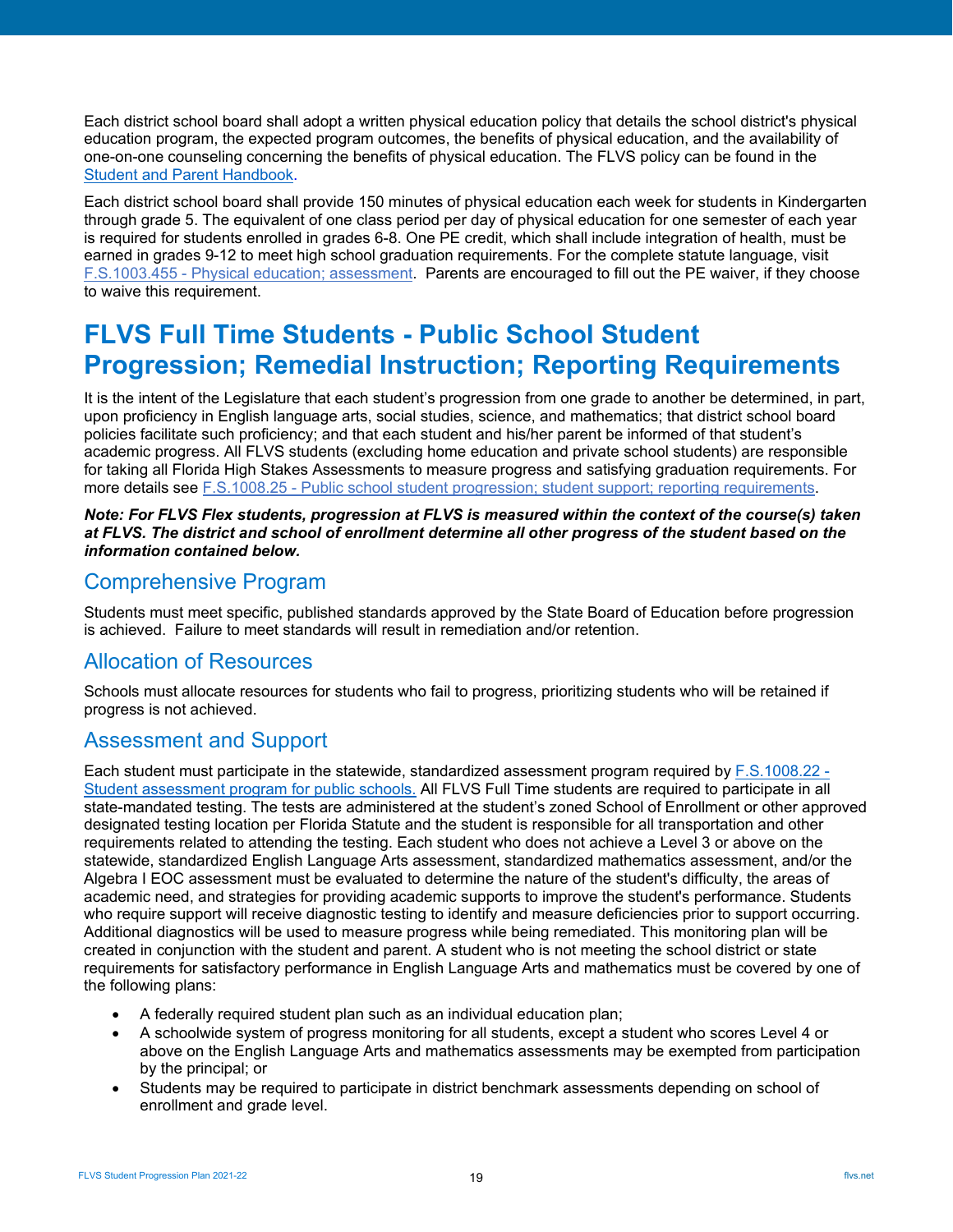• Students may have an individualized progress monitoring plan.

# <span id="page-19-0"></span>Elimination of Social Promotion

No student may be assigned to a grade level based solely on age or other factors that constitute social promotion. There are instances where a student may not be retained, or may receive a waiver, even if not reading at grade level. See [F.S. 1008.25 Public school student progression; student support; reporting](http://www.leg.state.fl.us/Statutes/index.cfm?App_mode=Display_Statute&URL=1000-1099/1008/Sections/1008.25.html) requirements.

# <span id="page-19-1"></span>Annual Report

Each district school board must annually report to the parent of each student the progress of the student toward achieving state and district expectations for proficiency in reading, writing, science, and mathematics. District results must also be published in the local newspaper and on the district website.

# <span id="page-19-2"></span>**FLVS Full Time Program Progression Plan**

NOTE: The following information pertains to students taking classes in FLVS Full Time. If you are not sure which program would be best for you, please call 800-374-1430 for more information.

**In the absence of language to the contrary, FLVS Full Time adopts the requirements specified in statute for the operation of this program. Students are expected to meet the progression standards of the state and FLVS Full Time provides the prescribed testing, intervention, and reporting as required.**

## <span id="page-19-3"></span>Transfer of Student Credits

There are three options for requesting and being granted credit by FLVS Full Time for coursework completed in a different school setting, all of which follow [F.A.C. 6A-1.09941 State Uniform Transfer of Students in Middle](https://www.flrules.org/gateway/ruleno.asp?id=6A-1.09941)  [Grades and High School](https://www.flrules.org/gateway/ruleno.asp?id=6A-1.09941) and [F.A.C. 6A-1.09942](https://www.flrules.org/gateway/ruleno.asp?id=6A-1.09942) as outlined below:

- 1. Credits and grades earned and offered for acceptance at FLVS Full Time shall be based on official transcripts and shall be accepted at face value and may be subject to validation at the school's discretion. If validation of the official transcript is deemed necessary, or if the student does not possess an official transcript or is a home education student, credits may be validated through performance during the first grading period as outlined in #2, below.
- 2. Validation of credits shall be based on performance in classes at FLVS Full Time. A student transferring into FLVS Full Time will be placed at the appropriate sequential course level based on the student's academic documents submitted when transferring into FLVS, and the student should have a minimum grade point average of 2.0 at the end of the first semester. Students who meet this requirement will have their transfer credits validated. Students who do not meet this requirement will have credits validated using the Alternative Validation Procedure, as outlined in #3, below.
- 3. If validation based on performance as described above is not satisfactory (student does not have a 2.0 at the end of the first semester), then any one or more of the following alternative procedures may be used for validation purposes as determined by the teacher, principal, and parent:
	- a. Portfolio evaluation by the superintendent or designee;
	- b. Written recommendation by a Florida certified teacher selected by the parent and approved by the principal;
	- c. Demonstrated performance in courses taken through dual enrollment or at other public or private accredited schools;
	- d. Demonstrated proficiencies on nationally-normed standardized subject area assessments;
	- e. Demonstrated proficiencies on the FSA; or
	- f. Written review by FLVS of the criteria utilized for a given subject provided by the former school.

Students must be provided at least 90 days from date of transfer to prepare for assessments outlined in paragraphs (3)(d) and (e), if required.

## <span id="page-19-4"></span>Required Instruction

### [F.S. 1003.42 Required instruction.](http://www.leg.state.fl.us/statutes/index.cfm?mode=View%20Statutes&SubMenu=1&App_mode=Display_Statute&Search_String=1003.42&URL=1000-1099/1003/Sections/1003.42.html)

FLVS Full Time shall provide all courses required for elementary grades promotion, middle grades promotion,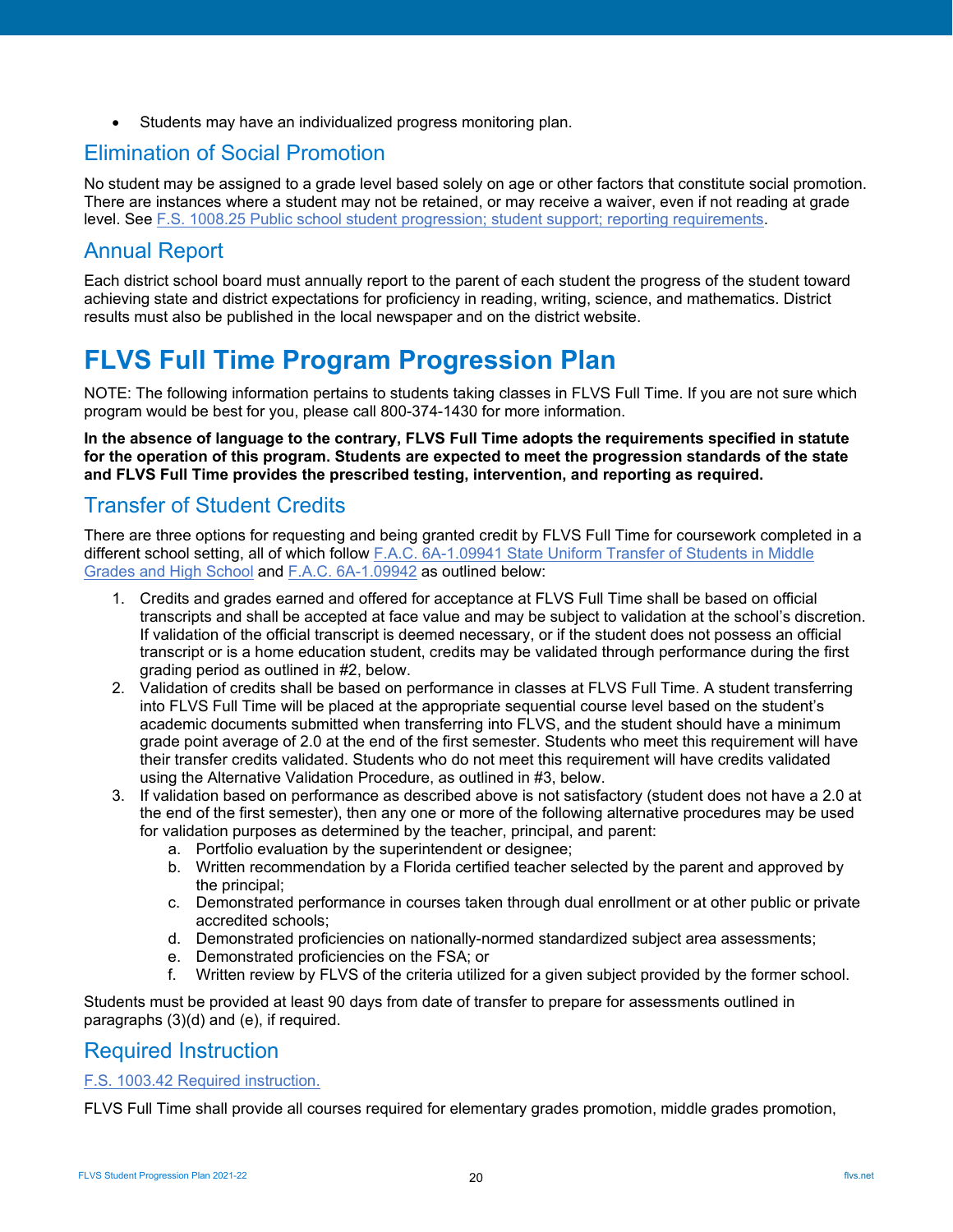high school graduation, and appropriate instruction designed to ensure that students meet State Board of Education adopted standards (Florida Standards) in the following subject areas: reading and other English language arts, mathematics, science, social studies, foreign languages, health and physical education, and the arts.

Beginning in the 2021-2022 school year, school districts in the State of Florida are required to provide basic training in first aid, including cardiopulmonary resuscitation, for all students in grade 9 and grade 11. Instruction in the use of cardiopulmonary resuscitation must be based on a one-hour, nationally recognized program that uses the most current evidence-based emergency cardiovascular care guidelines.

Beginning in the 2021-2022 school year, school districts in the State of Florida are required to provide instructions on voting using the primary and general election ballots for all students in grades 11 and 12.

Pursuant to Rule 6A-1.094121, F.A.C., Mental and Emotional Health Education, school districts must annually provide a minimum of five hours of instruction to students in grades 6-12 related to youth mental health awareness and assistance, including suicide prevention and the impacts of substance abuse. Using the health education standards adopted in Rule 6A-1.09401, F.A.C., Student Performance Standards, the instruction for youth mental and emotional health will advance each year through developmentally appropriate instruction and skill building and must address, at a minimum, the following topics:

- (a) Recognition of signs and symptoms of mental health disorders;
- (b) Prevention of mental health disorders;
- (c) Mental health awareness and assistance;
- (d) How to reduce the stigma around mental health disorders;
- (e) Awareness of resources, including local school and community resources;
- (f) The process for accessing treatment;
- (g) Strategies to develop healthy coping techniques;
- (h) Strategies to support a peer, friend, or family member with a mental health disorder;
- (i) Prevention of suicide; and
- (j) Prevention of the abuse of and addiction to alcohol, nicotine, and drugs.

Pursuant to Rule 6A-1.094122, F.A.C., Substance Use and Abuse Health Education, students in grades K-12 must be provided instruction related to youth substance use and abuse health education. Using the health education standards adopted in rule 6A-1.09401, F.A.C., Student Performance Standards, the instruction for substance use and abuse education will advance each year through developmentally appropriate instruction and skill building.

Pursuant to Rule 6A-1.094123, F.A.C., Child Trafficking Prevention Education, students in grades K -12 must be provided instruction related to child trafficking prevention and awareness. Using the health education standards adopted in rule 6A-1.09401, F.A.C., Student Performance Standards, the instruction for child trafficking prevention will advance each year through developmentally appropriate instruction and skill building and must address, at a minimum, the following topics:

(a) Recognition of signs of human trafficking;

- (b) Awareness of resources, including national, state, and local resources;
- (c) Prevention of the abuse of and addiction to alcohol, nicotine, and drugs;
- (d) Information on the prevalence, nature, and strategies to reduce the risk of human trafficking, techniques to set healthy boundaries, and how to safely seek assistance; and

(e) Information on how social media and mobile device applications are used for human trafficking.

To view the FLVS Full Time Implementation Plans for each of these requirements, please view the following links:

- FLVS Full Time Child Trafficking Prevention Education Implementation Plan: [https://www.flvs.net/docs/default-source/full-time/resources/child-trafficking-prevention](https://www.flvs.net/docs/default-source/full-time/resources/child-trafficking-prevention-education.pdf?sfvrsn=22a0402a_2)[education.pdf?sfvrsn=22a0402a\\_2](https://www.flvs.net/docs/default-source/full-time/resources/child-trafficking-prevention-education.pdf?sfvrsn=22a0402a_2)
- FLVS Full Time Mental and Emotional Health Education Implementation Plan: [https://www.flvs.net/docs/default-source/full-time/resources/mental-and-emotional](https://www.flvs.net/docs/default-source/full-time/resources/mental-and-emotional-health.pdf?sfvrsn=dda7402a_2)[health.pdf?sfvrsn=dda7402a\\_2](https://www.flvs.net/docs/default-source/full-time/resources/mental-and-emotional-health.pdf?sfvrsn=dda7402a_2)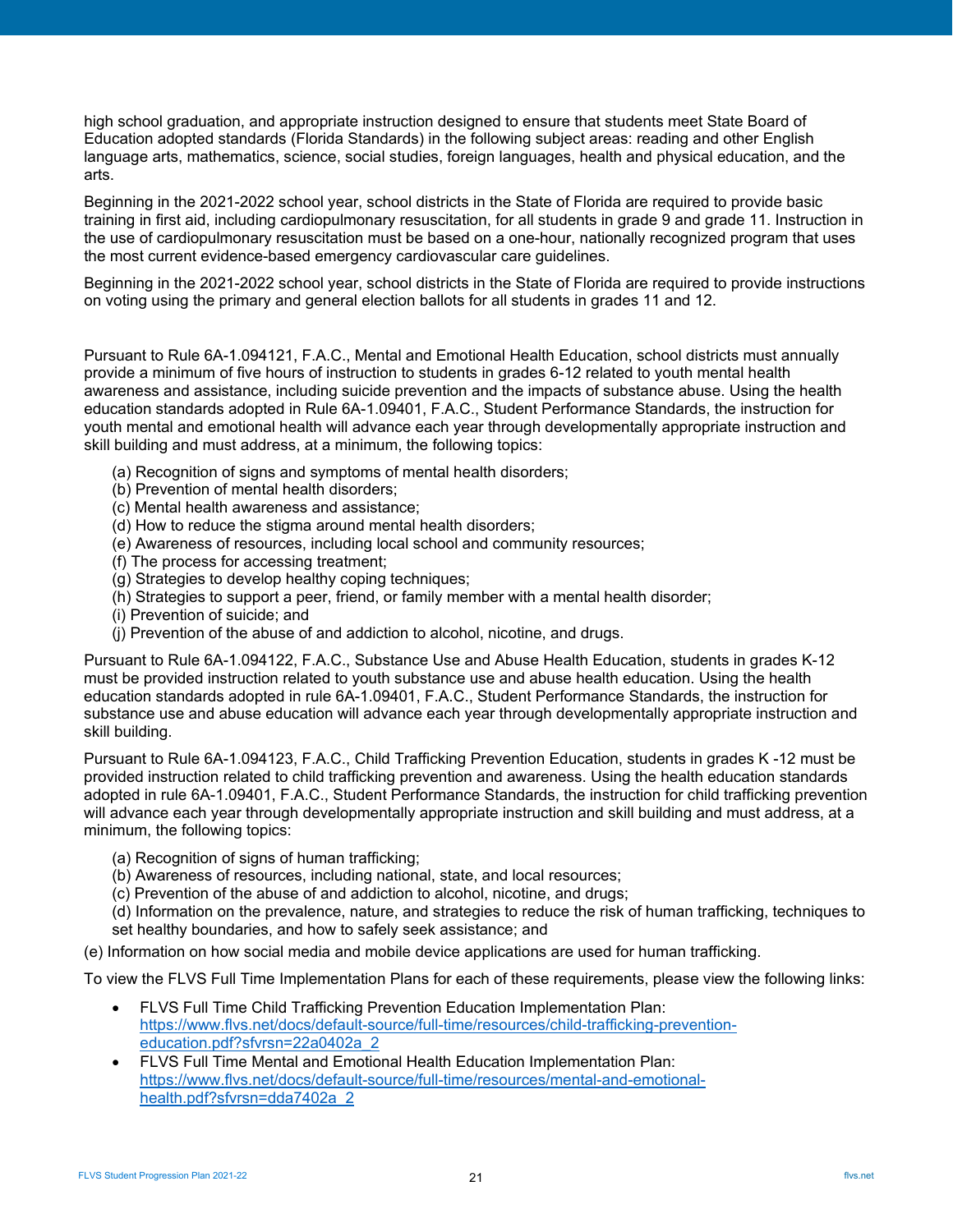• FLVS Full Time Substance Use and Abuse Education Implementation Plan: [https://www.flvs.net/docs/default-source/full-time/resources/substance-use-and](https://www.flvs.net/docs/default-source/full-time/resources/substance-use-and-abuse.pdf?sfvrsn=2ca0402a_2)[abuse.pdf?sfvrsn=2ca0402a\\_2](https://www.flvs.net/docs/default-source/full-time/resources/substance-use-and-abuse.pdf?sfvrsn=2ca0402a_2)

## <span id="page-21-0"></span>Report Cards

### [F.S. 1003.33 Report cards; end-of-the-year status.](http://www.leg.state.fl.us/statutes/index.cfm?mode=View%20Statutes&SubMenu=1&App_mode=Display_Statute&Search_String=1003.33&URL=1000-1099/1003/Sections/1003.33.html)

FLVS requires the regular issuance of student report cards (also called Progress Reports) for all elementary, middle, and high school students. These report cards clearly depict and grade:

- The student's academic performance in each class or course in Kindergarten through 12 based on examinations, written papers, class participation, and other academic performance criteria. It includes the student's level of mastery of the standards at his/her grade level.
- The student's conduct and/or behavior.
- The student's attendance, including absences and tardiness. Note: in a virtual environment, this element may be interpreted differently, and tardiness may be considered not applicable. See th[e Policy Handbook](https://www.flvs.net/student-resources/flex/policies-procedures) for the specific FLVS school for complete details.

### <span id="page-21-1"></span>**End-of-Year Status Statement**

The final report card for a school year shall contain a statement indicating end-of-the-year status regarding performance or nonperformance at grade level, acceptable or unacceptable behavior and attendance, and promotion or non-promotion.

Schools shall not exempt students from academic performance requirements, such as final exams, based on practices or policies designed to encourage student attendance. A student's attendance record may not be used in whole or in part to provide an exemption from any academic performance requirement.

## <span id="page-21-2"></span>Public School Student Progression; Remedial Instruction; Reporting Requirements

#### [F.S. 1008.25 Public school student progression; student support; reporting requirements.](http://www.leg.state.fl.us/statutes/index.cfm?mode=View%20Statutes&SubMenu=1&App_mode=Display_Statute&Search_String=1008.25&URL=1000-1099/1008/Sections/1008.25.html)

**Note**: This section only pertains to FLVS Full Time public students where it discusses progression from one grade to the next. FLVS is only responsible for progress monitoring students in FLVS Full Time who fail to achieve required progress as measured by state-mandated testing. For FLVS Flex students, progression is measured within the context of a single course. All FLVS students (excluding home education and private school students) are responsible for taking all Florida Statewide Comprehensive Assessments to measure progress and satisfy graduation requirements.

It is the intent of the Legislature that each student's progression from one grade to another be determined, in part, upon proficiency in English language arts, social studies, science, and mathematics; that district school board policies facilitate such proficiency; and that each student and his/her parent be informed of that student's academic progress. **All** FLVS students (excluding home education and private school students) are responsible for taking all Florida High Stakes Assessments to measure progress and satisfying graduation requirements.

**Note**: For FLVS Flex students, progression at FLVS is measured within the context of the course(s) taken at FLVS. The district and school of enrollment determine all other progress of the student based on the information contained below.

### <span id="page-21-3"></span>**Comprehensive Program**

Students must meet specific, published standards approved by the State Board of Education before promotion is achieved. Failure to meet standards will result in remediation and/or retention.

Students are promoted to the next grade based on the following:

- Grades Kindergarten-2 and 4-5: Successful completion of grade level
- Grade 3: Successful completion of grade level and passing 3rd grade ELA FSA
- Grades 6-8: Successful completion of core courses including a Civics course completed at a public school in Florida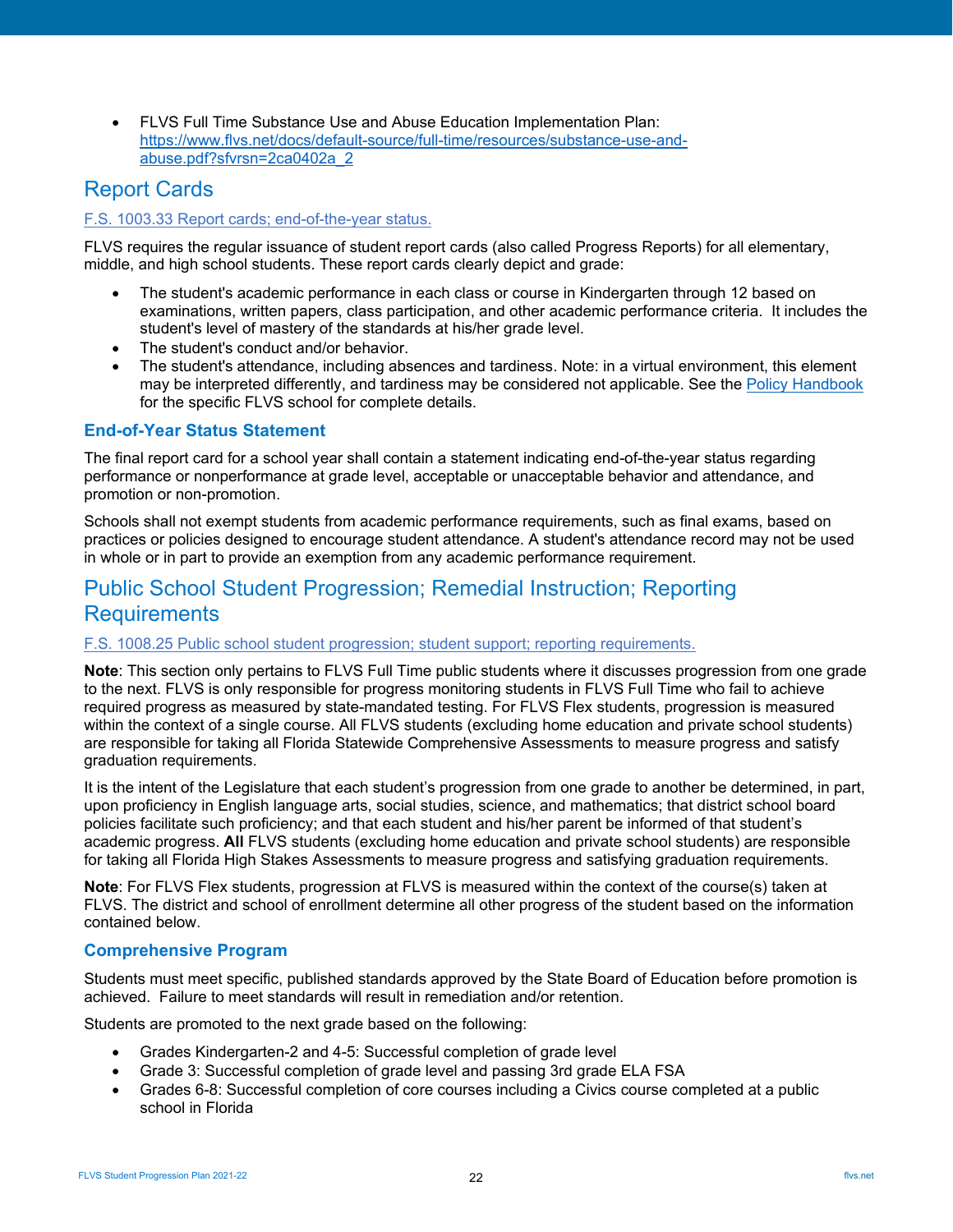- Grades 9-12: Credits earned:
	- o Promotion to 10th grade: 6 earned credits
	- o Promotion to 11th grade: 12 earned credits
	- o Promotion to 12th grade: 18 earned credits

#### <span id="page-22-0"></span>**Allocation of Resources**

Schools must allocate resources for students who fail to progress, prioritizing students who will be retained if progress is not achieved.

#### <span id="page-22-1"></span>**Assessment and Support**

Each student must participate in the statewide, standardized assessment program required by [F.S. 1008.22](http://www.leg.state.fl.us/statutes/index.cfm?mode=View%20Statutes&SubMenu=1&App_mode=Display_Statute&Search_String=1008.22&URL=1000-1099/1008/Sections/1008.22.html)  [Student assessment program for public schools.](http://www.leg.state.fl.us/statutes/index.cfm?mode=View%20Statutes&SubMenu=1&App_mode=Display_Statute&Search_String=1008.22&URL=1000-1099/1008/Sections/1008.22.html) All FLVS Full Time Public students are required to participate in all state-mandated testing. The tests are administered at the student's zoned School of Enrollment or other approved designated testing location per Florida Statute and the student is responsible for all transportation and other requirements related to attending the testing. Each student who does not achieve a Level 3 or above on the statewide, standardized English Language Arts assessment, standardized mathematics assessment, or the Algebra I EOC assessment must be evaluated to determine the nature of the student's difficulty, the areas of academic need, and strategies for providing academic supports to improve the student's performance. Students who require support will receive diagnostic testing to identify and measure deficiencies prior to support occurring. Additional diagnostics will be used to measure progress while being remediated. This monitoring plan will be created in conjunction with the student and parent. A student who is not meeting the school district or state requirements for satisfactory performance in English Language Arts and mathematics must be covered by one of the following plans:

- A federally required student plan such as an individual education plan;
- A schoolwide system of progress monitoring for all students, except a student who scores Level 4 or above on the English Language Arts and mathematics assessments may be exempted from participation by the principal; or
- An individualized progress monitoring plan.

### <span id="page-22-2"></span>**Reading Deficiency and Parental Notification**

Any FLVS Full Time Elementary student in Kindergarten through grade 3 who exhibits a substantial deficiency in reading based upon screening, diagnostic, progress monitoring, or assessment data; statewide assessments; or teacher observations must be provided intensive, explicit, systematic, and multisensory reading interventions immediately following the identification of the reading deficiency. FLVS will not wait for a student to receive a failing grade at the end of a grading period to identify the student as having a substantial reading deficiency and initiate intensive reading interventions. The student's reading proficiency will be monitored, and the intensive interventions must continue until the student demonstrates grade level proficiency, which may include achieving a Level 3 on the statewide, standardized English Language Arts assessment for grade 3 students.

To be promoted to grade 4, a student must score a Level 2 or higher on the statewide, standardized English Language Arts assessment required under s. 1008.22 for grade 3. If a student's reading deficiency is not remedied by the end of grade 3, as demonstrated by scoring Level 2 or higher on the statewide, standardized assessment required under s. 1008.22 for grade 3, the student must be retained.

### <span id="page-22-3"></span>**Notification**

The parent of any student who exhibits a substantial deficiency in reading, as described above, is notified via primary email on file of the following:

- That his/her child has been identified as having a substantial deficiency in reading, including a description and explanation, in terms understandable to the parent, of the exact nature of the student's difficulty in learning and lack of achievement in reading.
- A description of the current services that are provided to the child.
- A description of the proposed intensive interventions and supports that will be provided to the child that are designed to remediate the identified area of reading deficiency.
- That if the child's reading deficiency is not remediated by the end of grade 3, the child must be retained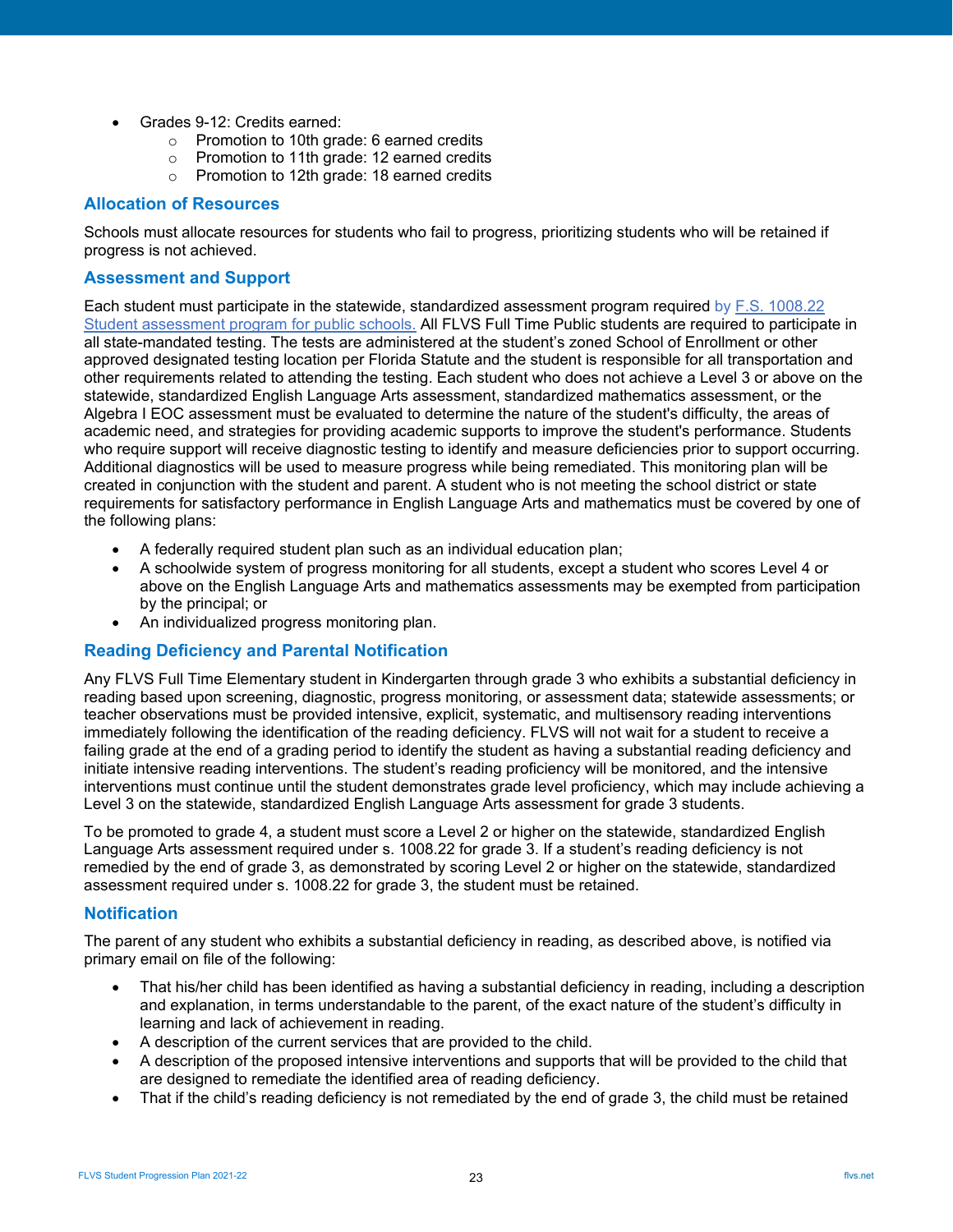unless he/she is exempt from mandatory retention for good cause.

- Strategies, including multisensory strategies, through a read-at-home plan the parent can use in helping his/her child succeed in reading.
- That the statewide, standardized English Language Arts assessment is not the sole determiner of promotion and that additional evaluations, portfolio reviews, and assessments are available to the child to assist parents and the school district in knowing when a child is reading at or above grade level and ready for grade promotion.
- The specific criteria and policies of FLVS for a portfolio as provided in subparagraph (6)(b)4. and the evidence required for a student to demonstrate mastery of Florida's academic standards for English Language Arts. A parent of a student in grade 3 who is identified anytime during the year as being at risk of retention may request that the school immediately begin collecting evidence for a portfolio.
- The criteria and policies of FLVS for midyear promotion. Midyear promotion means promotion of a retained student at any time during the year of retention once the student has demonstrated ability to read at grade level.

### <span id="page-23-0"></span>**Elimination of Social Promotion**

No student in the FLVS Full Time Elementary program may be assigned to a grade level based solely on age or other factors that constitute social promotion. The district school board may only exempt students from mandatory retention, as provided in paragraph (5)(b) in the state statutes, for good cause. A student who is promoted to grade 4 with a good cause exemption shall be provided intensive reading instruction and intervention that include specialized diagnostic information and specific reading strategies to meet the needs of each student so promoted. FLVS staff and teachers will work together to execute the implementation of explicit, systematic, and multisensory reading instruction and intervention strategies for students promoted with a good cause exemption which research has shown to be successful in improving reading among students who have reading difficulties.

### <span id="page-23-1"></span>**Mandatory Retention**

The district school board may only exempt students from mandatory retention, as provided in the previous section, for good cause. Good cause exemptions are limited to the following:

- 1. Limited English proficient students who have had less than two years of instruction in an English for Speakers of Other Languages program based on the initial date of entry into a school in the United States.
- 2. Students with disabilities whose individual education plan indicates that participation in the statewide assessment program is not appropriate, consistent with the requirements of s. 1008.212.
- 3. Students who demonstrate an acceptable level of performance on an alternative standardized reading or English Language Arts assessment approved by the State Board of Education.
- 4. A student who demonstrates through a student portfolio that he/she is performing at least at Level 2 on the statewide, standardized English Language Arts assessment.
- 5. Students with disabilities who take the statewide, standardized English Language Arts assessment and who have an individual education plan or a Section 504 plan that reflects that the student has received intensive instruction in reading or English Language Arts for more than two years but still demonstrates a deficiency and was previously retained in Kindergarten, grade 1, grade 2, or grade 3.
- 6. Students who have received intensive reading intervention for two or more years but still demonstrate a deficiency in reading and who were previously retained in Kindergarten, grade 1, grade 2, or grade 3 for a total of two years. A student may not be retained more than once in grade 3.

Requests for good cause exemptions for students from the mandatory retention requirement as described in subparagraphs (b)3. and 4. shall be made consistent with the following:

- 1. Documentation shall be submitted from the student's teacher to the school principal that indicates that the promotion of the student is appropriate and is based upon the student's academic record. In order to minimize paperwork requirements, such documentation shall consist only of the existing progress monitoring plan, individual educational plan, if applicable, report card, or student portfolio.
- 2. The school principal shall review and discuss such recommendation with the teacher and make the determination as to whether the student should be promoted or retained. If the school principal determines that the student should be promoted, the school principal shall make such recommendation in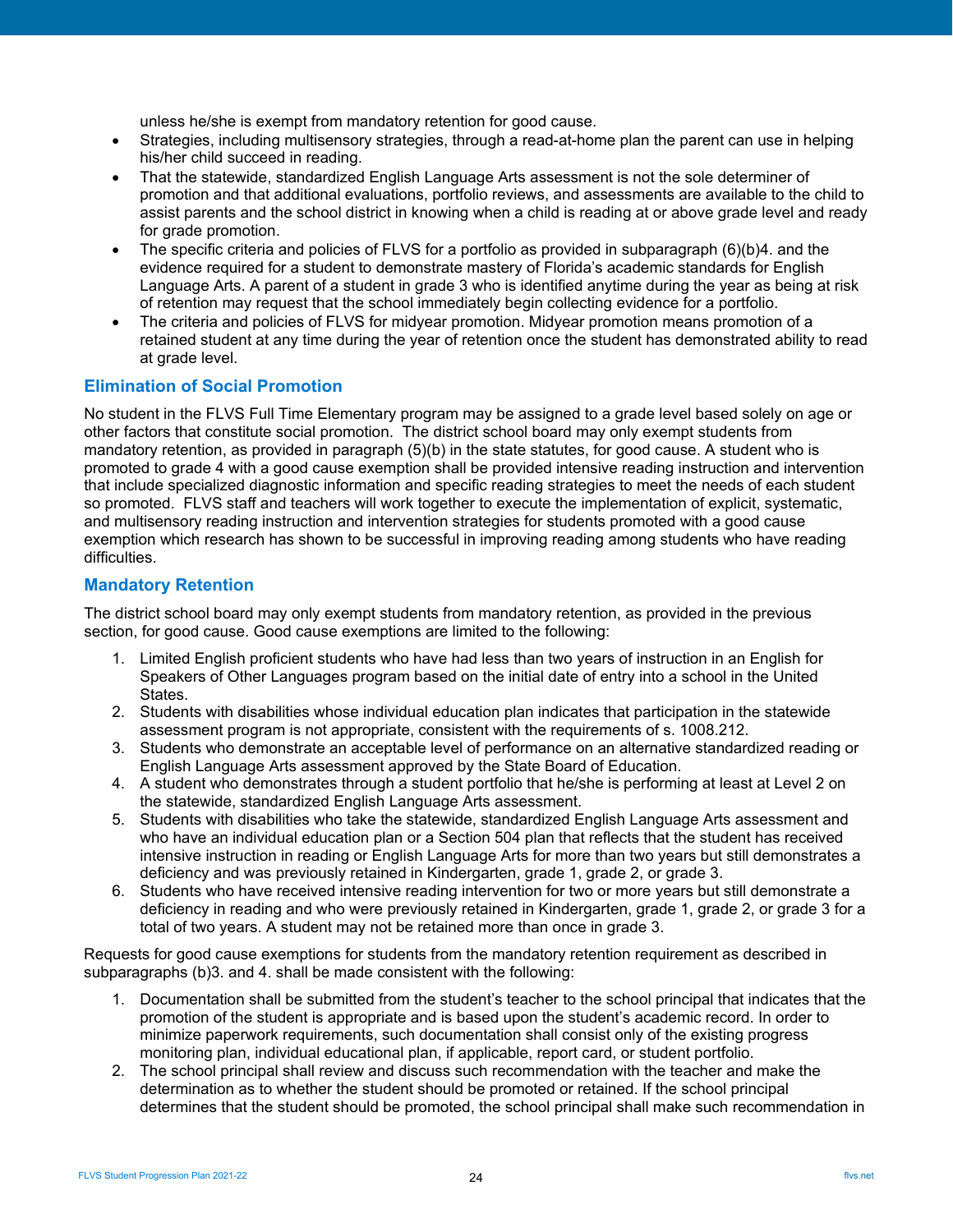writing to the district school superintendent. The district school superintendent shall accept or reject the school principal's recommendation in writing.

## <span id="page-24-0"></span>**Successful Progression for Retained Third Grade Students**

Students retained in the state statutes must be provided intensive interventions in reading to ameliorate the student's specific reading deficiency and prepare the student for promotion to the next grade. These interventions must include:

- 1. Evidence-based, explicit, systematic, and multisensory reading instruction in phonemic awareness, phonics, fluency, vocabulary, and comprehension and other strategies prescribed by the school district.
- 2. Participation in the school district's summer reading camp, which must incorporate the instructional and intervention strategies.
- 3. A minimum of 90 minutes of daily reading instruction incorporating the instructional and intervention strategies. This instruction may include:
	- a. Regular attendance to all ELA live lessons.
	- b. Integration of content-rich texts in all courses.
	- c. Small group and/or one-on-one instruction.
	- d. Reduced teacher-student ratios.
	- e. More frequent progress monitoring.
	- f. Tutoring or mentoring.
	- g. Transition classes containing 3rd and 4th grade students.
	- h. Supplemental instruction and practice in online skill builder programs.
	- i. Integration of literacy strategies in live lessons for all courses.
	- j. Communication to guide the parent with reading support at home.

FLVS will provide written notification to the parent of a student who is retained that his/her child has not met the proficiency level required for promotion and the reasons the child is not eligible for a good cause exemption. The notification will include a description of proposed interventions and supports that will be provided to the child to remediate the identified areas of reading deficiency.

The retained 3rd grader will be placed with a highly effective teacher as determined by the teacher's performance evaluation under s. 1012.34, and, beginning July 1, 2020, the teacher will also be certified or endorsed in reading.

Students promoted during the school year must, by November 1, demonstrate proficiency levels in reading equivalent to the level necessary for the beginning of grade 4. The rules adopted by the State Board of Education must include standards that provide a reasonable expectation that the student's progress is sufficient to master appropriate grade 4 level reading skills.

For more information related to students with reading deficiencies, the elimination of social promotion, mandatory retention, and progression for retained 3<sup>rd</sup> grade students, refer to the K-12 Education Code in the Florida State Statutes: [F.S. 1008.25 Public school student progression; student support; reporting requirements.](http://www.leg.state.fl.us/Statutes/index.cfm?App_mode=Display_Statute&URL=1000-1099/1008/Sections/1008.25.html)

## <span id="page-24-1"></span>Annual Report

In addition to the requirements noted above, each district school board must annually report to the parent of each student the progress of the student toward achieving state and district expectations for proficiency in English language arts, social studies, science, and mathematics. The district school board must report to the parent the student's results on each statewide, standardized assessment. Student performance results on district-required local assessments will be reported to teachers and parents no later than 30 days after the administration of such assessments. Statewide assessment test results are sent in the postal mail to the student's parent or guardian. The evaluation of each student's progress must be based upon the student's classroom work, observations, tests, district and state assessments, and other relevant information. Progress reporting must be provided to the parent in writing in a format adopted by the district school board. FLVS publishes progress reports twice a year with specific comments on progress in achieving grade-level expectations and attendance information. State assessment scores are not included in the report card comments as we don't typically have that data yet at the time report cards are published. Students who are performing below grade level are given Student Success Plans, which document levels of performance, assigned interventions, and progress on those interventions. Teachers also complete four Personalized Learning Plan calls to discuss academic progress and goals.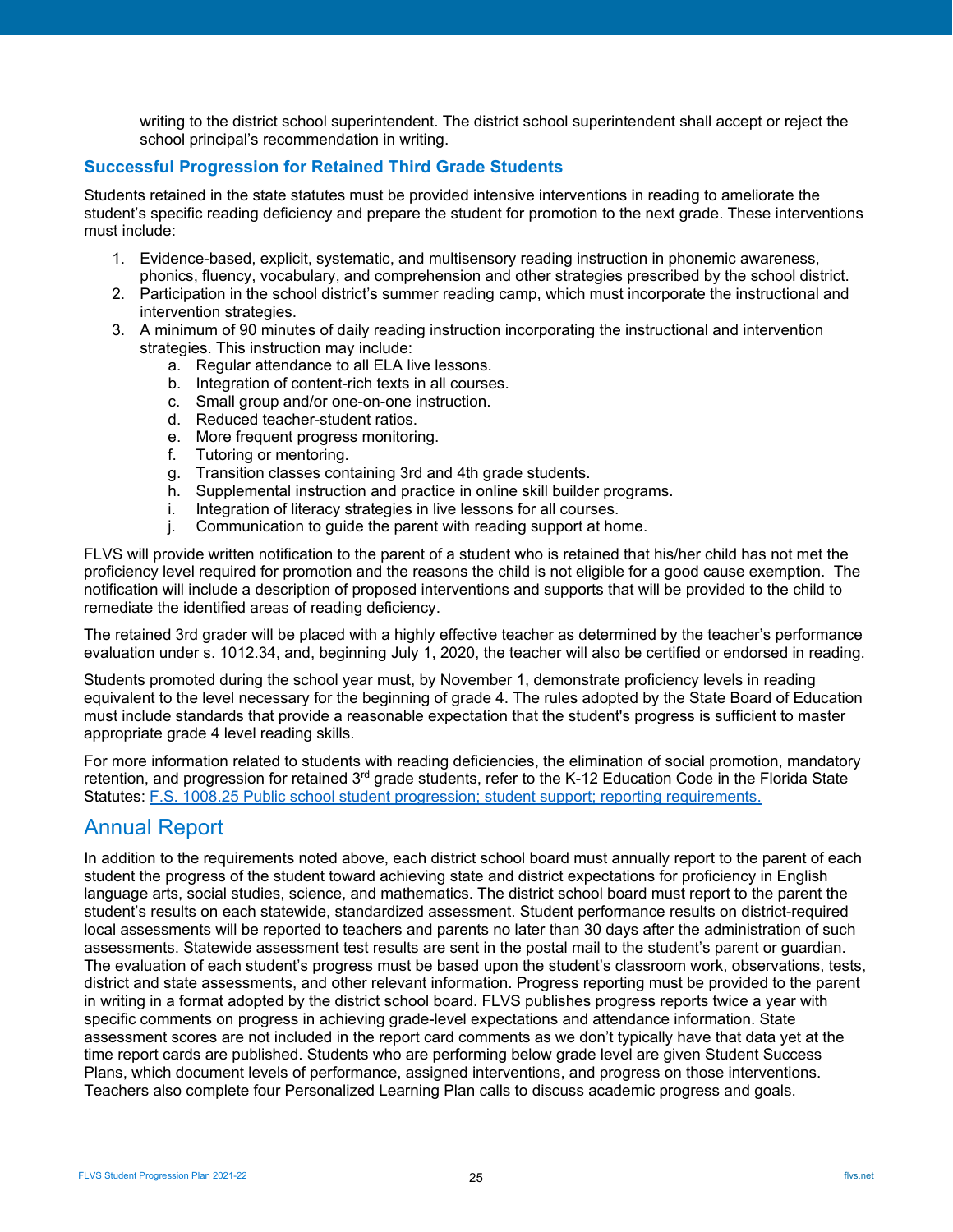# <span id="page-25-0"></span>Academically Challenging Curriculum to Enhance Learning (ACCEL) Options

[F.S. 1002.3105 Academically Challenging Curriculum to Enhance Learning \(ACCEL\) options.](http://www.leg.state.fl.us/statutes/index.cfm?mode=View%20Statutes&SubMenu=1&App_mode=Display_Statute&Search_String=1002.3105&URL=1000-1099/1002/Sections/1002.3105.html)

ACCEL options are educational options that provide academically challenging curriculum or accelerated instruction to eligible public school students in Kindergarten through grade 12.

At a minimum, each school offers the following Academically Challenging Curriculum to Enhance Learning options:

- Whole-grade and midyear promotion
- Subject-matter acceleration
- Virtual instruction in higher grade level subjects
- Credit Acceleration Program under [F.S. 1003.4295 Acceleration options](http://www.leg.state.fl.us/statutes/index.cfm?mode=View%20Statutes&SubMenu=1&App_mode=Display_Statute&Search_String=1003.4295&URL=1000-1099/1003/Sections/1003.4295.html)

Additional ACCEL options may include, but are not limited to, the following:

- Enriched science, technology, engineering, and mathematics (STEM) coursework
- Enrichment programs
- Flexible grouping
- Advanced academic courses
- Combined classes
- Self-paced instruction
- Rigorous industry certifications that are articulated to college credit and approved pursuant to [F.S.](http://www.leg.state.fl.us/statutes/index.cfm?mode=View%20Statutes&SubMenu=1&App_mode=Display_Statute&Search_String=1003.492&URL=1000-1099/1003/Sections/1003.492.html)  1003.492 [Industry-certified career education programs](http://www.leg.state.fl.us/statutes/index.cfm?mode=View%20Statutes&SubMenu=1&App_mode=Display_Statute&Search_String=1003.492&URL=1000-1099/1003/Sections/1003.492.html) and [F.S. 1008.44 CAPE Industry Certification](http://www.leg.state.fl.us/statutes/index.cfm?mode=View%20Statutes&SubMenu=1&App_mode=Display_Statute&Search_String=1008.44&URL=1000-1099/1008/Sections/1008.44.html)  [Funding List and CAPE Postsecondary Industry Certification Funding List](http://www.leg.state.fl.us/statutes/index.cfm?mode=View%20Statutes&SubMenu=1&App_mode=Display_Statute&Search_String=1008.44&URL=1000-1099/1008/Sections/1008.44.html)
- Work-related internships or apprenticeships
- Curriculum compacting
- Advanced-content instruction
- Telescoping curriculum

Special note: Curriculum compacting is a process whereby a student is given a pre-assessment giving the teacher information about what content the student has already mastered. The student would then not be required to complete mastered content but work on alternate or enrichment activities instead. In "telescoped" curriculum, material is not necessarily "skipped" but students move more quickly through all material thereby eliminating repetition and considerably increasing the pace of instruction to meet the needs of high potential students.

### <span id="page-25-1"></span>**Eligibility and Procedural Requirements**

#### **Principal Determined Eligibility Requirements**

When the promotion or acceleration occurs within the principal's school, each principal must establish student eligibility requirements.

#### **Elementary School Acceleration Eligibility**

Students who desire to accelerate in Elementary School must satisfy the following requirements:

- Students must be enrolled in FLVS Full Time for at least 60 days.
- The principal will determine which benchmark assessment tool will be administered for grade 1, grade 2, and grade 3.
- Students in grades 4 and 5 will have prior year FSA scores of Level 4 or 5.

Once the student has met the requirements, individualized plans are developed for acceleration if the Student Support Team agrees that the student meets acceleration criteria.

#### **Middle Grades Acceleration Eligibility**

In the Middle School, according to the Middle School Pupil Progression plan, students must take three years of Language Arts, Math, Science, and Social Studies. However, these subjects can be at advanced levels. The criterion that is looked at includes: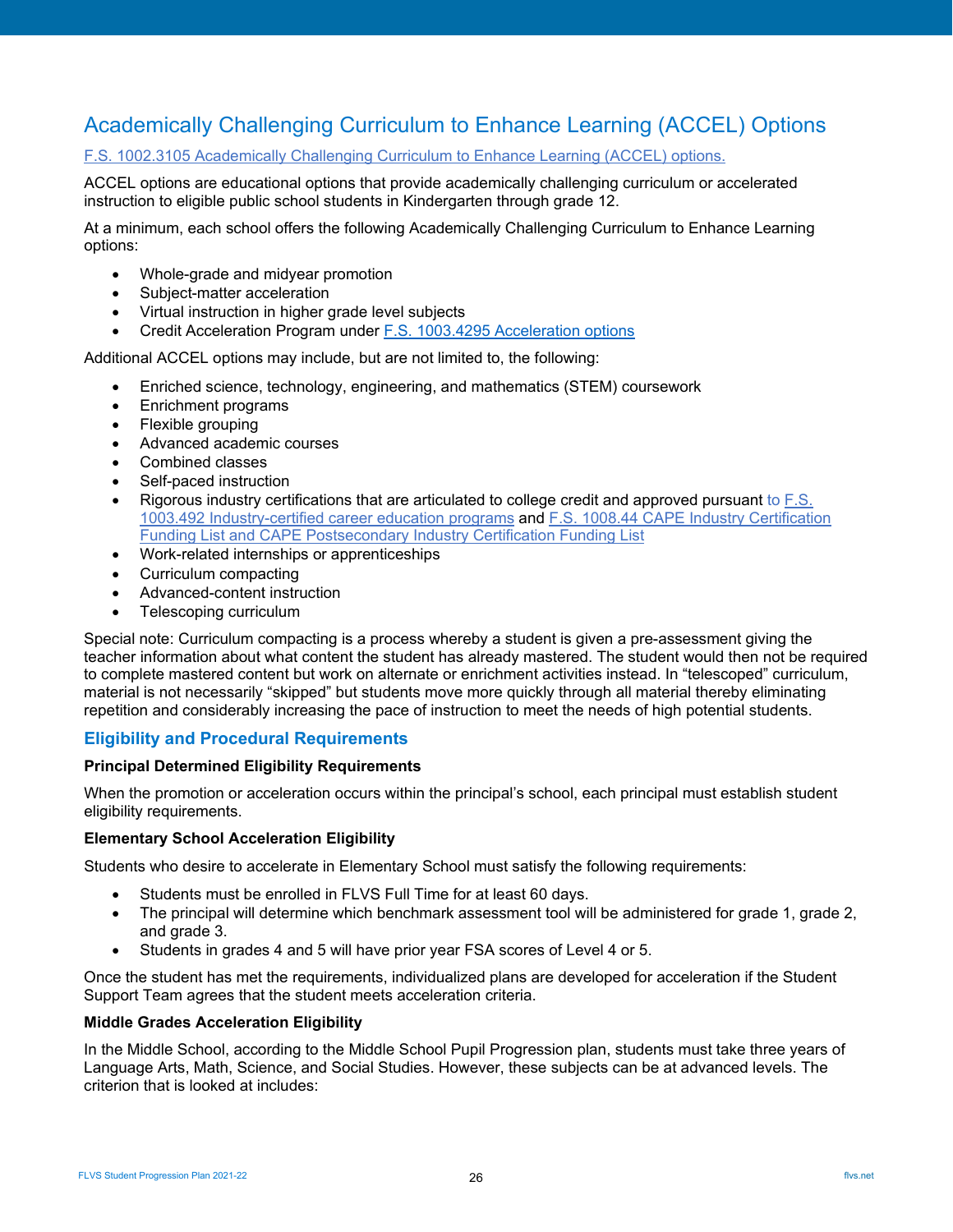- FSA scores of Level 4/Level 5
- Current grades are all A's and B's
- Other criteria include:
	- o Reading/math screeners
	- o Performance in prior year's courses
	- o Teacher recommendation

#### **High School Acceleration Eligibility**

Students requesting to participate in Honors, AP, AICE, and Dual Enrollment courses must meet the following criteria:

- Has earned a minimum high school unweighted GPA of 3.0
- Has earned passing scores on FSA English Language Arts for Honors/AP course, or passing PERT/ACT/SAT score for Dual Enrollment
- For AP courses, student has completed pre-requisite for requested course
- For AICE courses students must meet the AICE prerequisites

### <span id="page-26-0"></span>**ACCEL Requirements**

Each principal must inform parents and students of the ACCEL options available at the school and the student eligibility requirements for the ACCEL options established pursuant to information provided above.

Each principal must establish a process by which a parent may request student participation in whole-grade promotion, midyear promotion, and subject-matter acceleration when the promotion or acceleration occurs within the principal's school; virtual instruction in higher grade level subjects; or an alternative ACCEL option established by the principal. If the parent selects one of these ACCEL options and the student meets the eligibility requirements established by the principal pursuant to information above, the student must be provided the opportunity to participate in the ACCEL option.

Each school district must establish a process by which a parent may request student participation in whole-grade promotion, midyear promotion, or subject-matter acceleration that would result in a student attending a different school. If the parent selects one of these ACCEL options and the student meets the eligibility and procedural requirements set forth in the district's comprehensive student progression plan, as required above, the student must be provided the opportunity to participate in the ACCEL option.

If a student participates in an ACCEL option pursuant to the parental request per the above information, a performance contract must be executed by the student, the parent, and the principal. At a minimum, the performance contract must require compliance with:

- Minimum student attendance requirements
- Minimum student conduct requirements
- ACCEL option requirements established by the principal

If a principal initiates a student's participation in an ACCEL option, the student's parent must be notified. A performance contract, pursuant to information provided above, is not required when a principal initiates participation but may be used at the discretion of the principal.

## <span id="page-26-1"></span>Award of a Standard High School Diploma

An FLVS Full Time student who meets the applicable grade 9 cohort graduation requirements of [F.S. 1003.4282](http://www.leg.state.fl.us/statutes/index.cfm?mode=View%20Statutes&SubMenu=1&App_mode=Display_Statute&Search_String=1003.4282&URL=1000-1099/1003/Sections/1003.4282.html)  [Requirements for a standard high school diploma](http://www.leg.state.fl.us/statutes/index.cfm?mode=View%20Statutes&SubMenu=1&App_mode=Display_Statute&Search_String=1003.4282&URL=1000-1099/1003/Sections/1003.4282.html) (3)(a)-(e), or (10)(a)1.-5., (b)1.-5., (c)1.-5., or (d)1.-5.,earns three credits in electives, and earns a cumulative grade point average (GPA) of 2.0 on a 4.0 scale shall be awarded a standard high school diploma in a form prescribed by the State Board of Education.

If a student was enrolled in high school prior to 2013-14 and opted for one of the former 18-credit accelerated high school graduation options, the student can continue earning credits as part of the program and upon completion of the former 18-credit option, can graduate with a standard diploma.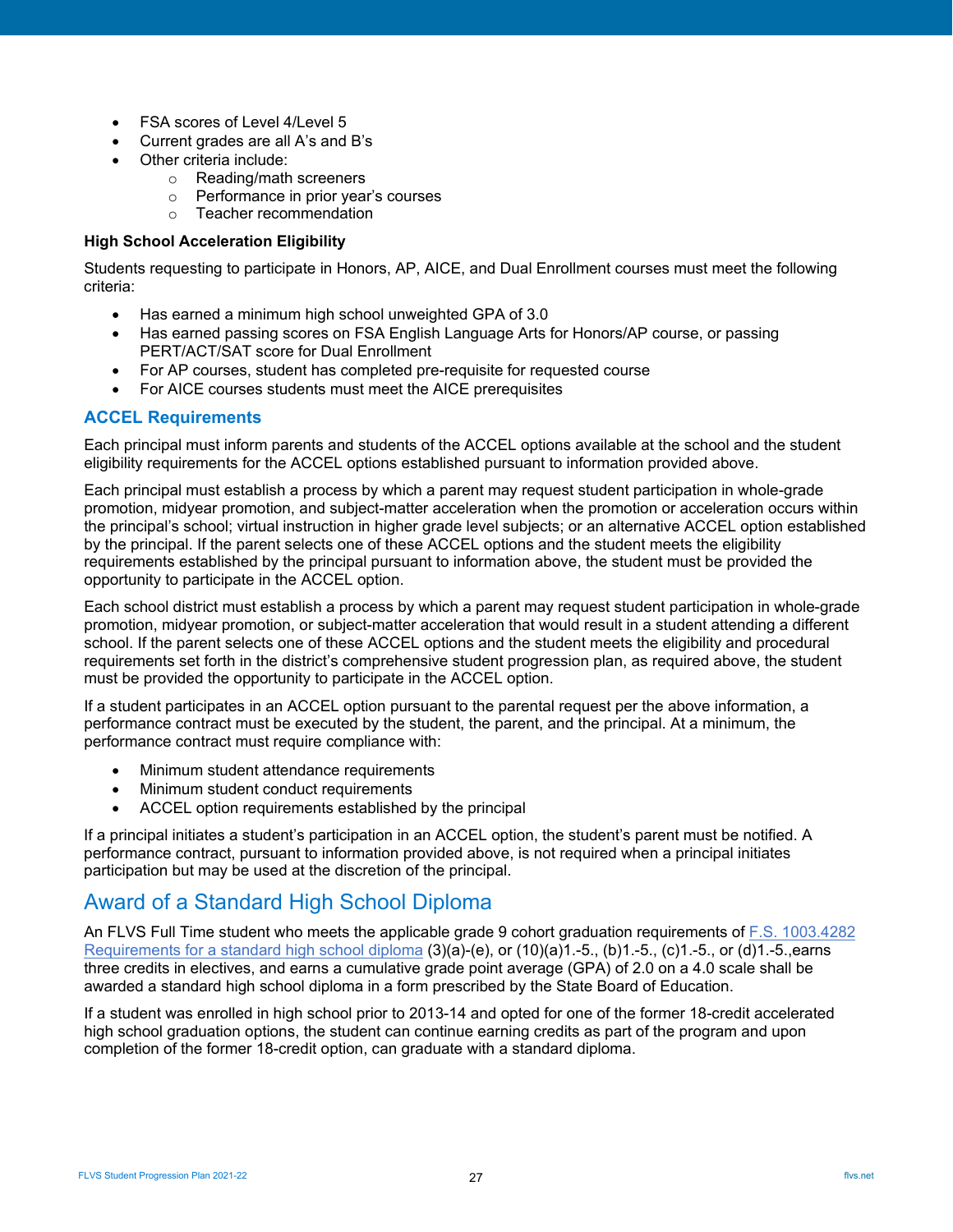# <span id="page-27-0"></span>Exceptional Student Education (ESE) at FLVS Full Time

If a student has a disability or impairment, such must be indicated in the appropriate sections on the application and a copy of the most current Individual Educational Plan (IEP), Educational Plan (EP), or 504 Plan must be submitted directly to FLVS by the student/family. FLVS Full Time is a school of choice and should be considered only if the full-time virtual educational environment is the most appropriate choice based on the unique needs of the student and the services available. In accordance with Rule 6A-6.0334, F.A.C., if an exceptional education student who has an IEP applies to enroll in a full-time virtual program, the virtual program will determine if the student meets the profile for success in this educational delivery context. At the time of applying for enrollment at FLVS Full Time, families will be asked to submit a copy of any existing IEP, EP, or 504 Plan. If the student's IEP, EP, or 504 Plan indicates that **full-time** virtual instruction is appropriate, is in fact the student's Least Restrictive Environment (LRE), and the student meets all other school enrollment criteria, then the student may be enrolled. All necessary ESE services and related services must be able to be delivered online in a virtual manner and must be readily available at FLVS for a student's enrollment to be accepted in FLVS Full Time as the LRE. If comparable services are not available or appropriate in a full-time online environment, or if FLVS Full Time has concerns that a full-time online setting may not be the Least Restrictive Environment (LRE) for the student, or if the student will not be present in Florida regularly for necessary services as applicable, then other educational options will be discussed during the application process. Please view Rule 6A-6.0334 of the Florida Administrative Code for details pertaining to transferring exceptional education students to and from a full-time virtual program. <https://www.flrules.org/gateway/ruleNo.asp?id=6A-6.0334>

Parents/Guardians/Learning Coaches may need to provide necessary accommodations in their own home setting rather than with FLVS staff.

All students are required to follow the instructional policies enforced at FLVS and must agree to such upon registration. This includes requirements such as, but not limited to, the following: course completion, discussionbased assessments, communication, proctored exams, academic integrity policies and procedures, etc. In order to have a successful experience in the online educational environment, all students should meet the Profile for Success set forth by FLVS.

*Please note that FLVS does not provide any Access Points of the Florida State Standards or any type of modified curriculum and assessment options for students with intellectual disabilities or significant cognitive disabilities.*

Please view the school's handbook section on Exceptional Student Education (ESE) and Section 504 for more information on students with disabilities.

**Note**: FLVS offers both a Full Time and a Flex option for students in the state of Florida. FLVS Flex allows for students to take a reduced course load and have access to courses 12 months per year. Please view the information on FLVS Flex in this document for more details.

# <span id="page-27-1"></span>English for Speakers of Other Languages (ESOL) at FLVS Full Time

The English for Speakers of Other Languages (ESOL) program provides services to English Language Learners (ELLs). ELLs are students who come from homes and backgrounds where languages other than English are spoken and who require specialized or modified instruction in both the English language and in their academic courses.

The mission of the ESOL Department is to ensure that ELLs are initially identified based on their responses to the Home Language Survey and that subsequently their English language proficiency is properly assessed to determine qualification for the ESOL program. ELLs are provided with equal access to all categorical programs and warrant comprehensible instruction to be able to meet their language and academic needs. FLVS certifies that ELLs have access to academic content that is equal in scope, sequence, extensiveness, and complexity to the curricular offerings available to all FLVS Full Time students. For additional details about FLVS ESOL, please see [https://www.flvs.net/about/programs/english-for-speakers-of-other-languages-esol.](https://www.flvs.net/about/programs/english-for-speakers-of-other-languages-esol)

English Language Learners are placed with ESOL endorsed/certified teachers. For more details on ESOL instruction requirements, visit [F.S. 1003.56 English language instruction for limited English proficient students.](http://www.leg.state.fl.us/statutes/index.cfm?mode=View%20Statutes&SubMenu=1&App_mode=Display_Statute&Search_String=1003.56&URL=1000-1099/1003/Sections/1003.56.html)

For additional information on ELLs and academic progression and state testing requirements, visit: [Rule 6A-](https://www.flrules.org/gateway/ruleNo.asp?ID=6A-6.0909)[6.090, F.A.C. Exemptions Provided to English Language Learners.](https://www.flrules.org/gateway/ruleNo.asp?ID=6A-6.0909)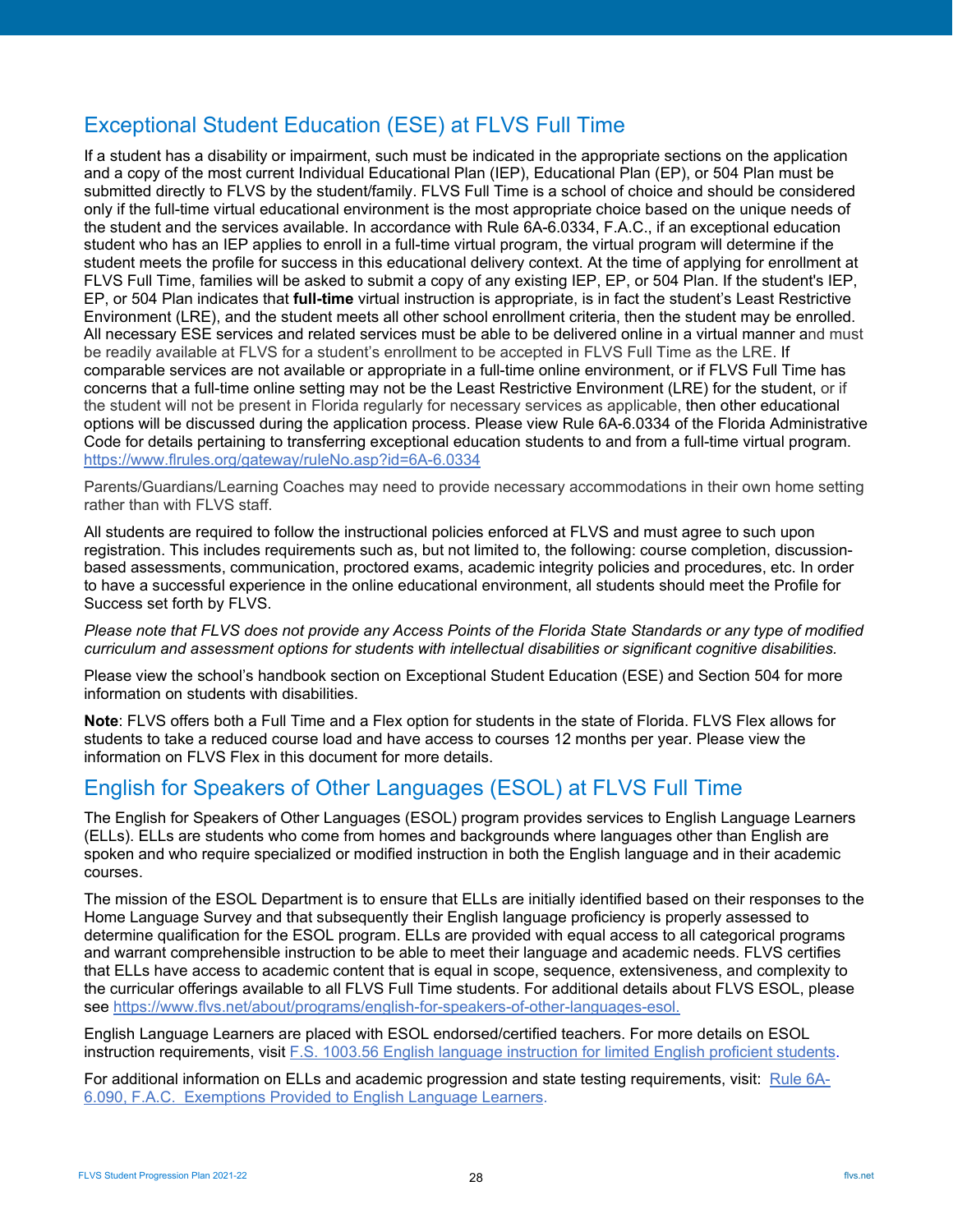# <span id="page-28-0"></span>FLVS Full Time Kindergarten-12

FLVS Full Time is available to students in grades Kindergarten–12 for the upcoming school year and does issue a diploma as specified by FLDOE policy. FLVS will be the student's school district of record and students will receive a school report card from FLVS. Students must meet all public school requirements for attendance and state-mandated standardized test participation. FLVS Full Time encourages all students to be college-bound; therefore, the Scholar designation is the standard progression path for all students. For more information on this designation, see scholar designation below. See High School Curriculum for more information.

# <span id="page-28-1"></span>**School Attendance**

In order to meet the state's requirements, families are recommended to have their student complete the following minimum hours of schooling each week: Grades Kindergarten-3: 4 hours per day, 20 hours per week, 720 hours per year; Grades 4-12: 5 hours per day, 25 hours per week, 900 hours per year. The Student Information System (SIS) tracks attendance through student logins. This is the record of the student's documented attendance. It is, however, only one of many sources used to determine if a student is meeting the minimum instructional hours requirement. FLVS teachers and staff will monitor and review attendance records and assignment submissions on a weekly basis. In certain cases, where it has been determined that a student has not completed enough work or that certain other school requirements have not been fulfilled, an administrator may invalidate the attendance record, resulting in sanctions up to and including withdrawal.

# <span id="page-28-2"></span>**Enrollment Termination**

A student who attains the age of 16 years during the school year is not subject to compulsory school attendance beyond the date upon which he/she attains that age if the student files a formal declaration of intent to terminate school enrollment with the district school board. Public school students who have attained the age of 16 years and who have not graduated are subject to compulsory school attendance until the formal declaration of intent is filed with the district school board.

The declaration must acknowledge that terminating school enrollment is likely to reduce the student's earning potential and must be signed by the student and the student's parent. The school district must notify the student's parent of receipt of the student's declaration of intent to terminate school enrollment. The student's certified school counselor or school personnel must conduct an exit interview with the student to determine the reasons for the student's decision to terminate school enrollment and actions that could be taken to keep the student in school. The student must be informed of opportunities to continue his/her education in a different environment, including, but not limited to, adult education and GED test preparation. Additionally, the student must complete a survey in a format prescribed by the Department of Education to provide data on student reasons for terminating enrollment and actions taken by schools to keep students enrolled.

# <span id="page-28-3"></span>**Early Warning System**

A school that serves any students in Kindergarten through grade 8 shall implement an early warning system to identify students in such grades who need additional support to improve academic performance and stay engaged in school. The early warning system must include the following early warning indicators:

- Attendance below 90 percent, regardless of whether absence is excused or a result of out-of-school suspension.
- One or more suspensions, whether in school or out of school.
- Course failure in English Language Arts or mathematics during any grading period.
- A Level 1 score on the statewide, standardized assessments in English Language Arts or mathematics or, for students in Kindergarten through grade 3, a substantial reading deficiency under [F.S. 1008.25\(5\)\(a\) Public school student progression; student support; reporting requirements.](http://www.leg.state.fl.us/statutes/index.cfm?mode=View%20Statutes&SubMenu=1&App_mode=Display_Statute&Search_String=1008.25&URL=1000-1099/1008/Sections/1008.25.html)

A school district may identify additional early warning indicators for use in a school's early warning system. The system must include data on the number of students identified by the system as exhibiting two or more early warning indicators, the number of students by grade level who exhibit each early warning indicator, and a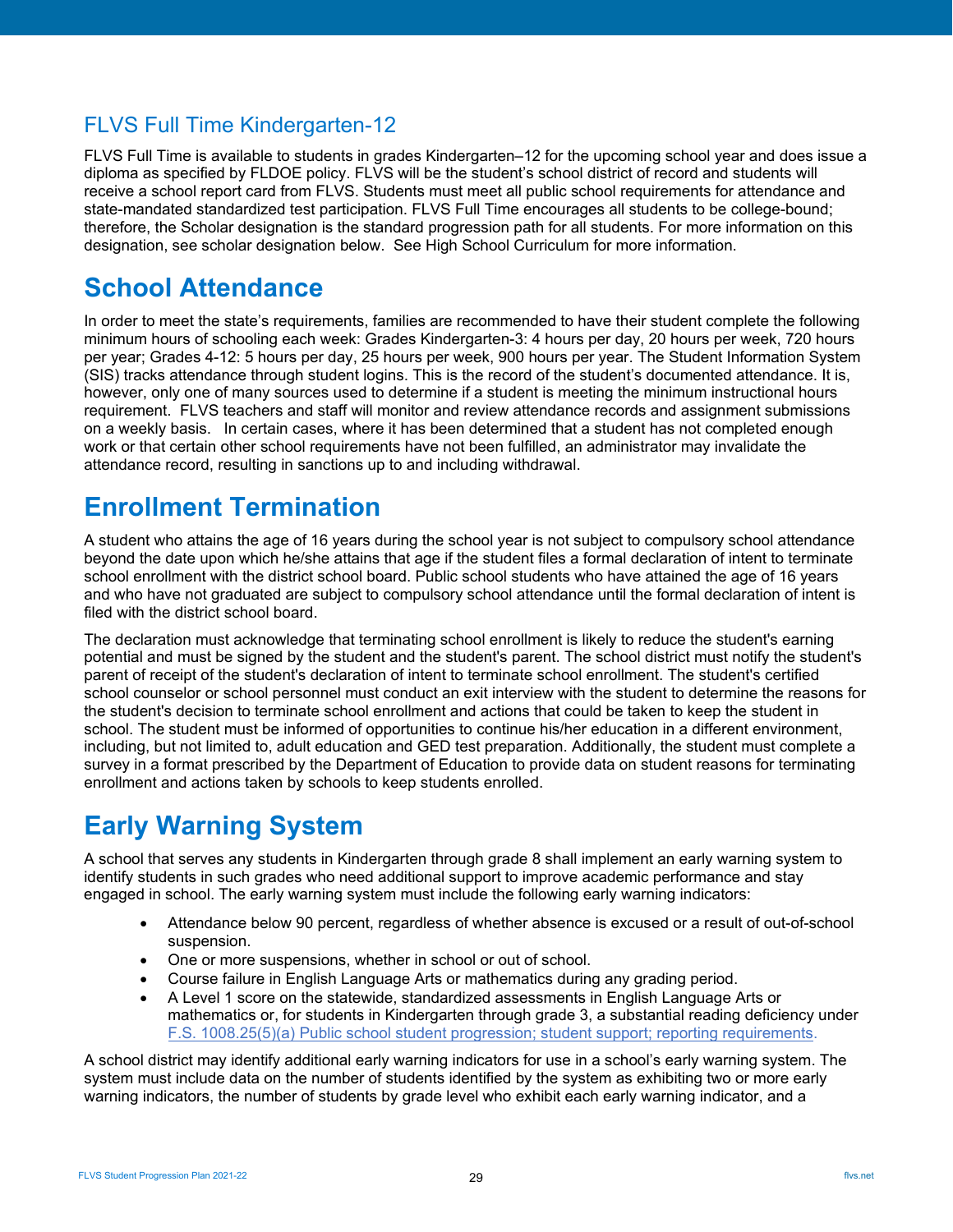description of all intervention strategies employed by the school to improve the academic performance of students identified by the early warning system.

A school-based team responsible for implementing the requirements of this paragraph shall monitor the data from the early warning system. The team may include a school psychologist. When a student exhibits two or more early warning indicators, the team, in consultation with the student's parent, shall determine appropriate intervention strategies for the student unless the student is already being served by an intervention program at the direction of a school-based, multidisciplinary team. Data and information relating to a student's early warning indicators must be used to inform any intervention strategies provided to the student.

# <span id="page-29-0"></span>**Initial Enrollment Requirements**

Student eligibility requirements for FLVS Full Time are determined by the State of Florida. Before enrolling, review the eligibility requirements posted at the [FLDOE website.](http://www.fldoe.org/schools/school-choice/virtual-edu/fl-virtual-school-full-time.stml)

Please review the following eligibility requirements carefully to determine if your student is eligible to participate in grades Kindergarten–12.

## <span id="page-29-1"></span>Kindergarten-5

## <span id="page-29-2"></span>**Age Limitations**

Kindergarten: Students enrolling in Kindergarten must be 5 years old on or before September 1 in the school year for which they are enrolling.

First Grade: Students enrolling in first grade must be 6 years old on or before September 1 in the school year for which they are enrolling.

## <span id="page-29-3"></span>**First Grade Eligibility Requirements**

Any child who has attained the age of 6 years on or before September 1 of the school year and who has been enrolled in a public school, or who has attained the age of 6 years on or before September 1 and has satisfactorily completed the requirements for Kindergarten in a private school from which the district school board accepts transfer of academic credit, or who otherwise meets the criteria for admission or transfer in a manner similar or applicable to other grades, shall progress according to the district student progression plan.

### <span id="page-29-4"></span>**Kindergarten and First Grade**

Out-of-State Transfers – The State Board of Education may adopt rules under which students not meeting the entrance age may be transferred from another state if their parents have been legal residents of that state.

[F.A.C. Rule 6A-1.0985 Entry into Kindergarten and First Grade by Out-of-State Transfer Students:](https://www.flrules.org/gateway/ruleno.asp?id=6A-1.0985)

- 1. Any student who transfers from an out-of-state public school and who does not meet regular age requirements for admission to Florida public schools shall be admitted upon presentation of the data required in subsection (3).
- 2. Any student who transfers from an out-of-state nonpublic school and who does not meet regular age requirements for admission to Florida public schools may be admitted if the student meets age requirements for public schools within the state from which he/she is transferring, and if the transfer of the student's academic credit is acceptable under rules of the school board. Prior to admission, the parent or guardian must also provide the data required in subsection (3).
- 3. In order to be admitted to Florida schools, such a student transferring from an out-of-state school must provide the following data:
	- a. Official documentation that the parent(s) or guardian(s) was a legal resident(s) of the state in which the child was previously enrolled in school;
	- b. An official letter or transcript from proper school authority which shows record of attendance, academic information, and grade placement of the student;
	- c. Evidence of immunization against communicable diseases as required in [F.S. 1003.22 School](http://www.leg.state.fl.us/statutes/index.cfm?mode=View%20Statutes&SubMenu=1&App_mode=Display_Statute&Search_String=1003.22&URL=1000-1099/1003/Sections/1003.22.html)[entry health examinations; immunization against communicable diseases; exemptions; duties of](http://www.leg.state.fl.us/statutes/index.cfm?mode=View%20Statutes&SubMenu=1&App_mode=Display_Statute&Search_String=1003.22&URL=1000-1099/1003/Sections/1003.22.html)  [Department of Health;](http://www.leg.state.fl.us/statutes/index.cfm?mode=View%20Statutes&SubMenu=1&App_mode=Display_Statute&Search_String=1003.22&URL=1000-1099/1003/Sections/1003.22.html)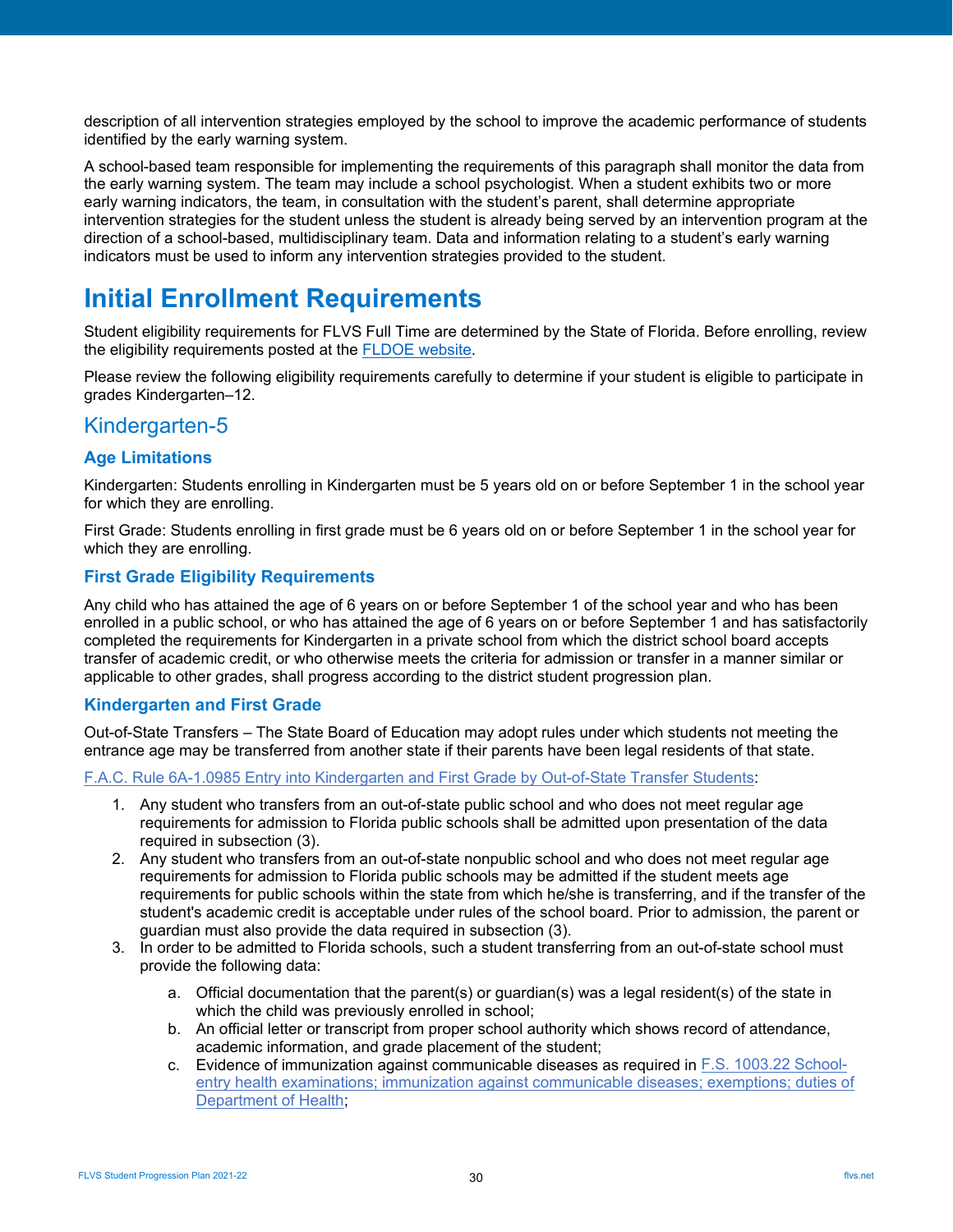- d. Evidence of date of birth in accordance with **F.S. 1003.21 School attendance**; and
- e. Evidence of a medical examination completed within the last 12 months in accordance with [F.S.](http://www.leg.state.fl.us/statutes/index.cfm?mode=View%20Statutes&SubMenu=1&App_mode=Display_Statute&Search_String=1003.22&URL=1000-1099/1003/Sections/1003.22.html)  [1003.22 School-entry health examinations; immunization against communicable diseases.](http://www.leg.state.fl.us/statutes/index.cfm?mode=View%20Statutes&SubMenu=1&App_mode=Display_Statute&Search_String=1003.22&URL=1000-1099/1003/Sections/1003.22.html) Maximum Age Requirements

| <b>Grade Student</b><br>is Entering | <b>Maximum Age at</b><br>The Time of<br><b>Enrollment</b> |  |  |
|-------------------------------------|-----------------------------------------------------------|--|--|
| ĸ                                   |                                                           |  |  |
| 1                                   |                                                           |  |  |
| 2                                   | 8                                                         |  |  |
| 3                                   | g                                                         |  |  |
|                                     | 10                                                        |  |  |
| 5                                   |                                                           |  |  |

### <span id="page-30-0"></span>**Enrollment Information Kindergarten-12**

The FLVS Full Time open enrollment period will be announced by FLVS Full Time and posted on our website. FLVS Full Time reserves the right to open additional enrollment periods throughout the year. FLVS Full Time is accessible to all students who meet the eligibility requirements.

## <span id="page-30-1"></span>**Supporting Documentation**

Your eligibility will be verified through state data. You do not need to submit verification of your eligibility unless you dispute the state or district determination of your eligibility, or you are claiming the exception for children of U.S. Armed Forces. If you dispute a finding that you are not eligible, we will provide you with information as to how to appeal that finding if you have other proof of enrollment.

### <span id="page-30-2"></span>**Other Documentation**

You may need to provide additional documentation if any of the following circumstances apply:

- Student Number Identifier, Florida: If your child previously attended a Florida public school, we are required to use the same number for our state data reporting.
- Custody order: If your legal guardianship is determined by a court order, please submit a copy of the order.
- Official Transcripts/STS: We require all applicants to supply official transcripts with state testing score during the enrollment process. It is exceptionally helpful to ensure that students receive the personalized learning that our program offers.
- Report card, state test scores, or other documentation: If a student is requesting enrollment in a course that is ahead of or behind the student's age-based grade level FLVS will contact the parent to request a report card, state test scores, and/or other necessary documentation.
- IEP or 504 Plan: If a student has a disability or impairment, this must be indicated in the appropriate section on the application and a copy of the most current IEP must be submitted directly to FLVS.
- Military orders: If you are enrolling your student under the exception for children of U.S. Armed Forces, you will need to provide copies of your orders.
- Free/Reduced Lunch application: Even though a virtual student does not require meals at school, FLVS Full Time is responsible for reporting to the state DOE the number of enrolled students who qualify for free/reduced lunch. Please be sure to complete the application and return it so FLVS can accurately report this number to the state.

## <span id="page-30-3"></span>**Eligibility Information**

FLVS Full Time is a school of choice that provides a fully online educational option for students in the state of Florida in grades Kindergarten-12. Students enrolled in FLVS Full Time are required to participate in state testing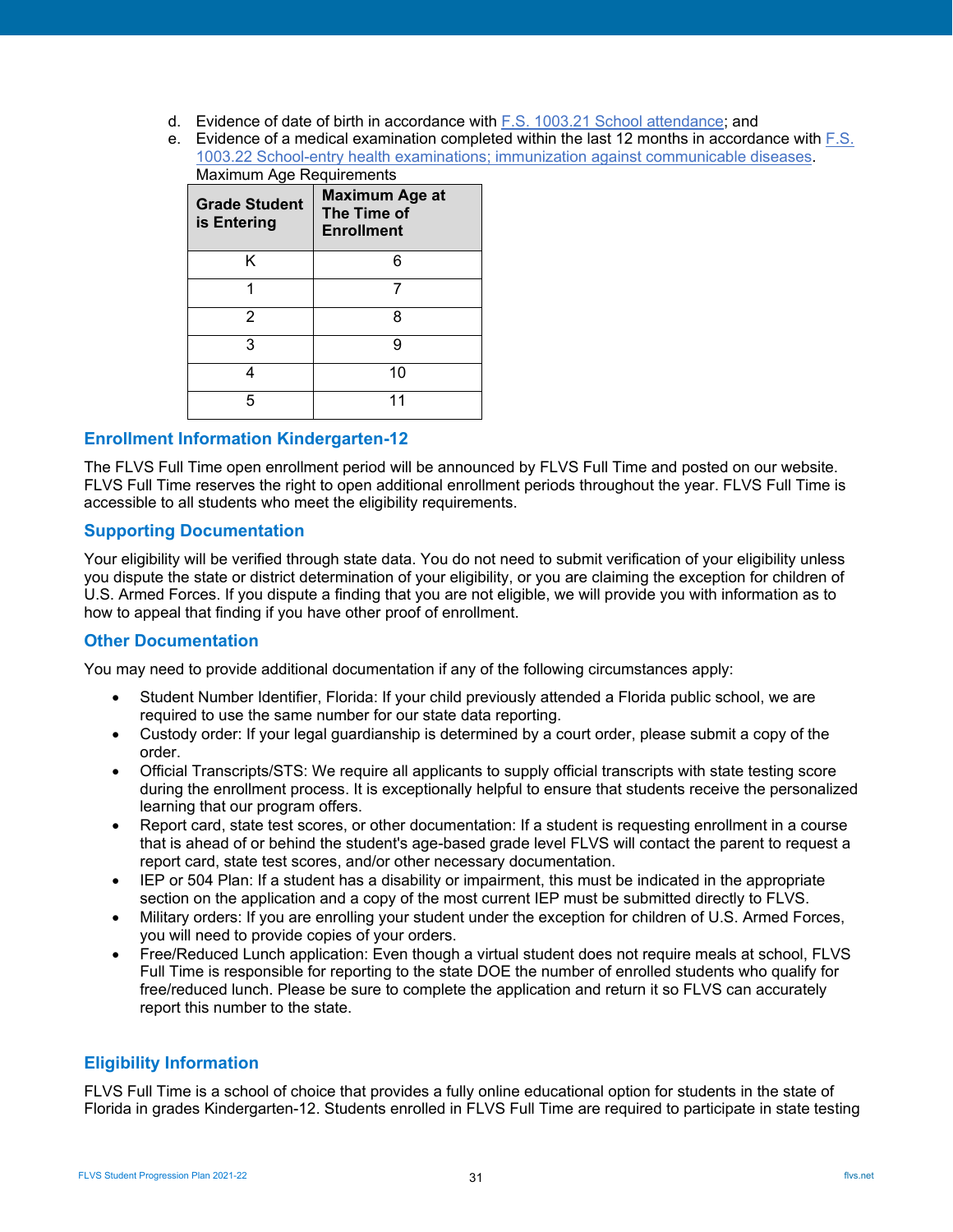and adhere to all district policies with regards to attendance, participation, and completion of coursework. Students who meet district requirements and graduation requirements, as set forth by the state, are eligible to receive a Florida diploma from FLVS Full Time.

Documentation requested during the application process is subject to review and may include requests for resubmission. Documentation is due by the last day of the enrollment period. Upon review of the student's full academic records, the FLVS Full Time Principals reserve the right to make enrollment exceptions based on individual student's academic needs and what's in the best interest of the individual student.

The following eligibility requirements must be met to be eligible for enrollment with FLVS Full Time:

- 1. The student must be a legal resident in the State of Florida. Military families living outside the State of Florida may enroll but must maintain their Florida residency.
- 2. Students must meet the age requirements as outlined by Florida statutes and FLVS Full Time policy:
	- The student must be able to meet graduation requirements (24 credits) during the school year in which the student turns age 19 by earning six credits per academic year. In addition, the student must maintain the required grade point average (GPA).
	- Students who will be age 18 years of age as of the first day of school, and who, by earning six credits in the upcoming academic year cannot meet graduation requirements by the end of the school year, including grade point average (GPA), are not eligible to enroll in FLVS Full Time.
	- Students who are age 19 or older are not eligible to enroll in FLVS Full Time.
	- The limitations regarding age requirements do not include students with disabilities. Please note that the age requirements for students with disabilities that have an active Individual Educational Plan (IEP) differ from the general school age requirements.
- 3. All students with disabilities are required to meet the state and school admission criteria in order to be accepted into FLVS Full Time, just as their non-disabled peers. Current Individual Educational Plans (IEP) of student applicants who meet the school's entrance criteria will be reviewed on an individual basis in order to determine whether or not full-time online education is the Least Restrictive Environment (LRE) and therefore an appropriate option for school choice. All necessary Exceptional Student Education (ESE) services and related services noted on a student's IEP (or 504 Plan) must be able to be delivered in an online manner and must be readily available at FLVS for a student's enrollment to be accepted in FLVS Full Time as the LRE. While FLVS Full Time allows for flexibility in the location that students may access their curriculum and coursework, all students that have an IEP/EP/504 Plan that indicates the need for any type of therapy **must** be present in Florida to receive the necessary teletherapy services by a certified provider online. If comparable services are not available or appropriate in a full-time online environment, or if FLVS Full Time has concerns that a full-time online setting may not be the LRE for the student, or if the student will not be present in Florida regularly for necessary services, then other educational options will be discussed during the application process. Please view the school's handbook section on Exceptional Student Education (ESE) and Section 504 for more information on students with disabilities. View ESE section above and in school handbook for more information on students with disabilities.

#### *Please note that FLVS does not provide any Access Points of the Florida State Standards or any type of modified curriculum and assessment options for students with intellectual disabilities or significant cognitive disabilities.*

- 4. Students who need to earn less than 25 percent of their required credits to be eligible for a diploma are not eligible to enroll. Cognia accreditation requires "the institution ensures that students graduating from the institution complete at least 25 percent of the courses for graduation at the institution."
- 5. Previous year Florida homeschool students must present their most recent district homeschool evaluation indicating student is on grade level. Out-of-state homeschool students without an evaluation or standardized tests may be required to submit a current student portfolio with evidence of work samples and activity logs.
- 6. Students must have daily access to a computer, internet service, email, and telephone in order to maintain contact with teachers, staff, and administration.
- 7. Students applying for grades 6-12 are recommended to meet the below academic progress. FLVS offers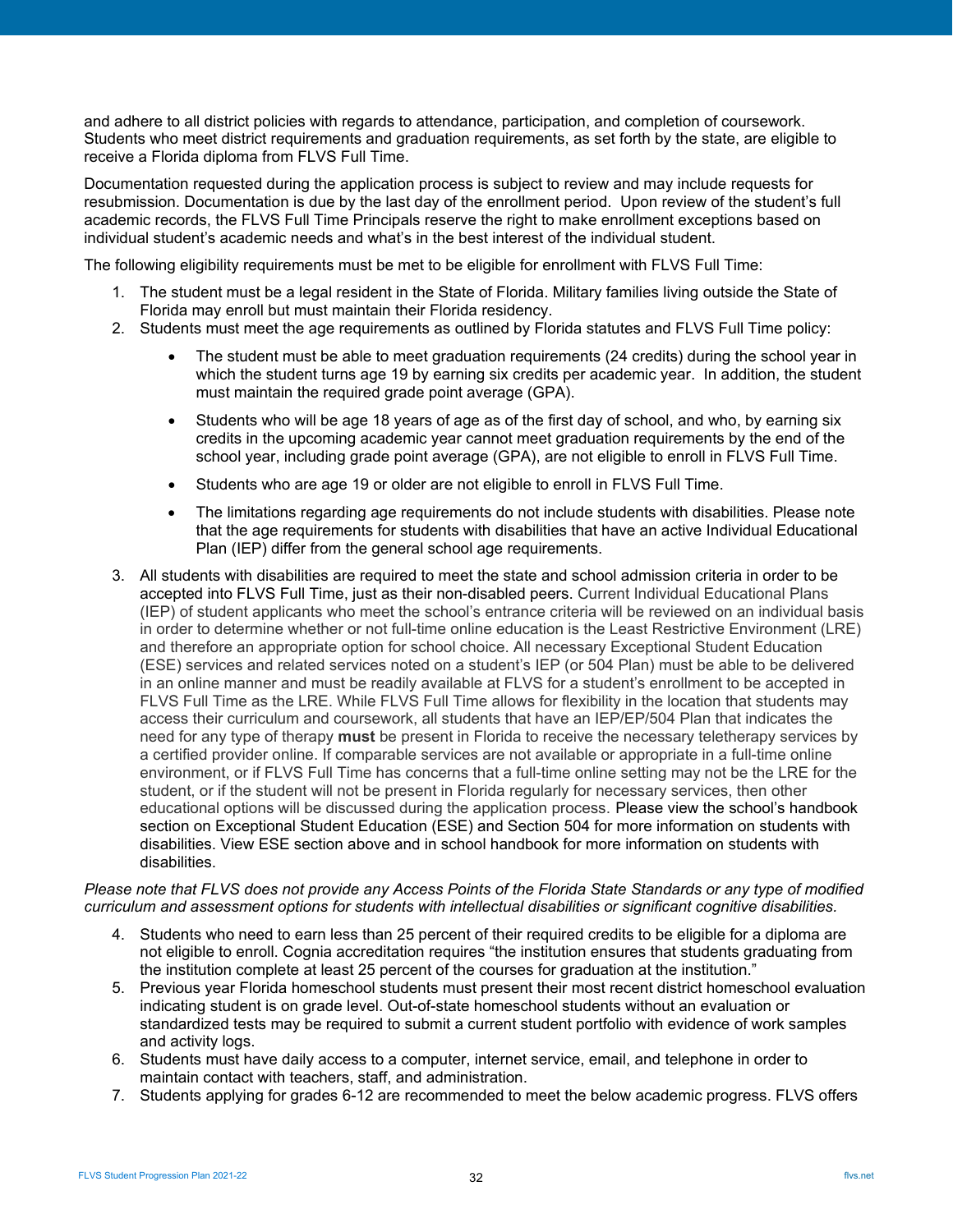both a Full Time and a Flex option for students in the state of Florida. FLVS Flex allows for students to take a reduced course load, or complete more than six credits per year. FLVS Flex option allows students to have access to courses 12 months per year and is recommended for students who are in need of additional course work in a school year to get on track for graduation. The FLVS Full Time/FLVS Flex bridge program allows students a personalized path for meeting their academic needs.

#### <span id="page-32-0"></span>**Maximum Age Requirements**

| <b>Grade Student</b><br>is Entering | <b>Maximum Age at</b><br>The Time of<br><b>Enrollment</b> |  |  |
|-------------------------------------|-----------------------------------------------------------|--|--|
| 6                                   | 12                                                        |  |  |
| 7                                   | 13                                                        |  |  |
| 8                                   | 14                                                        |  |  |
| 9                                   | 15                                                        |  |  |
| 10                                  | 16                                                        |  |  |
| 11                                  | 17                                                        |  |  |
| 12                                  | 18                                                        |  |  |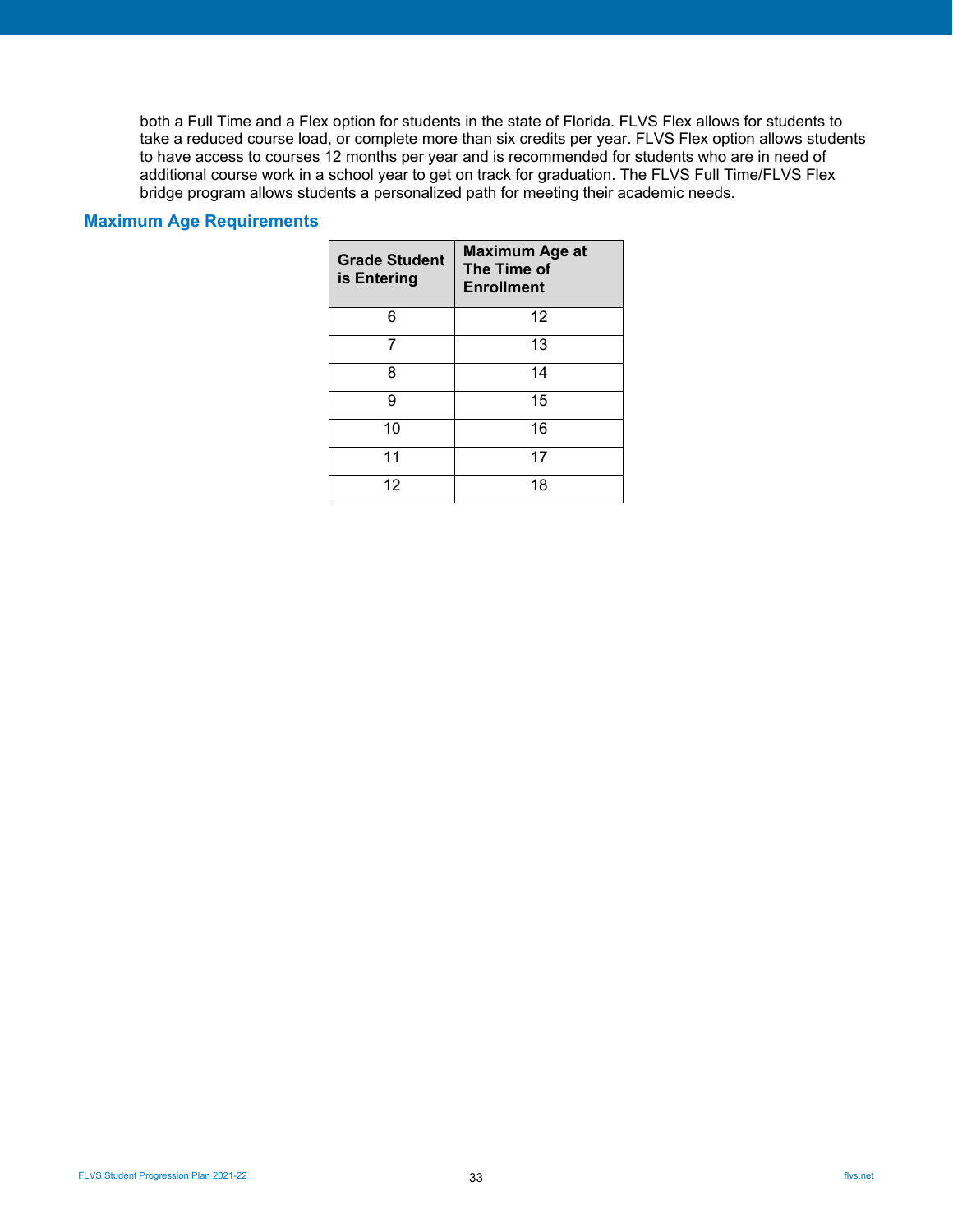## <span id="page-33-0"></span>**Recommended Middle School Academic Progress**

| Grade<br><b>Student is</b><br><b>Entering</b> | <b>Required Academic Achievement</b>                | <b>Successful Course</b><br><b>Completion</b>                                                  | <b>Minimum Unweighted</b><br><b>Cumulative GPA</b> |  |
|-----------------------------------------------|-----------------------------------------------------|------------------------------------------------------------------------------------------------|----------------------------------------------------|--|
| 6                                             | Proficient scores** on Grade 5 FSA<br>ELA AND Math  | Promotion from Grade 5                                                                         | N/A                                                |  |
| 7                                             | Proficient scores** on Grade 6 FSA<br>ELA AND Math  | Passing grades in all 4<br>core courses (ELA, Math,<br>Science & Social<br>Studies) in Grade 6 | 2.0                                                |  |
| 8                                             | Proficient scores** on Grade 7 FSA<br>ELA, AND Math | Passing grades in all 4<br>core courses (ELA, Math,<br>Science & Social<br>Studies) in Grade 7 | 2.0                                                |  |

#### <span id="page-33-1"></span>**Recommended High School Academic Progress**

| Grade<br><b>Student</b><br>is<br><b>Entering</b> | <b>Required Academic</b><br><b>Achievement</b>                                | <b>Successful Course</b><br><b>Completion</b>                                                  | <b>Minimum</b><br><b>Accumulated</b><br><b>Credits</b> | <b>Minimum</b><br><b>Unweighted</b><br><b>Cumulative</b><br><b>GPA</b> |
|--------------------------------------------------|-------------------------------------------------------------------------------|------------------------------------------------------------------------------------------------|--------------------------------------------------------|------------------------------------------------------------------------|
| 9                                                | Proficient scores** on Grade<br>8 FSA ELA, AND Math                           | Passing grades in all 4 core<br>courses (ELA, Math,<br>Science & Social Studies) in<br>Grade 8 | N/A                                                    | 2.0                                                                    |
| 10                                               | Proficient scores** on Grade<br>9 FSA ELA and any<br>applicable EOCs          | English 1 AND Algebra 1<br><b>OR Geometry</b>                                                  | 6                                                      | 2.0                                                                    |
| 11                                               | Proficient scores** on Grade<br>10 FSA ELA and Algebra 1<br>EOC as applicable | English 1, 2 AND Algebra 1<br>OR Geometry AND 1<br>Science AND 1 Social<br>Science             | 12                                                     | 2.0                                                                    |
| 12                                               | Proficient scores** on Grade<br>10 FSA ELA and Algebra 1<br>EOC               | English 1, 2, 3 AND Algebra<br>1 AND Geometry AND 2<br>Science AND 2 Social<br>Science         | 18                                                     | 2.0                                                                    |

*\*\*Proficient scores = At least satisfactory achievement (Level 3 or higher) on the most recent Florida standardized assessments per grade level as defined by the Florida Department of Education's achievement levels and scale scores. For more details, please visit [Florida Standards Assessments.](http://www.fldoe.org/accountability/assessments/k-12-student-assessment/fsa.stml)*

*\*\*Students may also demonstrate academic achievement through proficient grade level scores on an official standardized test administered by another public or private school system OR concordant scores on the SAT (430), ACT (19) and/or PERT (97).*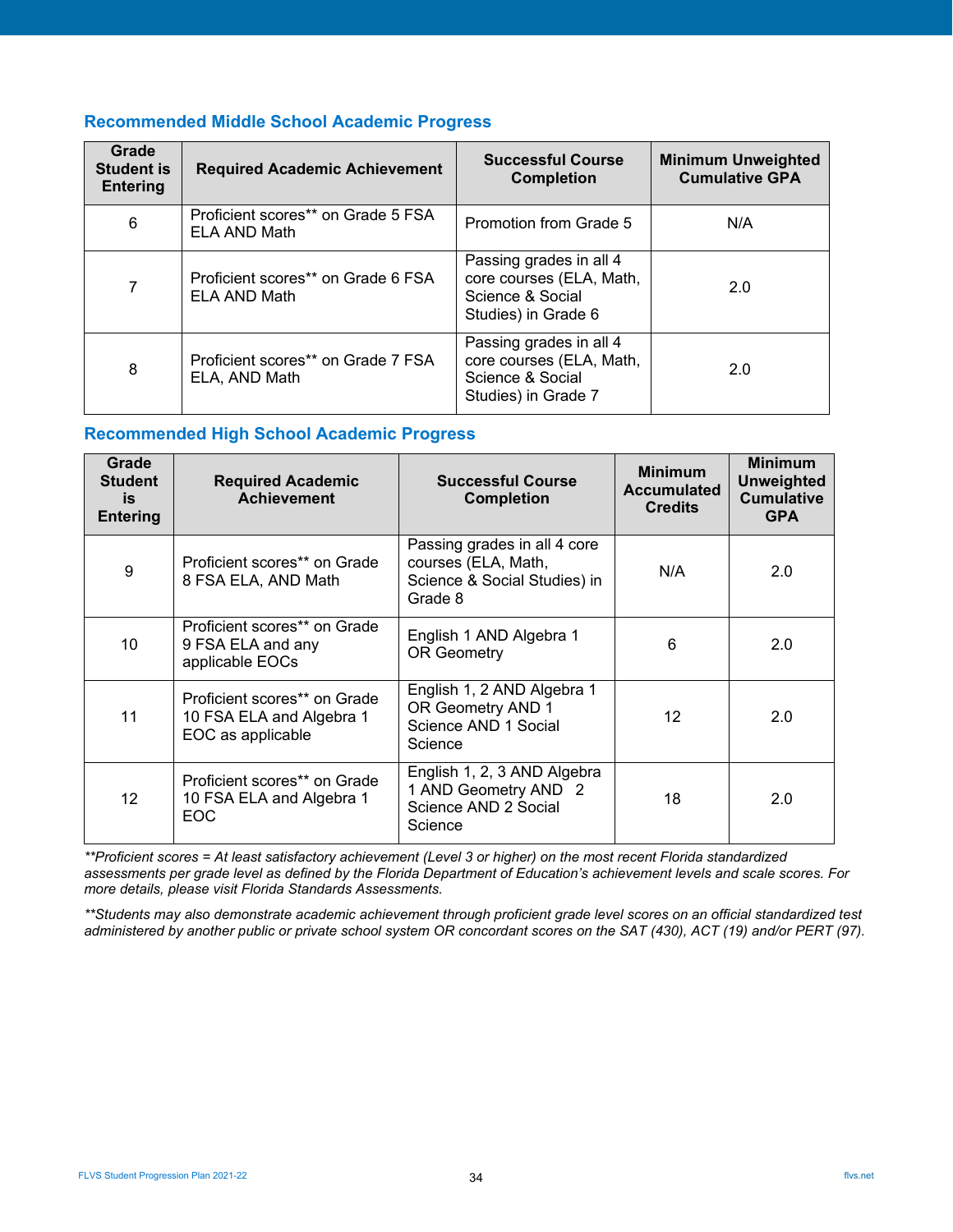| Grade 10 FSA ELA                                                      |     |  |  |  |
|-----------------------------------------------------------------------|-----|--|--|--|
| Available for all students who entered grade 9 in 2010-11 and beyond: |     |  |  |  |
| SAT Evidence-Based Reading and Writing (EBRW)*<br>480                 |     |  |  |  |
| ACT English and Reading subtests**                                    | 18  |  |  |  |
| Available only for students who entered grade 9 prior to 2018-19:     |     |  |  |  |
| SAT EBRW*                                                             | 430 |  |  |  |
| <b>SAT Reading Subtest*</b>                                           | 24  |  |  |  |
| <b>ACT Reading</b>                                                    | 19  |  |  |  |
| Algebra 1 EOC (FSA or NGSSS)                                          |     |  |  |  |
| Available for all students who entered grade 9 in 2010-11 and beyond: |     |  |  |  |
| PSAT/NMSQT Math***                                                    | 430 |  |  |  |
| SAT Math****                                                          | 420 |  |  |  |
| <b>ACT Math</b>                                                       | 16  |  |  |  |
| Available only for students who entered grade 9 prior to 2018-19:     |     |  |  |  |
| <b>PERT Mathematics</b><br>97                                         |     |  |  |  |

Truth in Application – A student's application does not guarantee enrollment to FLVS Full Time and alternative options may be discussed. In addition, any subsequent enrollment may be terminated if it is discovered that the application provided incomplete, inaccurate, or false information, or if any information was withheld. Students applying for enrollment are required to submit all academic records prior to any consideration for admission. Parents must disclose their child's Individual Educational Plan (IEP) or 504 Plan status as applicable at the time of applying for enrollment.

### <span id="page-34-0"></span>**Required Documents**

- Proof of Age
	- a. Birth certificate
- Proof of residency (1 from each A and B)
	- a. Utility bill, mortgage statement, lease, home purchase contract, property tax statement
	- b. Automobile insurance statement, Florida driver's license or ID, cell phone bill, bank statement
- Proof of immunization
	- a. Florida DH680 immunization form or exemption forms DH681, DH680B, or DH680C.
- Academic Records
	- a. Prior year final report card indicating promotion/proof of successful completion of prior grade (for students applying to grades 1-12)
	- b. Prior year state assessment results (for students applying to grades 4-12)
- Additional Records that may be needed
	- a. Student Number Identifier, Florida: If your child previously attended a Florida public school, we are required to use the same number for our state data reporting.
	- b. Custody order: If your legal guardianship is determined by a court order, please submit a copy of the order.
	- c. IEP or 504 Plan: If a student is a student with a disability or impairment, this must be indicated in the appropriate section on the application and a copy of the most current IEP/504 Plan must be submitted directly to FLVS.
	- c. Gifted Documentation/EP: If a student has been identified as Gifted/Talented this must be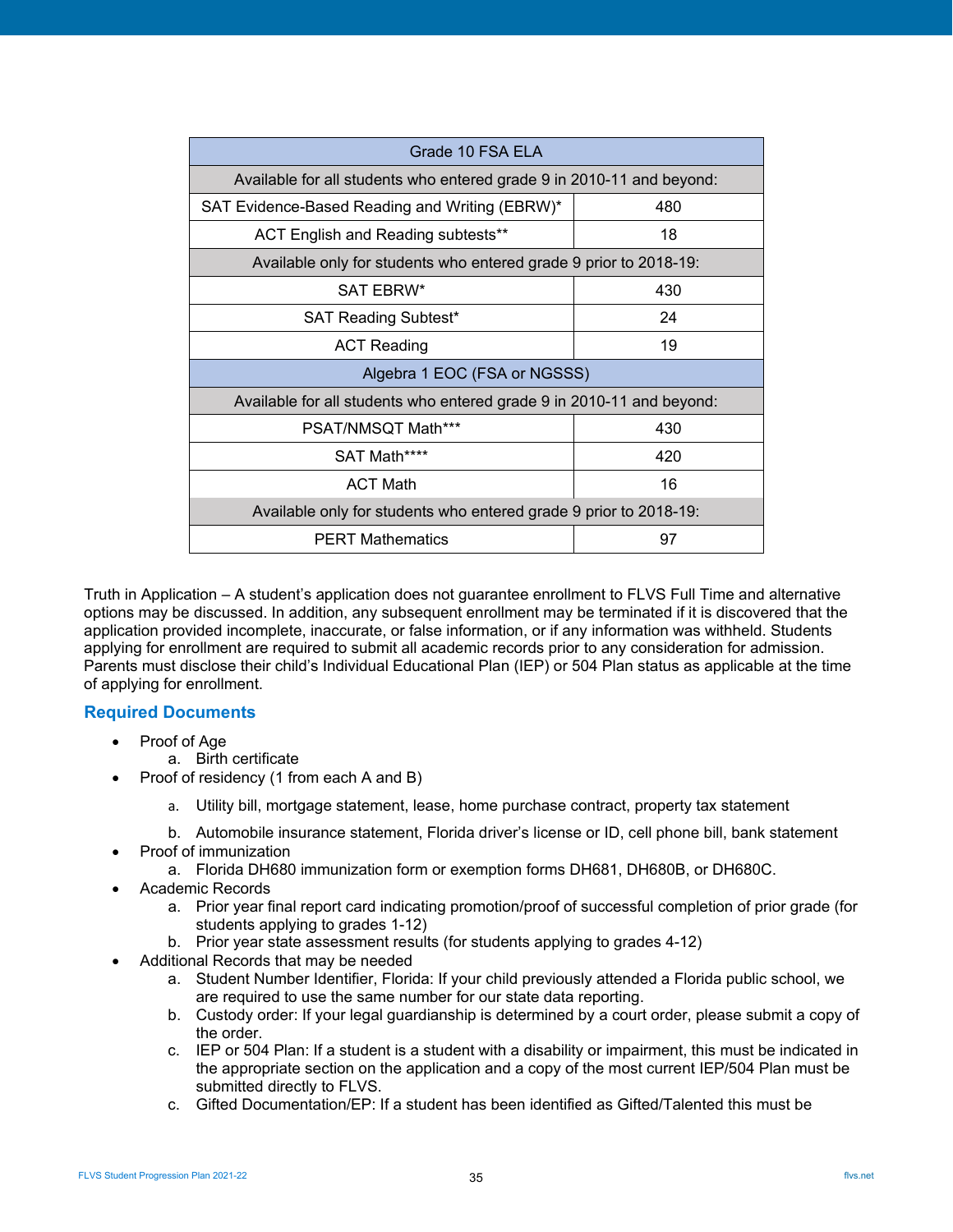indicated in the appropriate section on the application and a copy of the most current EP must be submitted directly to FLVS.

- d. Military families with Florida residency living out of state If you are enrolling your child under the exception for children of active duty US Armed Forces, you will need to provide copies of the orders that moved you out of state and a recent statement of earnings..
- e. Free/Reduced Lunch application: Even though a virtual student does not require meals at school, FLVS Full Time is required to report the number of students enrolled in our program who qualify for free/reduced lunch. Please be sure to complete the application and return it so FLVS can accurately report this number to the state.
- f. Official Transcripts/STS: We require all applicants to supply transcripts with state testing score during the enrollment process. It is exceptionally helpful to ensure that students receive the personalized learning that our program offers.
- g. Report card, state test scores, or other documentation: If a student is requesting enrollment in a course that is ahead of or behind the student's age-based grade level FLVS will contact the parent to request a report card, state test scores, and/or other necessary documentation.
- h. Information concerning previous school expulsions, arrests resulting in a charge, juvenile justice actions, and any corresponding referral to mental health services. FLVS is required to honor the final order of expulsion or dismissal of a student by any in-state or out-of-state public district school board or private school, or lab school, for an act which would have been grounds for expulsion according to the receiving district school board's code of student conduct, in accordance with the following procedures:

1. A final order of expulsion shall be recorded in the records of the receiving school district.

2. The expelled student applying for admission to the receiving school district shall be advised of the final order of expulsion.

## <span id="page-35-0"></span>Placement of In-State Transfer Students

Students who were part of the Florida public school program last year are eligible to transfer to FLVS Full Time Public per the eligibility requirements stated above. Students may enroll after the start of the school year or semester up until the point that enrollment is closed. The actual date on which enrollment closes is determined annually at the discretion of the school. Families enrolling midyear are subject to all the same enrollment requirements as families that enroll prior to the start of the school year or semester. Students will not be accepted into the FLVS Full Time program at the start of Semester 2 if the student did not complete Semester 1 due to an early withdraw at the previous school.

Grade placement is based on the successful completion of the prior grade level. To discuss acceleration options, the parent/guardian should reach out to a school administrator. The basis for making determinations for acceleration or advanced course placement is affected by many inputs including progress tests, daily observation, classroom assignments, standardized tests, student products, and all other objective data available. The primary responsibility for determining each pupil's level of performance and ability to function academically, socially, and emotionally at each level is that of the classroom teacher, subject to the review and approval of the Principal. No student may be assigned to a grade level based solely on age or other factors that constitute social promotion.

# <span id="page-35-1"></span>Placement of Out-of-State Transfer Students

The Florida ruling around state uniform processes for transfer of Middle Grade Students states that:

- 1. Grades earned and offered for acceptance shall be based on official transcripts and shall be accepted at face value subject to validation if required by the receiving school's accreditation. If validation of the official transcript is deemed necessary, or if the student does not possess an official transcript or is a home education student, successful completion of courses shall be validated through performance during the first grading period as outlined in subsection (2) of this rule.
- 2. Validation of courses shall be based on performance in classes at the receiving school. A student transferring into a school shall be placed at the appropriate sequential course level and should be passing each required course at the end of the first grading period. Students who do not meet this requirement shall have courses validated using the Alternative Validation Procedure, as outlined in subsection (3) of this rule.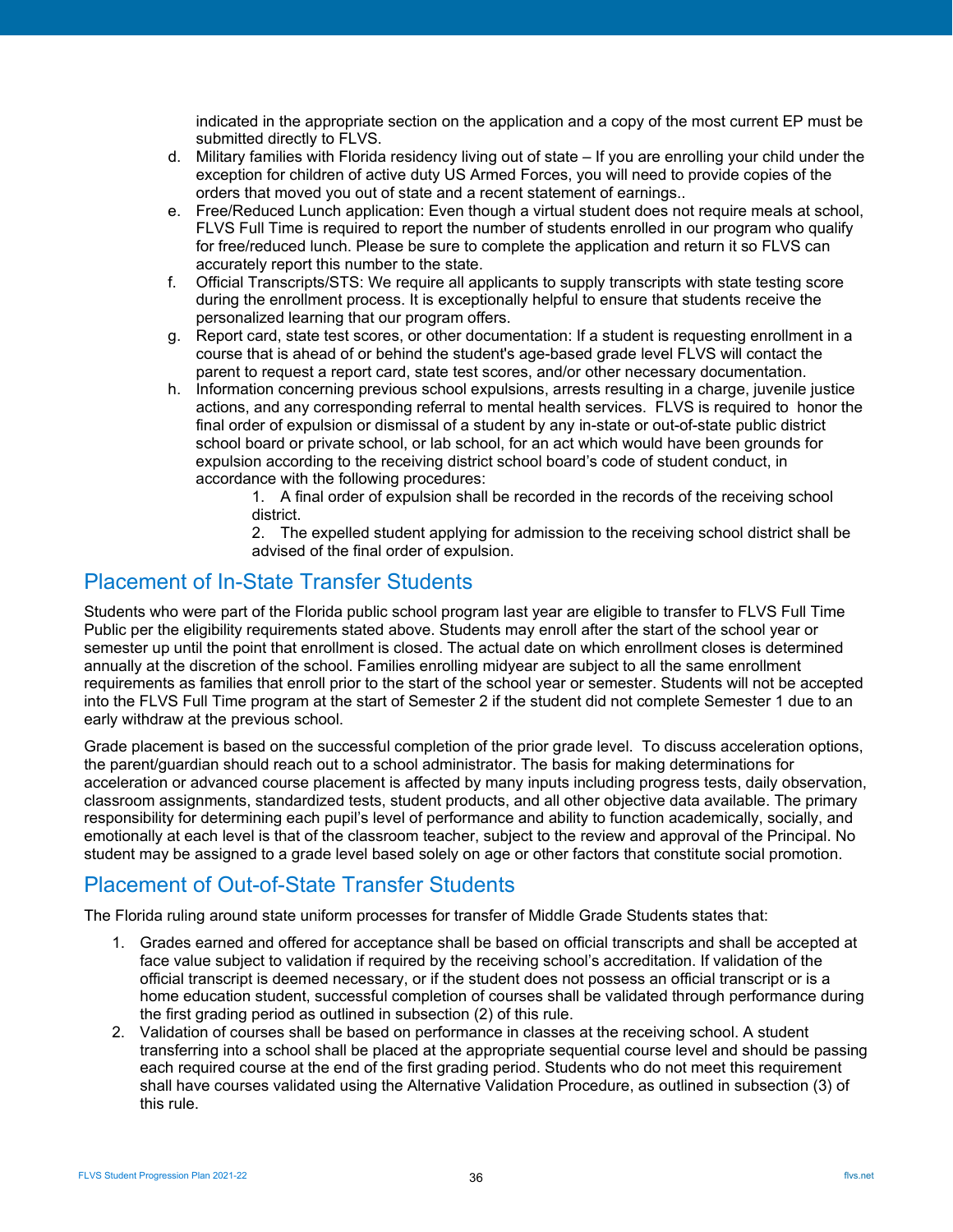- 3. Alternative Validation Procedure. If validation based on performance as described above is not satisfactory, then any one of the following alternatives identified in the district student progression plan shall be used for validation purposes as determined by the teacher, principal, and parent:
	- Portfolio evaluation by the superintendent or designee;
	- Demonstrated performance in courses taken at other public or private accredited schools;
	- Demonstrated proficiencies on nationally-normed standardized subject area assessments;
	- Demonstrated proficiencies on the FSA; or
	- Written review of the criteria utilized for a given subject provided by the former school.

Students who are transferring into grades 6-8 and have taken high school courses that have a required an Endof-Course Assessment will be required to meet the transfer requirements for those courses. See the FLVS Full Time High School section for further details.

Students must be provided at least 90 days from date of transfer to prepare for assessments outlined in paragraphs (3)(c) and (d) of this rule if required.

# <span id="page-36-0"></span>**FLVS Full Time Assessment**

## <span id="page-36-1"></span>Reading Assessment Kindergarten-3

## [F.S. 1002.20 K-12 student and parent rights.](http://www.leg.state.fl.us/statutes/index.cfm?mode=View%20Statutes&SubMenu=1&App_mode=Display_Statute&Search_String=1002.20&URL=1000-1099/1002/Sections/1002.20.html)

Section 11 - Students with Reading Deficiencies: The parent of any Kindergarten-3 student who exhibits a reading deficiency shall be immediately notified of the student's deficiency with a description and explanation, in terms understandable to the parent, of the exact nature of the student's difficulty in learning and lack of achievement in reading; shall be consulted in the development of a plan, as described in F.S.1008.25(4)(b) Public school student [progression; student support; reporting requirements;](http://www.leg.state.fl.us/statutes/index.cfm?mode=View%20Statutes&SubMenu=1&App_mode=Display_Statute&Search_String=1008.25&URL=1000-1099/1008/Sections/1008.25.html) and shall be informed that the student will be given reading instruction until the deficiency is corrected. This is an additional requirement to the remediation support and notification provisions contained in [F.S.1008.25 Public school student progression; student support; reporting](http://www.leg.state.fl.us/statutes/index.cfm?mode=View%20Statutes&SubMenu=1&App_mode=Display_Statute&Search_String=1008.25&URL=1000-1099/1008/Sections/1008.25.html)  [requirements,](http://www.leg.state.fl.us/statutes/index.cfm?mode=View%20Statutes&SubMenu=1&App_mode=Display_Statute&Search_String=1008.25&URL=1000-1099/1008/Sections/1008.25.html) and in no way reduces the rights of a parent or the responsibilities of a school district under that section.

## <span id="page-36-2"></span>Kindergarten Readiness Screening

[F.S. 1002.69 Statewide kindergarten screening; kindergarten readiness rates; state-approved prekindergarten](http://www.leg.state.fl.us/statutes/index.cfm?mode=View%20Statutes&SubMenu=1&App_mode=Display_Statute&Search_String=1002.69&URL=1000-1099/1002/Sections/1002.69.html)  [enrollment screening; good cause exemption.](http://www.leg.state.fl.us/statutes/index.cfm?mode=View%20Statutes&SubMenu=1&App_mode=Display_Statute&Search_String=1002.69&URL=1000-1099/1002/Sections/1002.69.html)

The statewide Florida Kindergarten Readiness Screener-Work Sampling System (FLKRS-WSS) is required to be administered to each Kindergartener in the district within the first 30 days of instruction. The statewide Kindergarten screening assesses the readiness of each student for Kindergarten based upon the performance standards adopted by the FLDOE. FLVS Full Time staff will contact affected parents to schedule this assessment once all enrollment requirements are met.

## <span id="page-36-3"></span>Statewide Assessment Program – Kindergarten-5

#### [F.S. 1008.22 Student assessment program for public schools.](http://www.leg.state.fl.us/statutes/index.cfm?mode=View%20Statutes&SubMenu=1&App_mode=Display_Statute&Search_String=1008.22&URL=1000-1099/1008/Sections/1008.22.html)

The statewide, standardized English language arts and Math assessments are given in grades 3-5. In addition, students in grade 5 will also take the state science assessment.

All FLVS Full Time students are required to take the state assessments. For a complete schedule of assessments and testing dates, visit [Florida Standard Assessments.](https://fsassessments.org/) Other tests may be required based on special programs that the student attends. The testing schedule details what those other tests would be and when they are administered. Each student who does not meet specific levels of performance on the required assessments as determined by the district school board or who scores below Level 3 on the statewide, standardized English Language Arts assessment or on the statewide, standardized Mathematics assessments in grades 3 through 8, must be provided with additional diagnostic assessments to determine the nature of the student's difficulty, the areas of academic need, and strategies for appropriate intervention and instruction. If a student's reading deficiency is not remedied by the end of grade 3, as demonstrated by scoring Level 2 or higher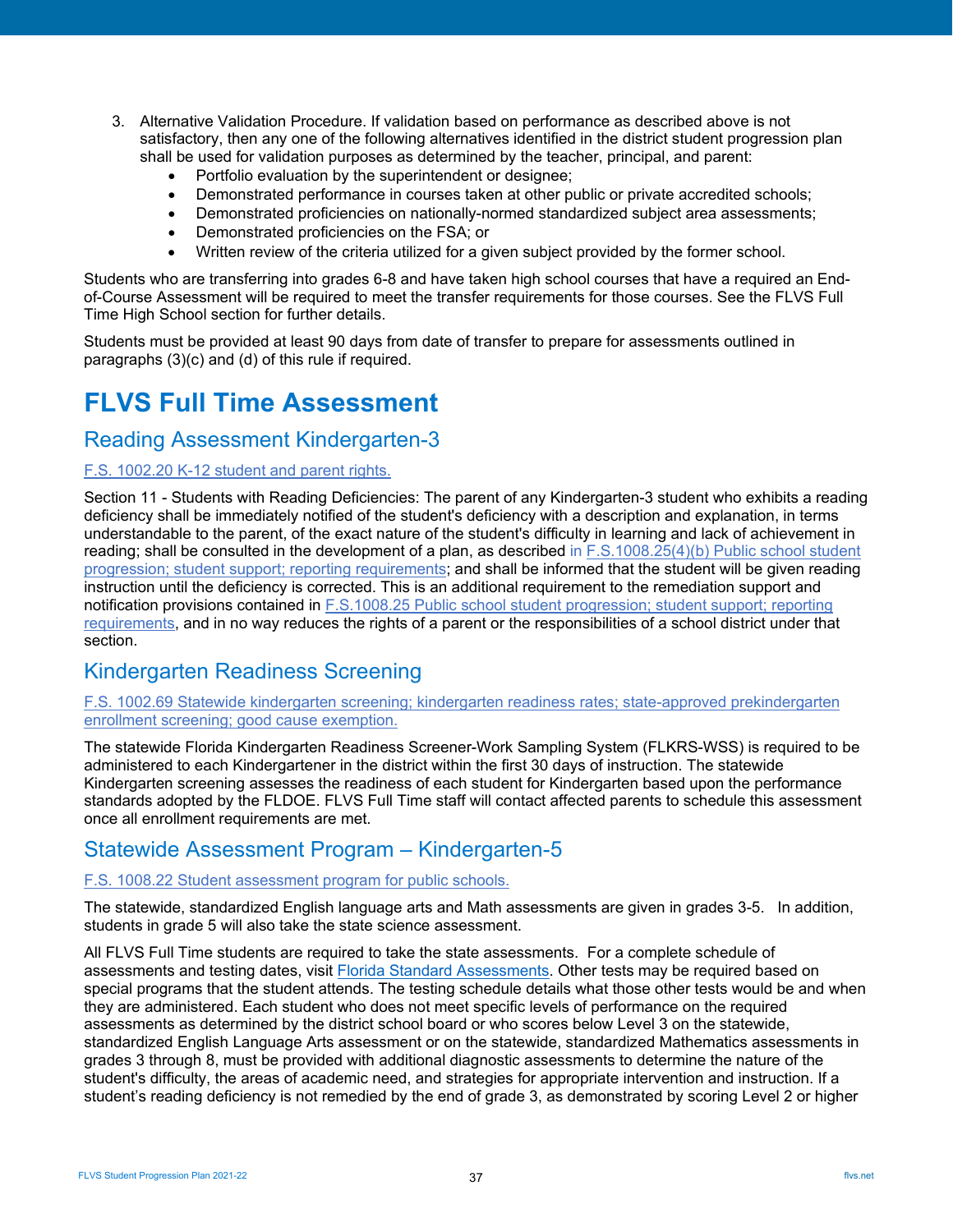on the statewide, standardized assessment required under s. 1008.22 for grade 3, the student must be retained.

## <span id="page-37-0"></span>Statewide Assessment Program – Middle School

### [F.S. 1008.22 Student assessment program for public schools.](http://www.leg.state.fl.us/statutes/index.cfm?mode=View%20Statutes&SubMenu=1&App_mode=Display_Statute&Search_String=1008.22&URL=1000-1099/1008/Sections/1008.22.html)

The statewide, standardized English Language Arts, Mathematics, and Science assessments are given in grades 6-8. All FLVS Full Time students are required to take these assessments. For a complete schedule of assessments and testing dates, visit [Florida Standards Assessments.](http://fsassessments.org/) Other tests may be required based on special programs that the student attends.

# <span id="page-37-1"></span>Statewide Assessment Program – High School

#### [F.S. 1008.22 Student assessment program for public schools.](http://www.leg.state.fl.us/statutes/index.cfm?mode=View%20Statutes&SubMenu=1&App_mode=Display_Statute&Search_String=1008.22&URL=1000-1099/1008/Sections/1008.22.html)

The primary purpose of the student assessment program is to provide student academic achievement and learning gains data to students, parents, teachers, school administrators, and school district staff. This data is to be used by districts to improve instruction; by students, parents, and teachers to guide learning objectives; by education researchers to assess national and international education comparison data; and by the public to assess the cost benefit of the expenditure of taxpayer dollars.

Several statewide, standardized assessments are given in grades 9-12. All FLVS Full Time students are required to take these assessments. For a complete schedule of assessments and testing dates, visit [Florida Standards](http://fsassessments.org/)  [Assessments.](http://fsassessments.org/) Other tests may be required based on special programs that the student attends. The testing schedule details what those other tests would be and when they are administered. Each student who does not meet specific levels of performance on the required assessments as determined by the district school board or who scores below Level 3 on the statewide, standardized Reading assessment or, the English Language Arts assessment must be provided with additional diagnostic assessments to determine the nature of the student's difficulty and the areas of academic need, to provide the strategies and support needed for the appropriate intervention and instruction.

The Florida English Language Arts (ELA) assessments measures a student's content knowledge and skills in reading and writing at the high school level. Florida is assessing content knowledge and skills for math, science, and social studies via the End-of-Course assessments currently required for Algebra 1, Geometry, Biology, and U.S. History. The content knowledge and skills assessed by all statewide assessments must be aligned to the core curricular content established in the Next Generation Sunshine State Standards or the Florida Standards. Other content areas may be included as directed by the Commissioner. It is a requirement of enrollment in FLVS Full Time, and our expectation, that students complete all required state testing, including FSA/EOC Testing, for those grade levels which require them. Tests must be administered (by law) at the student's zoned school. Every FLVS Full Time public school student is responsible for determining when FSA, and/or End-of-Course assessments will be administered in their district of residence and completing those tests. Transportation to the testing location is the responsibility of the student/guardian. FLVS will notify each district of students requiring testing to ensure that adequate resources are available. Student scores on the statewide, standardized assessments are reported back to FLVS Full Time and represent a significant portion of the FLVS Full Time school grade.

A student who has not earned a passing score on the grade 10 ELA Assessment must participate in each retake of the assessment until the student earns a passing score to comply with Florida graduation requirements.

[F.S. 1008.22 Student assessment program for public schools](http://www.leg.state.fl.us/statutes/index.cfm?mode=View%20Statutes&SubMenu=1&App_mode=Display_Statute&Search_String=1008.22&URL=1000-1099/1008/Sections/1008.22.html) states that testing is mandatory for all students in attendance at a Florida public school at the time of testing. Florida graduation requirements include passing specific state assessments. If a student does not test, it may affect the ability to graduate from high school. Any student that misses or fails to complete state testing will be required to participate in make-ups to properly award final credit, 30 percent for EOCs, and/or to meet graduation requirements.

# <span id="page-37-2"></span>**End-of-Course Assessments (EOC) 6-12**

EOC assessments must be rigorous, statewide, standardized, and developed or approved by the Florida Department of Education. The content knowledge and skills assessed by EOC assessments must be aligned to the core curricular content established in the Next Generation Sunshine State Standards or Florida Standards, as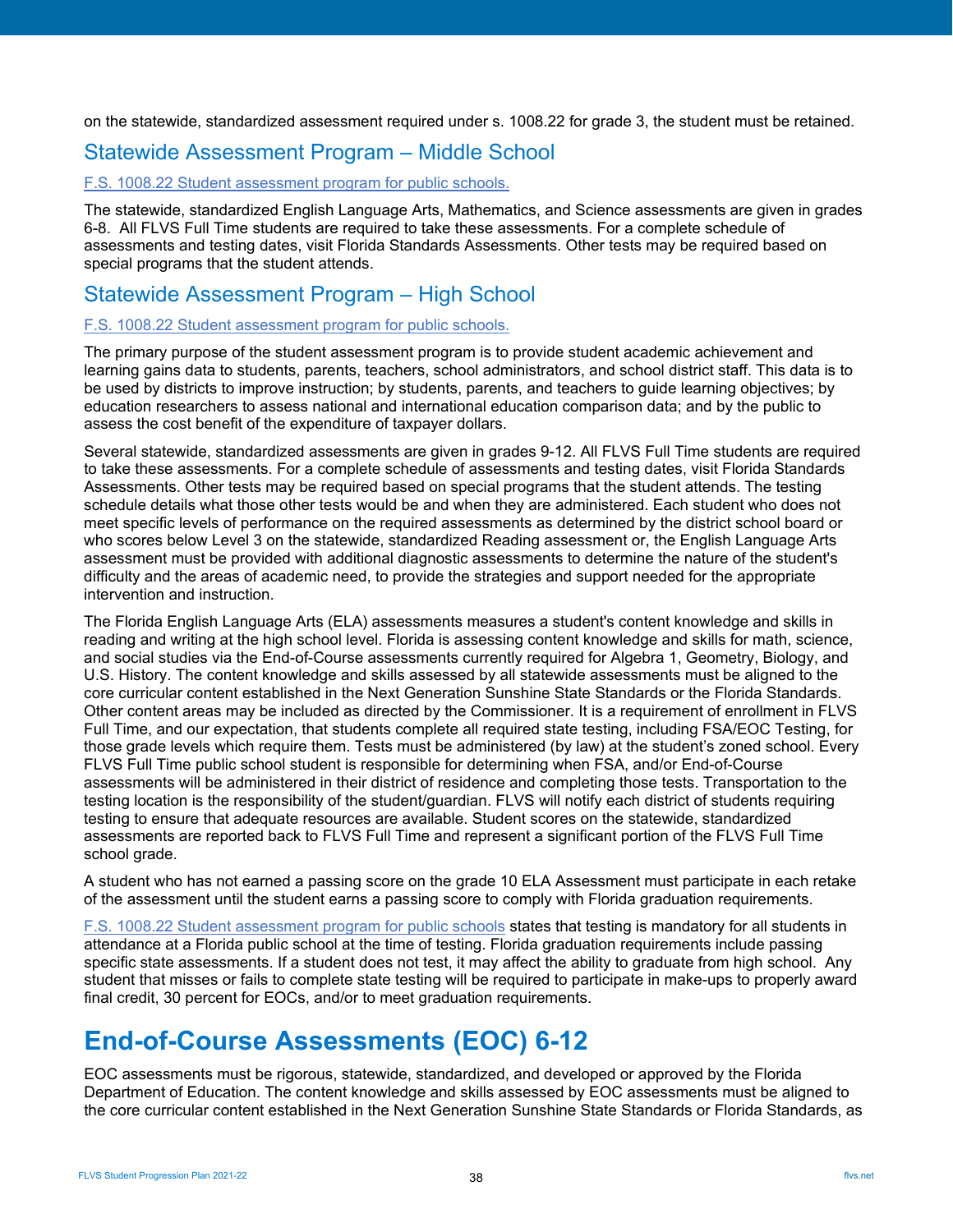applicable. Students enrolled in a Civics, Algebra 1, Geometry, U.S. History, or Biology 1 course or an equivalent high school course with a statewide, standardized EOC assessment are required to take the corresponding Endof-Course Assessment. Note these are high school level courses. Students taking a high school course in grades 6-8 may "bank" the credit towards high school graduation requirements and use that course in lieu of a middle grade math course.

Students in the FLVS Full Time public school must take all statewide standardized assessments. They must be administered (by law) at the student's zoned school of residence or at a location mutually agreed upon by the zoned district and FLVS. Every FLVS Full Time public school student is responsible for determining when FSA and EOC assessment tests will be administered in their district of residence and completing those tests. FLVS will notify each district of students requiring testing to ensure that adequate resources are available. Student scores on the statewide standardized assessments are reported back to FLVS Full Time and represent a significant portion of the FLVS Full Time school grade. They are also used to determine student progression options.

[F.S. 1008.22 Student assessment program for public schools](http://www.leg.state.fl.us/statutes/index.cfm?mode=View%20Statutes&SubMenu=1&App_mode=Display_Statute&Search_String=1008.22&URL=1000-1099/1008/Sections/1008.22.html) states that testing is mandatory for all students in attendance at a Florida public school, therefore the only way a student would not participate is if the student is absent during the entire testing window.

Students who score a level 4 or level 5 on FSA Math Grade 7 will be strongly encouraged to take Algebra 1 in 8th grade. Algebra 1 has an EOC assessment that a student must pass to earn a standard diploma. Middle school students who take and pass the Algebra 1 EOC are allowed to bank the credit for high school and the passing score is used to meet the graduation requirement.

## <span id="page-38-0"></span>Civics End-of-Course Assessment

Civics is a required course offered to middle grade students. Each student's performance on the statewide, standardized EOC assessment in civics education constitutes 30 percent of the student's final course grade.

## <span id="page-38-1"></span>Math EOCs

## <span id="page-38-2"></span>**Algebra 1**

All students enrolled in Algebra 1 must take the Algebra 1 EOC assessment.

A student who is enrolled in Algebra 1 must earn a passing score on the Algebra 1 EOC assessment or attain a comparative score as authorized in order to earn a standard high school diploma. A student who has not earned a passing score on the Algebra 1 EOC assessment must participate in each retake of the assessment until the student earns a passing score.

### <span id="page-38-3"></span>**Geometry**

Beginning with the 2011-12 school year, all students enrolled in geometry must take the Geometry EOC assessment. Beginning with the 2014-15 school year the Geometry EOC assessment must count for 30 percent of the student's final course grade.

## <span id="page-38-4"></span>Science EOC

Beginning with the 2011-12 school year, all students enrolled in Biology 1 must take the Biology 1 EOC assessment and it must count 30 percent of the student's final course grade.

Note: Students who take AP Biology or other accelerated courses that earn college credit and pass the associated test will not be required to take the Biology 1 EOC assessment.

Except as otherwise provided in this section, middle grade students enrolled in Algebra 1 or Geometry must take the statewide, standardized EOC assessment for those courses and may not take the corresponding grade-level FCAT.

# <span id="page-38-5"></span>U.S. History EOC

Beginning with the 2013-14 school year, all students enrolled in U.S. History must take the U.S. History EOC assessment and it must count 30 percent of the student's final course grade.

Note: Students who take AP U.S. History or other accelerated courses that earn college credit and pass the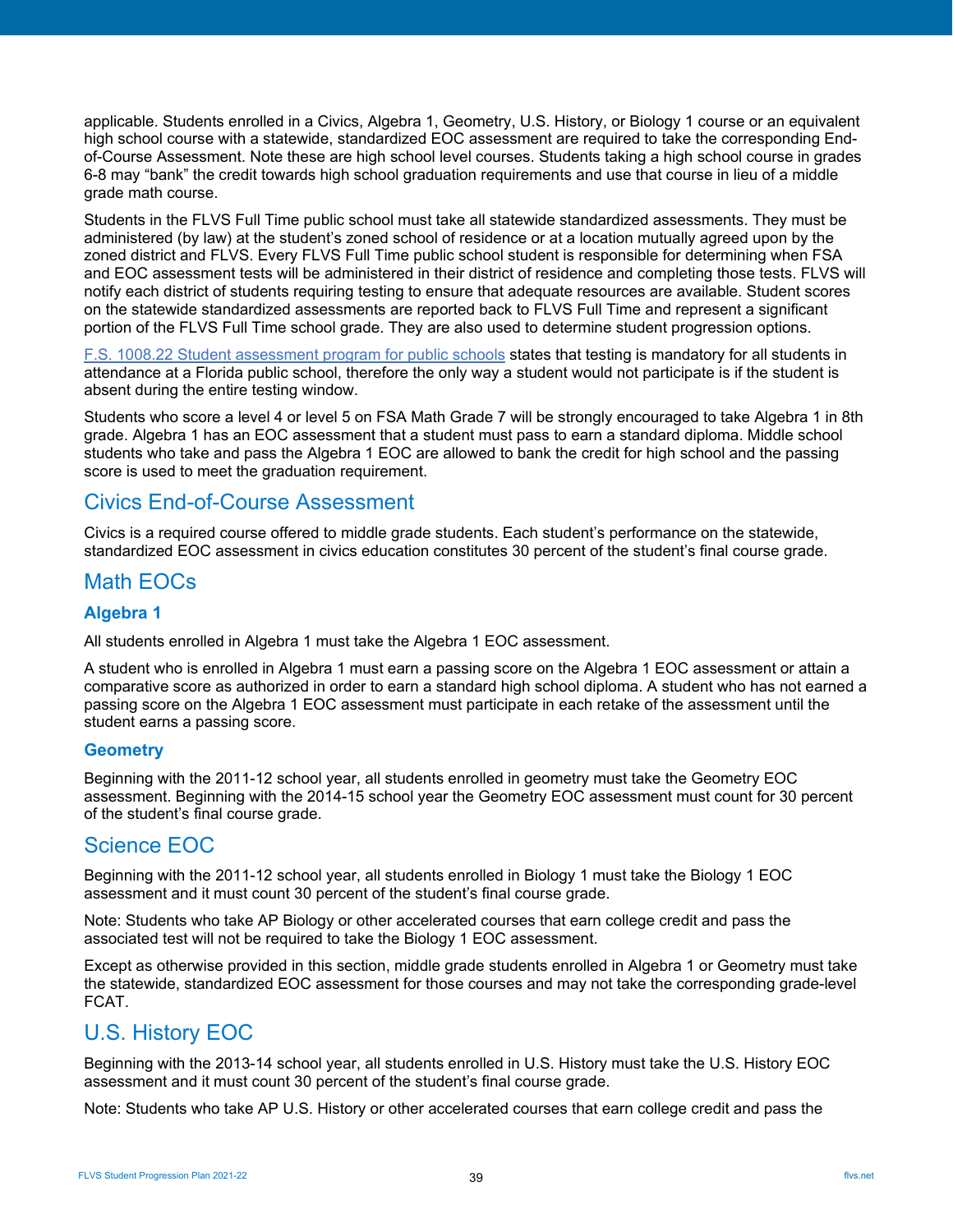associated test will not be required to take the U.S. History EOC assessment.

For the complete statute regarding assessment, please visit [F.S. 1008.22 Student assessment program for public](http://www.leg.state.fl.us/statutes/index.cfm?mode=View%20Statutes&SubMenu=1&App_mode=Display_Statute&Search_String=1008.22&URL=1000-1099/1008/Sections/1008.22.html)  [schools.](http://www.leg.state.fl.us/statutes/index.cfm?mode=View%20Statutes&SubMenu=1&App_mode=Display_Statute&Search_String=1008.22&URL=1000-1099/1008/Sections/1008.22.html)

# <span id="page-39-0"></span>**Statewide EOC Assessments and Final Grades**

For each cohort of students, or middle school students taking EOC courses, with the requirement for an EOC assessment to count as 30 percent of students' final course grade, Florida Virtual School will use the following method for determining the percent grade to be used for the 30 percent grade calculation

For each cohort of students entering 9th grade taking statewide assessments in 2014-15 and later will have the requirement for an EOC assessment to count as 30 percent of students' final course grade. The guidelines to determine the final grade calculation are outlined below.

The EOC assessment results must constitute 30 percent of the final grade for the following courses:

<span id="page-39-1"></span>

| Course            |         |         |         |         |         |         |         |
|-------------------|---------|---------|---------|---------|---------|---------|---------|
| Algebra 1         | 1200310 | 1200320 | 1200380 | 1200390 | 1209810 |         |         |
| Geometry          | 1206310 | 1206320 | 1206810 | 1209820 |         |         |         |
| Civics            | 2106010 | 2106015 | 2106016 | 2106020 | 2106025 | 2106026 | 2106029 |
| Biology           | 2000310 | 2000320 | 2000322 | 1000430 | 2000800 | 2002440 | 2002450 |
| <b>US History</b> | 2100310 | 2100320 | 2100390 | 2100480 |         |         |         |

| <b>EOC Score</b> | <b>Grade Assigned for</b><br>30% calculation |
|------------------|----------------------------------------------|
| 5 or 4           |                                              |
|                  |                                              |
| 2                | r.                                           |
|                  |                                              |

The final grade will be calculated using the following formula, with traditional point values used for the letter grade:

(Final Grade assigned by teacher x .70) + (Grade assigned by EOC score x .30)

For example: A final grade in Biology is a B and the student earns a Level 3 on the Biology EOC. The grade is the following:

$$
(B x.70) + (B x .30)
$$
  
(3.0 x .70) + (3.0 X .30)  
(2.1) + (.9)  
3.0 = B

The 30 percent computation will be applied to annual, semester 1 and semester 2 courses.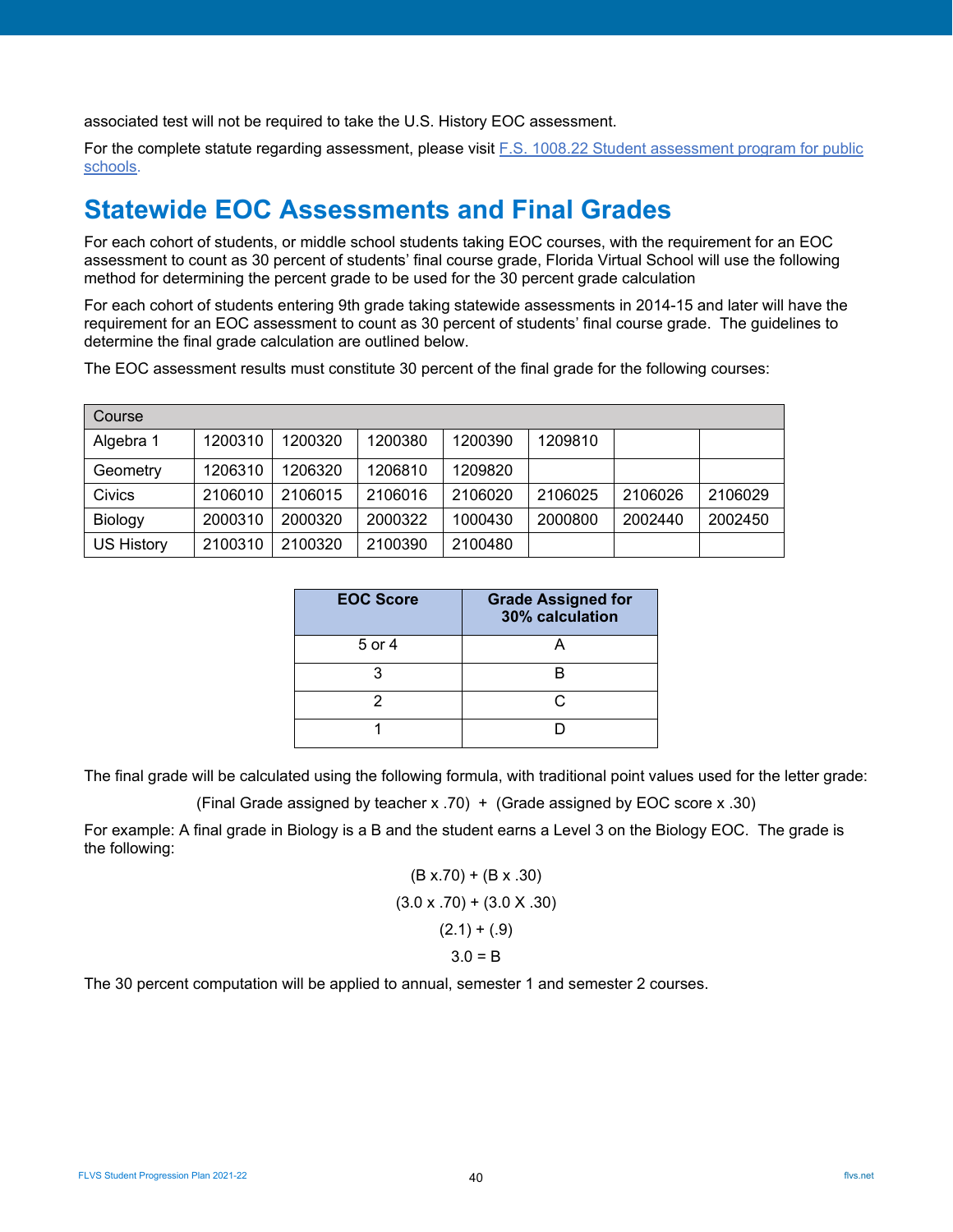# **Public School Student Progression; Remedial Instruction; Reporting Requirements**

#### [F.S. 1008.25 Public school student progression; student support; reporting requirements.](http://www.leg.state.fl.us/statutes/index.cfm?mode=View%20Statutes&SubMenu=1&App_mode=Display_Statute&Search_String=1008.25&URL=1000-1099/1008/Sections/1008.25.html)

It is the intent of the Legislature that each student's progression from one grade to another be determined, in part, upon satisfactory performance in English language arts, social studies, science, and mathematics; that district school board policies facilitate student achievement; that each student and his/her parent be informed of that student's academic progress; and that students have access to educational options that provide academically challenging coursework or accelerated instruction pursuant to [F.S. 1002.3105 Academically Challenging](http://www.leg.state.fl.us/statutes/index.cfm?mode=View%20Statutes&SubMenu=1&App_mode=Display_Statute&Search_String=1002.3105&URL=1000-1099/1002/Sections/1002.3105.html)  [Curriculum to Enhance Learning \(ACCEL\) options,](http://www.leg.state.fl.us/statutes/index.cfm?mode=View%20Statutes&SubMenu=1&App_mode=Display_Statute&Search_String=1002.3105&URL=1000-1099/1002/Sections/1002.3105.html) excerpts provided below.

## <span id="page-40-0"></span>Successful Progression for Retained Readers

Students retained under the provisions of information provided above must be provided individualized interventions and support in reading to ameliorate the student's specific reading deficiency, as identified by a valid and reliable diagnostic assessment. This intervention must include effective instructional strategies, participation in the school district's summer reading camp, and appropriate teaching methodologies necessary to assist those students in becoming successful readers, able to read at or above grade level, and ready for promotion to the next grade.

Each school district shall:

- Provide third grade students who are retained under the provisions of paragraph (5)(b) with academic support and instructional services to remediate the identified areas of reading deficiency, including participation in the school district's summer reading camp as required under paragraph (a) and a minimum of 90 minutes of daily, uninterrupted, scientifically research-based reading instruction which includes phonemic awareness, phonics, fluency, vocabulary, and comprehension and other strategies prescribed by the school district, which may include, but are not limited to:
	- $\circ$  Integration of science and social studies content within the 90-minute block.<br>  $\circ$  Small group instruction.
	- Small group instruction.
	- o Reduced teacher-student ratios.
	- o More frequent progress monitoring.
	- o Tutoring or mentoring.
	- o Transition classes containing 3rd and 4th grade students.
	- o Extended school day, week, or year.
- Provide written notification to the parent of a student who is retained under the provisions of paragraph (5)(b) that his/her child has not met the proficiency level required for promotion and the reasons the child is not eligible for a good cause exemption as provided in paragraph (6)(b). The notification must comply with the provisions of [F.S. 1002.20\(15\) K-12 student and parent rights](http://www.leg.state.fl.us/statutes/index.cfm?mode=View%20Statutes&SubMenu=1&App_mode=Display_Statute&Search_String=1002.20&URL=1000-1099/1002/Sections/1002.20.html) and must include a description of proposed interventions and supports that will be provided to the child to remediate the identified areas of reading deficiency.
- Implement a policy for the midyear promotion of a student retained under the provisions of paragraph (5)(b) who can demonstrate that he/she is a successful and independent reader and performing at or above grade level in reading or, upon implementation of English Language Arts assessments, performing at or above grade level in English Language Arts. Tools that school districts may use in reevaluating a student retained may include subsequent assessments, alternative assessments, and portfolio reviews, in accordance with rules of the State Board of Education.
- Provide students who are retained under the provisions of paragraph (5)(b) with a highly effective teacher as determined by the teacher's performance evaluation under  $F.S. 1012.34$  Personnel evaluation [procedures and criteria.](http://www.leg.state.fl.us/statutes/index.cfm?mode=View%20Statutes&SubMenu=1&App_mode=Display_Statute&Search_String=1012.34&URL=1000-1099/1012/Sections/1012.34.html)
- Establish at each school, when applicable, an Intensive Acceleration Class for retained grade 3 students who subsequently score Level 1 on the required statewide, standardized assessment identified in F.S. [1008.22 Student assessment program for public schools.](http://www.leg.state.fl.us/statutes/index.cfm?mode=View%20Statutes&SubMenu=1&App_mode=Display_Statute&Search_String=1008.22&URL=1000-1099/1008/Sections/1008.22.html) The focus of the Intensive Acceleration Class shall be to increase a child's reading and English Language Arts skill level at least two grade levels in one school year. The Intensive Acceleration Class shall:
	- a. Be provided to a student in grade 3 who scores Level 1 on the statewide, standardized Reading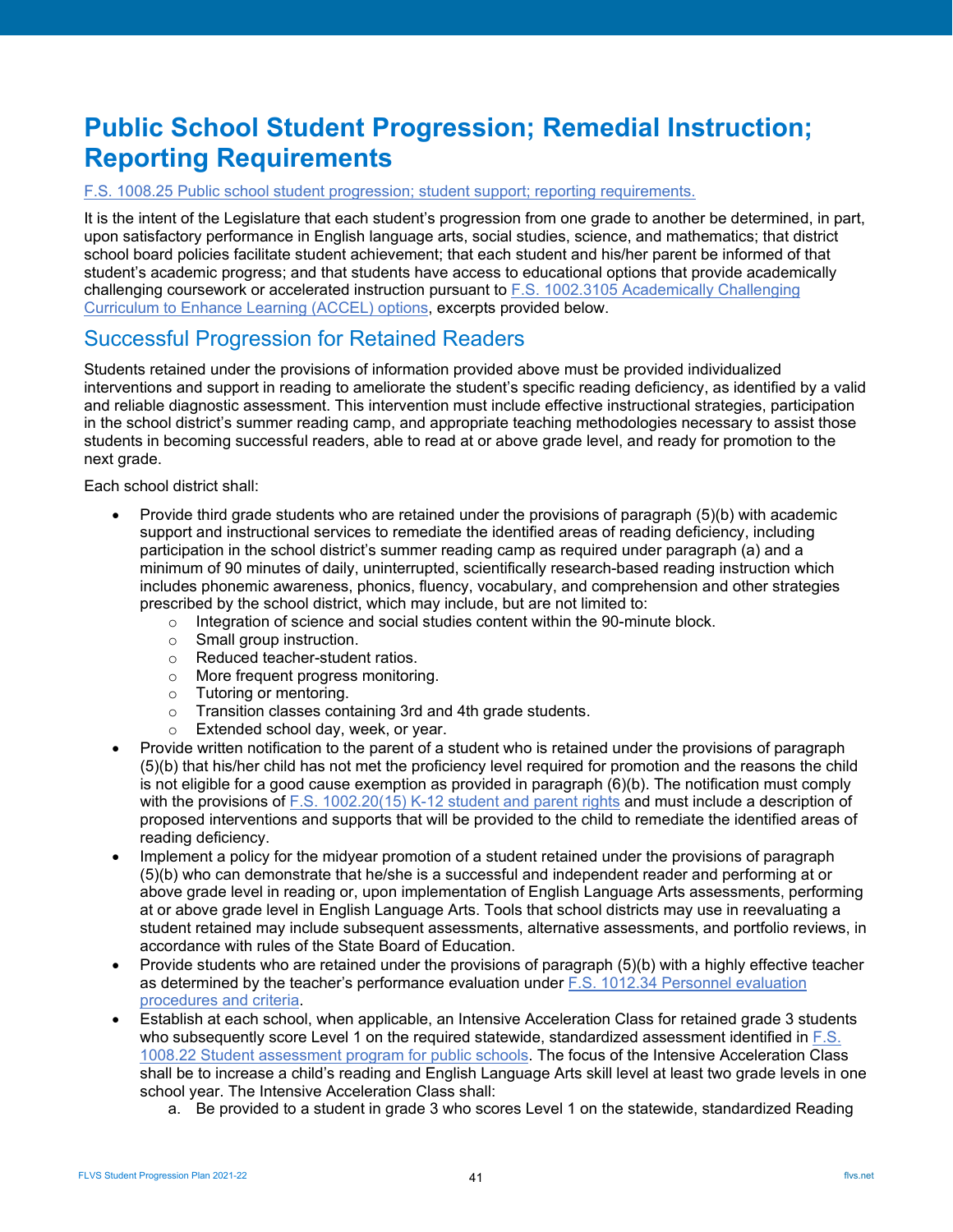assessment or the English Language Arts assessment and who was retained in grade 3 the prior year because of scoring Level 1.

- b. Have a reduced teacher-student ratio.
- c. Provide uninterrupted reading instruction for the majority of student contact time each day and incorporate opportunities to master the grade 4 Next Generation Sunshine State Standards or Florida Standards in other core subject areas.
- d. Use a reading program that is scientifically research-based and has proven results in accelerating student reading achievement within the same school year.
- e. Provide intensive language and vocabulary instruction using a scientifically research-based program, including use of a speech-language therapist.

## <span id="page-41-0"></span>Kindergarten-3 READ Initiative

FLVS Full Time has established a Reading Enhancement and Acceleration Development (READ) Initiative. The focus of the READ Initiative is to prevent the retention of grade 3 students and to offer intensive accelerated reading instruction to grade 3 students who failed to meet standards for promotion to grade 4 and to each Kindergarten-3 student who is assessed as exhibiting a reading deficiency.

For the full statute language, visit [F.S. 1008.25 Public school student progression; student support; reporting](http://www.leg.state.fl.us/statutes/index.cfm?mode=View%20Statutes&SubMenu=1&App_mode=Display_Statute&Search_String=1008.25&URL=1000-1099/1008/Sections/1008.25.html)  [requirements.](http://www.leg.state.fl.us/statutes/index.cfm?mode=View%20Statutes&SubMenu=1&App_mode=Display_Statute&Search_String=1008.25&URL=1000-1099/1008/Sections/1008.25.html)

Please also see the Florida Virtual School Comprehensive Reading Plan for specific details. Plans are available on the FLDOE website: K-12 Comprehensive Research Based Reading Plans.

## <span id="page-41-1"></span>Intensive Acceleration Class for Retained Third Graders

Each school, where applicable, will provide an intensive acceleration class for retained grade 3 students who subsequently score at a Level 1 on the statewide, standardized English Language Arts assessment and who was retained in grade 3 the prior year because of scoring Level 1.

The focus of the intensive acceleration class shall be to increase a child's reading level at least two grade levels in one school year.

Note: This class is for a student who would be spending his/her third year in grade 3 (has been retained two times already.) Applicable schools are those with retained grade 3 students who subsequently score at Level 1 on FSA ELA. Through this class, a retained third grader could be promoted from grade 3 to grade 5.

## <span id="page-41-2"></span>Promotion of FLVS Full Time Elementary Students

The student must successfully complete English Language Arts, Social Studies, Science, and Mathematics courses, achieving a 60% or higher overall grade. Students must successfully complete all assigned lessons and assessments in active courses.

# <span id="page-41-3"></span>**FLVS Full Time Middle School Program**

## <span id="page-41-4"></span>Powers and Duties of District School Board

### [F.S. 1001.42 Powers and duties of district school board.](http://www.leg.state.fl.us/statutes/index.cfm?mode=View%20Statutes&SubMenu=1&App_mode=Display_Statute&Search_String=1001.42&URL=1000-1099/1001/Sections/1001.42.html)

A school that includes any of grades 6, 7, or 8 shall include annually in its school improvement plan information and data on the school's early warning system required under paragraph (b), including a list of the early warning indicators used in the system, the number of students identified by the system as exhibiting two or more early warning indicators, the number of students by grade level that exhibit each early warning indicator, and a description of all intervention strategies employed by the school to improve the academic performance of students identified by the early warning system. In addition, a school that includes any of grades 6, 7, or 8 shall describe in its school improvement plan the strategies used by the school to implement the instructional practices for middle grades emphasized by the district's professional development system pursuant to [F.S. 1012.98 \(4\)\(b\)9 School](http://www.leg.state.fl.us/statutes/index.cfm?mode=View%20Statutes&SubMenu=1&App_mode=Display_Statute&Search_String=1012.98&URL=1000-1099/1012/Sections/1012.98.html)  [Community Professional Development Act](http://www.leg.state.fl.us/statutes/index.cfm?mode=View%20Statutes&SubMenu=1&App_mode=Display_Statute&Search_String=1012.98&URL=1000-1099/1012/Sections/1012.98.html) what those other tests would be and when they are administered.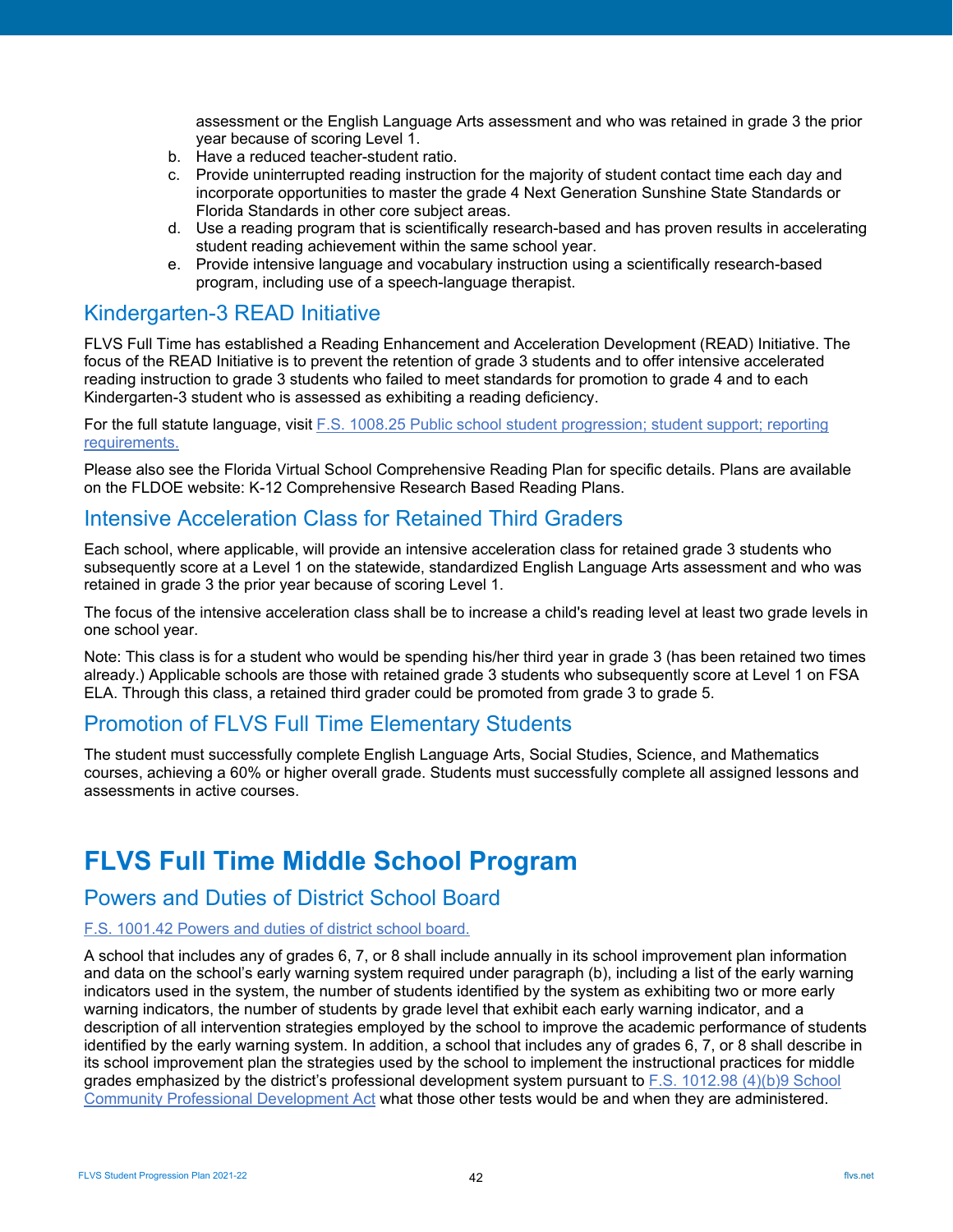Each student who does not meet specific levels of performance on the required assessments as determined by the district school board or who scores below Level 3 on the statewide, standardized English Language Arts assessment or on the statewide, standardized Mathematics assessments in grades 3 through 8, must be provided with additional diagnostic assessments to determine the nature of the student's difficulty and the areas of academic need, to provide the strategies and support needed for the appropriate intervention and instruction. For the full statute language, visi[t F.S. 1008.22 Student assessment program for public schools](http://www.leg.state.fl.us/statutes/index.cfm?mode=View%20Statutes&SubMenu=1&App_mode=Display_Statute&Search_String=1008.22&URL=1000-1099/1008/Sections/1008.22.html) and [F.S. 1008.25](http://www.leg.state.fl.us/statutes/index.cfm?mode=View%20Statutes&SubMenu=1&App_mode=Display_Statute&Search_String=1008.25&URL=1000-1099/1008/Sections/1008.25.html)  [Public school student progression; student support; reporting requirements.](http://www.leg.state.fl.us/statutes/index.cfm?mode=View%20Statutes&SubMenu=1&App_mode=Display_Statute&Search_String=1008.25&URL=1000-1099/1008/Sections/1008.25.html)

Middle grades students enrolled in Algebra 1 or Geometry must take the statewide, standardized EOC assessment for those courses and may not take the corresponding grade-level FSA.

## <span id="page-42-0"></span>General Requirements for Middle Grades Promotion

#### [F.S. 1003.4156 General requirements for middle grades promotion.](http://www.leg.state.fl.us/statutes/index.cfm?mode=View%20Statutes&SubMenu=1&App_mode=Display_Statute&Search_String=1003.4156&URL=1000-1099/1003/Sections/1003.4156.html)

In order for a student to be promoted to high school from a school that includes middle grades 6, 7, and 8, the student must successfully complete the following academic courses and must successfully complete one course in career and education planning:

## <span id="page-42-1"></span>**Academic Courses:**

The following represents the required courses to progress from middle school to high school:

- **English Language Arts** (ELA). Three middle grades or higher courses.
- **Math**. Three middle grades or higher courses. Each school that includes middle grades must offer at least one high school-level mathematics course for which students may earn high school credit. To earn high school credit for Algebra 1, a middle grades student must take the statewide, standardized Algebra 1 EOC assessment and pass the course, and in addition, beginning with the 2013-14 school year and thereafter, a student's performance on the Algebra 1 EOC assessment constitutes 30 percent of the student's final course grade. To earn high school credit for a Geometry course, a middle grades student must take the statewide, standardized Geometry EOC assessment, which constitutes 30 percent of the student's final course grade, and earn a passing grade in the course.
- **Social Studies**. Three middle grades or higher courses. Beginning with students entering grade 6 in the 2012-13 school year, one of these courses must be at least a one-semester civics education course that includes the roles and responsibilities of federal, state, and local governments; the structures and functions of the legislative, executive, and judicial branches of government; and the meaning and significance of historic documents, such as the Articles of Confederation, the Declaration of Independence, and the Constitution of the United States. Beginning with the 2013-14 school year, each student's performance on the statewide, standardized EOC assessment in civics education required under [F.S. 1008.22 Student assessment](http://www.leg.state.fl.us/statutes/index.cfm?mode=View%20Statutes&SubMenu=1&App_mode=Display_Statute&Search_String=1008.22&URL=1000-1099/1008/Sections/1008.22.html) program for public schools constitutes 30 percent of the student's final course grade. A middle grades student who transfers into the state's public school system from out of country, out of state, a private school, or a home education program after the beginning of the second term of grade 8 is not required to meet the civics education requirement for promotion from the middle grades if the student's transcript documents passage of three courses in social studies or two year-long courses in social studies that include coverage of civics education.
- **Science**. Three middle grades or higher courses. Beginning with the 2012-13 school year, to earn high school credit for a Biology 1 course, a middle grades student must take the statewide, standardized Biology 1 EOC assessment, which constitutes 30 percent of the student's final course grade, and earn a passing grade in the course.\*

\*If a middle school student desires to earn a Scholar Designation in High School, the student must take and pass the Biology EOC Assessment.

### **Career and Education Planning**:

Requires a middle school student to successfully complete one course in career and education planning to be promoted to high school:

• Course must be internet based, customizable to each student, and include researched-based assessments to assist students in determining educational and career options and goals.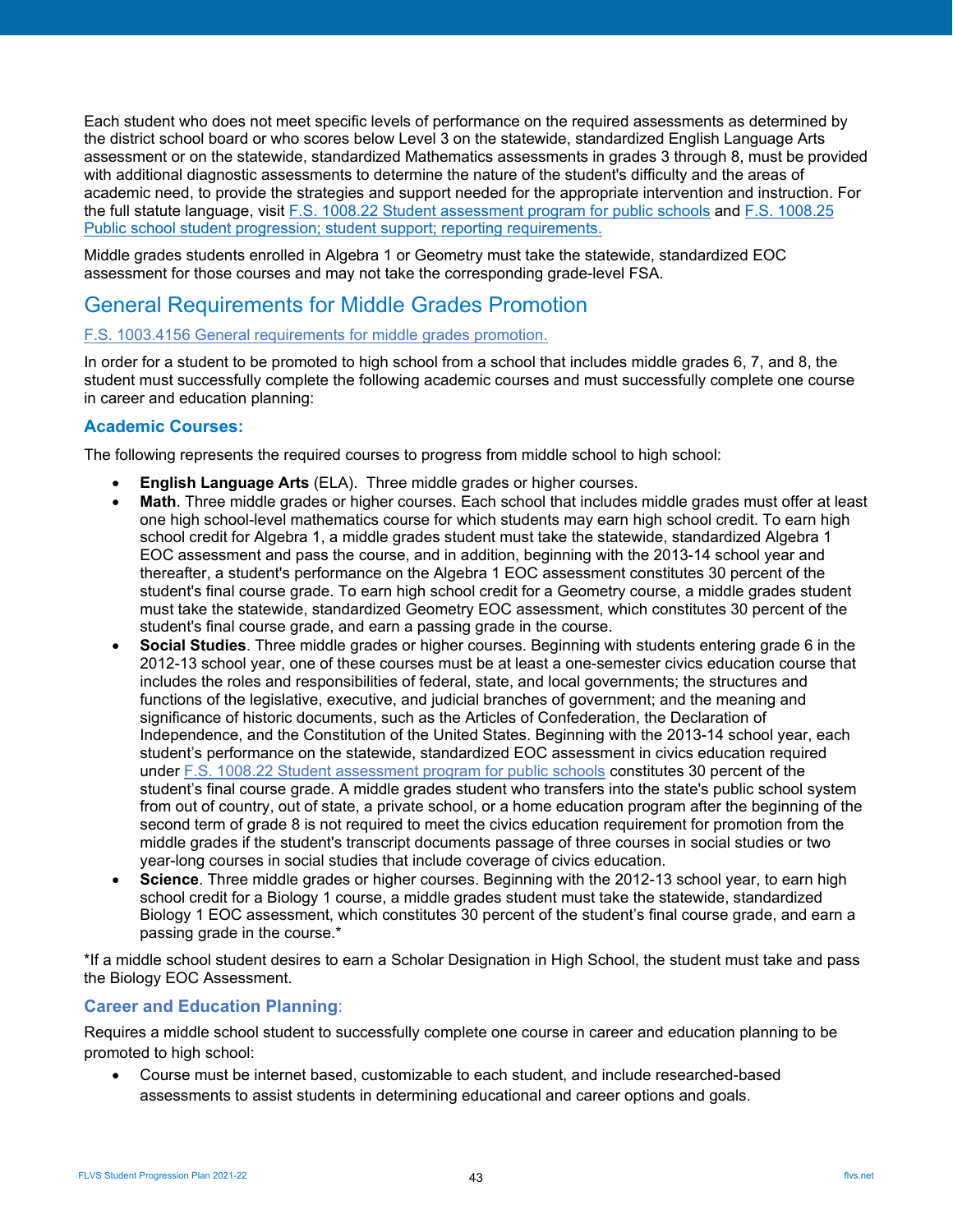- The course must:
	- $\circ$  Result in a completed personalized academic and career plan for the student that may be revised as the student progresses through middle school and high school.
	- o Emphasize the importance of entrepreneurship and employability skills.
	- $\circ$  Include information from the Department of Economic Opportunity's economic report.
- The required personalized academic and career plan must inform students of:
	- $\circ$  Requirements for high school graduation, including a detailed explanation of the requirements for earning a high school diploma.
	- o Requirements for each scholarship in the Florida Bright Futures Scholarship Program.
	- o Admission requirements of state university and Florida College System.
	- $\circ$  Available opportunities to earn college credit in high school, including AP courses, IB and AICE, dual enrollment, including career dual enrollment, and career education courses, including career-themed courses, pre-apprenticeship and apprenticeship programs, and course sequences that lead to industry certification.

When middle school students take high school courses, this starts their high school transcript and their Grade Point Averages (GPAs). GPAs are used to determine eligibility for graduation, scholarships (including Bright Futures), class ranking, and admission to college.

Middle school students who make a "C" (2.0 on a 4.0 scale) or below in a high school course in middle school are encouraged to confer with their parents and high school personnel before going on to the next level course. Middle school students taking high school courses for high school credit who get a grade of C or D may replace that grade with a grade of C or higher by retaking the course. Students earning a grade of F must retake the course.

## <span id="page-43-0"></span>Reading and Math Intervention

FLVS Full Time students who are assigned to one-on-one or small group Reading and/or Math Interventions Sessions are required to attend multiple sessions each week to receive remedial direct instruction, guided practice, and take part in mastery checks. They are also required to work in a skill builder program, where they will take Diagnostic assessments three times per year to determine growth and identify instructional gaps. The skill builder program will also provide practice and targeted instruction appropriate to their level that prioritizes the highest areas of need.

Note: State Board [F.A.C. Rule 6A-6.054 K-12 Student Reading Intervention Requirements \(Repealed\)](https://www.flrules.org/gateway/ruleno.asp?id=6A-6.054) establishes guidelines for placement in reading intervention and for progress monitoring. Progress monitoring must occur three times per year.

## <span id="page-43-1"></span>Middle and High School Grading System

## F.S. 1003.437 Middle [and high school grading system.](http://www.leg.state.fl.us/statutes/index.cfm?mode=View%20Statutes&SubMenu=1&App_mode=Display_Statute&Search_String=1003.437&URL=1000-1099/1003/Sections/1003.437.html)

#### <span id="page-43-2"></span>**Middle School Grading System**

| The grading system and interpretation of letter<br>grades used to measure student success for<br>students in public schools shall be as<br>follows: Percentage | Grade | <b>Definition</b>           |
|----------------------------------------------------------------------------------------------------------------------------------------------------------------|-------|-----------------------------|
| 90-100                                                                                                                                                         | Α     | <b>Outstanding Progress</b> |
| 80-89                                                                                                                                                          | 'B    | Above Average Progress      |
| 70-79                                                                                                                                                          | С     | Average Progress            |
| 60-69                                                                                                                                                          |       | Lowest Acceptable Progress  |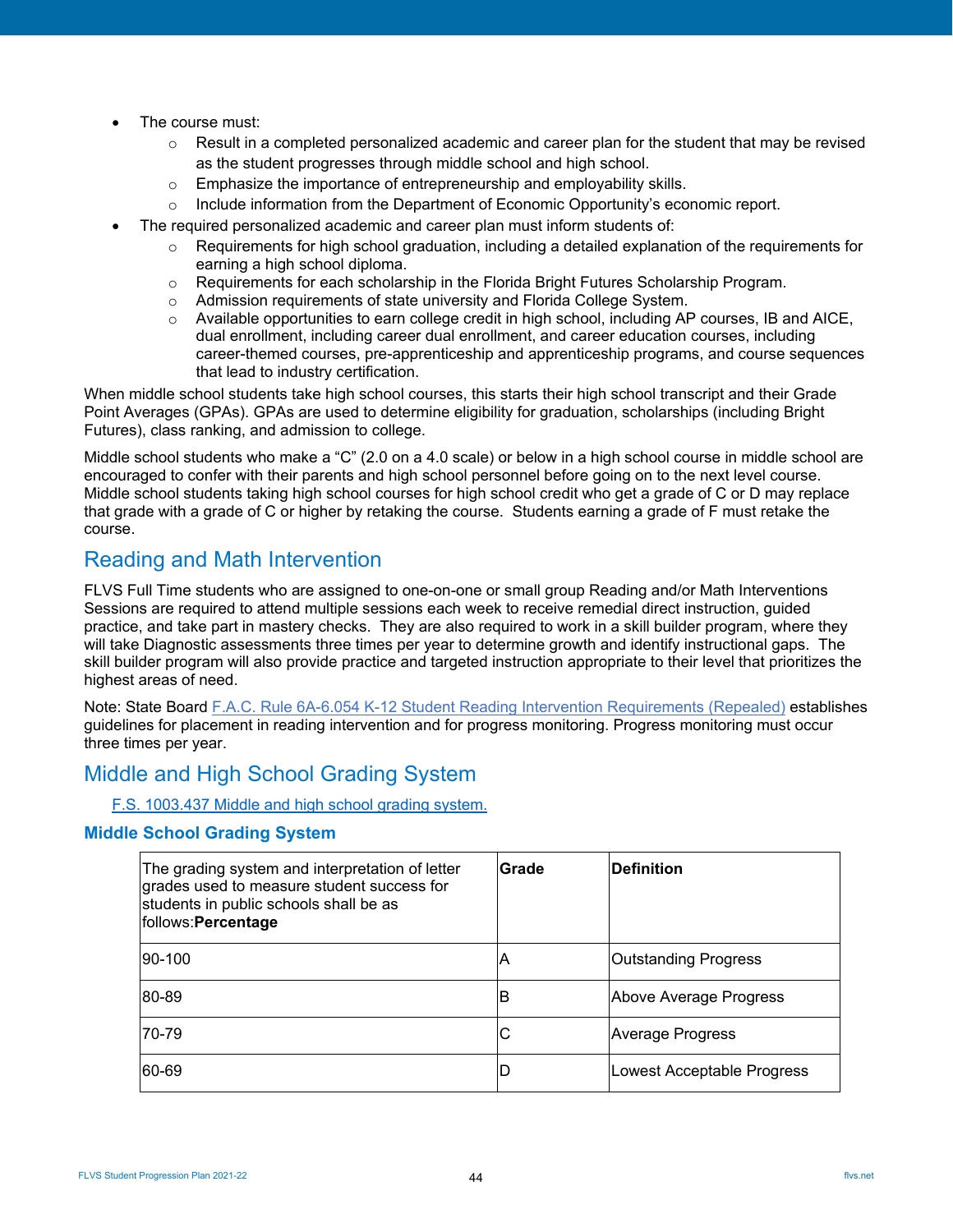| $\sim$<br>$0 - 59$ | -<br>. |
|--------------------|--------|
|                    |        |

Course teachers are responsible for submitting final semester grades by the required school deadline. For courses with which an EOC score is required to be a part of the final grade calculation, district staff will recalculate the semester grade and finalize.

## <span id="page-44-0"></span>**Weighted Grading System**

Middle school courses factor into the student's Grade Point Average using the same standards as HS courses. There are no weighted courses in middle school.

Students accelerating and taking a high school honors course while in middle school will receive honors credit (1.5 weighting) on their high school GPA calculation when they enter high school.

Note: A high school transcript is initiated upon the first completion of a high school course regardless of the student's "official" grade.

# <span id="page-44-1"></span>**FLVS Full Time High School Program**

## <span id="page-44-2"></span>FLVS Full Time High School Instructional Policies

For information related to FLVS Full Time instructional procedures, students and parents are invited to reference the FLVS Full Time Student/Parent Handbook.

## <span id="page-44-3"></span>Academic Integrity

Student academic integrity is a core value and universal expectation at FLVS Full Time. Detailed information regarding the criminal nature of academic brokering, the policies pertaining to reporting, and the proctored exam process can be found in the FLVS Full Time Student/Parent Handbook.

## <span id="page-44-4"></span>Mandatory Final Exam Policy – Grades 6-12

The purpose of the final exam is to assist in validating that students have demonstrated mastery of key course concepts and standards. The final exam, unto itself, is not the sole determiner of student achievement; however, students are required to take a final exam in all FLVS Full Time courses in order to be eligible for course credit.

The FLVS Full Time Academic Integrity Department may, at its discretion, require a proctored segment exam for any student on a situational basis. Academic Integrity proctored exams must be successfully passed (grade of 60% or higher) in order for a student to be eligible for course credit.

## <span id="page-44-5"></span>Discussion-based Assessments

As a means of ensuring comprehension and integrity, each course contains built-in assignments that are designated to be completed between the teacher and student. A student who does not complete and pass the discussion-based assessments in his/her course is ineligible for course credit.

## <span id="page-44-6"></span>Requirements for a Standard High School Diploma

### [F.S. 1003.4282 Requirements for a standard high school diploma.](http://www.leg.state.fl.us/statutes/index.cfm?mode=View%20Statutes&SubMenu=1&App_mode=Display_Statute&Search_String=1003.4282&URL=1000-1099/1003/Sections/1003.4282.html)

Note: Coania Accreditation requires that any student graduating from FLVS Full Time High School complete at a minimum, 25 percent of the courses required for graduation in the State of Florida in order to be eligible to graduate per Cognia's Accreditation Assurances.

A student needing less than the required 25 percent of courses to meet Florida graduation requirements who has an academic record from another regionally accredited institution, meets the FLVS Full Time eligibility requirements for enrollment, is on track to graduate, and has already met state assessment graduation requirements, may be eligible to enroll and/or earn a diploma based on a review and approval by the Principal. Courses completed with FLVS Full Time will include an assessment component supporting required academic benchmarking for the courses.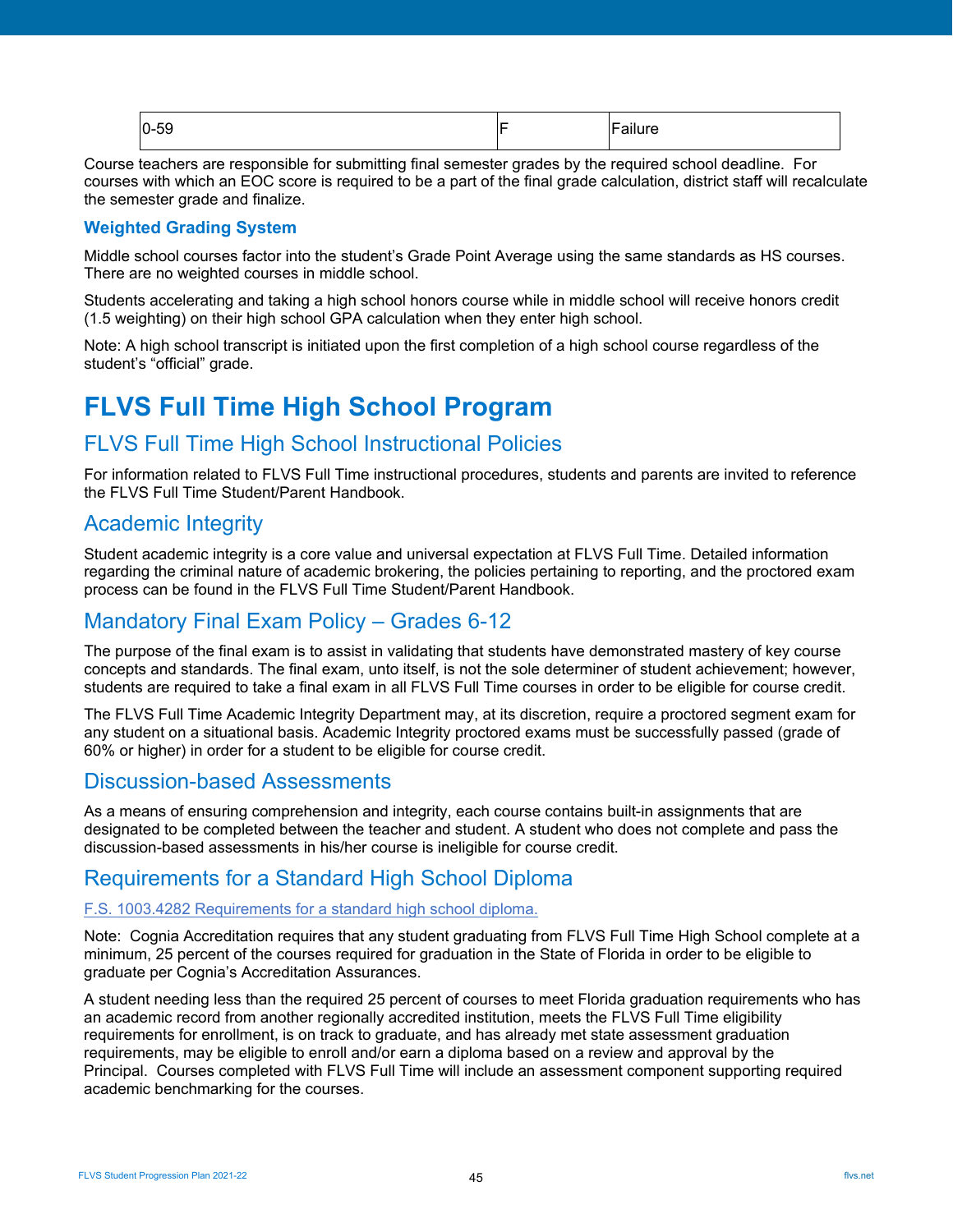Graduation requires the successful completion of a minimum of 24 credits, an International Baccalaureate curriculum, or an Advanced International Certificate of Education curriculum. Students must be advised of eligibility requirements for state scholarship programs and postsecondary admissions. Students who desire to take more credits per year must demonstrate academic appropriateness as determined by the FLVS Full Time counselor. Students seeking an accelerated path to graduate earlier than four years should work with their school counselor.

The required credits may be earned through equivalent, applied, or integrated courses or career education courses as defined in [F.S. 1003.01\(4\) Definitions,](http://www.leg.state.fl.us/statutes/index.cfm?mode=View%20Statutes&SubMenu=1&App_mode=Display_Statute&Search_String=1003.01&URL=1000-1099/1003/Sections/1003.01.html) including work-related internships approved by the State Board of Education and identified in the course code directory. However, any must-pass assessment requirements must be met. An equivalent course is one or more courses identified by content-area experts as being a match to the core curricular content of another course, based upon review of the Next Generation Sunshine State Standards or Florida Standards for that subject. An applied course aligns with Next Generation Sunshine State Standards and includes real-world applications of a career and technical education standard used in business or industry. An integrated course includes content from several courses within a content area or across content areas. To see full graduation requirements for each cohort year, please visit [FLDOE Graduation Requirements.](http://www.fldoe.org/academics/graduation-requirements/)

- Algebra can be taken as Algebra 1A and 1B and a student can earn two credits.
- Requires a certified school counselor or principal's designee to advise the student that state universities may require for admission three additional math courses at least as rigorous as Algebra 1.
- Allows student to substitute a credit in computer science, if identified as equivalent in rigor by the commissioner, for one math requirement except for Algebra 1 and Geometry. A computer science credit may only be used to substitute one course (either math or science).
- A student who earns credit in a computer science course may substitute the credit for one science credit, except for Biology 1, if identified as equivalent in rigor by the commissioner. A computer science credit may only be used to substitute one course (either math or science).
- Allows a student that earns an industry certification in 3D rapid prototype printing may substitute up to two credits of the math requirement, with the exception of Algebra 1, if the commissioner identifies the certification as being equivalent in rigor.
- Allows student to meet the math requirement for the scholar designation if they earn one credit in Algebra 2 or an equally rigorous course and one credit in statistics or an equally rigorous course, and pass the statewide, standardized assessment in Geometry.
- Equally Rigorous to Algebra 2
	- o Algebra 2 Honors
	- o Advanced Topics in Mathematics
	- o IB Middle Years Programs Algebra 2
	- o Pre-AICE Mathematics 3 IGCSE Level
	- $\circ$  Combination of Mathematical Analysis Honors and Analysis of Functions Honors or Trigonometry Honors.
	- $\circ$  Any college, credit-bearing math course, including AP and dual-enrollment.
- Equally Rigorous to Statistics
	- o IB Statistics & Probability
	- o AICE Mathematics & Probability & Statistics 1 AS Level
	- o AICE Mathematics & Probability & Statistics 2 A Level
	- o IB Statistics & Introductory Differential Calculus
	- $\circ$  Combination of Mathematical Analysis Honors and Analysis of Functions Honors or Trigonometry **Honors**
	- o Pre-calculus Honors
	- o Calculus Honors
	- $\circ$  Any college, credit-bearing mathematics course, including AP and dual-enrollment

For additional information, please visit: [https://www.fldoe.org/schools/k-12-public-schools/bosss/graduation](https://www.fldoe.org/schools/k-12-public-schools/bosss/graduation-requirements/)[requirements/](https://www.fldoe.org/schools/k-12-public-schools/bosss/graduation-requirements/)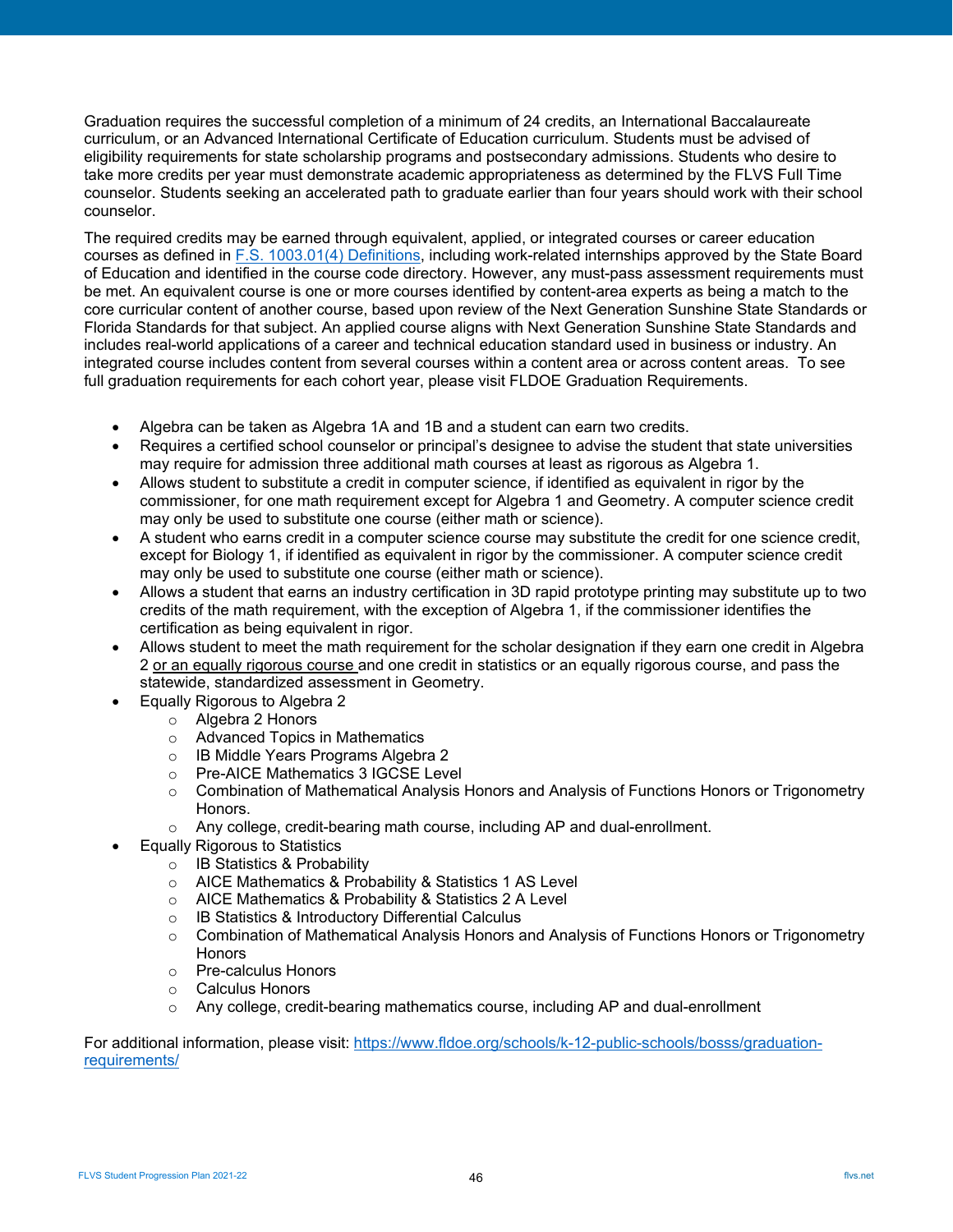# <span id="page-46-0"></span>Notification Requirements

The school district must notify students and parents, in writing, of the requirements for a standard high school diploma, available designations, and the eligibility requirements for state scholarship programs and postsecondary admissions. The Florida Department of Education shall directly and through the school districts notify registered private schools of public high school course credit and assessment requirements. Each private school must make this information available to students and their parents, so they are aware of public high school graduation requirements.

# <span id="page-46-1"></span>Intervention for High School Students

FLVS Full Time students engaged in enrichment activities for Reading and/or Math are required to attend weekly Live Lesson sessions and complete skills assignments and assessments.

## <span id="page-46-2"></span>Grade Forgiveness Policies

A student must achieve a cumulative grade point average (GPA) of 2.0 on a 4.0 scale, or its equivalent, in the courses required in this section [\(F.S. 1003.42 Required instruction\)](http://www.leg.state.fl.us/statutes/index.cfm?mode=View%20Statutes&SubMenu=1&App_mode=Display_Statute&Search_String=1003.42&URL=1000-1099/1003/Sections/1003.42.html) to be eligible to graduate with a standard diploma.

Each district school board shall adopt policies designed to assist students in meeting the requirements of this subsection. These policies may include, but are not limited to forgiveness policies, summer school or before or after school attendance, special counseling, volunteers or peer tutors, school-sponsored help sessions, homework hotlines, and study skills classes.

- Forgiveness policies for required courses shall be limited to replacing a grade of D or F, or the equivalent of a grade of D or F, with a grade of C or higher, or the equivalent of a grade of C or higher, earned subsequently in the same or comparable course.
- Forgiveness policies for elective courses shall be limited to replacing a grade of D or F, or the equivalent of a grade of D or F, with a grade of C or higher, or the equivalent of a grade of C or higher, earned subsequently in another course.

The only exception to these forgiveness policies shall be made for a student in the middle grades who takes any high school course for high school credit and earns a grade of C, D, or F, or the equivalent of a grade of C, D, or F. In such case, the district forgiveness policy must allow the replacement of the grade with a grade of C or higher, or the equivalent of a grade of C or higher, earned subsequently in the same or comparable course.

Middle school students who make a C (2.0 on a 4.0 scale) or below in a high school course in middle school are encouraged to confer with their parents and high school personnel before going on to the next level course. Middle school students taking high school courses for high school credit who get a grade of C or D may replace that grade with a grade of C or higher by retaking the course. Students earning a grade of F must retake the course.

In terms of EOC courses, if the student's final average with the EOC assessment included as 30 percent results in a course grade of D or F, the options for the student include one of the following:

- Retaking a semester of the course,
- Retaking the entire course,
- Retaking the EOC assessment for that course, or
- Retaking both the course and the EOC assessment to improve the student's final course grade.

If retaking the course, including the EOC assessment as 30 percent, or retaking the EOC assessment results in a final course average of C or above, then this grade replaces the D or F. If it does not result in a C or above, then the original course average stands and is not replaced. Only one credit is allowed per course, so only one grade per course should be included as part of the student's GPA [\(F.S. 1003.4282\(6\) Requirements for a standard high](http://www.leg.state.fl.us/statutes/index.cfm?mode=View%20Statutes&SubMenu=1&App_mode=Display_Statute&Search_String=1003.4282&URL=1000-1099/1003/Sections/1003.4282.html)  [school diploma\)](http://www.leg.state.fl.us/statutes/index.cfm?mode=View%20Statutes&SubMenu=1&App_mode=Display_Statute&Search_String=1003.4282&URL=1000-1099/1003/Sections/1003.4282.html): "In all cases of grade forgiveness, only the new grade shall be used in the calculation of the student's GPA. Any course not replaced according to a district school board forgiveness policy shall be included in the calculation of the cumulative GPA required for graduation."

In all cases of grade forgiveness, only the new grade shall be used in the calculation of the student's GPA. Any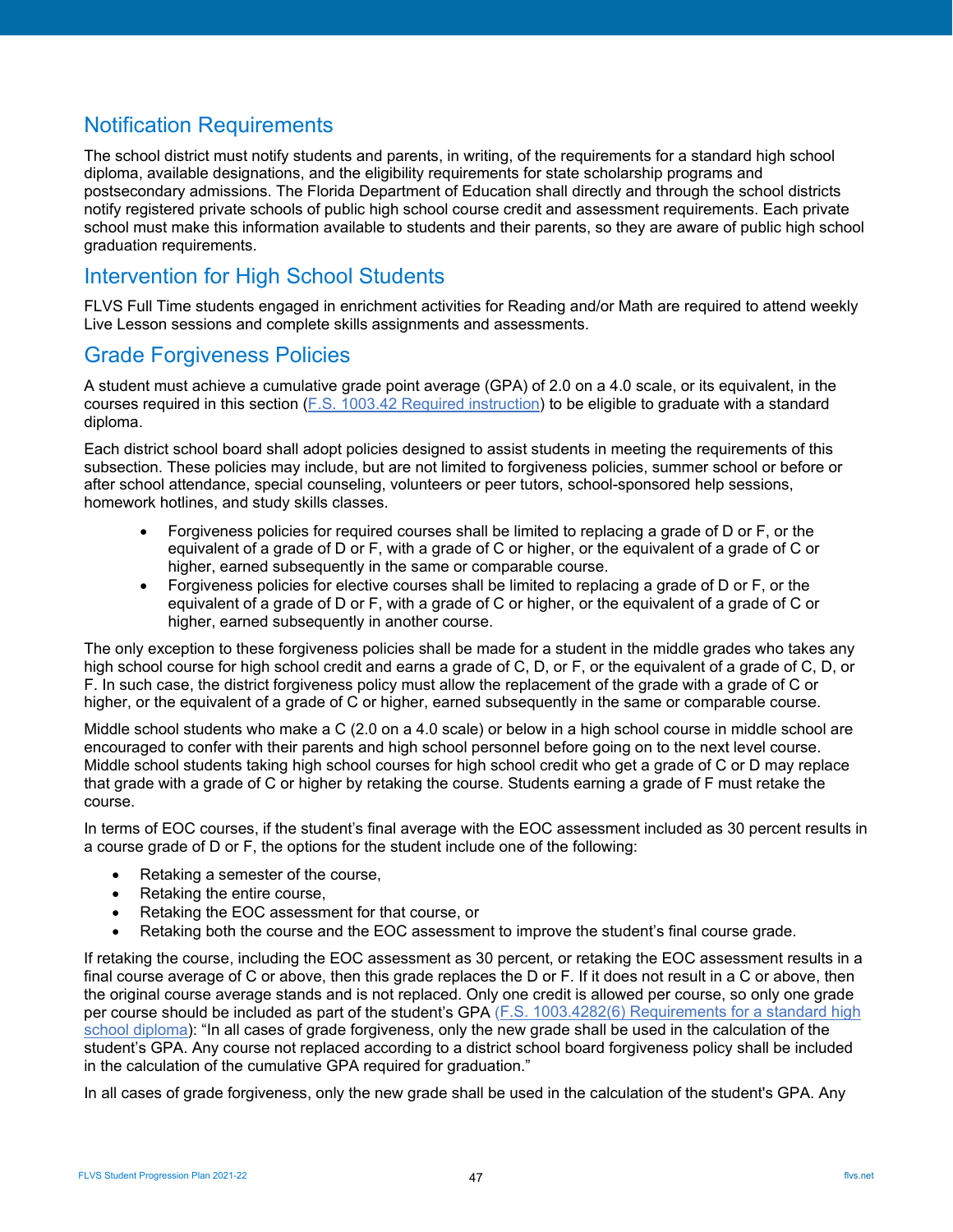course grade not replaced according to a district school board forgiveness policy shall be included in the calculation of the cumulative GPA required for graduation.

Per Rule 6A-1.0955(3), FAC, FLVS is required to keep a record of courses taken and a record of achievement, such as grades, unit, or certification of competence. Student records cannot be altered at any time unless it has been determined that the information is inaccurate or in violation of the privacy or other rights of the student. All courses and grades must be included on the student's transcript.

## <span id="page-47-0"></span>Strategies for Exceptional Students to Meet Standard Diploma Requirements

The district school board may require specific courses and programs of study within the minimum credit requirements for high school graduation and shall provide necessary accommodations and supports according to a student's IEP that are available and appropriate in the full-time virtual environment, to assure exceptional students the opportunity to meet the graduation requirements for a standard diploma.

The IEP team shall determine which of these strategies to employ based upon assessment of the student's needs and shall reflect this decision in the student's individual educational plan.

## <span id="page-47-1"></span>Students with Disabilities

The district school board must provide instruction to prepare students with disabilities to demonstrate proficiency in the core content knowledge and skills necessary for successful grade-to-grade progression and high school graduation.

Beginning not later than the first IEP to be in effect when the student attains the age of 16, or younger if determined appropriate by the parent and the IEP team, the IEP must include the following statements that must be updated annually:

- A statement of intent to pursue a standard high school diploma and a Scholar or Merit designation, pursuant to [F.S. 1003.4282 Requirements for a](http://www.leg.state.fl.us/statutes/index.cfm?mode=View%20Statutes&SubMenu=1&App_mode=Display_Statute&Search_String=1003.4282&URL=1000-1099/1003/Sections/1003.4282.html) standard high school diploma, as determined by the parent.
- A statement of intent to receive a standard high school diploma before the student attains the age of 22 and a description of how the student will fully meet the requirements. The IEP must also specify the outcomes and additional benefits expected by the parent and the IEP team at the time of the student's graduation.
- A statement of appropriate measurable long-term postsecondary education and career goals based upon age-appropriate transition assessments related to training, education, employment, and, if appropriate, independent living skills and the transition services, including courses of study needed to assist the student in reaching those goals.
- A student with a disability who meets the standard high school diploma requirements in this section may defer the receipt of a standard high school diploma if the student:
- Has an individual educational plan that prescribes special education, transition planning, transition services, or related services through age 21; AND
- Is enrolled in accelerated college credit instruction pursuant to [F.S. 1007.27 Articulated acceleration](http://www.leg.state.fl.us/statutes/index.cfm?mode=View%20Statutes&SubMenu=1&App_mode=Display_Statute&Search_String=1007.27&URL=1000-1099/1007/Sections/1007.27.html)  [mechanisms,](http://www.leg.state.fl.us/statutes/index.cfm?mode=View%20Statutes&SubMenu=1&App_mode=Display_Statute&Search_String=1007.27&URL=1000-1099/1007/Sections/1007.27.html) industry certification courses that lead to college credit, a collegiate high school program, courses necessary to satisfy the Scholar designation requirements, or a structured work-study, internship, or pre-apprenticeship program.
- A student with a disability who receives a certificate of completion and has an individual educational plan that prescribes special education, transition planning, transition services, or related services through 21 years of age may continue to receive the specified instruction and services.
- Any waiver of the statewide, standardized assessment requirements by the individual educational plan team, pursuant to [F.S. 1008.22\(3\)\(c\) Student assessment program for public schools,](http://www.leg.state.fl.us/statutes/index.cfm?mode=View%20Statutes&SubMenu=1&App_mode=Display_Statute&Search_String=1008.22&URL=1000-1099/1008/Sections/1008.22.html) must be approved by the parent and is subject to verification for appropriateness by an independent reviewer selected by the parent as provided for in [F.S. 1003.572 Collaboration of public and private instructional personnel.](http://www.leg.state.fl.us/statutes/index.cfm?mode=View%20Statutes&SubMenu=1&App_mode=Display_Statute&Search_String=1003.572&URL=1000-1099/1003/Sections/1003.572.html)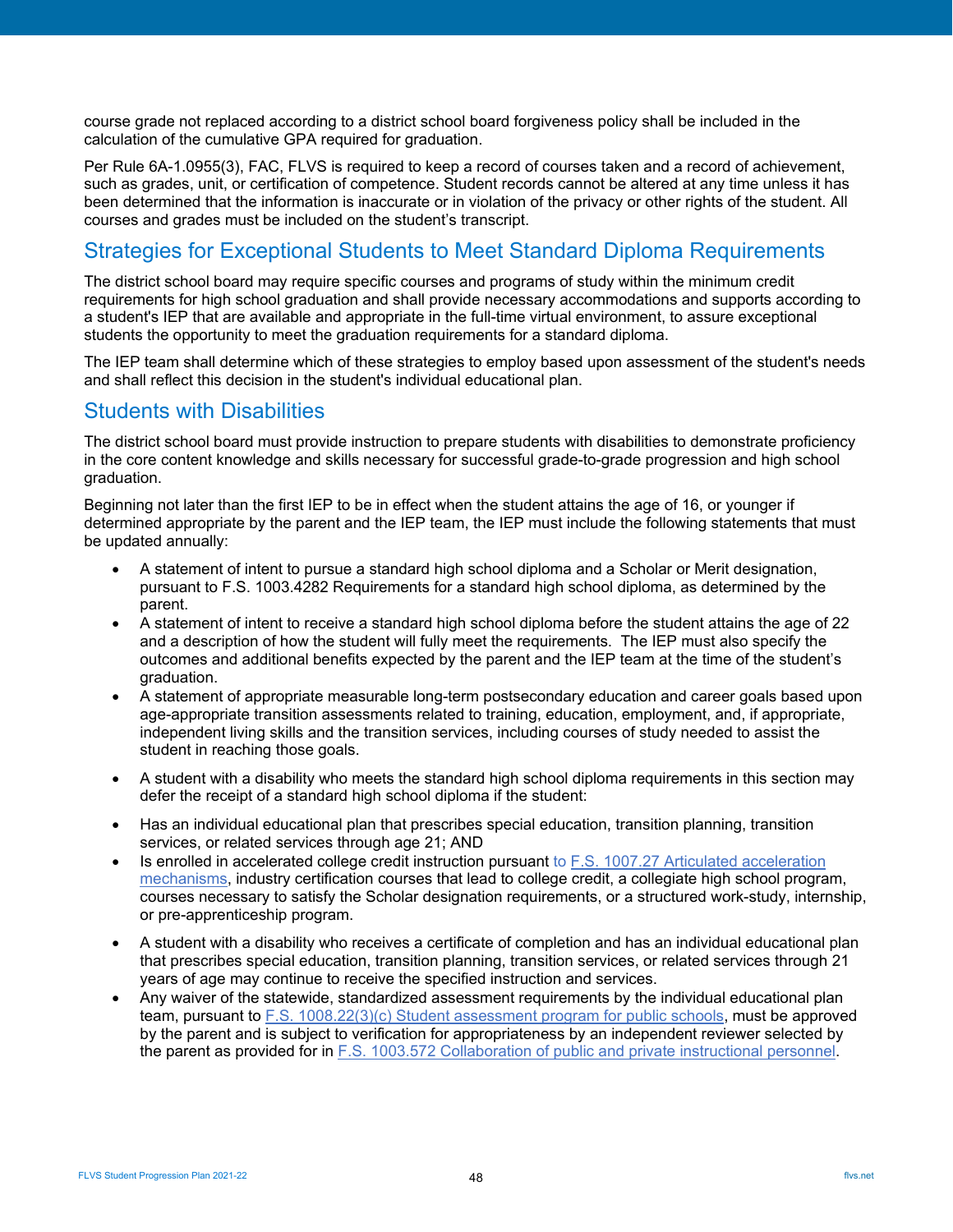# <span id="page-48-0"></span>Award of a Standard High School Diploma

A student who earns a cumulative grade point average (GPA) of 2.0 on a 4.0 scale and meets the requirements of the cohort year shall be awarded a standard high school diploma in a form prescribed by the State Board of Education. A student who fails to earn the required credits or achieve a 2.0 GPA shall be awarded a certificate of completion in a form prescribed by the State Board of Education.

## <span id="page-48-1"></span>Uniform Transfer of High School Credits

Beginning with the 2012-13 school year, if a student transfers to a Florida public high school from out of country, out of state, a private school, or a home education program and the student's transcript shows a mathematics credit in Algebra 1 the student must pass the statewide, standardized Algebra 1 EOC assessment in order to earn a standard high school diploma unless the student earned a comparative score, passed a statewide assessment in Algebra 1 administered by the transferring entity, or passed the statewide mathematics assessment the transferring entity uses to satisfy the requirements of the Elementary and Secondary Education Act, 20 U.S.C. s. 6301.

If a student's transcript shows a credit in high school reading or English Language Arts 2 or 3, in order to earn a standard high school diploma, the student must take and pass the statewide, standardized grade 10 Reading assessment, grade 10 ELA, or earn a concordant score.

If a transfer student's transcript shows a final course grade and course credit in Algebra 1, Algebra 2, Geometry, Biology 1, or United States History, the transferring course final grade and credit shall be honored without the student taking the requisite statewide, standardized EOC assessment and without the assessment results constituting 30 percent of the student's final course grade.

## <span id="page-48-2"></span>Career Education Courses That Satisfy High School Credit Requirements

Participation in career education courses engages students in their high school education, increases academic achievement, enhances employability, and increases postsecondary success. By July 1, 2014, the department shall develop, for approval by the State Board of Education, multiple, additional career education courses or a series of courses that meet the requirements set forth in F.S. 1003.493 Career and professional academies and [career-themed courses](http://www.leg.state.fl.us/statutes/index.cfm?mode=View%20Statutes&SubMenu=1&App_mode=Display_Statute&Search_String=1003.493&URL=1000-1099/1003/Sections/1003.493.html) (2), (4), and (5) and this subsection and allow students to earn credit in both the career education course and courses required for high school graduation under this section and [F.S. 1003.42 Required](http://www.leg.state.fl.us/statutes/index.cfm?mode=View%20Statutes&SubMenu=1&App_mode=Display_Statute&Search_String=1003.42&URL=1000-1099/1003/Sections/1003.42.html)  [instruction](http://www.leg.state.fl.us/statutes/index.cfm?mode=View%20Statutes&SubMenu=1&App_mode=Display_Statute&Search_String=1003.42&URL=1000-1099/1003/Sections/1003.42.html) and [F.S. 1003.4281 Early high school graduation.](http://www.leg.state.fl.us/statutes/index.cfm?mode=View%20Statutes&SubMenu=1&App_mode=Display_Statute&Search_String=1003.4281&URL=1000-1099/1003/Sections/1003.4281.html)

The state board must determine if sufficient academic standards are covered to warrant the award of academic credit.

Career education courses must include workforce and digital literacy skills, the integration of required course content with practical applications, digital resume creation, exploration of career pathways using state career planning resources. Career education courses must include designated rigorous coursework that results in one or more industry certifications or clearly articulated credit or advanced standing in a two-year or four-year certificate or degree program. This may include high school junior and senior year work-related internships or apprenticeships. The department shall negotiate state licenses for material and testing for industry certifications. The instructional methodology used in these courses must be comprised of authentic projects, problems, and activities for contextually learning the academics.

A student who earns credit upon completion of an apprenticeship or pre-apprenticeship program registered with the Department of Education under chapter 446 may use such credit to satisfy the high school graduation credit requirements in paragraph (3)(e) or paragraph (3)(g). The state board shall approve and identify in the Course Code Directory the apprenticeship and pre-apprenticeship programs from which earned credit may be used pursuant to this subparagraph.

Each school district should take the initiative to work with local workforce boards, local business and industry leaders, and postsecondary institutions to establish partnerships for the purpose of creating career education courses or a series of courses that meet the requirements set forth in [F.S. 1003.493 Career and professional](http://www.leg.state.fl.us/statutes/index.cfm?mode=View%20Statutes&SubMenu=1&App_mode=Display_Statute&Search_String=1003.493&URL=1000-1099/1003/Sections/1003.493.html)  [academies and career-themed courses](http://www.leg.state.fl.us/statutes/index.cfm?mode=View%20Statutes&SubMenu=1&App_mode=Display_Statute&Search_String=1003.493&URL=1000-1099/1003/Sections/1003.493.html) (2), (4), and (5) that students can take to earn required high school course credits. Emphasis should be placed on online coursework and digital literacy. School districts must submit their recommended career education courses to the department for state board approval. School district-recommended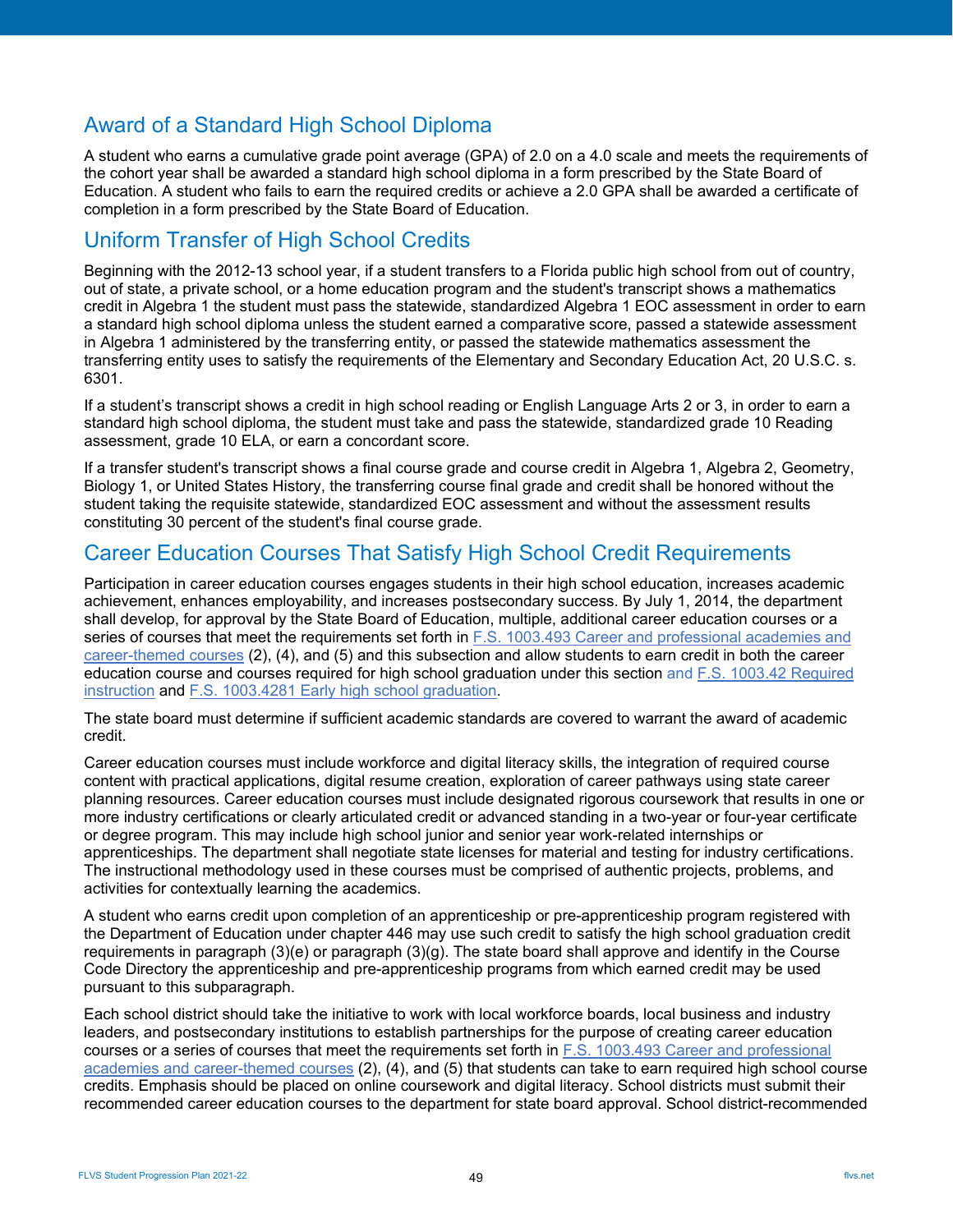career education courses must meet the same rigorous standards as department-developed career education courses in order to be approved by the state board. School districts participating in the development of rigorous career education courses will be able to better address local workforce needs and allow students the opportunity to acquire the knowledge and skills that are needed not only for academic advancement but also for employability purposes.

Regional consortium service organizations established pursuant to [F.S. 1001.451 Regional consortium service](http://www.leg.state.fl.us/statutes/index.cfm?mode=View%20Statutes&SubMenu=1&App_mode=Display_Statute&Search_String=1001.451&URL=1000-1099/1001/Sections/1001.451.html)  [organizations](http://www.leg.state.fl.us/statutes/index.cfm?mode=View%20Statutes&SubMenu=1&App_mode=Display_Statute&Search_String=1001.451&URL=1000-1099/1001/Sections/1001.451.html) shall work with school districts, local workforce boards, postsecondary institutions, and local business and industry leaders to create career education courses that meet the requirements set forth in [F.S.](http://www.leg.state.fl.us/statutes/index.cfm?mode=View%20Statutes&SubMenu=1&App_mode=Display_Statute&Search_String=1003.493&URL=1000-1099/1003/Sections/1003.493.html)  [1003.493 Career and professional academies and career-themed courses](http://www.leg.state.fl.us/statutes/index.cfm?mode=View%20Statutes&SubMenu=1&App_mode=Display_Statute&Search_String=1003.493&URL=1000-1099/1003/Sections/1003.493.html) (2), (4), and (5) and this subsection that students can take to earn required high school course credits. The regional consortium shall submit course recommendations to the department, on behalf of the consortium member districts, for state board approval. A strong emphasis should be placed on online coursework, digital literacy, and workforce literacy as defined in [F.S.](http://www.leg.state.fl.us/statutes/index.cfm?mode=View%20Statutes&SubMenu=1&App_mode=Display_Statute&Search_String=1004.02&URL=1000-1099/1004/Sections/1004.02.html)  [1004.02\(27\) Definitions.](http://www.leg.state.fl.us/statutes/index.cfm?mode=View%20Statutes&SubMenu=1&App_mode=Display_Statute&Search_String=1004.02&URL=1000-1099/1004/Sections/1004.02.html) For purposes of providing students the opportunity to earn industry certifications, consortiums must secure the necessary site licenses and testing contracts for use by member districts.

# <span id="page-49-0"></span>Certificate of Completion

A certificate of completion will be awarded to a student who completes the minimum number of credits and other requirements in [F.S. 1003.4282 Requirements for a standard high school diploma](http://www.leg.state.fl.us/Statutes/index.cfm?App_mode=Display_Statute&URL=1000-1099/1003/Sections/1003.4282.html) (1), (2), and (3), but who is unable to earn passing scores on the statewide, standardized Reading/ELA assessment or earn a concordant score, or complete all requirements in student progression and remedial instruction, or achieve a cumulative GPA of a 2.0 on a 4.0 scale, or its equivalent. Any student who is entitled to a certificate of completion may elect to remain in the secondary school either as a full-time student or a part-time student for up to one additional year and receive special instruction designed to remedy his/her identified deficiencies.

<span id="page-49-1"></span>Note: A student who has received a certificate of completion and who subsequently meets the requirements for a standard high school diploma shall be awarded a standard diploma whenever the requirements are completed.

# Establishment of Graduation Standards

To earn a Standard Diploma from FLVS Full Time, the following criteria must be met:

Successful completion of the academic credit or curriculum requirements o[f F.S. 1003.4282 Requirements for a](http://www.leg.state.fl.us/statutes/index.cfm?mode=View%20Statutes&SubMenu=1&App_mode=Display_Statute&Search_String=1003.4282&URL=1000-1099/1003/Sections/1003.4282.html)  [standard high school diploma](http://www.leg.state.fl.us/statutes/index.cfm?mode=View%20Statutes&SubMenu=1&App_mode=Display_Statute&Search_String=1003.4282&URL=1000-1099/1003/Sections/1003.4282.html) for courses that require statewide EOC assessments a minimum of 30 percent of a student's course grade shall be comprised of performance on the statewide, standardized EOC assessment.

Assessment Requirements Earning passing scores on the statewide, standardized assessments, or scores on a standardized test that are concordant with passing scores, as defined in [F.S. 1008.22 Student assessment](http://www.leg.state.fl.us/statutes/index.cfm?mode=View%20Statutes&SubMenu=1&App_mode=Display_Statute&Search_String=1008.22&URL=1000-1099/1008/Sections/1008.22.html)  [program for public schools.](http://www.leg.state.fl.us/statutes/index.cfm?mode=View%20Statutes&SubMenu=1&App_mode=Display_Statute&Search_String=1008.22&URL=1000-1099/1008/Sections/1008.22.html)

Detailed information related to graduation requirements and diploma options can be found here:

<http://www.fldoe.org/core/fileparse.php/7764/urlt/1415forwardflyer.pdf>

<http://www.fldoe.org/academics/graduation-requirements/>

## <span id="page-49-2"></span>Concordant and Comparative Scores by Year Students Entered Grade 9

| Grade 10 FSA ELA                                                      |    |  |  |  |
|-----------------------------------------------------------------------|----|--|--|--|
| Available for all students who entered grade 9 in 2010-11 and beyond: |    |  |  |  |
| SAT Evidence-Based Reading and Writing (EBRW)*<br>480                 |    |  |  |  |
| ACT English and Reading subtests**<br>18                              |    |  |  |  |
| Available only for students who entered grade 9 prior to 2018-19:     |    |  |  |  |
| SAT EBRW*<br>430                                                      |    |  |  |  |
| <b>SAT Reading Subtest*</b>                                           | 24 |  |  |  |
| <b>ACT Reading</b>                                                    | 19 |  |  |  |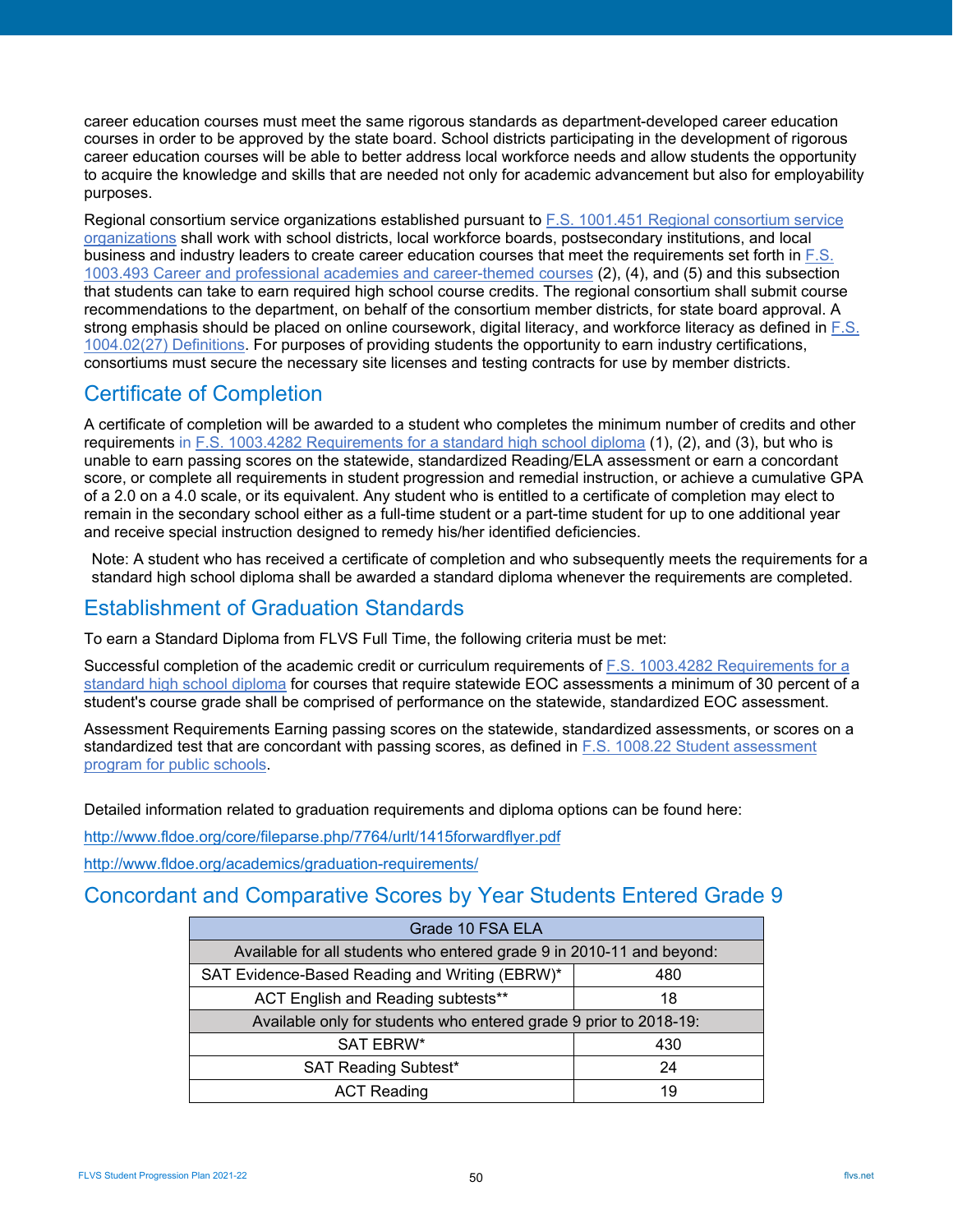| Algebra 1 EOC (FSA or NGSSS)                                          |  |  |  |  |
|-----------------------------------------------------------------------|--|--|--|--|
| Available for all students who entered grade 9 in 2010-11 and beyond: |  |  |  |  |
| PSAT/NMSQT Math***<br>430                                             |  |  |  |  |
| SAT Math****<br>420                                                   |  |  |  |  |
| <b>ACT Math</b><br>16                                                 |  |  |  |  |
| Available only for students who entered grade 9 prior to 2018-19:     |  |  |  |  |
| <b>PERT Mathematics</b><br>97                                         |  |  |  |  |

\**Administered in March 2016 or beyond. Students who entered grade 9 prior to 2018–19 may also use a concordant score of 430 on SAT Critical Reading if it was earned prior to March 2016.*

*\*\*The average of the English and Reading subtests. If the average of the two subject test scores results in a decimal (0.5), the score shall be rounded up to the next whole number. The scores for the English and Reading subject tests are not required to come from the same test administration.*

*\*\*\* Administered in 2015 or beyond. Students who entered grade 9 in 2010-11 and beyond may also use a comparative score of 39 on PSAT/NMSQT Math if it was earned prior to 2015.*

*\*\*\*\* Administered in March 2016 or beyond. Students who entered grade 9 in 2010-11 and beyond may also use a comparative score of 380 on SAT Math if it was earned prior to March 2016.*

# <span id="page-50-0"></span>Standard High School Diploma Designations

## [F.S 1003.4285 Standard high school diploma designations.](http://www.leg.state.fl.us/statutes/index.cfm?mode=View%20Statutes&SubMenu=1&App_mode=Display_Statute&Search_String=1003.4285&URL=1000-1099/1003/Sections/1003.4285.html)

Each standard high school diploma shall include, as applicable, the following designations if the student meets the criteria set forth for the designation:

Scholar designation—In addition to the requirements of [F.S 1003.4285 Standard high school diploma](http://www.leg.state.fl.us/statutes/index.cfm?mode=View%20Statutes&SubMenu=1&App_mode=Display_Statute&Search_String=1003.4285&URL=1000-1099/1003/Sections/1003.4285.html)  [designations,](http://www.leg.state.fl.us/statutes/index.cfm?mode=View%20Statutes&SubMenu=1&App_mode=Display_Statute&Search_String=1003.4285&URL=1000-1099/1003/Sections/1003.4285.html) in order to earn the Scholar designation, a student must satisfy the following requirements:

Mathematics—Earn one credit in Algebra 2 and one credit in statistics or an equally rigorous course. Beginning with students entering grade 9 in the 2014-15 school year students must pass the Geometry statewide, standardized assessment.

Science—Pass the statewide, standardized Biology 1 EOC assessment and earn one credit in chemistry or physics and one credit in a course equally rigorous to chemistry or physics. However, a student enrolled in an Advanced Placement (AP), International Baccalaureate (IB), or Advanced International Certificate of Education (AICE) Biology course who takes the respective AP, IB, or AICE Biology assessment and earns the minimum score necessary to earn college credit as identified pursuant to [F.S. 1007.27 Articulated acceleration mechanisms](http://www.leg.state.fl.us/statutes/index.cfm?mode=View%20Statutes&SubMenu=1&App_mode=Display_Statute&Search_String=1007.27&URL=1000-1099/1007/Sections/1007.27.html) (2) meets the requirement of this subparagraph without having to take the statewide, 1710 standardized Biology 1 EOC assessment.

Social studies—Pass the statewide, standardized United States History EOC assessment. However, a student enrolled in an AP, IB, or AICE course that includes United States History topics who takes the respective AP, IB, or AICE assessment and earns the minimum score necessary to earn college credit as identified pursuant to [F.S.](http://www.leg.state.fl.us/statutes/index.cfm?mode=View%20Statutes&SubMenu=1&App_mode=Display_Statute&Search_String=1007.27&URL=1000-1099/1007/Sections/1007.27.html)  [1007.27 Articulated acceleration mechanisms](http://www.leg.state.fl.us/statutes/index.cfm?mode=View%20Statutes&SubMenu=1&App_mode=Display_Statute&Search_String=1007.27&URL=1000-1099/1007/Sections/1007.27.html) (2) meets the requirement of this subparagraph without having to take the statewide, standardized United States History EOC assessment.

Foreign language—Earn two credits in the same foreign language.

Other—Earn at least one credit in an Advanced Placement, an International Baccalaureate, an Advanced International Certificate of Education, or a dual enrollment course.

Merit designation—In addition to the requirements of F.S. 1003.4282 Requirements for a standard high school [diploma,](http://www.leg.state.fl.us/statutes/index.cfm?mode=View%20Statutes&SubMenu=1&App_mode=Display_Statute&Search_String=1003.4282&URL=1000-1099/1003/Sections/1003.4282.html) in order to earn the Merit designation, a student must attain one or more industry certifications from the list established under [F.S. 1003.492 Industry-certified career education programs.](http://www.leg.state.fl.us/statutes/index.cfm?mode=View%20Statutes&SubMenu=1&App_mode=Display_Statute&Search_String=1003.492&URL=1000-1099/1003/Sections/1003.492.html)

## **Career and Technical Education Graduation Pathway (CTE)**

Beginning with the 2020-21 school year, a student is eligible to complete an alternative pathway to earn a standard high school diploma through this new option by: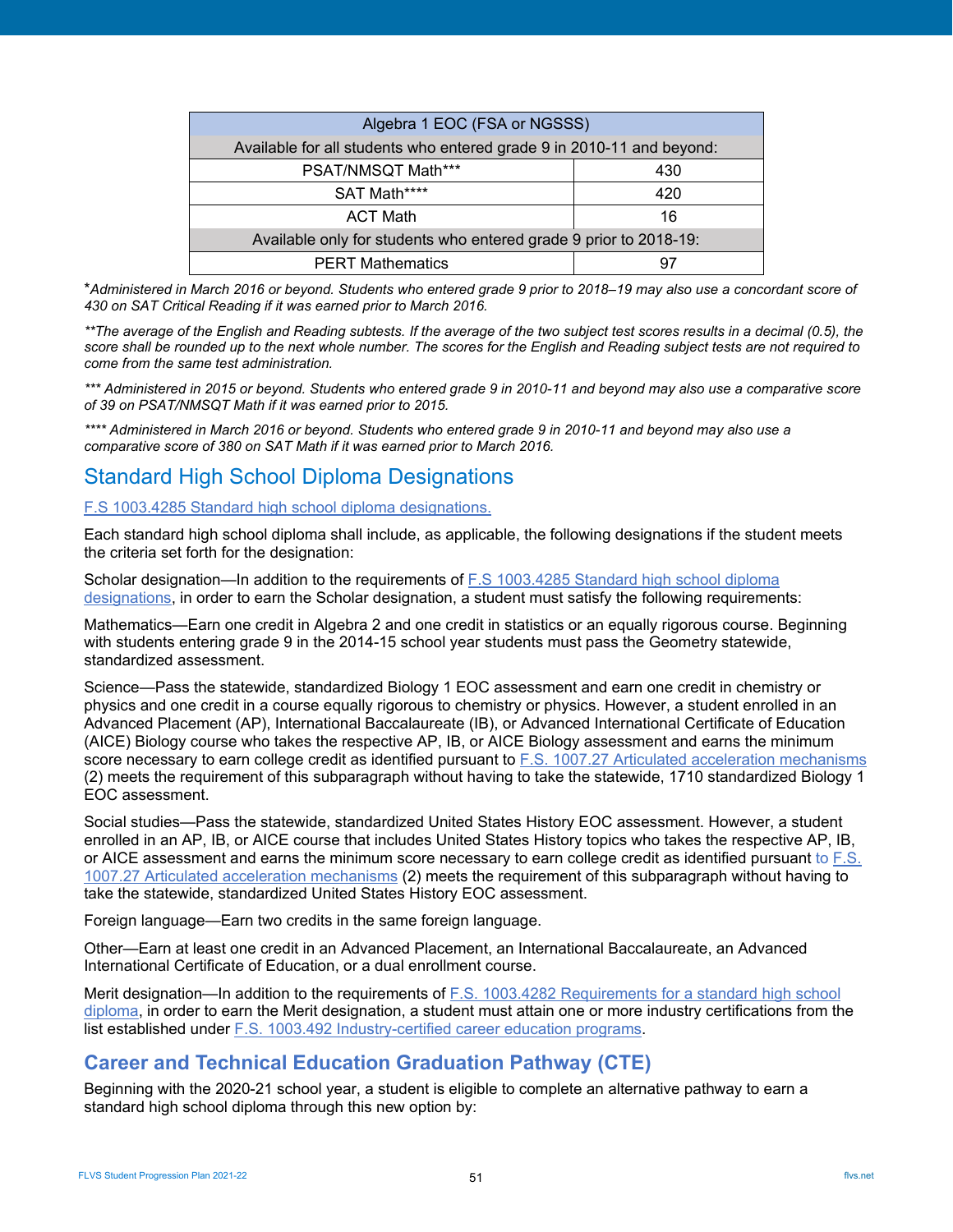- Successful completion of at least 18 credits.
- Earning a cumulative GPA of a 2.0 on a 4.0 scale.
- Same requirements for ELA, math, science and social studies.
- Completing two credits in career and technical education. The courses must result in a program completion and an industry certification.
- Completing two credits in work-based learning programs. A student may substitute up to two credits of electives, including one-half credit of financial literacy, for work-based learning program courses to fulfill this requirement.
- Each district school board is required to incorporate the CTE pathway option to graduation in the student progression plan.
- Adjunct educators certified may teach courses in the CTE pathway option.

For additional information please visit:<http://www.fldoe.org/academics/graduation-requirements/>

# <span id="page-51-0"></span>Early High School Graduation

## [F.S. 1003.4281 Early high school graduation.](http://www.leg.state.fl.us/statutes/index.cfm?mode=View%20Statutes&SubMenu=1&App_mode=Display_Statute&Search_String=1003.4281&URL=1000-1099/1003/Sections/1003.4281.html)

The purpose of this section is to provide a student the option of early graduation and receipt of a standard high school diploma if the student earns 24 credits and meets the graduation requirements in [F.S. 1003.4282](http://www.leg.state.fl.us/statutes/index.cfm?mode=View%20Statutes&SubMenu=1&App_mode=Display_Statute&Search_String=1003.4282&URL=1000-1099/1003/Sections/1003.4282.html)  [Requirements for a standard high school diploma.](http://www.leg.state.fl.us/statutes/index.cfm?mode=View%20Statutes&SubMenu=1&App_mode=Display_Statute&Search_String=1003.4282&URL=1000-1099/1003/Sections/1003.4282.html) "Early graduation" means graduation from high school in less than eight semesters or the equivalent.

Each school district shall notify the parent of a student who is eligible to graduate early. A school district may not prohibit a student who meets the requirements of this section from graduating early.

A student who graduates early may continue to participate in school activities and social events and attend and participate in graduation events with the student's cohort, as if the student were still enrolled in high school. A student who graduates early will be included in class ranking, honors, and award determinations for the student's cohort. A student who graduates early must comply with district school board rules and policies regarding access to the school facilities and grounds during normal operating hours.

If eligible for a Florida Bright Futures Scholarship Program award under [F.S. 1009.53 Florida Bright Futures](http://www.leg.state.fl.us/statutes/index.cfm?mode=View%20Statutes&SubMenu=1&App_mode=Display_Statute&Search_String=1009.53&URL=1000-1099/1009/Sections/1009.53.html)  [Scholarship Program](http://www.leg.state.fl.us/statutes/index.cfm?mode=View%20Statutes&SubMenu=1&App_mode=Display_Statute&Search_String=1009.53&URL=1000-1099/1009/Sections/1009.53.html) – 1009.538, a student who graduates from high school midyear may receive an initial award in the spring term following the student's graduation.

*Note: A student who graduates from high school midyear must apply no later than August 31 of the student' s graduation year in order to be evaluated for and, if eligible, receive an award for the current academic year as specified in* [F.S. 1009.531 Florida Bright Futures Scholarship Program; student eligibility](http://www.leg.state.fl.us/statutes/index.cfm?mode=View%20Statutes&SubMenu=1&App_mode=Display_Statute&Search_String=1009.531&URL=1000-1099/1009/Sections/1009.531.html)  [requirements for initial awards.](http://www.leg.state.fl.us/statutes/index.cfm?mode=View%20Statutes&SubMenu=1&App_mode=Display_Statute&Search_String=1009.531&URL=1000-1099/1009/Sections/1009.531.html) *In addition, a student who receives an initial award during the spring term shall be evaluated for scholarship renewal after the completion of a full academic year, which begins with the fall term as outlined in* [F.S. 1009.532 Florida Bright Futures Scholarship Program; student eligibility](http://www.leg.state.fl.us/statutes/index.cfm?mode=View%20Statutes&SubMenu=1&App_mode=Display_Statute&Search_String=1009.532&URL=1000-1099/1009/Sections/1009.532.html)  [requirements for renewal awards.](http://www.leg.state.fl.us/statutes/index.cfm?mode=View%20Statutes&SubMenu=1&App_mode=Display_Statute&Search_String=1009.532&URL=1000-1099/1009/Sections/1009.532.html)

## <span id="page-51-1"></span>Parental Notification of Acceleration Mechanisms

### [F.S. 1003.02 District school board operation and control of public K-12 education within the school district.](http://www.leg.state.fl.us/statutes/index.cfm?mode=View%20Statutes&SubMenu=1&App_mode=Display_Statute&Search_String=1003.02&URL=1000-1099/1003/Sections/1003.02.html)

At the beginning of each school year, parents of students in or entering high school must be notified of the opportunity and benefits of Advanced Placement, International Baccalaureate, Advanced International Certificate of Education, dual enrollment, and Florida Virtual School courses and options for early graduation as outlined in [F.S. 1003.4281 Early high school graduation.](http://www.leg.state.fl.us/statutes/index.cfm?mode=View%20Statutes&SubMenu=1&App_mode=Display_Statute&Search_String=1003.4281&URL=1000-1099/1003/Sections/1003.4281.html)

Dependent children of active duty military personnel who otherwise meet the eligibility criteria for special academic programs offered through public schools shall be given first preference for admission to such programs even if the program is being offered through a public school other than the school to which the student would generally be assigned. If such a program is offered through a public school other than the school to which the student would generally be assigned, the parent or guardian of the student must assume responsibility for transporting the student to that school. For purposes of this subsection, special academic programs include magnet schools, advanced studies programs, Advanced Placement, dual enrollment, Advanced International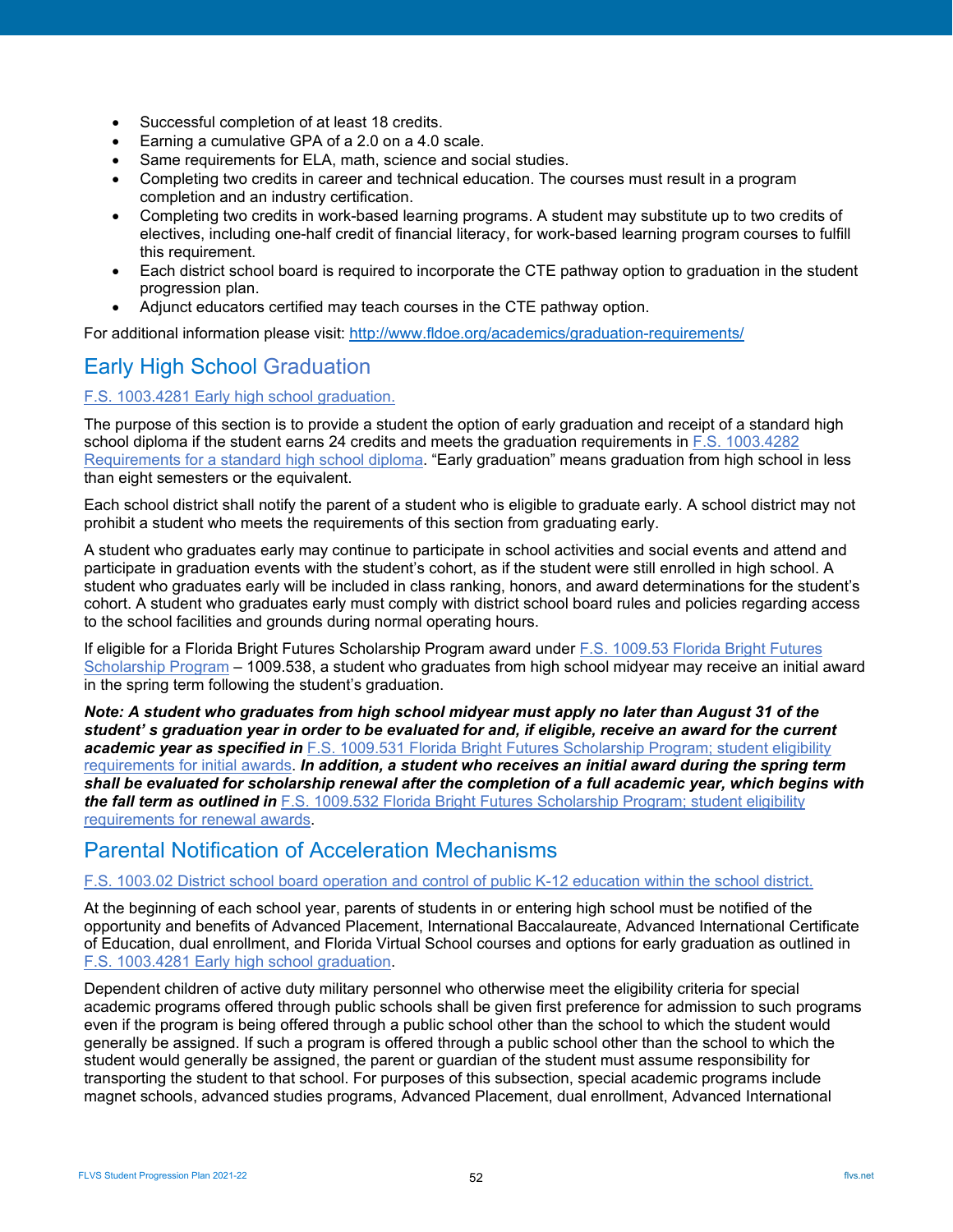Certificate of Education, and International Baccalaureate.

Districts must notify the parent of a student who earns an industry certification that articulates for postsecondary credit of the estimated cost savings to the parent before the student's high school graduation versus the cost of acquiring such certification after high school graduation, which would include the tuition and fees associated with available postsecondary credits. Also, the student and the parent must be informed of any additional industry certifications available to the student.

# <span id="page-52-0"></span>Accelerated High School Graduation Options

#### [F.S. 1003.429 Accelerated high school graduation options.](https://www.flsenate.gov/laws/statutes/2012/1003.429)

Students who entered their first year of high school in the 2006-07 school year and thereafter and who choose the 24 credits option are required to satisfy graduation requirements as specified in [F.S. 1003.4282 Requirements for](http://www.leg.state.fl.us/statutes/index.cfm?mode=View%20Statutes&SubMenu=1&App_mode=Display_Statute&Search_String=Accelerated+High+School+Graduation&URL=1000-1099/1003/Sections/1003.4282.html)  [a standard high school diploma.](http://www.leg.state.fl.us/statutes/index.cfm?mode=View%20Statutes&SubMenu=1&App_mode=Display_Statute&Search_String=Accelerated+High+School+Graduation&URL=1000-1099/1003/Sections/1003.4282.html)

## <span id="page-52-1"></span>Notification Requirements for Students Not on Track

If, at the end of each grade, a student is not on track to meet the credit, assessment, or GPA requirements of the accelerated graduation option selected, the school shall notify the parent of the following:

- The requirements that the student is not currently meeting.
- The specific performance necessary in grade 11 for the student to meet the accelerated graduation requirements.
- The right of the student to change to the four-year program set forth in F.S.1003.4282 Requirements for [a standard high school diploma](http://www.leg.state.fl.us/Statutes/index.cfm?App_mode=Display_Statute&URL=1000-1099/1003/Sections/1003.4282.html) or [F.S. 1003.43 General requirements for high school graduation](https://www.flsenate.gov/laws/statutes/2011/1003.43) as applicable.

*Note: Students who entered their first year of high school in the 2007-08 school year and thereafter and who choose the 24-credits option are required to satisfy graduation requirements as specified in* F.S.1003.4282 - [Requirements for a standard high school diploma.](http://www.leg.state.fl.us/Statutes/index.cfm?App_mode=Display_Statute&URL=1000-1099/1003/Sections/1003.4282.html)

## <span id="page-52-2"></span>Acceleration Options

#### [F.S. 1003.4295 Acceleration options.](http://www.leg.state.fl.us/statutes/index.cfm?mode=View%20Statutes&SubMenu=1&App_mode=Display_Statute&Search_String=Acceleration&URL=1000-1099/1003/Sections/1003.4295.html)

Each high school shall advise each student of programs through which a high school student can earn college credit, Advanced Placement (AP), International Baccalaureate (IB), Advanced International Certificate of Education (AICE), dual enrollment, and early admission courses, career academy courses, and courses that lead to national industry certification, as well as the availability of course offerings through virtual instruction. Students shall also be advised of the early and accelerated graduation options under [F.S. 1003.4281 Early high school](http://www.leg.state.fl.us/statutes/index.cfm?mode=View%20Statutes&SubMenu=1&App_mode=Display_Statute&Search_String=1003.4281&URL=1000-1099/1003/Sections/1003.4281.html)  [graduation](http://www.leg.state.fl.us/statutes/index.cfm?mode=View%20Statutes&SubMenu=1&App_mode=Display_Statute&Search_String=1003.4281&URL=1000-1099/1003/Sections/1003.4281.html) and [F.S. 1003.429 Academically Challenging Curriculum to](http://www.leg.state.fl.us/Statutes/index.cfm?App_mode=Display_Statute&Search_String=&URL=1000-1099/1002/Sections/1002.3105.html) Enhance Learning (ACCEL) options.

Beginning with the 2011-12 school year, each high school shall offer an IB Program, an AICE Program, or a combination of at least four courses in dual enrollment or AP, including one course in each English, mathematics, science, and social studies. To meet this requirement, school districts may provide courses through virtual instruction, if the virtual course significantly integrates postsecondary level content for which a student may earn college credit, as determined by the FLDOE, and for which a standardized EOC assessment, as approved by the FLDOE, is administered.

The Credit Acceleration Program (CAP) is created for the purpose of allowing a student to earn high school credit in courses required for high school graduation through passage of an end-of-course assessment administered under s. [1008.22,](https://www.flsenate.gov/Laws/Statutes/2018/1008.22) an Advanced Placement Examination, or a College Level Examination Program (CLEP). Notwithstanding s. [1003.436,](https://www.flsenate.gov/Laws/Statutes/2018/1003.436) a school district shall award course credit to a student who is not enrolled in the course, or who has not completed the course, if the student attains a passing score on the corresponding end-ofcourse assessment, Advanced Placement Examination, or CLEP. The school district shall permit a public school or home education student who is not enrolled in the course, or who has not completed the course, to take the assessment or examination during the regular administration of the assessment or examination.

History.—s. 5, ch. 2010-22; s. 10, ch. 2012-191; s. 21, ch. 2013-27; s. 20, ch. 2016-237. Students entering high school grades 9-12 have access to Advanced Placement courses that may result in earning college credit for high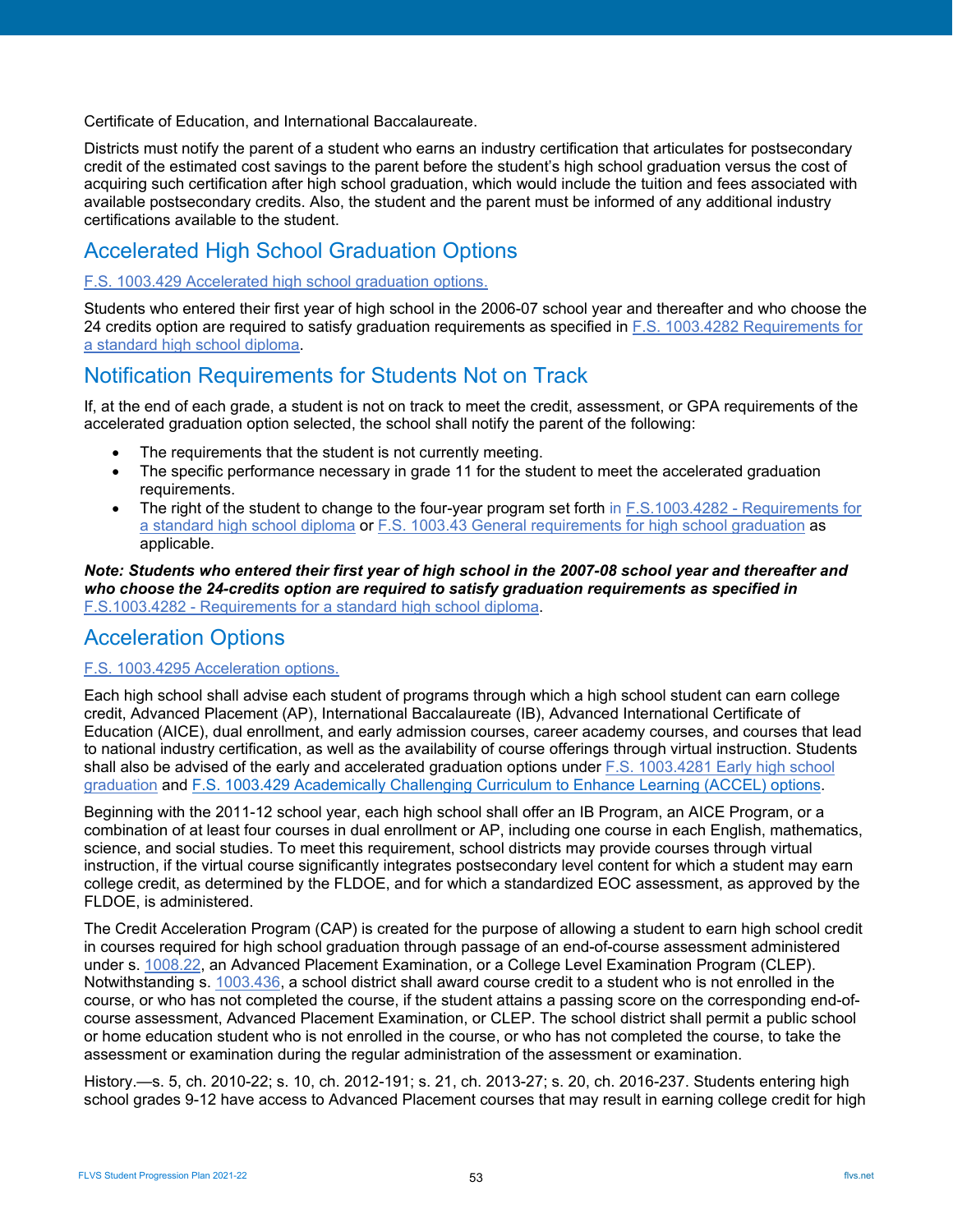school coursework. These courses are used to calculate overall Grade Point Average (GPA) and typically count extra in the calculation. These courses are also available at no charge to Florida public school students, whereas they may have a tuition cost if taken in college. [\(F.S. 1003.02 District school board operation and control of public](http://www.leg.state.fl.us/statutes/index.cfm?mode=View%20Statutes&SubMenu=1&App_mode=Display_Statute&Search_String=1003.02&URL=1000-1099/1003/Sections/1003.02.html)  [K-12 education within the school district\)](http://www.leg.state.fl.us/statutes/index.cfm?mode=View%20Statutes&SubMenu=1&App_mode=Display_Statute&Search_String=1003.02&URL=1000-1099/1003/Sections/1003.02.html)

## <span id="page-53-0"></span>Learning Opportunities for Out-of-Country Transfer Students Needing Additional Instruction to Meet High School Graduation Requirements

#### [F.S. 1003.433 Learning opportunities for out-of-state and out-of-country transfer students and students needing](http://www.leg.state.fl.us/statutes/index.cfm?mode=View%20Statutes&SubMenu=1&App_mode=Display_Statute&Search_String=1003.433&URL=1000-1099/1003/Sections/1003.433.html)  [additional instruction to meet high school graduation requirements.](http://www.leg.state.fl.us/statutes/index.cfm?mode=View%20Statutes&SubMenu=1&App_mode=Display_Statute&Search_String=1003.433&URL=1000-1099/1003/Sections/1003.433.html)

Students who enter a Florida public school at the 11th or 12th grade from out of state or from a foreign country shall not be required to spend additional time in a Florida public school in order to meet the high school course requirements of the school district, state, or country from which he/she is transferring. Such students who are not proficient in English should receive immediate and intensive instruction in English language acquisition. However, to receive a standard high school diploma, a transfer student must earn a 2.0 GPA and pass the Grade 10 FCAT 2.0, required in [F.S. 1008.22 Student assessment program for public schools](http://www.leg.state.fl.us/statutes/index.cfm?mode=View%20Statutes&SubMenu=1&App_mode=Display_Statute&Search_String=1008.22&URL=1000-1099/1008/Sections/1008.22.html) (3), or an alternate assessment as described in (10).

Students who have met all requirements for the standard high school diploma except for passage of the Grade 10 FCAT 2.0 Reading or an alternate assessment by the end of grade 12 must be provided the following learning opportunities:

- Participation in an accelerated high school equivalency diploma preparation program during the summer.
- Upon receipt of a certificate of completion, be allowed to take the Common Placement Test (CPT) and be admitted to remedial or credit courses at a state community college, as appropriate.

#### *Note: The certificate of completion they may receive is a CPT-Eligible Certificate of Completion. It must be reported by districts in Survey 5 using Withdrawal Code W8A. In addition, to assist community colleges in identifying these students during the admissions process, the certificate itself must bear the designation of "CPT eligible."*

• Participation in an adult general education program as provided in [F.S. 1004.93 Adult general](http://www.leg.state.fl.us/statutes/index.cfm?mode=View%20Statutes&SubMenu=1&App_mode=Display_Statute&Search_String=1004.93&URL=1000-1099/1004/Sections/1004.93.html)  [education,](http://www.leg.state.fl.us/statutes/index.cfm?mode=View%20Statutes&SubMenu=1&App_mode=Display_Statute&Search_String=1004.93&URL=1000-1099/1004/Sections/1004.93.html) for such time as the student requires to master English, reading, mathematics, or any other subject required for high school graduation. Students attending adult basic, adult secondary, or vocational-preparatory instruction are exempt from any requirement for the payment of tuition and fees, including lab fees. A student attending an adult general education program shall have the opportunity to take the grade 10 FCAT 2.0 or grade 10 FSA ELA, as appropriate to year entering high school, an unlimited number of times in order to receive a standard high school diploma.

#### *Note: FLVS Full Time does not offer an Adult Ed program. Students requiring this would not be good candidates for FLVS Full Time.*

Students receiving such instruction are eligible to take the FCAT 2.0, FSA, or alternate assessment and receive a standard high school diploma upon passage of the grade 10 FCAT 2.0, FSA, or the alternate assessment. This section will be implemented to the extent funding is provided in the General Appropriations Act.

The district superintendent shall be responsible for notifying all students of the consequences of failure to receive a standard diploma, including the potential ineligibility for financial assistance at postsecondary educational institutions. The Superintendent may exempt ESOL students in grade K-12 from mandatory retention, for good cause if ELLs have received less than two years of instruction (based on DEUSS) in an ESOL program. Decisions must be made by an ELL committee recommendation, including input from parents, teachers and support staff. Good Cause Exemptions for ELLs are communicated to the parents in their native language.

# <span id="page-53-1"></span>Definition of "Credit"

## [F.S. 1003.436 Definition of "credit."](http://www.leg.state.fl.us/statutes/index.cfm?mode=View%20Statutes&SubMenu=1&App_mode=Display_Statute&Search_String=1003.436&URL=1000-1099/1003/Sections/1003.436.html)

One full credit equals a minimum of 135 hours of instruction in a course that contains student performance standards. One full credit means a minimum of 120 hours of bona fide instruction in a designated course of study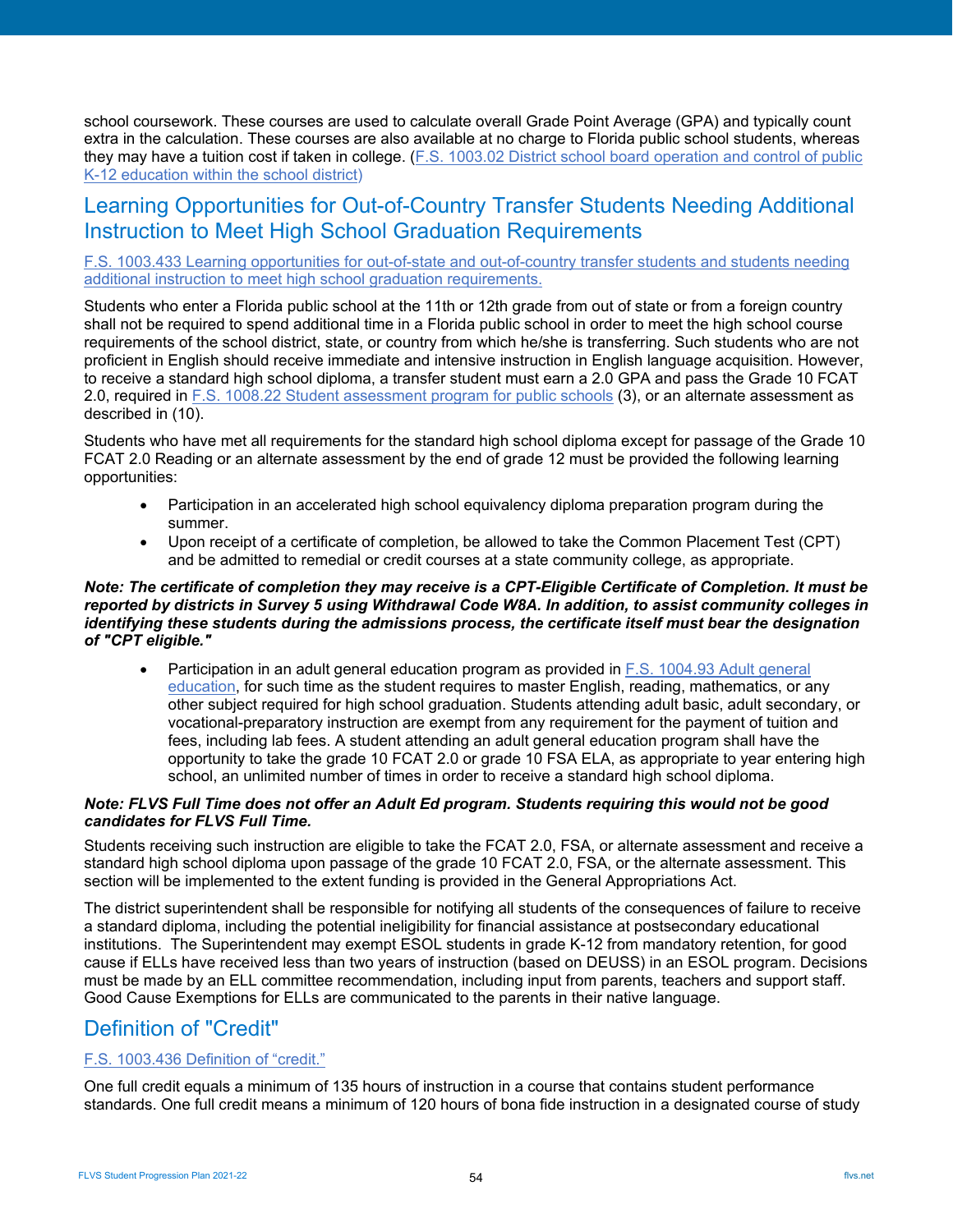that contains student performance standards for purposes of meeting high school graduation requirements in a district school that has been authorized to implement block scheduling by the district school board.

*Note: A student may be awarded credit for less than 135 hours of instruction if he/she has demonstrated mastery of the course requirements and Next Generation Sunshine State Standards or Florida Standards as provided by the school district student progression plan. This clarification includes awarding credit for courses taken in summer school, through performance-based instruction, block scheduling, or course modifications that combine courses. The district school board must establish policies for these nontraditional programs and must verify student achievement of the course requirements in accordance with the state high school grading system. If a school combines two courses for multiple credit during a single instructional period, it is recommended that the combination be approved by the school board after analysis of the course modifications and assurance that the course requirements and appropriate Next Generation Sunshine State Standards or Florida Standards for each of the courses integrated are included in the combination and that the combined course is taught by instructors with appropriate certification.*

The hourly requirements for one-half credit are one-half of the requirements specified above.

The school district maintains a one-half credit earned system that includes courses provided on a full-year basis; and one-half credit shall be awarded if the student successfully completes either the first or the second half of a full-year course but fails to successfully complete the other half. If the student successfully completes either the first or the second half of a full-year course but fails to successfully complete the other half of the course and the averaging of the grades in each half would result in a passing grade, the student must successfully meet additional school board requirements, such as class attendance, homework, participation, and other indicators of performance. [\(F.S. 1003.436 Definition of "credit."\)](http://www.leg.state.fl.us/statutes/index.cfm?mode=View%20Statutes&SubMenu=1&App_mode=Display_Statute&Search_String=1003.436&URL=1000-1099/1003/Sections/1003.436.html)

# <span id="page-54-0"></span>High School Grading System

## [F.S. 1003.437 Middle and high school grading system.](http://www.leg.state.fl.us/statutes/index.cfm?mode=View%20Statutes&SubMenu=1&App_mode=Display_Statute&Search_String=1003.437&URL=1000-1099/1003/Sections/1003.437.html)

The grading system and interpretation of letter grades used to measure student success for students in public schools shall be as follows:

| Percentage | Grade | Value | <b>Definition</b>             | Regul<br>ar<br>Weigh | <b>Honors</b><br><b>Credit</b><br>Weight | <b>AP/Dual</b><br><b>Enrollment</b><br>Weight |
|------------|-------|-------|-------------------------------|----------------------|------------------------------------------|-----------------------------------------------|
| 90-100     | A     | 4     | Outstanding<br>Progress       | 1                    | 1.5                                      | $\overline{2}$                                |
| 80-89      | B     | 3     | Above Average<br>Progress     | 1                    | 1.5                                      | $\overline{2}$                                |
| 70-79      | C     | 2     | <b>Average Progress</b>       | 1                    | 1.5                                      | $\overline{2}$                                |
| 60-69      | D     | 1     | Lowest Acceptable<br>Progress | 1                    | 1.5                                      | $\overline{2}$                                |
| $0 - 59$   | F     | 0     | Failure                       | 1                    | 1.5                                      | $\overline{2}$                                |

## <span id="page-54-1"></span>Weighted Grading System

### *Note: This section applies only to students enrolling in the FLVS Full Time program.*

FLVS Full Time public program will calculate the class rank for each public high school student two times per year, shortly after the conclusion of each semester. Students who have not yet successfully completed any high school courses for credit directly from FLVS Full Time will be excluded from the class rank calculation.

For the purposes of calculating the class rank, the student's cumulative Grade Point Average (GPA) will be used,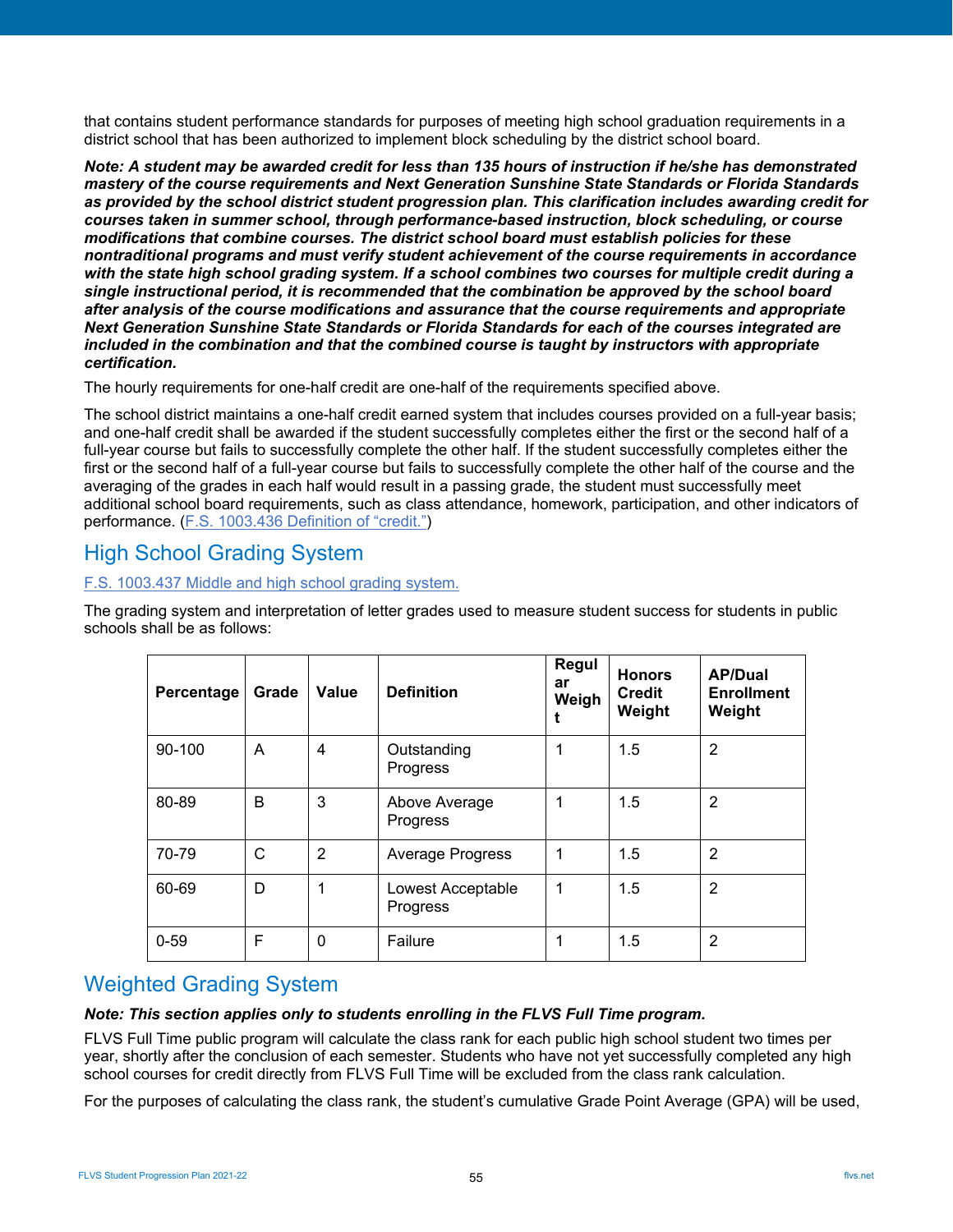which may include weighted grades for Honors, AICE, Dual Enrollment, or Advanced Placement courses. Courses transferred in from other accredited institutions will also be included in the class rank as long as there is a grade assigned for that course. EOC exam scores are not computed into class rank.

The cumulative GPA is calculated to the thousandth of a point. Students whose class rank rounds off to the same thousandth of a point will be considered tied and will receive the same class rank. The ranking will compare students within the same grade level at the same school. The class rank is not included on the student's official high school transcript but is available for release upon written request.

# <span id="page-55-0"></span>Transition to Postsecondary Education and Career Opportunities

#### [F.S. 1003.5716 Transition to postsecondary education and career opportunities.](http://www.leg.state.fl.us/statutes/index.cfm?mode=View%20Statutes&SubMenu=1&App_mode=Display_Statute&Search_String=1003.5716&URL=1000-1099/1003/Sections/1003.5716.html)

To ensure quality planning for successful transition to postsecondary education and career opportunities for students with disabilities the Individual Education Plan (IEP) team shall begin the process of and develop an IEP for identifying the need for transition services prior to age 14 to identify the student's postsecondary goals to be put into place by the time they turn 16 years of age.

## <span id="page-55-1"></span>Articulated Acceleration Mechanisms

#### [F.S. 1007.27 Articulated acceleration mechanisms.](http://www.leg.state.fl.us/statutes/index.cfm?mode=View%20Statutes&SubMenu=1&App_mode=Display_Statute&Search_String=1007.27&URL=1000-1099/1007/Sections/1007.27.html)

Articulated acceleration shall be available and will serve to shorten the time necessary for a student to complete the requirements associated with a high school diploma and a postsecondary degree, broaden the scope of curricular options available to students, or increase the depth of study available for a particular subject. This shall include, but not be limited to, dual enrollment, early admission, Advanced Placement (AP), credit by examination, the International Baccalaureate (IB) Program, and the Advanced International Certificate of Education Program (AICE). Credit earned through FLVS shall provide additional opportunities for early graduation and acceleration. FLVS Full Time currently offers dual enrollment, AP, AICE, and credit by examination.

Any student who earns nine or more credits from one or more of the acceleration mechanisms provided for in this section is exempt from any requirement of a public postsecondary educational institution mandating enrollment during a summer term. Students shall be exempt from the payment of any fees for administration of the examination regardless of whether or not the student achieves a passing score on the examination.

## <span id="page-55-2"></span>Home Education

Home education students may participate in dual enrollment, career dual enrollment, early admission, and credit by examination. Credit earned by home education students through dual enrollment shall apply toward the completion of a home education program that meets the requirements of [F.S. 1002.41 Home education programs.](http://www.leg.state.fl.us/statutes/index.cfm?mode=View%20Statutes&SubMenu=1&App_mode=Display_Statute&Search_String=1002.41&URL=1000-1099/1002/Sections/1002.41.html)

## <span id="page-55-3"></span>Early Admission

Early admission shall be in the form of dual enrollment through which eligible secondary students enroll in a postsecondary institution on a full-time basis in courses that are creditable toward the high school diploma and the associate or baccalaureate degree. Students enrolled are exempt from the payment of registration, matriculation, and lab fees.

## <span id="page-55-4"></span>Advanced Placement

AP is the enrollment of an eligible secondary student in a course offered by the Advanced Placement Program administered by the College Board. Postsecondary credit for an AP course may be awarded to students who score a minimum of 3 on a 5-point scale on the corresponding AP Exam according to the postsecondary institution's requirements. Students shall be exempt from the payment of any fees for administration of the examination regardless of whether or not the student achieves a passing score on the examination.

## <span id="page-55-5"></span>Credit by Examination

Credit by examination shall be the program through which postsecondary credit is earned based on the receipt of a specified minimum score on nationally standardized general or subject area examinations. The State Board of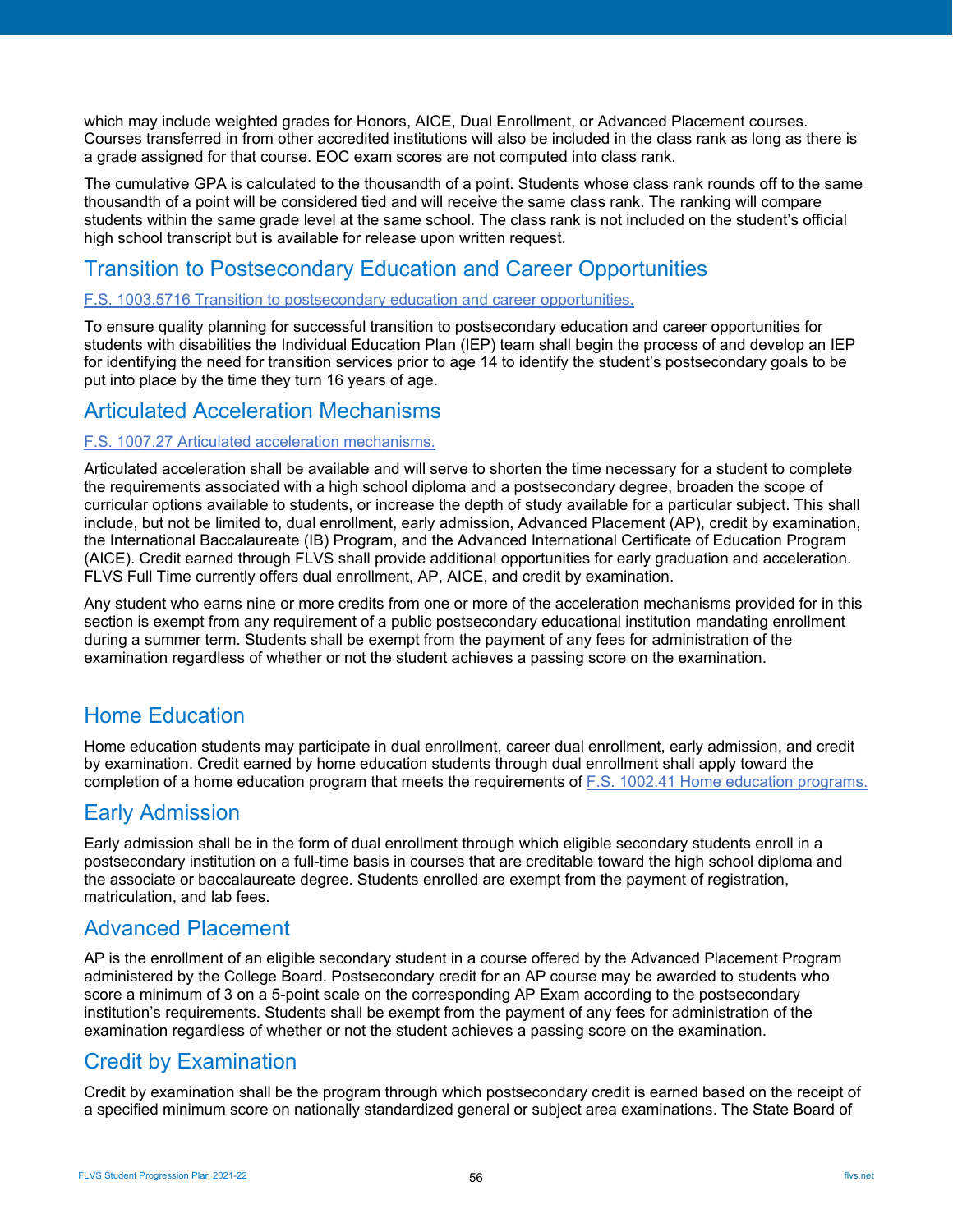Education states minimum scores required for an award of credit in the statewide articulation agreement.

## <span id="page-56-0"></span>International Baccalaureate

FLVS Full Time does not offer IB courses.

## <span id="page-56-1"></span>Advanced International Certificate of Education Programs

FLVS Full Time High School is an approved Cambridge International School and offers the Cambridge Advanced International Certificate of Education (AICE) program. Students earning passing grades in the AICE courses and on the corresponding AICE exams will earn credit toward their Cambridge AICE Diploma. Students in the Cambridge AICE program will take the examinations corresponding to their courses during the designated testing windows. FLVS Full Time will register students for exams at a designated testing site and communicate with families all information to ensure testing protocol as well as diploma requirements are met. Initial eligibility requirements for incoming  $9<sup>th</sup>$  and  $10<sup>th</sup>$  graders include an overall 3.0 weighted GPA or higher, good academic standing and conduct for previous year and commitment to community service (105 hours must be met during the 3 year duration of the program). FLVS will accept eligible transfers from existing Cambridge AICE programs. Continued program participation is subject to annual review to ensure students are successfully tracking to meet diploma requirements. Students in this program are subject to a different pupil progression plan that will allow them to meet the requirements for a 24-credit standard high school diploma and earn the Cambridge AICE diploma. To learn more about Cambridge AICE at FLVS Full Time [click here.](https://www.flvs.net/online-courses/aice?source=courses/hs/full-time)

## <span id="page-56-2"></span>Dual Enrollment Programs

### [F.S. 1007.271 Dual enrollment programs.](http://www.leg.state.fl.us/statutes/index.cfm?mode=View%20Statutes&SubMenu=1&App_mode=Display_Statute&Search_String=1007.271&URL=1000-1099/1007/Sections/1007.271.html)

FLVS Full Time has executed one or more articulation agreement to offer dual enrollment courses for FLVS Full Time public students through contracted Florida post-secondary colleges. Interested students and parents should contact their FLVS Full Time certified school counselor for more information on what schools are participating with FLVS Full Time. Eligibility requirements are provided below.

Homeschool students can apply to and attend any college while taking secondary school courses with FLVS Full Time or FLVS Flex. The student and family are responsible for all enrollment and tuition/fees expenses.

### <span id="page-56-3"></span>**Definition of "Dual Enrollment Program"**

The dual enrollment program is defined as the enrollment of an eligible secondary student in a postsecondary course creditable toward high school completion and a career certificate or an associate or baccalaureate degree A student who is enrolled in postsecondary instruction that is not creditable toward a high school diploma may not be classified as a dual enrollment student. FLVS Full Time currently has articulation agreements with Polk State College (PSU) in Lakeland, FL, Seminole State College in Sanford, FL, and University of Florida in Gainesville, FL.

## <span id="page-56-4"></span>**Eligibility**

An eligible secondary student is a student who is enrolled in any of grades 6 through 12 in a Florida public school or in a Florida private school, that is in compliance with s.1002.42(2) and provides a secondary curriculum pursuant to F.S.1003.4282 - [Requirements for a standard high school diploma.](http://www.leg.state.fl.us/Statutes/index.cfm?App_mode=Display_Statute&URL=1000-1099/1003/Sections/1003.4282.html) Students who are eligible for dual enrollment pursuant to this section may enroll in dual enrollment courses conducted during school hours, after school hours, and during the summer term. However, if the student is projected to graduate from high school before the scheduled completion date of a postsecondary course, the student may not register for that course through dual enrollment. The student may apply to the postsecondary institution and pay the required registration, tuition, and fees if the student meets the postsecondary institution's admissions requirements under [F.S.](http://www.leg.state.fl.us/statutes/index.cfm?mode=View%20Statutes&SubMenu=1&App_mode=Display_Statute&Search_String=1007.263&URL=1000-1099/1007/Sections/1007.263.html)  [1007.263 Florida College System institutions; admissions of students.](http://www.leg.state.fl.us/statutes/index.cfm?mode=View%20Statutes&SubMenu=1&App_mode=Display_Statute&Search_String=1007.263&URL=1000-1099/1007/Sections/1007.263.html) Instructional time for dual enrollment may vary from 900 hours; however, the school district may only report the student for a maximum of 1.0 full-time equivalency (FTE) (See CS/HB 7067 - [K-12 Scholarship Programs](https://www.flsenate.gov/Committees/BillSummaries/2020/html/2256) for additional information on dual enrollment). Any student enrolled as a dual enrollment student is exempt from the payment of registration, tuition, and laboratory fees. Vocational-preparatory instruction, college-preparatory instruction, and other forms of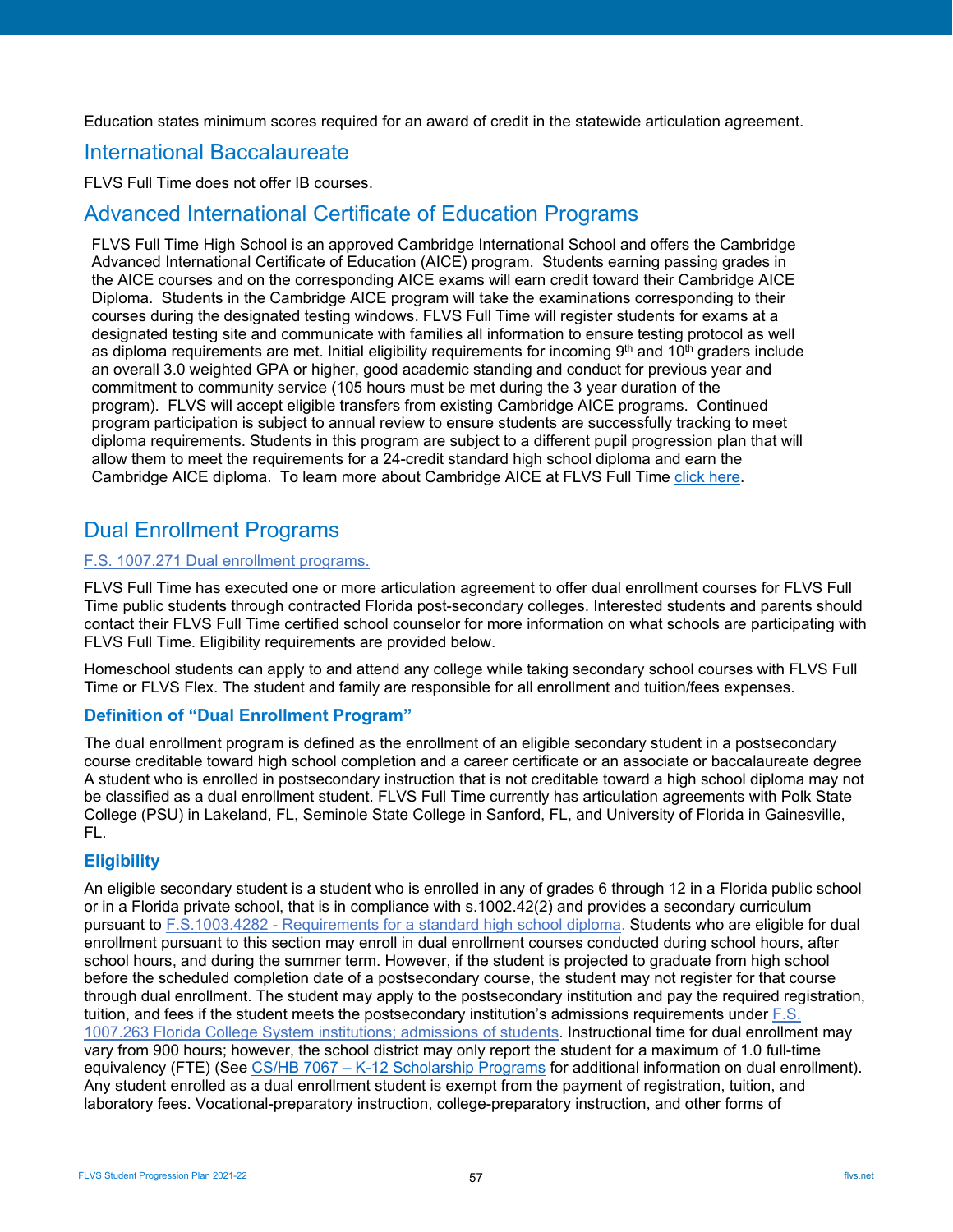precollegiate instruction, as well as physical education courses that focus on the physical execution of a skill rather than the intellectual attributes of the activity, are ineligible for inclusion in the dual enrollment program. Recreation and leisure studies courses shall be evaluated individually in the same manner as physical education courses for potential inclusion in the program.

### <span id="page-57-0"></span>**Teacher and Student Qualifications**

Student eligibility requirements for initial enrollment in college credit dual enrollment courses must include a 3.0 unweighted high school GPA, and the minimum score on a common placement test adopted by the State Board of Education which indicates that the student is ready for college-level coursework. FLVS partners with multiple institutions to provide dual enrollment. Dual enrollment requirements vary by postsecondary institution. Student eligibility requirements for continued enrollment in college credit dual enrollment courses must include the maintenance of a 3.0 unweighted high school GPA and the minimum postsecondary grade point average established by the postsecondary institution. Regardless of meeting student eligibility requirements for continued enrollment, a student may lose the opportunity to participate in a dual enrollment course if the student is disruptive to the learning process such that the progress of other students or the efficient administration of the course is hindered. Student eligibility requirements for initial and continued enrollment in career certificate dual enrollment courses must include a 2.0 unweighted high school GPA. Exceptions to the required GPAs may be granted on an individual student basis if the educational entities agree and the terms of the agreement are contained within the dual enrollment articulation agreement established pursuant to [F.S. 1007.271 Dual enrollment programs.](http://www.leg.state.fl.us/statutes/index.cfm?mode=View%20Statutes&SubMenu=1&App_mode=Display_Statute&Search_String=1007.271&URL=1000-1099/1007/Sections/1007.271.html)

*Note: Community college boards of trustees may establish additional initial student eligibility requirements, which shall be included in the dual enrollment articulation agreement to ensure student readiness for postsecondary instruction. Additional requirements included in the agreement may not arbitrarily prohibit students who have demonstrated the ability to master advanced courses from participating in dual enrollment courses. District school boards may not refuse to enter into an agreement with a local community college if that community college has the capacity to offer dual enrollment courses.*

## <span id="page-57-1"></span>**College Credit Dual Enrollment Curriculum Standards**

The following curriculum standards apply to college credit dual enrollment:

- Dual enrollment courses taught on the high school campus must meet the same competencies required for courses taught on the postsecondary institution campus. To ensure equivalent rigor with courses taught on the postsecondary institution campus, the postsecondary institution offering the course is responsible for providing in a timely manner a comprehensive, cumulative end-of-course assessment or a series of assessments of all expected learning outcomes to the faculty member teaching the course. Completed, scored assessments must be returned to the postsecondary institution and held for one year.
- Instructional materials used in dual enrollment courses must be the same as or comparable to those used in courses offered by the postsecondary institution with the same course prefix and number. The postsecondary institution must advise the school district of instructional materials requirements as soon as that information becomes available but no later than one term before a course is offered.
- Course requirements, such as tests, papers, or other assignments, for dual enrollment students must be at the same level of rigor or depth as those for all non-dual enrollment postsecondary students. All faculty members teaching dual enrollment courses must observe the procedures and deadlines of the postsecondary institution for the submission of grades. A postsecondary institution must advise each faculty member teaching a dual enrollment course of the institution's grading guidelines before the faculty member begins teaching the course.
- Dual enrollment courses taught on a high school campus may not be combined with any non-college credit high school course.

## <span id="page-57-2"></span>**Career and Technical Dual Enrollment**

Career dual enrollment shall be provided as a curricular option for secondary students to pursue in order to earn a series of elective credits toward the high school diploma. Career dual enrollment shall be available for secondary students seeking a degree or certificate from a complete career-preparatory program and may not be used to enroll students in isolated career courses.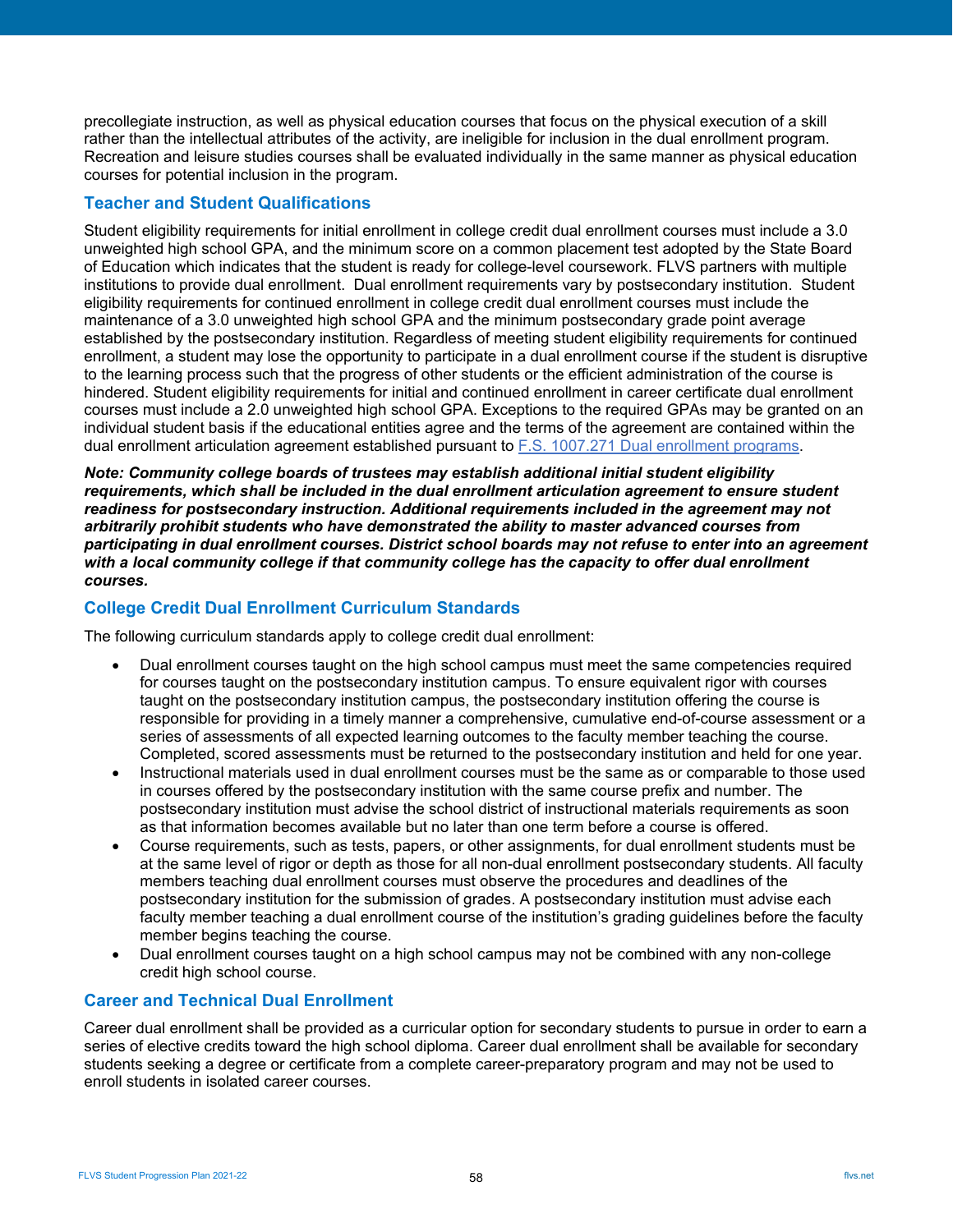### <span id="page-58-0"></span>**Informing Students**

Each district school board shall inform all secondary school students and their parents of dual enrollment as an educational option and mechanism for acceleration. Students and their parents shall be informed of student eligibility requirements, the option for taking dual enrollment courses beyond the regular school year, and the minimum academic credits required for graduation. District school boards must annually assess the demand for dual enrollment and provide that information to each partnering postsecondary institution. Alternative grade calculation, weighting systems, and information regarding student education options that discriminates against dual enrollment courses, are prohibited.

## <span id="page-58-1"></span>**College Credit Early Admission**

Specify that early admission is a form of dual enrollment through which eligible secondary students enroll in a postsecondary institution on a full-time basis in courses that are creditable toward the high school diploma and the associate or baccalaureate degree. A student must enroll in a minimum of 12 college credit hours per semester or the equivalent to participate in the early admission program; however, a student may not be required to enroll in more than 15 college credit hours per semester or the equivalent. Students enrolled are exempt from the payment of registration, tuition, and laboratory fees.

### <span id="page-58-2"></span>**Career Early Admission**

Specify that career early admission is a form of career dual enrollment through which eligible secondary students enroll full time in a career center or a Florida College System institution in courses that are creditable toward the high school diploma and the certificate or associate degree. Participation in the career early admission program is limited to students who have completed a minimum of six semesters of full-time secondary enrollment, including studies undertaken in grade 9. Students enrolled are exempt from the payment of registration, tuition, and laboratory fees.

## <span id="page-58-3"></span>**Fee Examination**

Students who meet the eligibility requirements of [F.S. 1007.271 Dual enrollment programs,](http://www.leg.state.fl.us/statutes/index.cfm?mode=View%20Statutes&SubMenu=1&App_mode=Display_Statute&Search_String=1007.271&URL=1000-1099/1007/Sections/1007.271.html) and who choose to participate in dual enrollment programs are exempt from the payment of registration, tuition, and laboratory fees.

### <span id="page-58-4"></span>**Course Weighting**

School districts and community colleges must weigh dual enrollment courses the same as advanced placement, International Baccalaureate, and Advanced International Certificate of Education courses when GPAs are calculated. Alternative grade calculation or weighting systems that discriminate against dual enrollment courses are prohibited.

## <span id="page-58-5"></span>Florida Bright Futures Scholarship Program

#### [F.S. 1009.531 Florida Bright Futures Scholarship Program; student eligibility requirements for initial awards.](http://www.leg.state.fl.us/statutes/index.cfm?mode=View%20Statutes&SubMenu=1&App_mode=Display_Statute&Search_String=1009.531&URL=1000-1099/1009/Sections/1009.531.html)

### <span id="page-58-6"></span>**Student Eligibility Requirements for Initial Awards**

FLVS Full Time will provide a complete and accurate Florida Bright Futures Scholarship Evaluation Report and Key to each 11<sup>th</sup> and 12<sup>th</sup> grade student once per year. The report shall be disseminated at the beginning of each school year. The report will include all high school coursework attempted, the number of credits earned toward each type of award, and the calculation of the grade point average for each award. The report will also identify all requirements not met per award, including the grade point average requirement, as well as identify the awards for which the student has met the academic requirements. The student report cards must contain a disclosure that the grade point average calculated for purposes of the Florida Bright Futures Scholarship Program may differ from the grade point average on the report card.

The State Board of Education shall publicize the examination score required for a student to be eligible for a Florida Academic Scholars award, pursuant to [F.S. 1009.534 Florida Academic Scholars award](http://www.leg.state.fl.us/statutes/index.cfm?mode=View%20Statutes&SubMenu=1&App_mode=Display_Statute&Search_String=1009.534&URL=1000-1099/1009/Sections/1009.534.html) (1)(a) or (b), as follows:

For high school students graduating in the 2013-14 academic year and thereafter, the student must earn an SAT score of 1290 which corresponds to the 89th SAT percentile rank or a concordant ACT score of 29.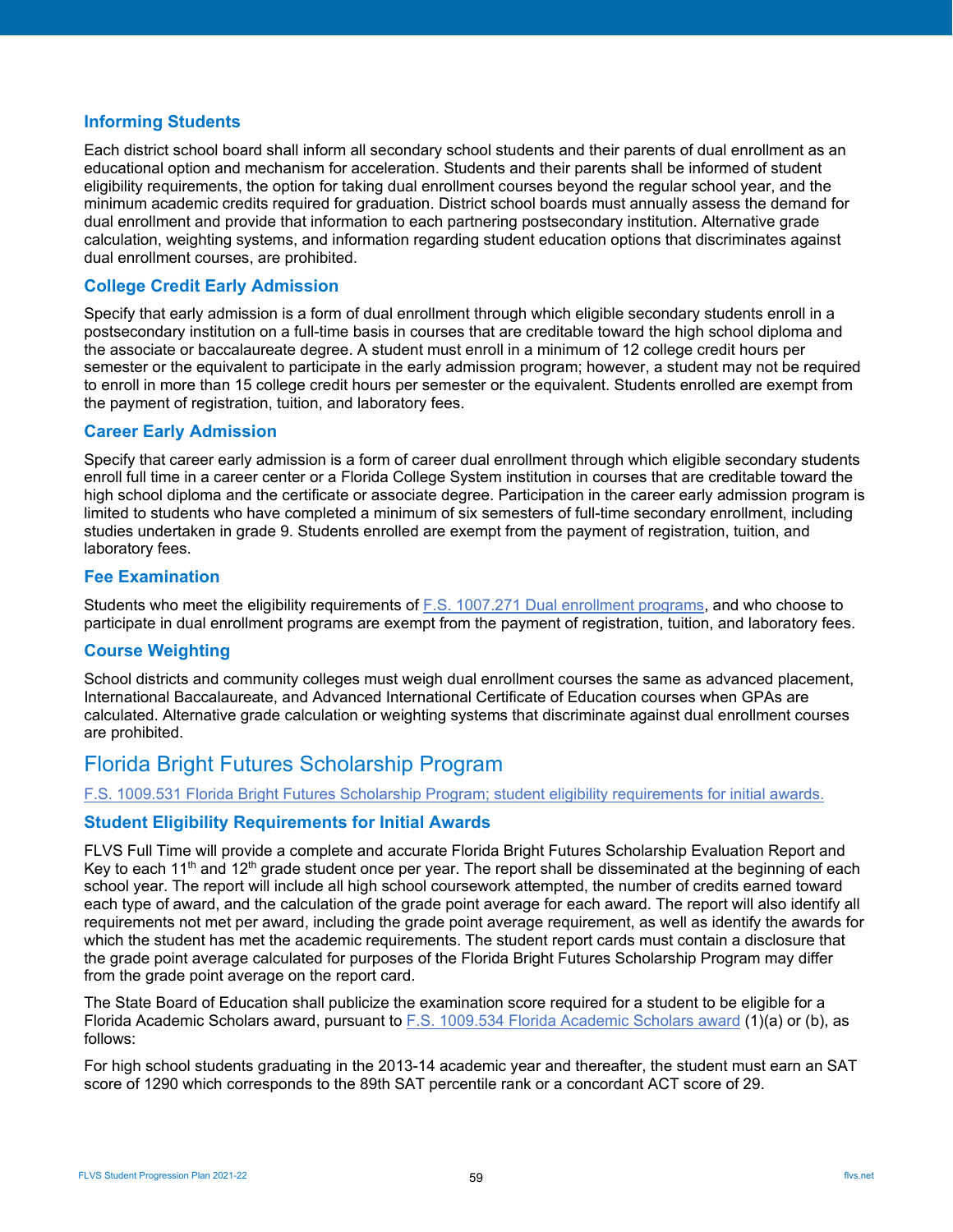The State Board of Education shall publicize the examination score required for a student to be eligible for a Florida Medallion Scholars award, pursuant to [F.S. 1009.535 Florida Medallion Scholars award](http://www.leg.state.fl.us/statutes/index.cfm?mode=View%20Statutes&SubMenu=1&App_mode=Display_Statute&Search_String=1009.535&URL=1000-1099/1009/Sections/1009.535.html) (1)(a) or (b), as follows:

For high school students graduating in the 2013-14 academic year and thereafter, the student must earn an SAT score of 1170 which corresponds to the 75th SAT percentile rank or a concordant ACT score of 26 or the student in a home education program whose parent cannot document a college-preparatory curriculum must earn an SAT score of 1220 or a concordant ACT score of 27. The SAT percentile ranks and corresponding SAT scores specified in paragraphs (a) and (b) are based on the SAT percentile ranks for 2010 college-bound seniors in critical reading and mathematics as reported by the College Board. The next highest SAT score is used when the percentile ranks do not directly correspond.

# <span id="page-59-0"></span>**Attending an FLVS School – State Requirements**

FLVS is a public school. As such, it must adhere to the Florida Statutes that guide public school instruction. Although FLVS serves all students in the state, funding is provided by public tax dollars and FLVS is required to comply with the Florida Department of Education policies. Regardless of whether a student is attending FLVS Flex or FLVS Full Time, Florida laws and policies must be honored. The statutes identified below are incorporated into all FLVS programs. Compliance will be dictated by the district and school of enrollment.

## <span id="page-59-1"></span>Florida Standards

FLVS is required to teach, and students are required to meet, state curriculum standards as defined by the FLDOE. Florida State Standards establish the core content of the curricula to be taught in the state and specify the core content knowledge and skills that Kindergarten through 12th grade public school students are expected to acquire. Standards must be rigorous and relevant and provide for the logical, sequential progression of core curricular content that incrementally increases a student's core content knowledge and skills over time. Curricular content for all subjects must integrate critical-thinking, problem-solving, and workforce-literacy skills; communication, reading, and writing skills; mathematics skills; collaboration skills; contextual and applied-learning skills; technology-literacy skills; information and media-literacy skills; and civic-engagement skills. The standards must include distinct grade-level expectations for the core content knowledge and skills that a student is expected to have acquired by each individual grade level from Kindergarten through grade 8. The standards for grades 9 through 12 may be organized by grade clusters of more than one grade level except as otherwise provided for visual and performing arts, physical education, health, and foreign language standards. To access the complete statute, visit F.S.1003.41 - [Next Generation Sunshine State Standards.](http://www.leg.state.fl.us/statutes/index.cfm?mode=View%20Statutes&SubMenu=1&App_mode=Display_Statute&Search_String=1003.41&URL=1000-1099/1003/Sections/1003.41.html)

## <span id="page-59-2"></span>Statewide Assessment Program

Students attending FLVS are subject to the statewide assessment program based upon the status of their school of enrollment. FLVS does not administer any statewide assessments as part of FLVS Flex but public school students receiving part-time instruction by Florida Virtual School in courses requiring statewide end-of-course assessments must take all statewide end-of-course assessments required pursuant to F.S. 1008.22. Students are expected to adhere to the policy of their local district or private school. Home education students who desire to take and use statewide assessments as their annual education evaluation must request that testing through the Home Education office at their district of residence. FLVS Full Time students must take all mandatory statewide assessments.

F.S.1008.22 - [Student assessment program for public schools](http://www.leg.state.fl.us/Statutes/?App_mode=Display_Statute&URL=1000-1099/1008/Sections/1008.22.html) states that testing is mandatory for all students in attendance at a Florida public school.

See each school section for specifics on testing by school grade level.

## <span id="page-59-3"></span>Students Who are Hospital/Homebound through Their Home District

All FLVS students have remote access to curriculum, assessments, and instructors. Students who are hospitalized or homebound may have additional opportunities for flexibility in scheduling and completion of assignments per their district approval. Please refer to the FLVS Flex Exceptional Student Education (ESE) Manager for specific questions/concerns.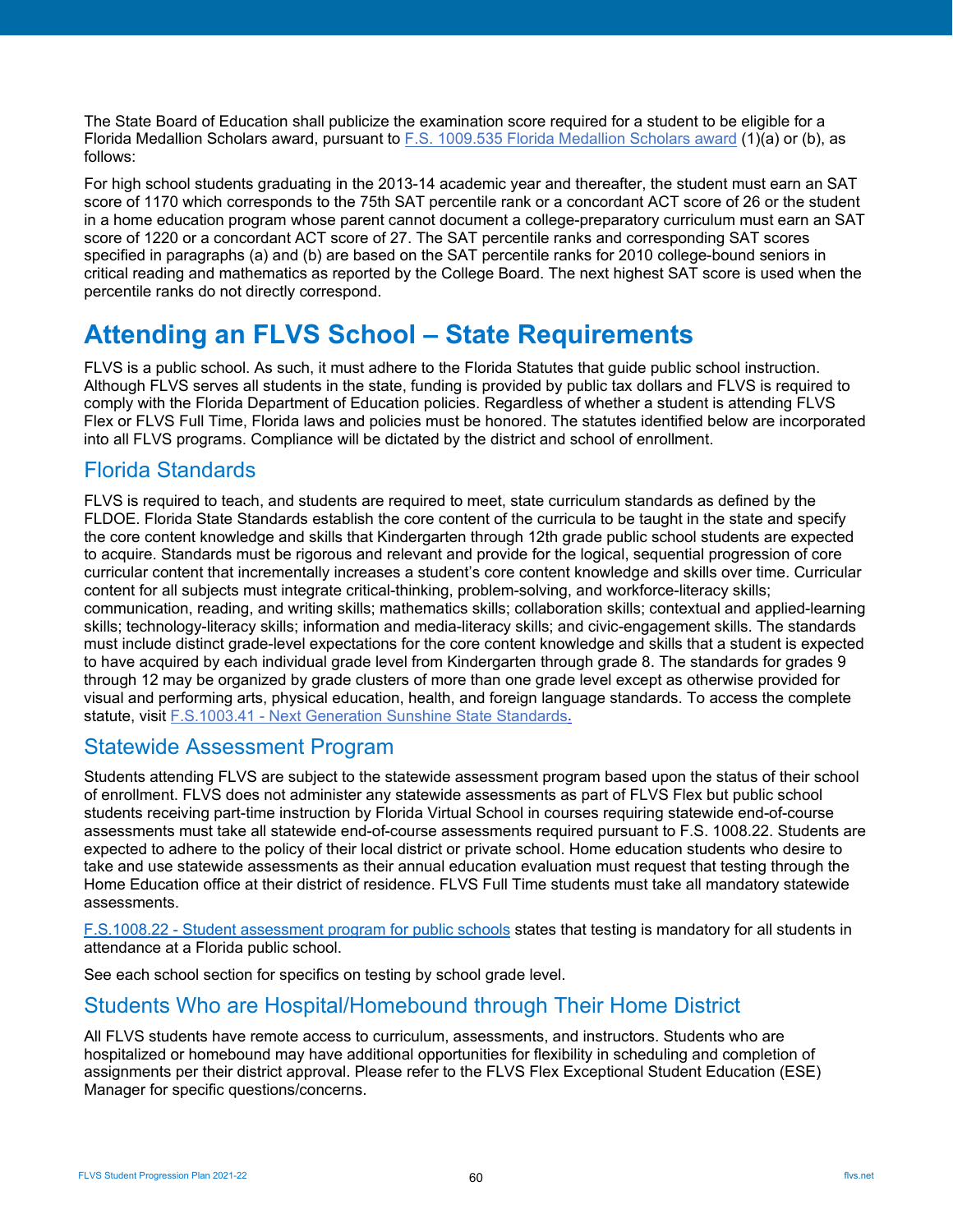# <span id="page-60-0"></span>Exceptional Student Education (ESE) at FLVS Flex

The goal of FLVS is to provide an exemplary educational experience for all students. FLVS is a school of choice and should be considered only if the online educational delivery context is the student's Least Restrictive Environment (LRE), and therefore the most appropriate choice based on the unique needs of the student. All students are required to follow the instructional policies enforced at FLVS and must agree to such upon registration. This includes requirements such as, but not limited to, the following: course completion, discussionbased assessments (DBAs), communication, proctored exams, academic integrity policies and procedures, etc. In order to have a successful experience in the online educational environment, all students should meet the Profile for Success set forth by FLVS.

Please note that FLVS is a fully online educational environment. All materials for curriculum, assignments, and assessments are presented online. Printed materials and books are not provided. Students/parents may print certain materials from their courses on their own or work with their district of record to request support in printing course materials as allowable per FLVS policy. Students should work with their district of record for any additional support needed to access FLVS courses and online materials.

*Please note that FLVS does not provide any Access Points of the Florida State Standards or any type of modified curriculum and assessment options for students with intellectual disabilities or significant cognitive disabilities.*

If a student has a disability or impairment, this should be indicated when prompted during registration at FLVS. Parents/guardians are responsible for providing FLVS a copy of the student's most current individual educational plan (IEP) or Section 504 Plan. These documents should be submitted directly to FLVS by the parent/guardian. Directions to submit these documents are provided during registration and can be viewed at any time.

All students at FLVS have access to many accommodations that naturally occur in the online setting. FLVS may also be able to provide additional accommodations per a student's IEP or 504 Plan if the accommodation(s) is/are applicable to the online educational environment. Please note that some accommodations may not be possible to implement in the online educational setting.

Students with disabilities or impairments enrolled in FLVS Flex must work with their **district of enrollment** to receive any necessary ESE services, related services, evaluations, annual reviews, re- evaluations, and initial eligibility determinations. FLVS Flex does NOT provide any of these services or evaluations.

Students/families are encouraged to communicate regularly with their teachers at FLVS Flex to determine whether the virtual educational environment can appropriately meet the needs of the student. FLVS Flex offers a grace period for families to determine if the online environment is an appropriate fit. Please be sure to discuss the limitations of this grace period with your FLVS teacher immediately upon enrollment in FLVS Flex.

# <span id="page-60-1"></span>English for Speakers of Other Languages (ESOL) at FLVS Flex

FLVS Flex is a supplementary program for most students that seek FLVS educational services. English Language Learners (ELLs) should receive all primary ESOL services from their district of record. FLVS Flex does not provide translation services for students to complete DBAs or other exams. However, the FLVS Flex instructional model incorporates ESOL strategies, such as additional time, native language to English dictionary for coursework and exams, online translation tools, rubrics, small group/one-to-one, verbal information with visual presentation, peer tutoring, review and repetition, activating prior knowledge, charts/diagram/models and labeling activities, etc. The verbal exam (DBA) is required as part of all courses, so our courses may not be the best fit for non-English speaking students (ELL Level 1). At this time, FLVS does not have an ESOL class or English language learning program.

## <span id="page-60-2"></span>Digital Materials

Each district school board, in consultation with the district school superintendent, shall make available digital materials, CAPE Digital Tool certificates, and CAPE industry certifications for students in prekindergarten through grade 12 in order to enable students to attain digital skills and accelerate their education. CAPE Digital Tool certificates and CAPE industry certifications may be integrated into subject area curricula, offered as a separate course, made available through open-access options, or deployed through online or digital computer applications. FLVS will be an option for students to obtain these certificates and certifications where offered [\(F.S.1003.4203 -](http://www.leg.state.fl.us/statutes/index.cfm?mode=View%20Statutes&SubMenu=1&App_mode=Display_Statute&Search_String=1003.4203&URL=1000-1099/1003/Sections/1003.4203.html) [Digital materials, CAPE Digital Tool certificates, and technical assistance\)](http://www.leg.state.fl.us/statutes/index.cfm?mode=View%20Statutes&SubMenu=1&App_mode=Display_Statute&Search_String=1003.4203&URL=1000-1099/1003/Sections/1003.4203.html).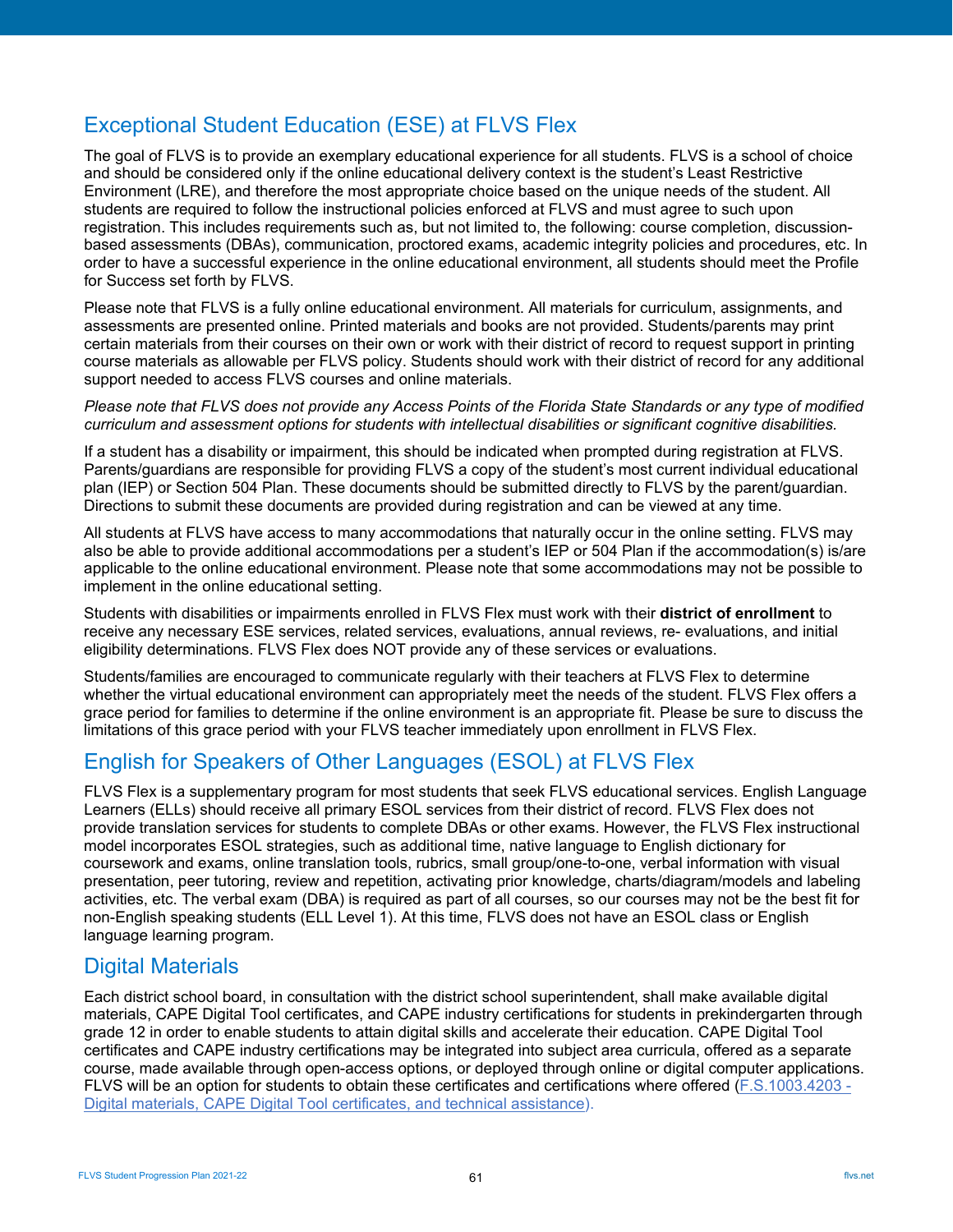# <span id="page-61-0"></span>**FLVS Flex Program Progression Plan**

*NOTE: The following information pertains to students taking classes in FLVS Flex. Information for students enrolled or interested in FLVS Full Time follows below. If you are not sure which program would be best for you, please call 800-374-1430 for more information.*

# <span id="page-61-1"></span>FLVS Flex Elementary Program

Florida Virtual School may provide full-time or part-time instruction for students in Kindergarten through grade 12. All Florida students are eligible to receive virtual instruction in Kindergarten through grade 5. For more information, please visit F.S.1002.455 - [Student eligibility for K-12 virtual instruction.](http://www.leg.state.fl.us/statutes/index.cfm?mode=View%20Statutes&SubMenu=1&App_mode=Display_Statute&Search_String=1002.455&URL=1000-1099/1002/Sections/1002.455.html) See [Attending an FLVS](https://www.flvs.net/elementary)  School – [State Requirements](https://www.flvs.net/elementary) to review eligibility rules for virtual education. This applies to all home education students as well. Home education students attending the FLVS Flex Kindergarten-5 school are not considered public school students for purposes of eligibility.

FLVS Flex Elementary offers core courses as well as electives and is open to all eligible students for enrollment. Flex Elementary courses are not supplemental, as the courses are assigned the same course codes as all publicschool courses.

### <span id="page-61-2"></span>**Acceleration**

Public school students may enroll in FLVS elementary course(s) if they have been approved by the school of record for acceleration. The school of record verifies the course(s) to acknowledge the course is both academically appropriate and FTE will be received by FLVS. FLVS may serve as an acceleration option for students.

### <span id="page-61-3"></span>**Enrichment**

Public school students may enroll in FLVS Elementary Computer Science or Elementary Spanish as an enrichment option. Students may enroll in course(s) throughout the year.

Public school students who successfully complete a grade level and were promoted may not enroll in FLVS courses(s) in the summer, if the student will be enrolled in same courses in the school of record when they return in Fall.

## <span id="page-61-4"></span>**Remediation**

Public school students who did not pass a subject or grade level and the school of record requests the student retake course(s) with Flex Elementary during summer for promotion consideration may enroll. If the student successfully completes the course(s), the promotion or retention decision falls on the school of record.

FLVS cannot provide remediation in same grade level courses if the student has successfully completed those courses in a public school and was promoted to next grade level. Upon promotion, a student may not enroll back in the previous grade level.

### <span id="page-61-5"></span>**Kindergarten Admission**

Any child who has attained the age of 5 years on or before September 1 of the school year is eligible for admission to public Kindergarten during that school year under the rules prescribed by the district school board.

## <span id="page-61-6"></span>**Flex Elementary First Grade Admission**

Any child who has attained the age of 6 years on or before September 1 of the school year and who has been enrolled in a public school, or who has attained the age of 6 years on or before September 1 and has satisfactorily completed the requirements for Kindergarten in a private school from which the district school board accepts transfer of academic credit, or who otherwise meets the criteria for admission or transfer in a manner similar or applicable to other grades, shall progress according to the district student progression plan.

## <span id="page-61-7"></span>**Flex Elementary – Withdrawal of Non-Working Students**

Any student who is inactive (failure to submit daily assignments) for more than 14 days, the teacher will notify the parent that the student will need to submit work or he/she will be recommended for withdrawal from the program. If the student continues to be inactive, the Lead Teacher will contact the parent and discuss a learning plan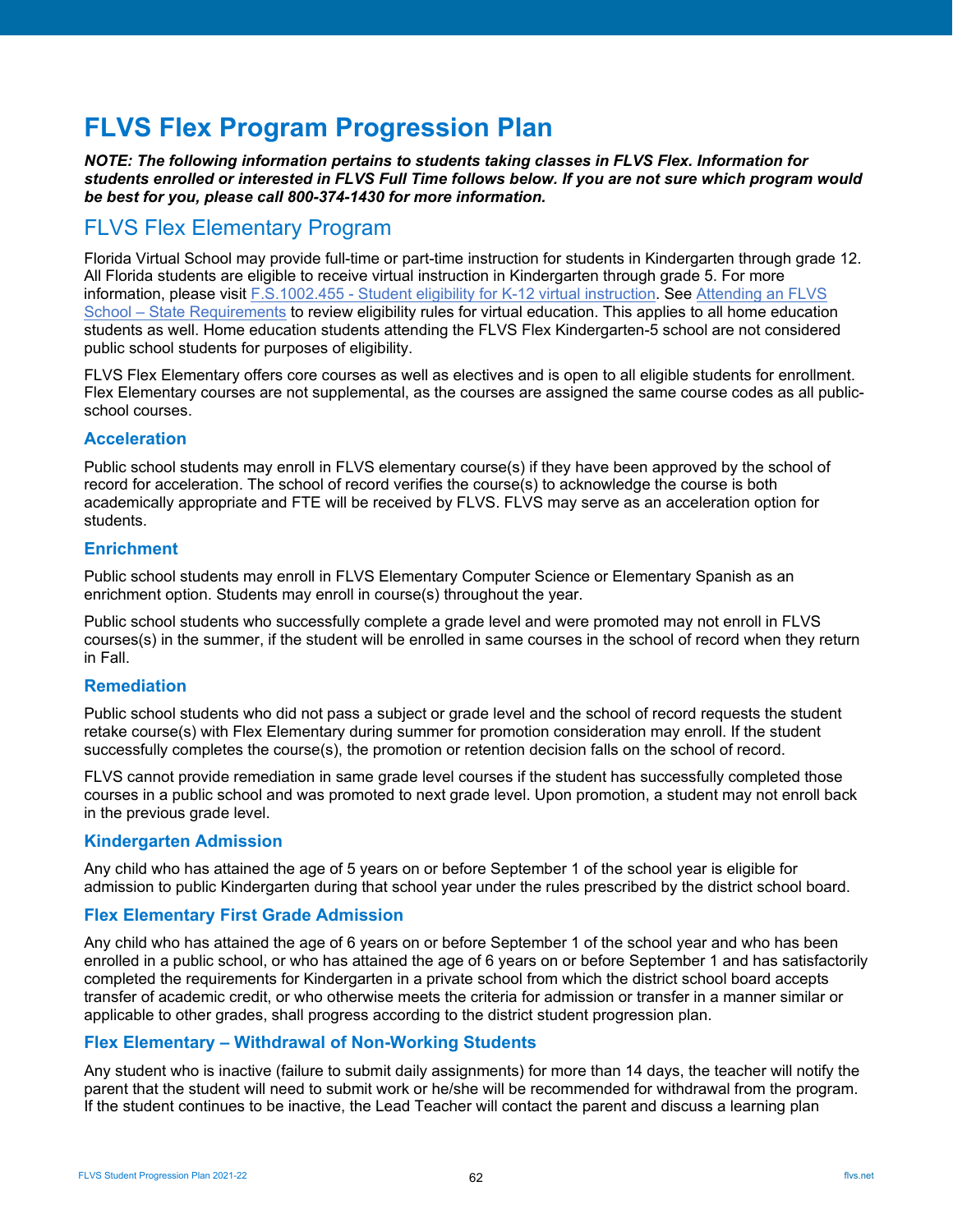specific to the student's needs. If the student continues to be inactive after the learning plan is discussed the Instructional Leader will request withdrawal from FLVS Flex Elementary. For parent initiated withdraws - only the parent/guardian who enrolls the student may withdraw the student from FLVS Flex Elementary.

### <span id="page-62-0"></span>**Flex Elementary – Attendance and Absences**

Parents should email a teacher if the student is going to be absent from course work and not submitting work during the week. It is important that students submit work daily for timely and specific feedback from the teacher.

#### <span id="page-62-1"></span>**Flex Elementary – Course Completion**

Students who successfully complete a course with a 60% or higher are provided documentation (transcript) for completion. For homeschool students, maintaining the educational portfolio is the responsibility of the parent and the district homeschool office. FLVS Flex Elementary does not promote, retain, or allow students to skip a grade. Those decisions are made by the parent and local school district.

### <span id="page-62-2"></span>**Flex Elementary - Maximum Course Load**

Public school elementary students must work through their certified school counselor when requesting courses to ensure they are academically appropriate. Students are able to take six individual courses per segment or 12 individual courses per school year. Very important - See your local homeschool district and school certified counselor for more information.

## <span id="page-62-3"></span>FLVS Flex 6-8 Programs

We are proud to offer both FLVS Flex 6-8 (grades 6-8) and FLVS Home Education programs (grades 6–8) to students

### <span id="page-62-4"></span>**FLVS Flex (Public and Private School students)**

FLVS Flex is a part-time program that supports the need for students enrolled in another district or private school in Florida to accelerate, remediate, resolve a schedule conflict, and/or access curriculum not offered in their district/school of enrollment. Students need the advisement and confirmation from the certified school counselor at their enrolled school to take academically appropriate classes part time at FLVS. *Note that parental/guardian involvement is expected and required to participate in FLVS courses*.

### <span id="page-62-5"></span>**Home Education Program**

Students in this program are considered "home education" students. Students must register as home education students with their resident school district and be in good standing. There are no other eligibility requirements to participate and students are not required to take the FSA, FCAT, or complete any state-mandated end-of-course assessments or meet graduation requirements for high school students. *Note: Many home education students do plan to eventually switch to public school in order to graduate with a diploma*. If that is a consideration, students should be meeting graduation requirements which include passing certain state-mandated exams. The Home Education office in the student's District of Enrollment can provide further information on this. Home education students are not eligible to receive a diploma from FLVS or receive any other services that may be provided to public school students. Students may follow a standard school calendar or work at a pace appropriate to their goals and learning. Students may enroll in courses that are academically appropriate for their desired educational path.

## <span id="page-62-6"></span>Initial Entry Requirements

FLVS Flex is a public school program providing middle school curriculum to children of Florida residents at no additional taxpayer expense. Florida law provides FLVS as a school choice option for parents and students. If the course is appropriate for the student, the school or district may not deny access to the FLVS course. This is true even if the course is offered at the student's traditional school. Further information on this may be found on the FLDOE website, [Florida Virtual School.](http://fldoe.org/schools/school-choice/virtual-edu/florida-virtual-school/) Students may enroll by going to [www.flvs.net.](http://www.flvs.net/)

### <span id="page-62-7"></span>**Geographic Limitations**

Students shall be considered Florida students and thus qualify for free access to FLVS courses if any of the following criteria are met: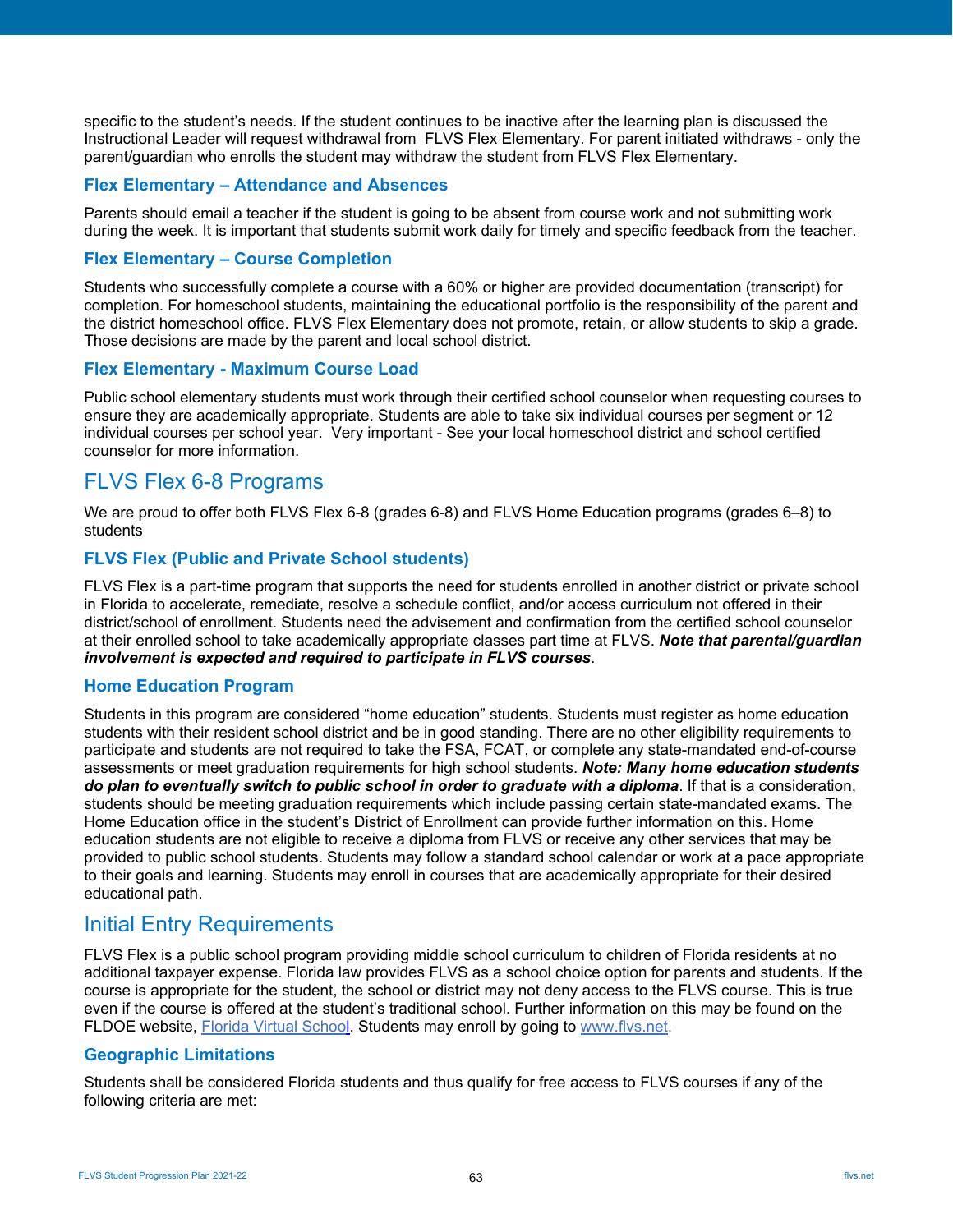- Be enrolled in a Florida public/charter school, or
- Be enrolled and in good standing as a homeschool student with a Florida public school district, or
- Be enrolled in an affiliated Florida private school and whose legal guardian is a representative of the school or a Florida resident, or
- Be the child of a parent who is stationed at a Florida military base (the legal guardian must be the person who is stationed at the Florida military base) or the child of a parent stationed at a military base outside of Florida but still maintains Florida residency.

### <span id="page-63-0"></span>**Age Limitations**

FLVS Flex will enroll students through age 19. The student's age on the date of the course enrollment may not be older than 19. For the purposes of this policy, "date of course enrollment" refers to the date on which a complete registration or course request for the course segment is made. Students must complete all coursework, including final exam, before their 21st birthday.

Any student enrolled in FLVS **Flex** who has an IEP (Individual Educational Plan) and has not yet earned a standard diploma will need to work with their district of record to determine the policy outlined in their district's ESE SP&P (Special Policies and Procedures Manual) that has been approved by the Florida Department of Education for providing services through age 22. FLVS will work with the student's district of record to honor the policy in place.

Any student enrolled in FLVS **Full Time** who has an IEP (Individual Educational Plan) and has not yet earned a standard diploma will be provided services through the last instructional day of the school year which the student turns 22, provided that the student was 21 years old on the first instructional day of school. Please refer to the FLVS Full Time school calendar for specific dates.

FLVS will provide access of a student's records to the parent of any student who is enrolled in our program after the student turns 18 years of age. Students 18 years of age or older may submit a formal request specifically directing FLVS to restrict his/her parent's access. Should a student choose to invoke that right, the parent would then need to provide their tax return evidencing the student is a current dependent to gain access back to the student's records.

### <span id="page-63-1"></span>**Required Documents**

Students enroll and request courses online. Parents of home education students must verify for *each* enrollment that their student is registered with the Home Education office in the county in which they reside. This parent verification is online and occurs during the course registration process for each enrollment. School counselor consent for the course request(s) are the only requirement for FLVS Flex public/charter/private school students. *Note that parental/guardian involvement is expected and required to participate in FLVS courses*. FLVS does also request the student's social security number to ensure unique identification. Please note that some agencies, for example Florida Bright Futures, require this number to apply for scholarships. FLVS uses all possible safeguards to ensure this number is secure, including encryption in our database and masking to only display the last four digits.

## <span id="page-63-2"></span>**Other Documentation**

You may need to provide additional documentation if any of the following circumstances apply:

- **Student Number Identifier, Florida**: If your child previously attended a Florida public school or is attending public school now (besides FLVS), we are required to use the same number for our state data reporting.
- **Custody order**: If your legal guardianship is determined by a court order, please submit a copy of the order. This will ensure that proper contact is maintained, as FLVS does require that each instructor speak with the parent or guardian as often as necessary.
- **IEP or 504 Plan**: If a student has a disability or impairment, this must be indicated in the appropriate section during registration and a copy of the most current IEP/504 Plan must be submitted directly to FLVS by the student/family.
- **Military orders**: If you are enrolling your student under the exception for children of U.S. Armed Forces, families must maintain Florida residency or provide appropriate military documentation, if requested.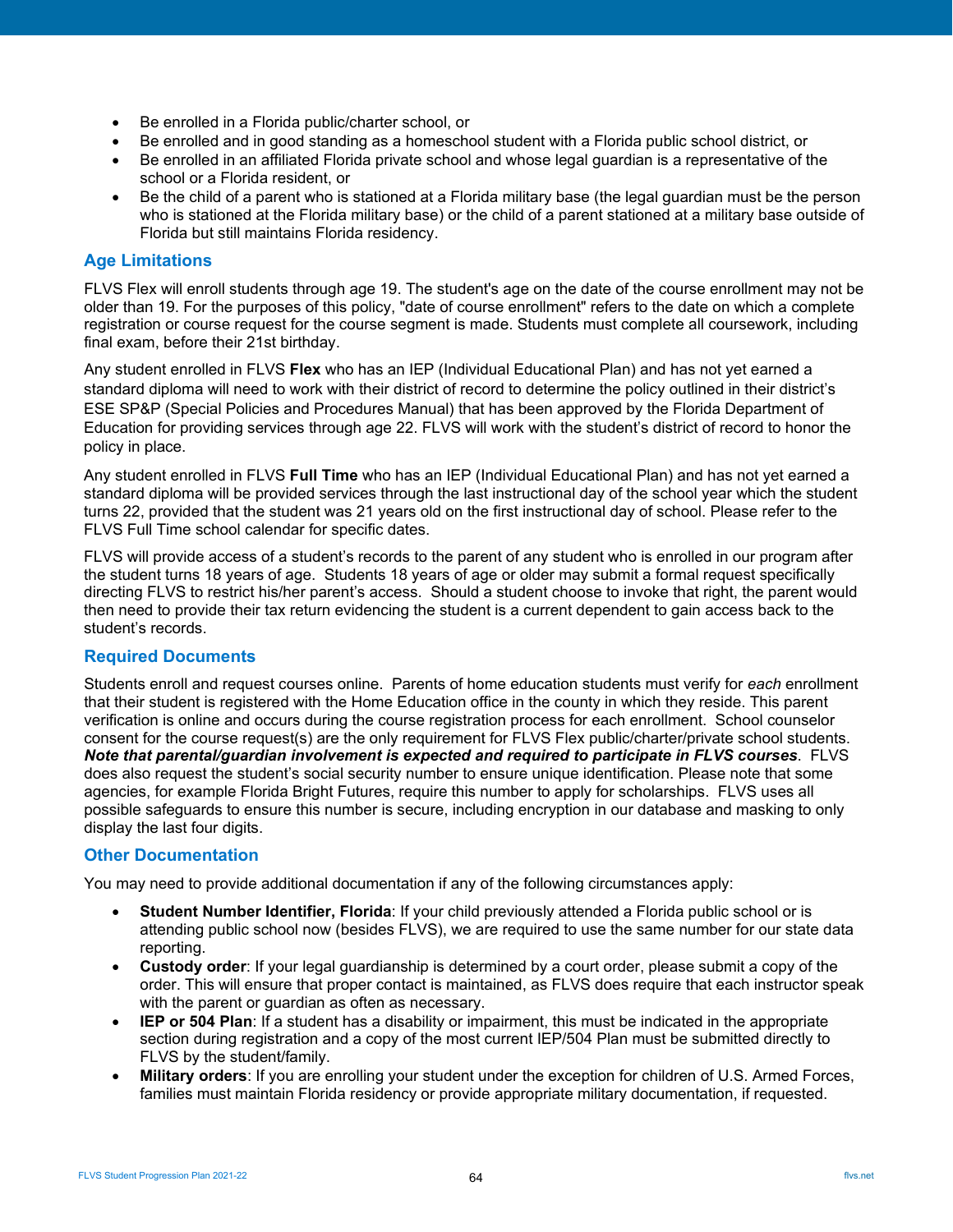# <span id="page-64-0"></span>**Statewide Comprehensive Assessment Program**

#### [S. 1008.22 Statewide Comprehensive Assessment Program.](http://www.leg.state.fl.us/Statutes/?App_mode=Display_Statute&URL=1000-1099/1008/Sections/1008.22.html)

Students attending FLVS Flex are subject to the statewide assessment program based upon the status of their school of enrollment. FLVS does not administer any statewide assessments as part of the FLVS Flex program. Students are expected to adhere to the policy of their local district or private school with regard to testing. Home education students who desire to take and use statewide assessments as their annual education evaluation must request that testing through the Home Education office in their district of residence.

# <span id="page-64-1"></span>**End-of-Course Assessments (EOC)**

EOC assessments must be rigorous, statewide, standardized, and developed or approved by the Florida Department of Education. The content knowledge and skills assessed by EOC assessments must be aligned to the core curricular content established in the Florida Standards. Students enrolled in Civics, Algebra 1, Geometry, U.S. History, Biology 1, or an equivalent course with a statewide, standardized EOC assessment are required to take the specific EOC assessment at their school of enrollment or at a location agreed upon by their zoned district and FLVS.

# <span id="page-64-2"></span>**Grading Scale Kindergarten – Grade 8**

The grading system and interpretation of letter grades used to measure student success for students in Kindergarten – Grade 8 shall be as follows:

| Percentage | Grade | <b>Definition</b>                 |
|------------|-------|-----------------------------------|
| 90-100     | А     | <b>Outstanding Progress</b>       |
| 80-89      | в     | Above Average Progress            |
| 70-79      | C     | <b>Average Progress</b>           |
| 60-69      |       | <b>Lowest Acceptable Progress</b> |
| $0 - 59$   |       | Failure                           |

**Elementary Special Areas**:

| Percentage   | Grade | <b>Definition</b> |
|--------------|-------|-------------------|
| 60-100       | S     | Satisfactory      |
| 59 and below | Ħ     | Unsatisfactory    |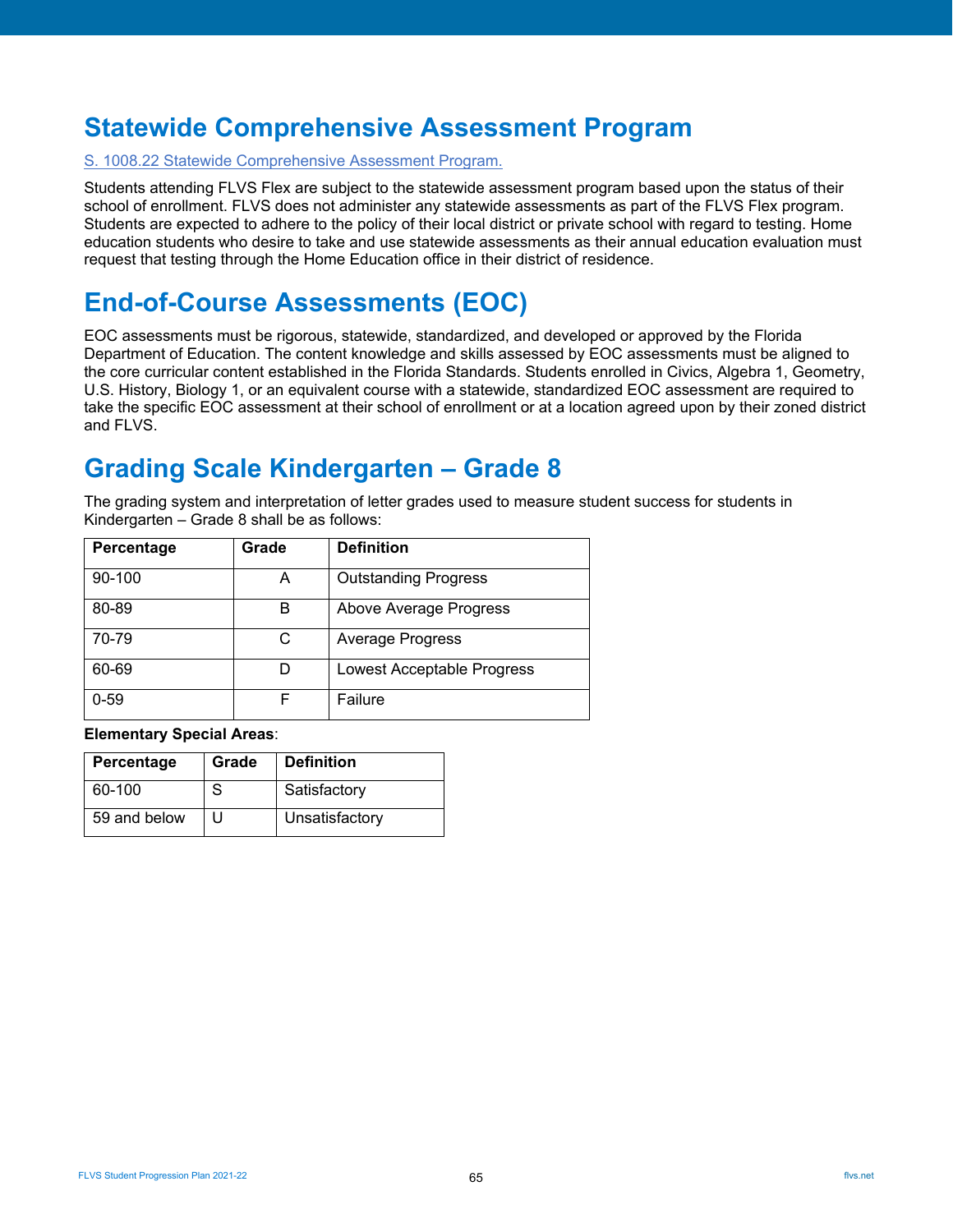# <span id="page-65-0"></span>**Grading Scale 9-12**

The grading system and interpretation of letter grades used to measure student success for students in public schools shall be as follows:

| Percentage | <b>Grade</b> Value |   | <b>Definition</b>           | Regular<br>Weight | <b>Honors</b><br><b>Credit</b><br>Weight | <b>AP/Dual</b><br><b>Enrollment</b><br>Weight |
|------------|--------------------|---|-----------------------------|-------------------|------------------------------------------|-----------------------------------------------|
| 90-100     | A                  | 4 | <b>Outstanding Progress</b> |                   | 1.5                                      | 2                                             |
| 80-89      | B                  | 3 | Above Average Progress      |                   | 1.5                                      | 2                                             |
| 70-79      | C                  | 2 | Average Progress            |                   | 1.5                                      | $\mathcal{P}$                                 |
| 60-69      | D                  | 1 | Lowest Acceptable Progress  |                   | 1.5                                      | 2                                             |
| $0 - 59$   | F                  | 0 | Failure                     |                   | 1.5                                      | 2                                             |

\*NOTE – Weights may be different depending on student's district of enrollment.

# <span id="page-65-1"></span>**Weighted Grading System**

Middle school courses factor into the student's Grade Point Average (GPA) using the same standards as high school courses. There are no weighted courses in middle school.

Students accelerating and taking a high school honors course while in middle school will receive honors credit (1.5 weighting) on their high school GPA calculation when they enter high school.

Note: A high school transcript is initiated upon the first completion of a high school course regardless of the student's "official" grade.

# <span id="page-65-2"></span>**Curriculum – FLVS Flex**

To see the curriculum available through FLVS Flex, please visit [FLVS Flex Courses.](https://www.flvs.net/flex/courses#middleschool)

# <span id="page-65-3"></span>**FLVS Flex Instructional Policies**

## <span id="page-65-4"></span>Student/Parent/Teacher Communication

It is FLVS policy that FLVS Flex teachers *complete* a Welcome Call with each student and *attempt* to contact the parent of each student in the first several days of enrollment to establish a partnership leading to student success.

Instructors will call and email, using the information provided by students and parents at registration, to attempt to complete this communication. A student's enrollment will not be permitted to remain active if the student does not complete a course Welcome Call with the instructor.

Instructors will also contact students and attempt to contact parents as often as necessary to provide an update on student course progress and grade.

Monday-Friday: Instructors will provide assignment feedback and assignments grades within 48 hours of an assignment's submission. Instructors will return written and phone contact from students and parents within 24 hours.

# <span id="page-65-5"></span>Course Progress

Standard semester pace in most FLVS courses is 18 weeks to complete; while some courses may have a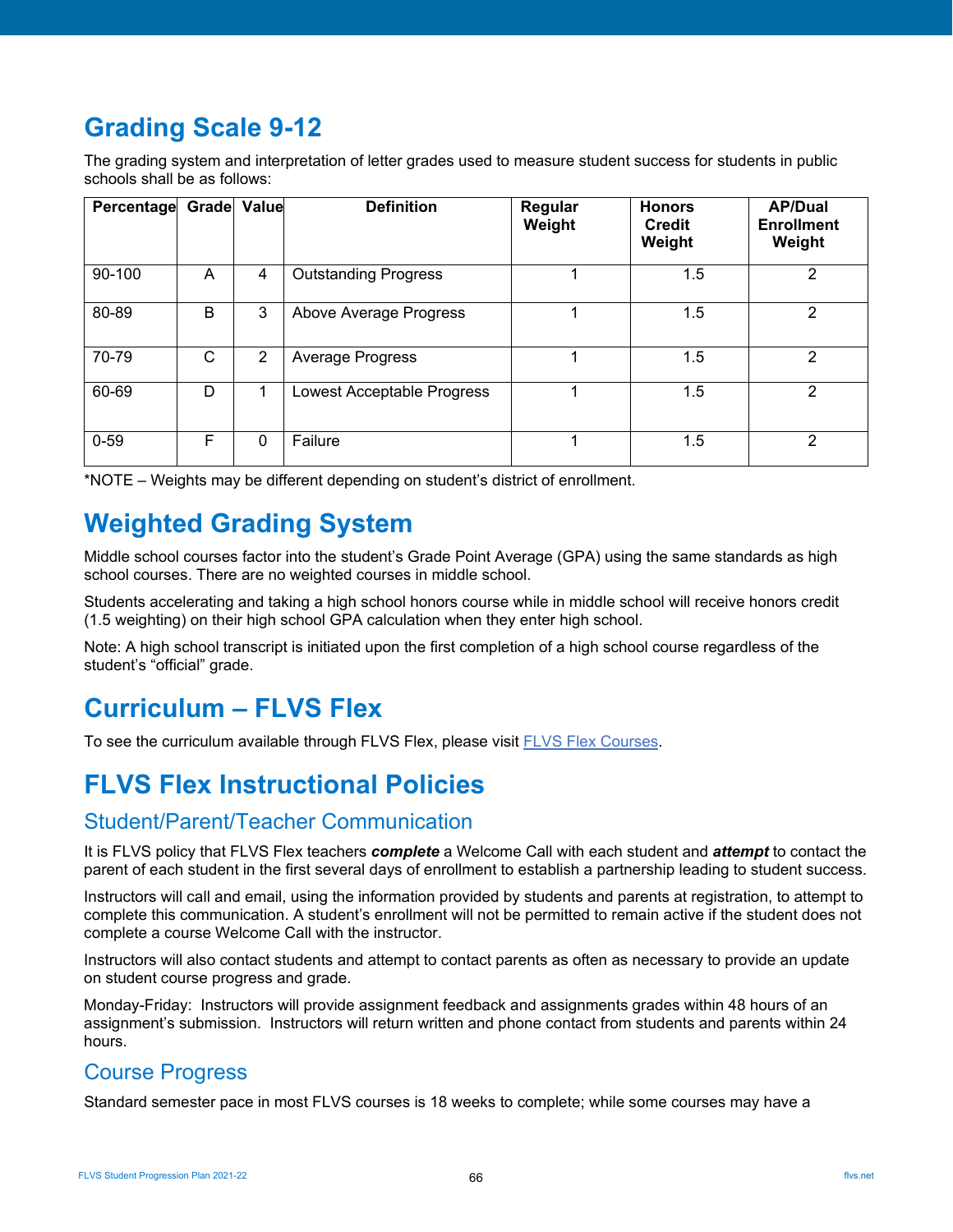different standard pace, every course has its own unique pace chart to guide students and parents to success in the course. Students whose enrollment in their course segment exceeds an appropriate and agreed upon pace for learning and retaining course material (as determined by the course pace chart and instructor) will be contacted and offered help. Students who do not respond to teacher-led interventions by regularly submitting course assessments, as indicated through those interventions, will be withdrawn. Instructional Leadership may exercise discretion in varying from this policy in certain student situations and as needed in courses associated with state or Advanced Placement assessments.

Withdrawals during the first 14 days of a course enrollment will result in a grade of W on a student's transcript. Withdrawals are processed as WP for students who are earning a passing grade (59.5% or above, overall) at the time of withdrawal and as WF for students who are earning a failing grade (59.4% or below, overall) at the time of withdrawal. All final grades and withdrawals are sent to the student's school of record. Each school district determines the information that is added to the student's transcript.

# <span id="page-66-0"></span>Mandatory Final Exam Policy – FLVS Students Grades 6-12

The purpose of the final exam is to assist in validating that students have demonstrated mastery of key course concepts and standards. The final exam, unto itself, is not the sole determiner of student achievement, however, students are required to take a final exam in all FLVS courses in order to be eligible for course credit.

FLVS may, at its discretion, require a proctored segment exam for any student on a situational basis. Academic Integrity proctored exams must be successfully passed (grade of 59.5% or higher) in order for a student to be eligible for course credit.

## <span id="page-66-1"></span>Discussion-based Assessments (DBA)

As a means of ensuring comprehension and integrity, each course contains built-in assignments that are designated to be completed verbally, during a discussion between a teacher and student. A student who does not complete and pass the discussion-based assessments in his/her course is ineligible for course credit.

The verbal exam Discussion Based Assessment (DBA) is required as part of all courses. All students must pass their DBAs to pass the courses. Full time ESOL students receive certain accommodations in class and in DBAs, including extra time on DBAs, use of a heritage language dictionary, and access to online translation tools. However, DBAs are conducted in English with limited translation assistance available for ESOL level 1 and 2 students. Teachers use ESOL strategies in class and during DBAs to assist ELLs in comprehending course and DBA content. At this time, FLVS does not have an ESOL class or English language learning program.

## <span id="page-66-2"></span>Collaboration Assessments

To foster 21st Century Skills and build real-world competencies, FLVS courses contain opportunities for collaboration in learning with peers. While completing a collaboration assessment is not a requirement for earning completion credit for an FLVS course, it is highly recommended that all students complete these assessments.

## <span id="page-66-3"></span>Advanced/Honors Assessments

Students who elect to complete an advanced/honors course, where available, commit to completing and passing all advanced/honors assessments in the course. Students who do not complete and pass (score of 60% or higher) all advanced/honors assessments in the course will not be completed with advanced/honors credit for the course. Students seeking advanced/honors credit must also complete the advanced/honors segment exam.

# <span id="page-66-4"></span>Advanced Placement (AP) Course Policy

Students entering high school grades 9-12 have access to Advanced Placement courses that may result in earning college credit for high school coursework. These courses are used to calculate overall Grade Point Average (GPA) and typically count extra in the calculation. These courses are also available at no charge to Florida public school students, whereas they may have a tuition cost if taken in college. [\(S.1003.02, F.S.\)](http://www.leg.state.fl.us/statutes/index.cfm?mode=View%20Statutes&SubMenu=1&App_mode=Display_Statute&Search_String=1003.02&URL=1000-1099/1003/Sections/1003.02.html)

A passing grade in the course will be accepted for high school credit. Students are not required to take the Advanced Placement Exam prior to receiving credit for the course; they may receive half credit at the end of each